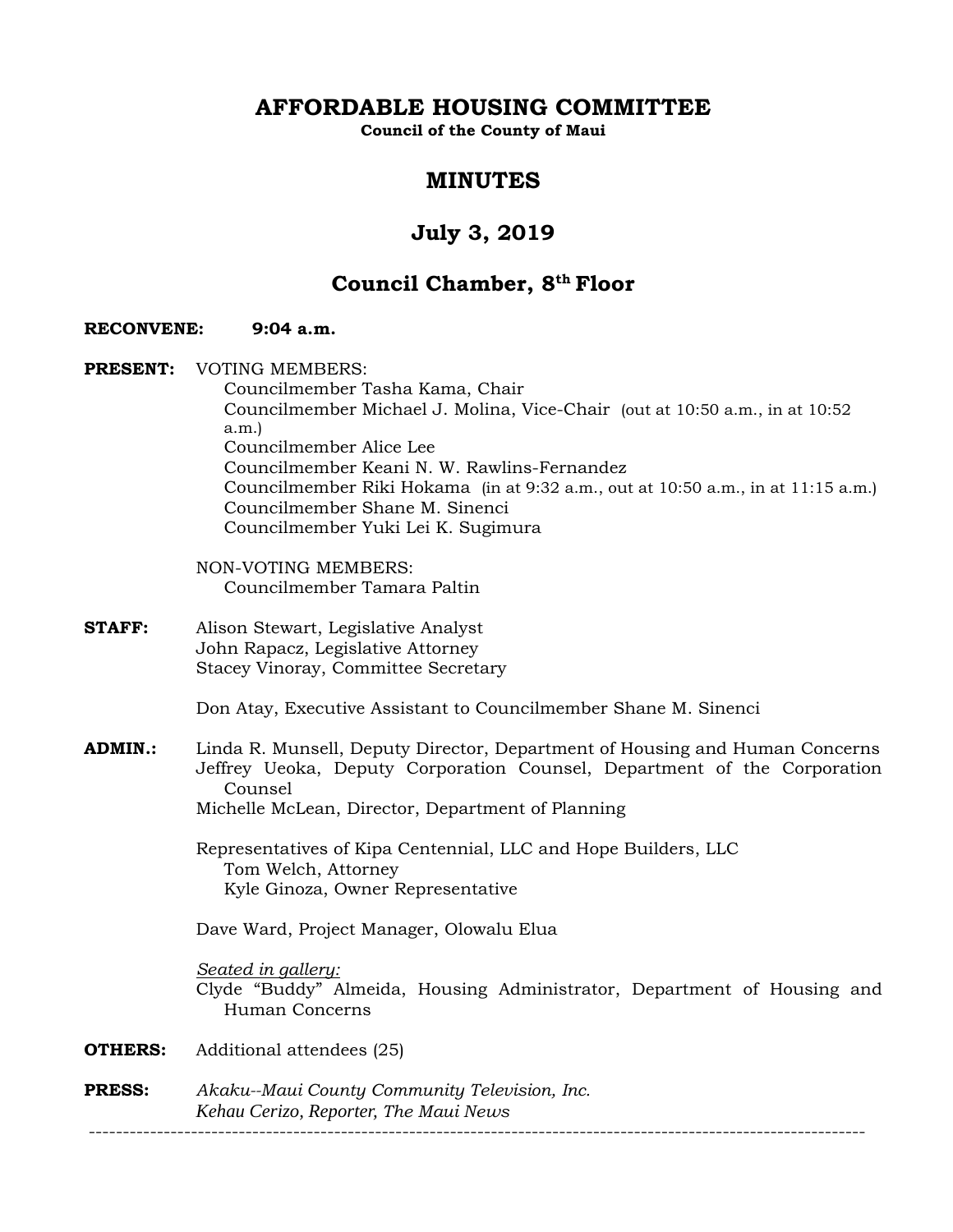## **ITEM AH-1(1) AFFORDABLE HOUSING PROJECTS CHAPTER 201H, HAWAII REVISED STATUTES – INDEPENDENT DEVELOPMENT OF POLANUI GARDENS WORKFORCE HOUSING PROJECT (LAHAINA)**

## **ITEM AH-27 DISTRICT BOUNDARY AMENDMENT FOR POLANUI GARDENS WORKFORCE HOUSING PROJECT (LAHAINA)**

**ITEM AH-1(2) AFFORDABLE HOUSING PROJECTS CHAPTER 201H, HAWAII REVISED STATUTES – INDEPENDENT DEVELOPMENT OF MAKILA RURAL EAST WORKFORCE HOUSING PROJECT (LAHAINA)** 

## **ITEM AH-28 DISTRICT BOUNDARY AMENDMENT FOR MAKILA RURAL EAST WORKFORCE HOUSING PROJECT (LAHAINA)**

CHAIR KAMA: *. . .(gavel). . .* It is now 9:04 a.m. and this is the reconvening of the Affordable Housing Committee's meeting of June 25, and we're meeting today on July  $3<sup>rd</sup>$  at again 9:04 a.m. I'd like to call this meeting to order and ask everyone to please silence their cell phones. So, this morning I just want to welcome all of our Committee Members. Good morning, Mr. Shane Sinenci.

COUNCILMEMBER SINENCI: Aloha kakahiaka, Chair.

- CHAIR KAMA: Good morning, Vice-Chair Mike Molina.
- VICE-CHAIR MOLINA: Aloha kakahiaka, Madam Chair.
- CHAIR KAMA: Good morning, Ms. Alice Lee.

COUNCILMEMBER LEE: Madam Chair, in Marshallese yokwe.

CHAIR KAMA: Yokwe. Thank you. And good morning to our Council Vice-Chair Keani Rawlins-Fernandez, good morning.

COUNCILMEMBER RAWLINS-FERNANDEZ: Aloha kakahiaka, Chair.

- CHAIR KAMA: And also, good morning to our non-voting Member Tamara Paltin, good morning.
- COUNCILMEMBER PALTIN: Aloha kakahiaka, Chair. Thank for allowing me to be here and participate.
- CHAIR KAMA: Of course, absolutely, you're part of our team. And also, good morning to our Councilmember Yuki Lei Sugimura, good morning.

COUNCILMEMBER SUGIMURA: Good morning, Chair.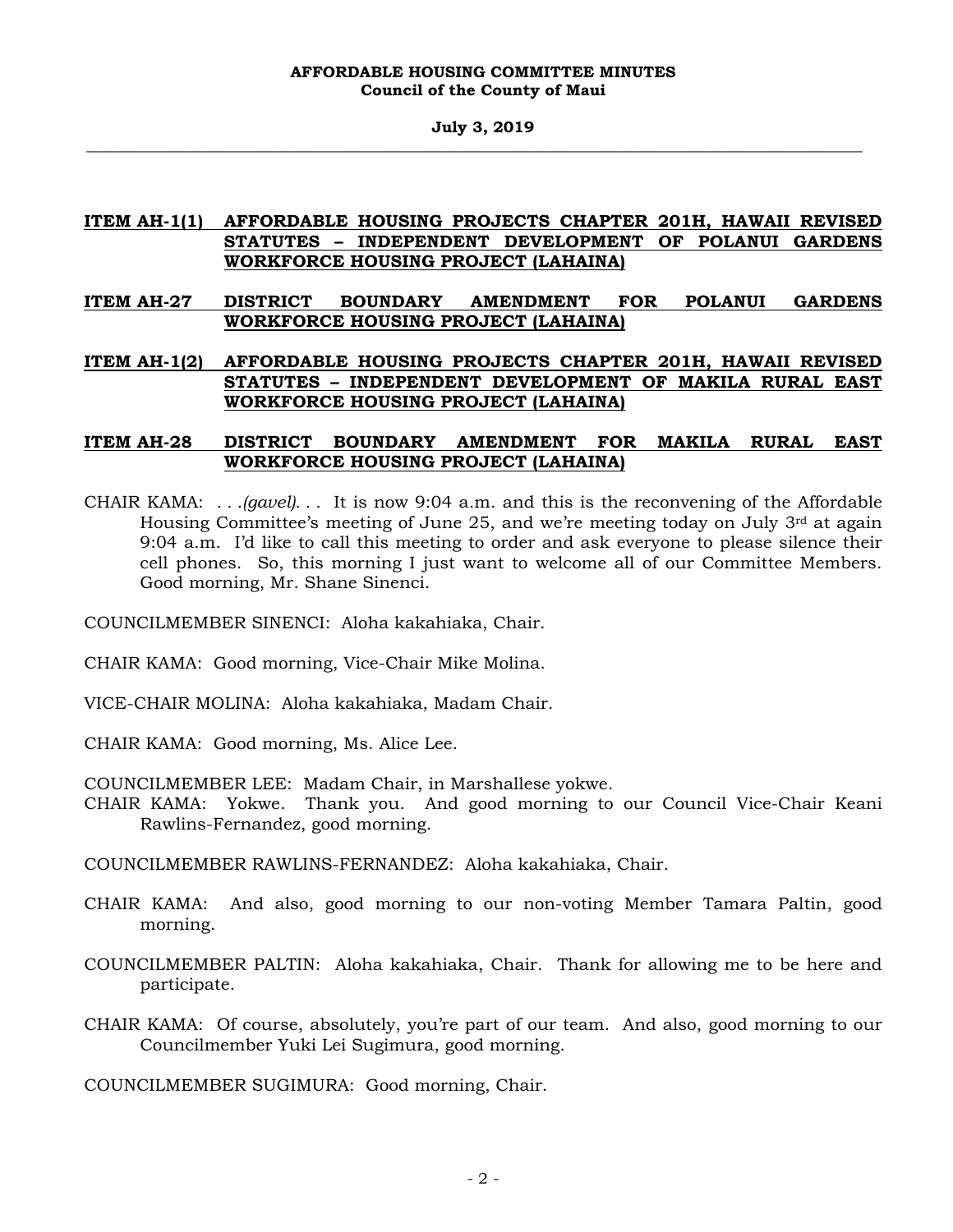## **July 3, 2019 \_\_\_\_\_\_\_\_\_\_\_\_\_\_\_\_\_\_\_\_\_\_\_\_\_\_\_\_\_\_\_\_\_\_\_\_\_\_\_\_\_\_\_\_\_\_\_\_\_\_\_\_\_\_\_\_\_\_\_\_\_\_\_\_\_\_\_\_\_\_\_\_\_\_\_\_\_\_\_\_\_\_\_\_\_\_\_\_\_\_\_\_\_\_\_\_\_\_\_**

- CHAIR KAMA: Also, Council Chair is Kelly King is not, is a non-voting Member of the Council and I expect her to come in shortly, and also Mr. Riki Hokama who had an appointment this morning and he'll be with us shortly also. So, thank you all for being here. So, also from the Administration we have Ms. Linda Munsell from the Department of Housing and Human Concerns, good morning.
- MS. MUNSELL: Good morning, Chair.
- CHAIR KAMA: We also have from Corporation Counsel, Mr. Jeff Ueoka, good morning. We also have our Committee Staff, Ms. Alison Stewart our Legislative Analyst, good morning. Also, we have with us Stacey Vinoray, our Committee Secretary, good morning, and also John Rapacz, the attorney. Good morning, John.
- MR. RAPACZ: Good morning.
- CHAIR KAMA: Thanks for all your hard work. Also, we have with us the project developers, Mr. Tom Whitten, good morning, Tom. Tom Welch, yes, thank you, and Mr. Kyle Ginoza.
- MR. GINOZA: Good morning.
- CHAIR KAMA: Good morning, Kyle. So, this Committee is reconvening from our June  $25<sup>th</sup>$ meeting, and it is my intention to entertain motions on the resolutions and ordinances before us at some time during this hopefully morning, if not this day. And so, the items on the agenda are as follows, AH-1(1) Affordable Housing Projects (Chapter 201H, Hawaii Revised Statutes) (Independent Development of Polanui Gardens Workforce Housing Project (Lahaina)), AH-27 District Boundary Amendment for Polanui Gardens Workforce Housing Project (Lahaina), AH-1(2) Affordable Housing Projects (Chapter 201H, Hawaii Revised Statutes) (Independent Development of Makila Rural-East Workforce Housing Project (Lahaina)), and AH-28 District Boundary Amendment for Makila Rural-East Workforce Housing Project (Lahaina). So, I hope that the Members have come prepared with any modifications and conditions that they would like to propose for the 201H projects. We can consider them when a motion is on the floor with respect to each of the 201 projects. To help your discussion, Staff has prepared a table of exemptions that was requested in the 201H application, and what standards would apply if Council chose not to agree to requested exemptions. So, Staff, could you please pass out the table to the Committee? It's this one, Alison, yeah?
- MS. STEWART: *. . .(inaudible). . .*

CHAIR KAMA: This one.

- MS. STEWART: The one that's stapled?
- CHAIR KAMA: Yeah, the one that's stapled.
- MS. STEWART: It's in the packet.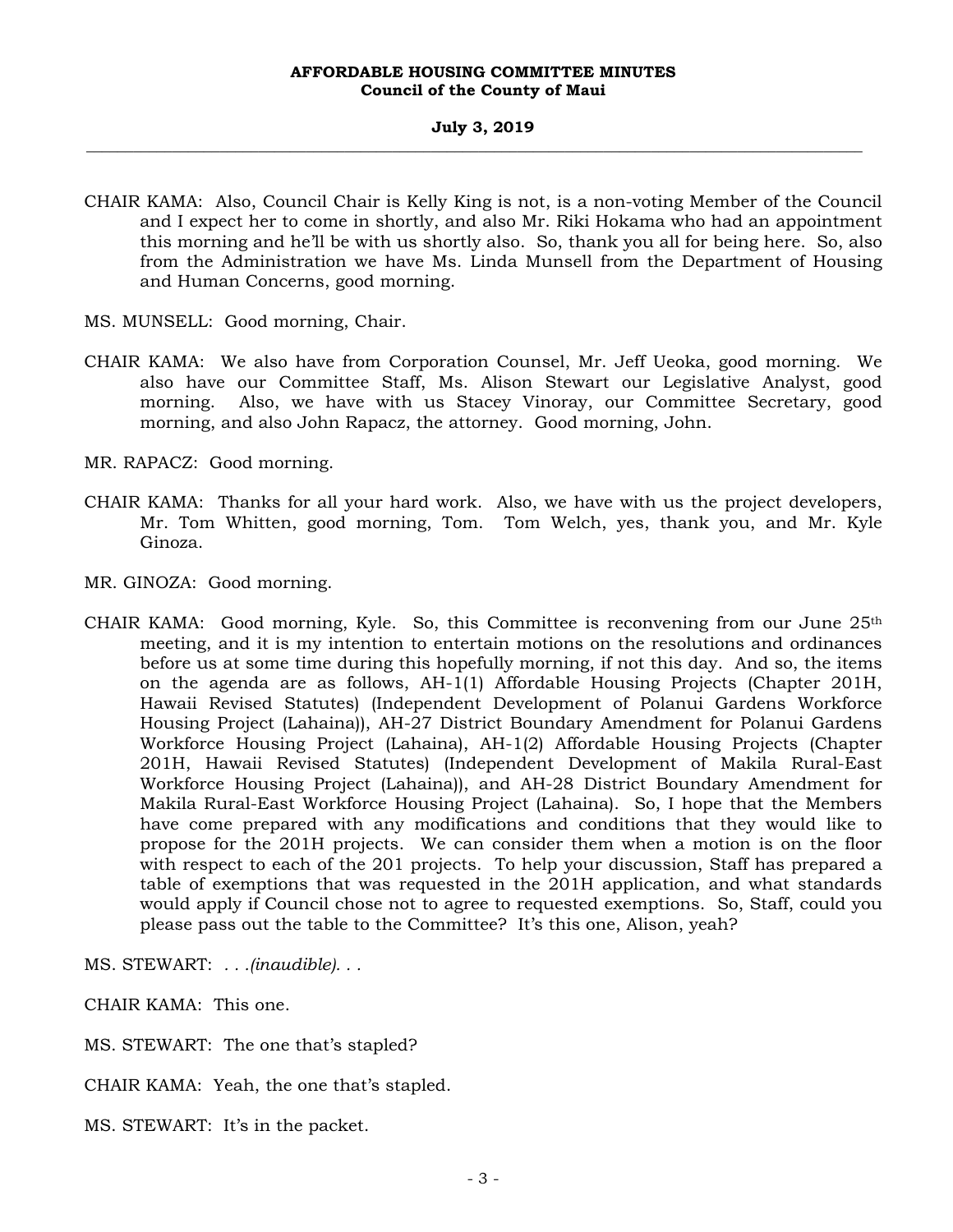CHAIR KAMA: Well, this is the only one I wanted them to have right now. So, last week we left off with the departments answering our questions. But if you still have questions for the project proponents, now would be our opportunity to ask them. So, Councilmembers, would you like to proceed with any other questions that you might have?

COUNCILMEMBER SUGIMURA: Chair?

CHAIR KAMA: Or would you like to, yes --

COUNCILMEMBER SUGIMURA: Thank you.

CHAIR KAMA: --Councilmember Sugimura.

- COUNCILMEMBER SUGIMURA: By reviewing what we did the last, I wonder if we could have- the Department, Housing and Human Concerns, if we could--overall project statements, I guess is what I'm curious to hear from you. I think we heard from other people. I was just curious what you have to say about the project.
- CHAIR KAMA: So, let me just continue on. So, is that what you would like to do, is that your preference today, Council, to be able to ask questions if you haven't already asked of the developer?

COUNCILMEMBER SUGIMURA: Oh, developer?

CHAIR KAMA: Yeah. But we can, well, but we can ask --

COUNCILMEMBER SUGIMURA: Okay. Thank you.

CHAIR KAMA: --the Housing Director, too. Okay. Go ahead, Ms. Munsell.

MS. MUNSELL: Thank you, Chair. Thank you, Councilmember. Good morning, my name is Linda Munsell. I'm the Deputy Director for the Department of Housing and Human Concerns. I know that you've all had an opportunity over the last several meetings to hear a lot about this project. So, I'm not going to go into any of those details associated with it. I think that that ground is pretty well covered, plus we've got departments to answer questions, and the developer if you still have some of those. The one thing that I will tell you that is that the Department is, the Department of Housing and Human Concerns is in support of both of these projects. They will both meet and in fact exceed their statutory requirement to provide workforce housing under our 201H Hawaii Revised Statutes. Together, they're going to bring an additional 100 workforce housing units to West Maui. To try and put some things into perspective, I know that you're all aware that the County of Maui needs something on the order of 14,000 housing units to be built by 2025. In West Maui, the data indicates that to meet demand of our residents alone, we should be building about 250 units every single year. Current data indicates that less than 400 units have been completed or are currently under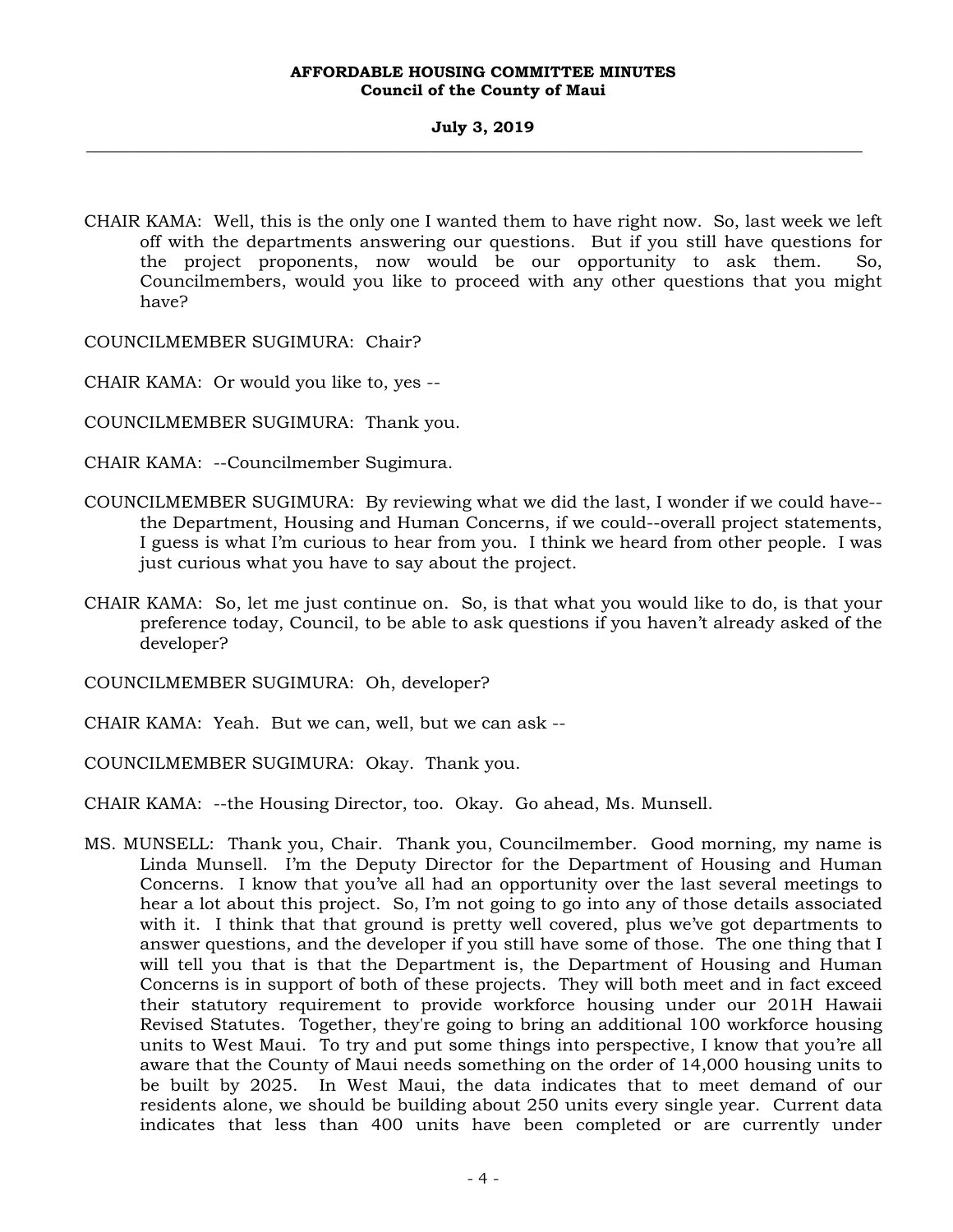## **July 3, 2019 \_\_\_\_\_\_\_\_\_\_\_\_\_\_\_\_\_\_\_\_\_\_\_\_\_\_\_\_\_\_\_\_\_\_\_\_\_\_\_\_\_\_\_\_\_\_\_\_\_\_\_\_\_\_\_\_\_\_\_\_\_\_\_\_\_\_\_\_\_\_\_\_\_\_\_\_\_\_\_\_\_\_\_\_\_\_\_\_\_\_\_\_\_\_\_\_\_\_\_**

construction in West Maui since 2015. That's an average of only 100 units per year. Of those 400 units, only 245 are workforce or affordable units. Between now and 2025, we will need more than 1,500 new units for our West Maui residents. Although there are a number of units in planning, we currently estimate that because of various barriers, similar to the barriers faced by these two projects, only another 3 or maybe 400 units will be built in the next 6 years, maybe half of those will be workforce or affordable units. At the end of your deliberations on these projects, it will be the decision of this Committee, and eventually the Council, whether or not to add an additional 100 workforce units to that count. Over the last few meetings you've heard both pros and cons in regard to these projects. When all is said and done, this Committee will be asked to weigh the relative need for workforce housing against the concerns which have been raised. Each one of you here will have to weigh the merits of both sides of that argument. As we all know, there are no perfect projects. There will always be a reason not to build. It will be up to you to decide on which side of the scale it makes most sense for you to stand. We really appreciate your time today. We appreciate the difficulty of the decision that you're going to be asked to make today, and we would like to thank you for your consideration and request your assistance by approving these projects and helping us to move 100 more workforce families into actual homes. And I'm here to answer any questions if you have any for me.

CHAIR KAMA: Thank you. Yes, Mr. Molina?

- VICE-CHAIR MOLINA: Yeah, thank you, Madam Chair. Good morning, Ms. Munsell. Just a quick clarification. Regarding the June 12, 2019 letter from Director Tsuhako, the third paragraph it states, the applicant is proposing the development of a workforce housing project that will include 46 affordable single-family residential lots, and 4 live/work units. Can you clarify what these live/work units are, and what income levels these four units will be sold to?
- MS. MUNSELL: So, the work, those are live/work units --

VICE-CHAIR MOLINA: Oh, live/work, sorry.

MS. MUNSELL: --yeah, live/work units. Those actually, that will be determined at the time that they enter into a workforce housing agreement with the Department. So, it's far too early at this stage to determine that. Once they're getting closer to pulling permits, we'll actually enter into a workforce housing agreement that will outline those kinds of details.

VICE-CHAIR MOLINA: Okay. Alright, thank you. Thank you, Madam Chair.

CHAIR KAMA: Thank you, Mr. Molina. Any other questions, Council?

COUNCILMEMBER SUGIMURA: Chair?

CHAIR KAMA: Yes?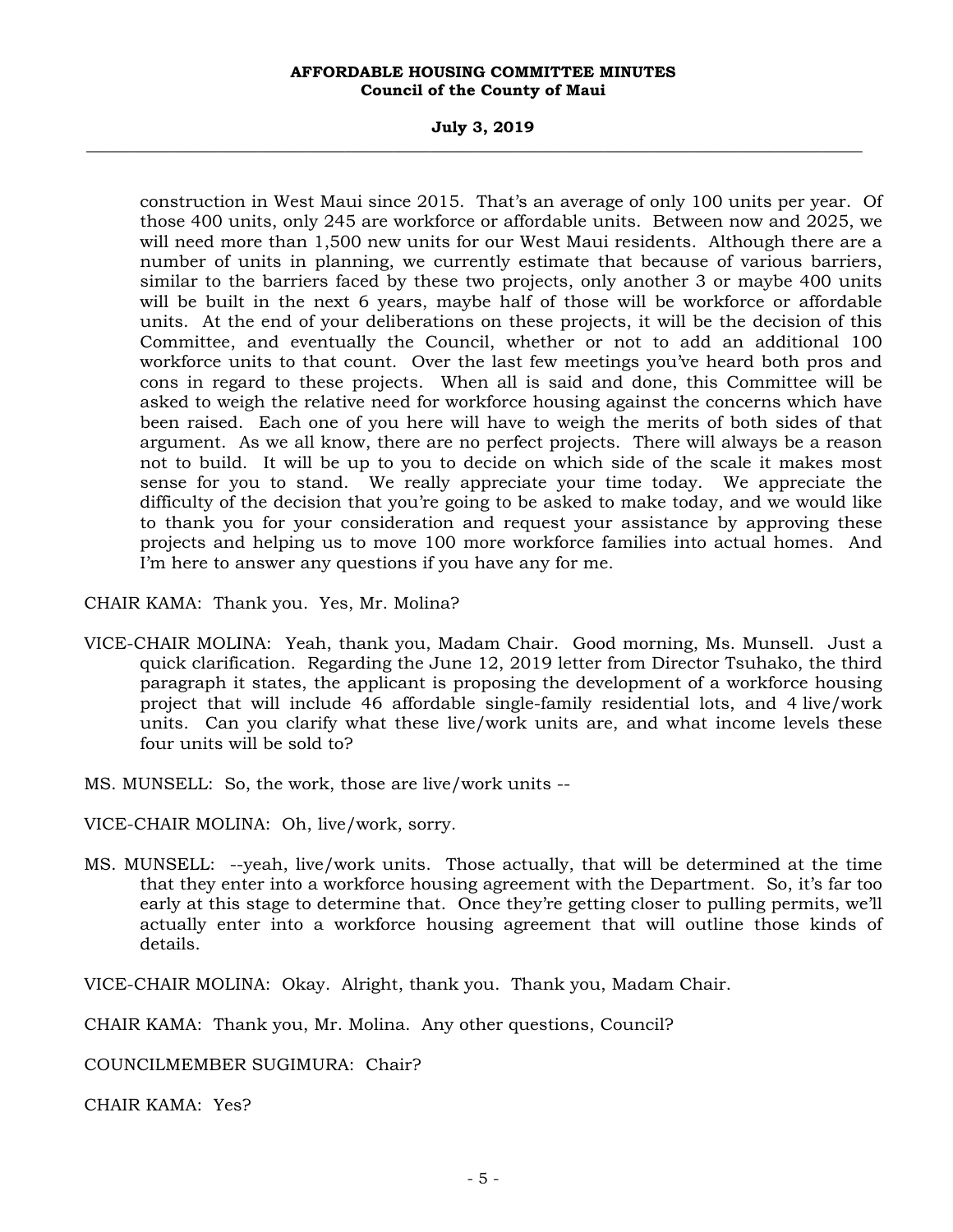- COUNCILMEMBER SUGIMURA: So, I'm going to guess that you're probably the expert on the history of our housing. And I know that on the west side there's Puukolii Villages Mauka project and the Pulelehua project, and Kahoma Village project. So, I'm wondering what the status of those? 'Cause those will also add housing to the west side, is that correct?
- MS. MUNSELL: That's correct. So, when we look at housing that's going to be constructed, or is under construction, we're always looking at what are the actual barriers that they have to overcome. Right now, the Pulelehua project is in their planning stages. They will still have to go back to the Land Use Commission to make some changes there. So, although we anticipate that they might start their phase one in the next six years, it will really depend on how they move forward. The other potential projects that we have looking at, we do expect the Pailolo project to actually start construction. That's one of the Howie Kihune projects, that's another 42 affordable units. So, when I talk about units that might be constructed, we're always trying to weigh whether they can overcome things. We think that one will roll forward. There is the Star Noodle project that you guys are actually going to be hearing about at the next Committee meeting. It's changed its name a couple of times. But we always usually refer to it as Start Noodle. That's going to bring another maybe 89 potential affordable units to the west side. That project is pending funding right now. So, they're lining up, when you construct these projects, you have to, especially if it's an affordable multi-family rental project, look at all of your finance structures. They're lining up some, about \$50 million worth of State funding, but they're asking for some assistance from the County as well from our Affordable Housing Fund. But you'll get to hear about that. So, there's the Keawe Street Apartments that's a potential. Of course, that's got some barriers. You guys have been talking about that a little bit at public meetings. So, whether that again, that's going to be a decision that the Council needs to make. There are of course the other lately projects which we don't consider possible in the next six years, Makila Farms, which is the third project in this group. I think that you're going to hear from them in August. So, you'll get to take a look at the potential for that project. There is another Vince Bagoyo project in Olowalu that might come before you in the near term. Everything else is far, what we think to be far out. That doesn't mean they can't leap from one list to another. I know that there is a West Maui Villages Project on the west side that might get revived. A lot of them, I think that the one that you had mentioned to us before has an infrastructure barrier that keeps it from moving forward. So, it all, all of it will depend on, you know, decisions that we're going to make, you know, here at the Council, the folks here are going to make at the Council on whether these projects move forward just like this one.

COUNCILMEMBER SUGIMURA: Thank you.

## CHAIR KAMA: Yes, Ms. Paltin?

COUNCILMEMBER PALTIN: Thank you, Chair. Thank you, Ms. Munsell. I just was wondering if you had the most current update on how many units for Makila Farms?

MS. MUNSELL: Thank you for that question. It looks like there's 34 total units in that one.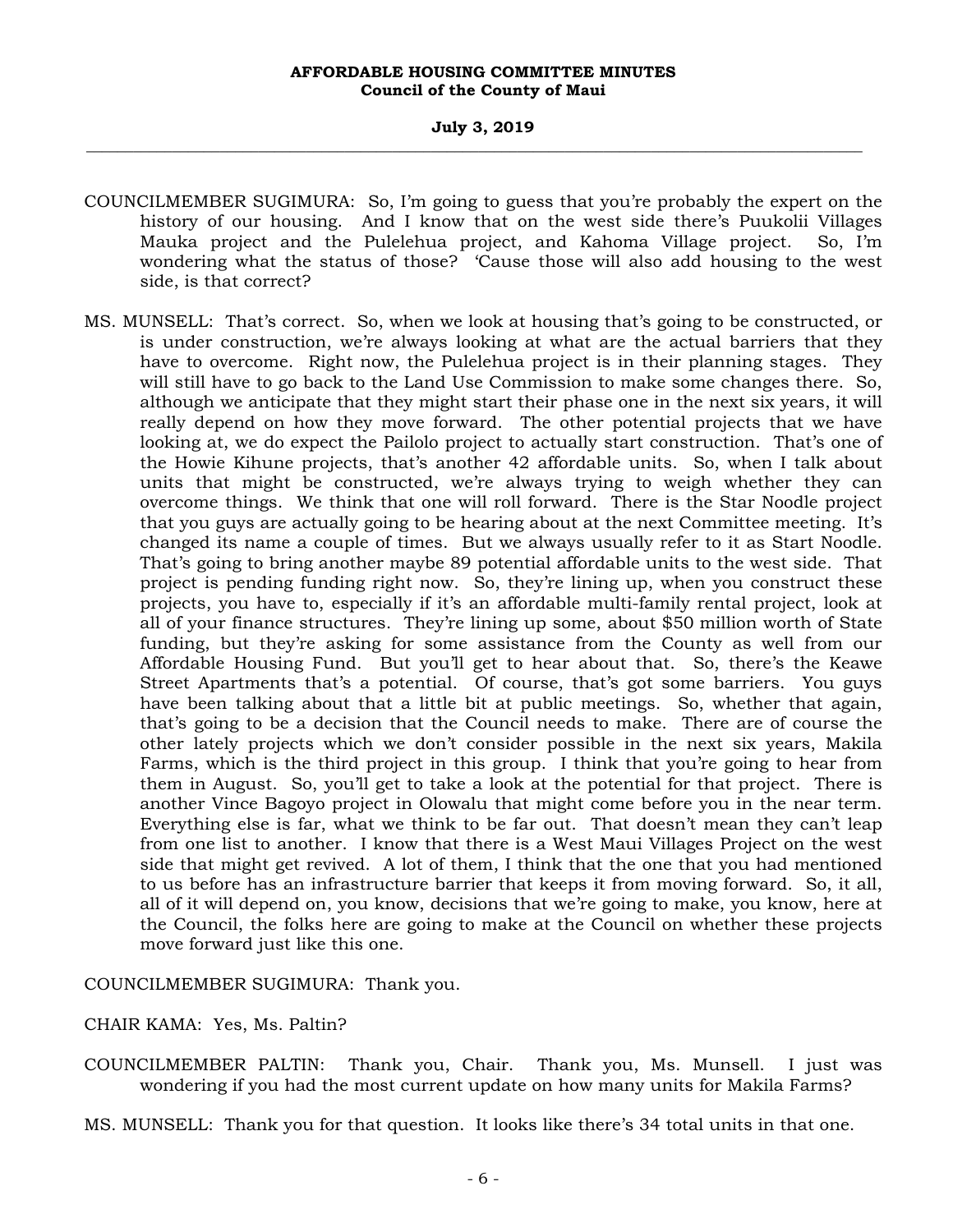- COUNCILMEMBER PALTIN: And when was it that you, when was it that was the amount that when, as of what date?
- MS. MUNSELL: This is off of our list of projects. I think that's updated by the Housing Division every six months. So, unless something has changed that we aren't aware of, and that's always possible, it happens.
- COUNCILMEMBER PALTIN: Okay. Thanks.
- CHAIR KAMA: So, I have a question, Ms. Munsell. So, what is the total units anticipated on the west side within the next five years?
- MS. MUNSELL: So, if every, if, okay, it depends. Our guess is that somewhere between 300 and 400 units might actually be constructed. If these projects are added to that list, then it's potentially another 100. It will depend on decisions that you guys make. So, if coming up you don't approve affordable housing funds for the Star Noodle project, for instance, we'll, I'll take 90 units essentially out of my count. So, it's really hard to predict. This is just based on the time that it takes for projects to move forward and in our estimation, and of course a lot of that can change depending on decisions that are made.
- CHAIR KAMA: So, I'm going to ask the question in a different way.
- MS. MUNSELL: Okay.
- CHAIR KAMA: So, let's say we don't approve Star Noodle, you take 90 away, we don't approve today, you take what, 100 away, and if we don't approve what others might be, so already, if we don't approve just two projects, we're what, 200 away?
- MS. MUNSELL: My guess would be the Pailolo Place would go, that's the Aina Lani Howie Kihune project, that would be 42 units. Maybe if Mr. Chang can get through Land Use, he might start phase one of the Pulelehua project, and that's a total of 240 units, 150 of those are market, so, only 90 of them are affordable units. That's a lot of if on that. It's a lot of if on all of them.
- CHAIR KAMA: Okay. Thank you. And so, are there any other questions, Council? Yes, Keani Rawlins-Fernandez? You have a question?
- COUNCILMEMBER RAWLINS-FERNANDEZ: Yes, mahalo, Chair. For the Olowalu Mauka development, is DHHC responsible for ensuring that all of the affordable housing units that are promised are built?

CHAIR KAMA: Ms. Munsell?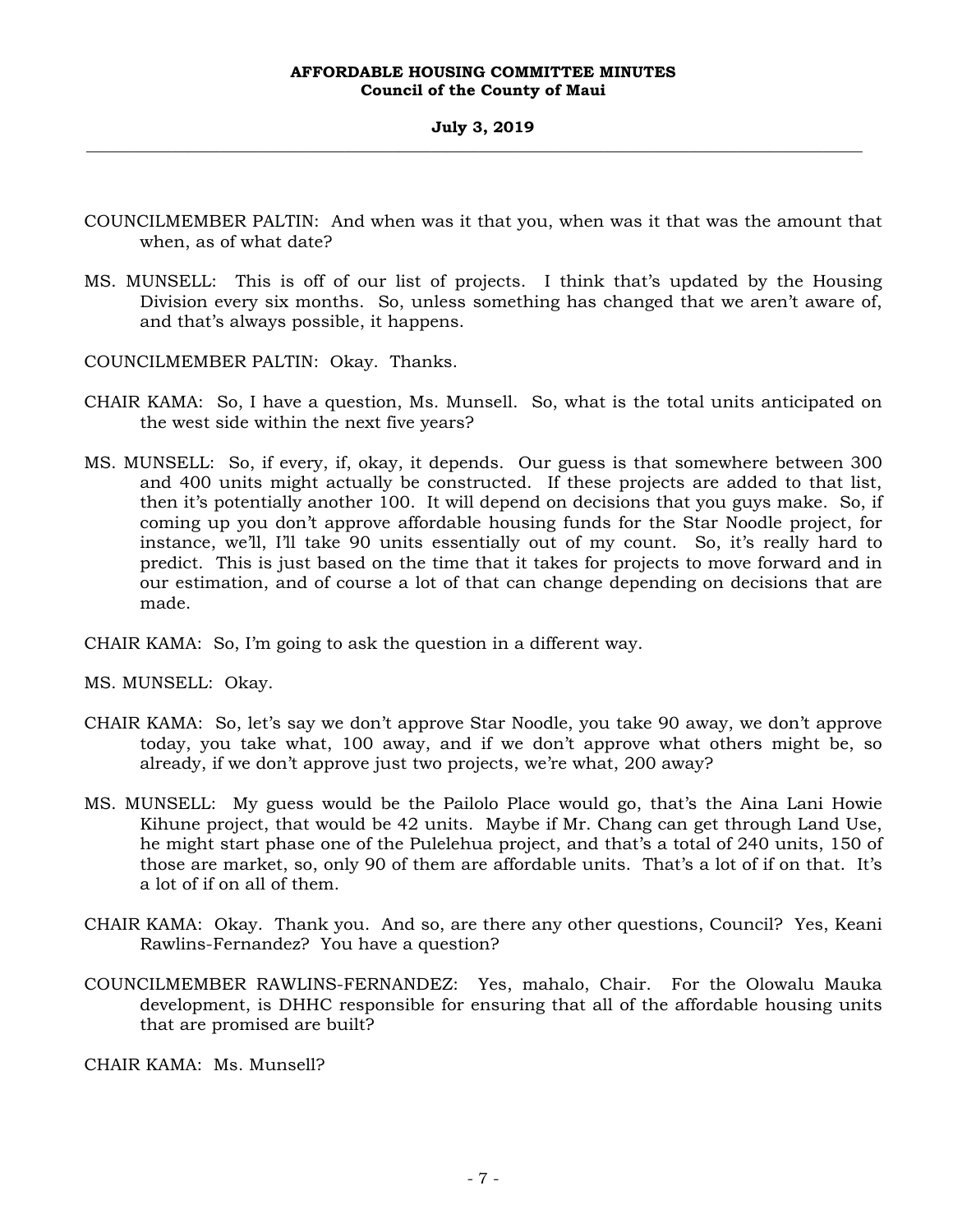## **July 3, 2019 \_\_\_\_\_\_\_\_\_\_\_\_\_\_\_\_\_\_\_\_\_\_\_\_\_\_\_\_\_\_\_\_\_\_\_\_\_\_\_\_\_\_\_\_\_\_\_\_\_\_\_\_\_\_\_\_\_\_\_\_\_\_\_\_\_\_\_\_\_\_\_\_\_\_\_\_\_\_\_\_\_\_\_\_\_\_\_\_\_\_\_\_\_\_\_\_\_\_\_**

- MS. MUNSELL: I'm not familiar with the name Olowalu Mauka, they often change their names. So, is that one of these projects that we're talking about? Or is it a different project?
- COUNCILMEMBER RAWLINS-FERNANDEZ: It's not one of the Makila projects. It's not one of the three that are adjacent to each other. It's a separate project that I believe was approved in 2000.

CHAIR KAMA: Go ahead, can you answer that?

- MS. MUNSELL: So, the way that it works, if it's a newer project we've become much smarter about how we track these. In the old days, we didn't require them to build the affordable units at the same time or prior to the market units. Any workforce housing agreement that we enter into requires that the workforce housing units be built first or concurrently with, and those are tracked. So, we are always looking at and receiving reports as those projects are under construction and tracking the units.
- COUNCILMEMBER RAWLINS-FERNANDEZ: Okay. Mahalo for that. So, until the time that the Department got smarter in tracking and establishing policy to ensure that the affordable houses are built, does the Department have that information on whether the total amount of affordable houses that was part of the project were built? I don't know at what year the Department got smarter about it, so.

CHAIR KAMA: Go ahead.

MS. MUNSELL: Has it been constructed; the project is finished?

MR. UEOKA: Chair?

CHAIR KAMA: Mr. Ueoka?

- MR. UEOKA: Thank you, Chair. Member Rawlins-Fernandez, in 2.96, so, I believe that goes back to 2006, 2007, in there it requires that before building permits are issued for the market units, that the residential workforce housing units are constructed. And typically for the 201H projects, we track that language also into the residential workforce housing agreement. So, usually, I can't say 100 percent 'cause I don't review the process, but typically for building permits, they won't be issued unless the affordables, or residential workforce housing units are being built simultaneously or before the market units. Thank you.
- COUNCILMEMBER RAWLINS-FERNANDEZ: Mahalo, and that was 2006 onward? So, anything…

CHAIR KAMA: Mr. Ueoka?

MR. UEOKA: I don't know. I wasn't here before 2006. But I know for Maui Lani and Kehalani, those were done through project districts and conditions of zoning. So, I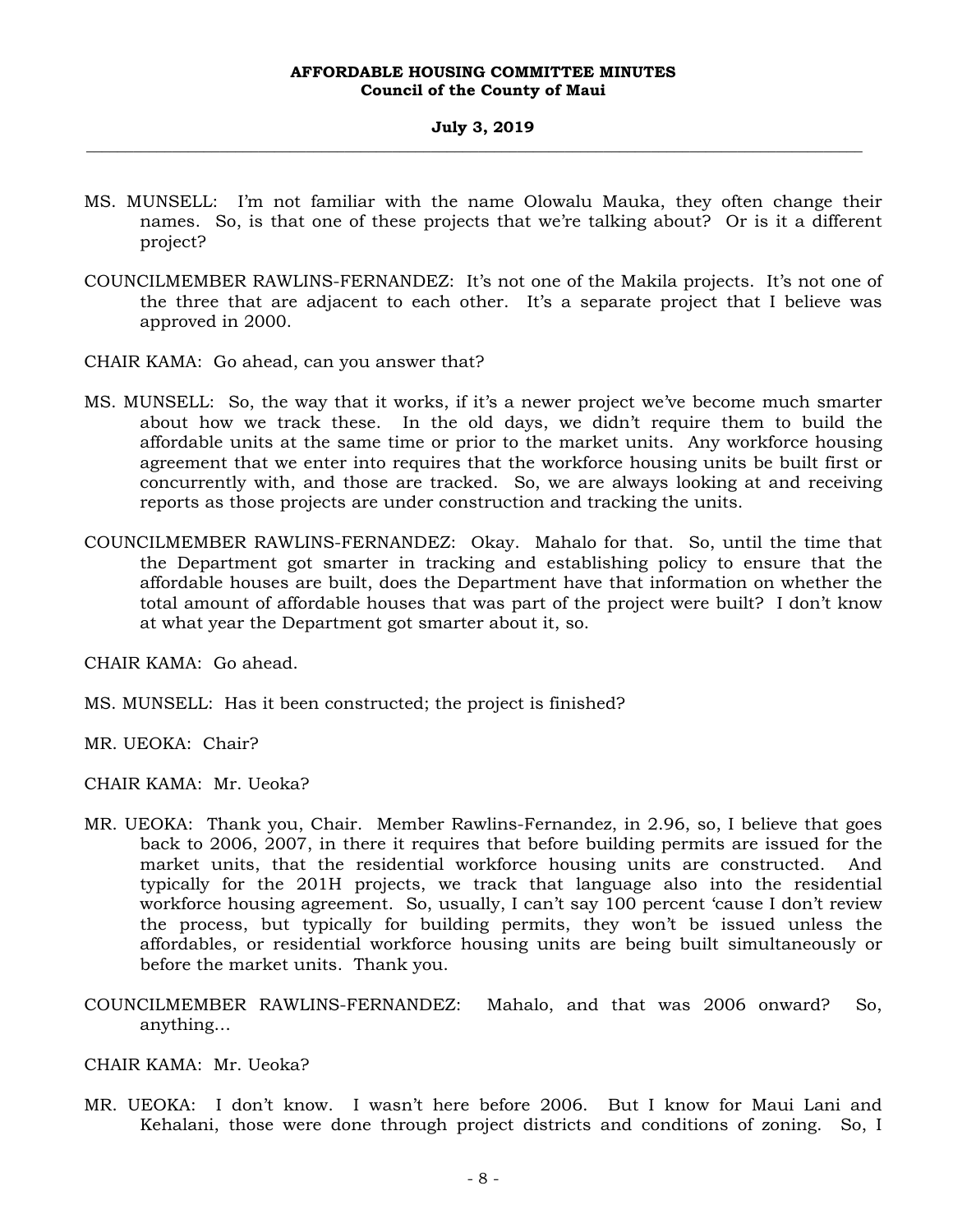## **July 3, 2019 \_\_\_\_\_\_\_\_\_\_\_\_\_\_\_\_\_\_\_\_\_\_\_\_\_\_\_\_\_\_\_\_\_\_\_\_\_\_\_\_\_\_\_\_\_\_\_\_\_\_\_\_\_\_\_\_\_\_\_\_\_\_\_\_\_\_\_\_\_\_\_\_\_\_\_\_\_\_\_\_\_\_\_\_\_\_\_\_\_\_\_\_\_\_\_\_\_\_\_**

believe the Department of Public Works, through the building permit issuance process is cognizant of the requirements and Housing does follow-up and makes sure the counts are up to date. So --

COUNCILMEMBER RAWLINS-FERNANDEZ: Okay.

MR. UEOKA: --I don't want to say forever. But as far as I know. Thank you, Chair.

COUNCILMEMBER RAWLINS-FERNANDEZ: Mahalo, I wanted to make sure that I was directing this question at the right Department. So, it sounds like DHHC is the correct Department. Basically, the reason I'm asking this question is we received testimony that another project that Mr. Martin owned, didn't complete the 33 promised houses, only 24 of the 33 were completed. So, I just, I wanted to find out if, I went to the Planning Department to find out if this was fulfilled. But that was the wrong Department. So, now that I have you here.

MR. UEOKA: Do you know which project that was?

COUNCILMEMBER RAWLINS-FERNANDEZ: It just says the Olowalu Mauka development.

MR. UEOKA: Oh.

COUNCILMEMBER RAWLINS-FERNANDEZ: And I have…

MR. UEOKA: We, the Department can follow-up I'm sure with the developer and Housing Division. Thank you.

CHAIR KAMA: Do you want to respond, Ms. Munsell?

MS. MUNSELL: Yes, yeah, once we know the name of the project, and thank you…

COUNCILMEMBER RAWLINS-FERNANDEZ: Okay. Olowalu Elua Associates.

MS. MUNSELL: Yes, we can have staff take a look at the statistics and find out where they are with that and we can give you a report. That's not a problem.

CHAIR KAMA: Thank you. Thank you.

COUNCILMEMBER RAWLINS-FERNANDEZ: Okay. And the reason that this question, or this Council should get this question is because Mr. Martin is applying for this project, the Polanui project, and if there is a record of not fulfilling these affordable houses, then I don't know how confident we can be that all of the affordable houses will be built. Mahalo. Do you think you can get that information today for us?

COUNCILMEMBER LEE: He's in the audience. Why don't you ask him?

CHAIR KAMA: Well, I'm not sure if --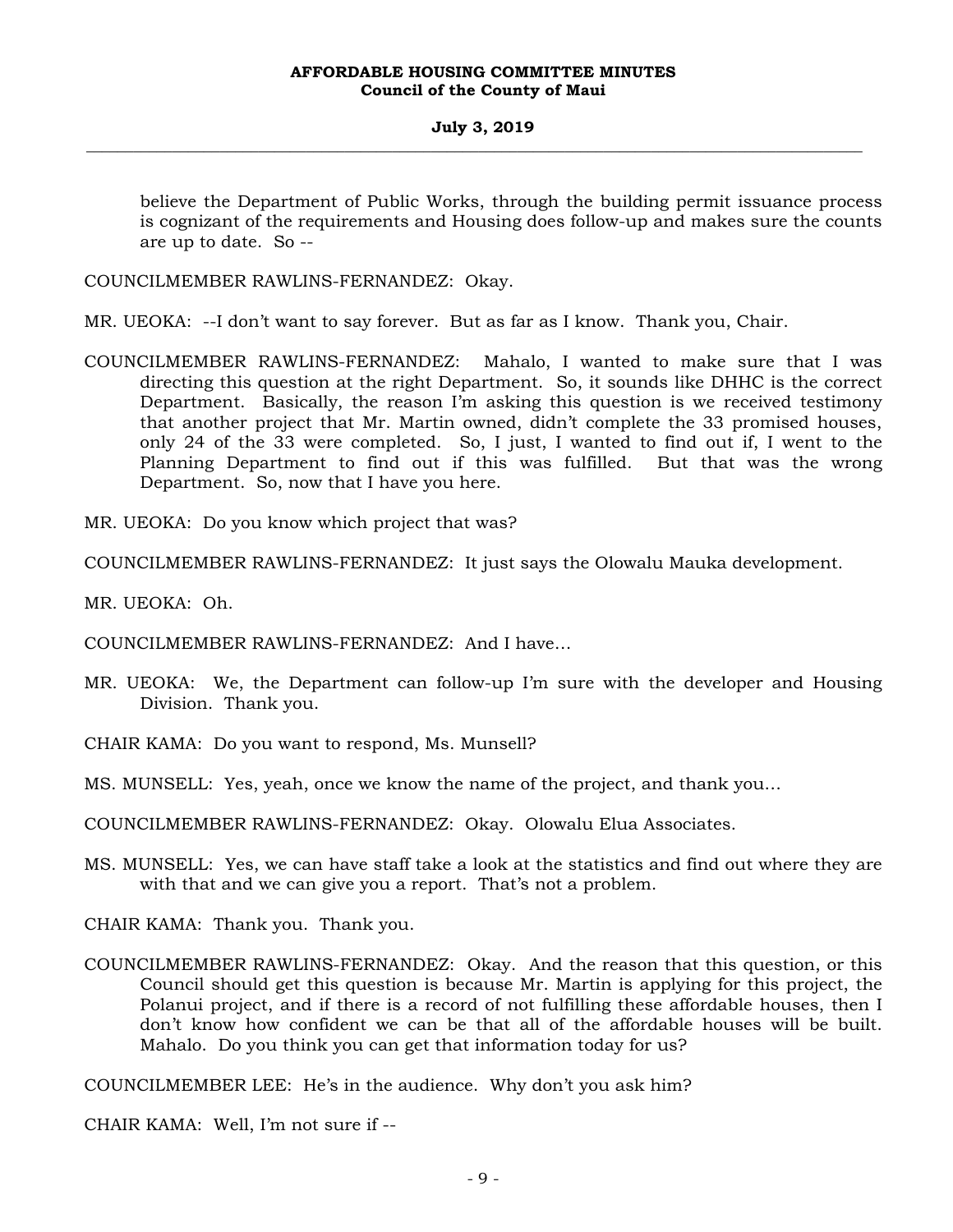## **July 3, 2019 \_\_\_\_\_\_\_\_\_\_\_\_\_\_\_\_\_\_\_\_\_\_\_\_\_\_\_\_\_\_\_\_\_\_\_\_\_\_\_\_\_\_\_\_\_\_\_\_\_\_\_\_\_\_\_\_\_\_\_\_\_\_\_\_\_\_\_\_\_\_\_\_\_\_\_\_\_\_\_\_\_\_\_\_\_\_\_\_\_\_\_\_\_\_\_\_\_\_\_**

COUNCILMEMBER RAWLINS-FERNANDEZ: Oh, okay.

CHAIR KAMA: --Member wants to do that. She was directing her questions.

COUNCILMEMBER RAWLINS-FERNANDEZ: I'll wait until he gets to the floor and then I'll ask again.

CHAIR KAMA: So, we could do that.

COUNCILMEMBER RAWLINS-FERNANDEZ: Good idea.

CHAIR KAMA: So, do you want to, so, do you have any other questions for Ms. Munsell?

- COUNCILMEMBER RAWLINS-FERNANDEZ: For Ms. Munsell? No, not at this time. Thank you, Chair.
- CHAIR KAMA: Thank you. Ms. Lee, did you have a question?
- COUNCILMEMBER LEE: Yes, Madam Chair, I'm thinking that it would delay the proceedings by having the Housing Director go back and check her records when we have the developer in the audience, and he could probably answer the question in like ten seconds. Okay. I mean, why don't we bring him down?

CHAIR KAMA: I have no problem. Ms. Keani Rawlins?

COUNCILMEMBER RAWLINS-FERNANDEZ: I don't mind waiting until it's that time for him to come down.

CHAIR KAMA: Okay.

COUNCILMEMBER RAWLINS-FERNANDEZ: And then I'll ask him the question.

CHAIR KAMA: I figured that.

COUNCILMEMBER RAWLINS-FERNANDEZ: If he's in the audience, then he heard my question.

CHAIR KAMA: Yes.

COUNCILMEMBER RAWLINS-FERNANDEZ: And then when he comes down, he can answer.

CHAIR KAMA: Yes, I figured that.

COUNCILMEMBER RAWLINS-FERNANDEZ: Mahalo, Member Lee.

COUNCILMEMBER LEE: Okay.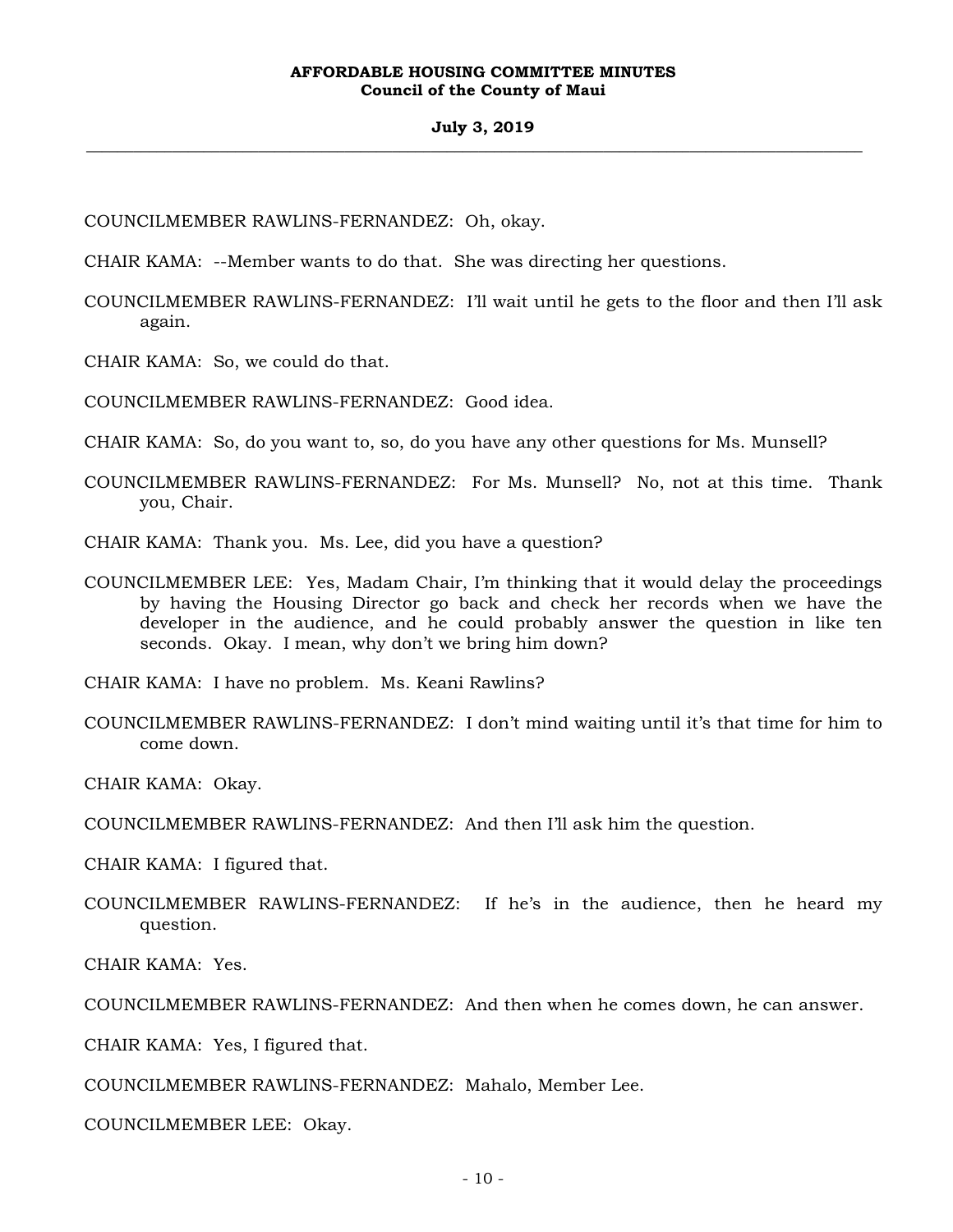CHAIR KAMA: Thank you. Yes, Ms. Paltin?

- COUNCILMEMBER PALTIN: I had a question for Mr. Ueoka. Is it possible that one of the conditions of the 201H's that Mr. Martin is applying for be that before we move forward on anything of that, he satisfies the conditions in other projects he's doing, like this Olowalu Elua? Could that be a legal condition?
- MR. UEOKA: You guys are authorized to modify the project and condition it. I just would caution you. If you do require that, and there is something that needs to be done and all his projects, I understand he's doing a lot of projects right now, you also put in a timeline of he has to commence work on this project within two years after. That's typically a modification you put in. So, just be aware of that if placing this condition on. You might want to be more specific as to exactly what you want him to finish versus all and everything.
- COUNCILMEMBER PALTIN: Like say just condition 2, 4, 8, 11, 12, 14, 19, 32, and 33, or something like that?
- MR. UEOKA: You may also want to be careful that you're tying together, I'm not sure one the ownership interest of these, they might be under two different companies. So, you could possibly be saying company A cannot move forward unless company B does something it was supposed to do. And I'm not sure how the ownership works. So, I would just caution you there also.
- COUNCILMEMBER PALTIN: If the ownership is all the same guy, then it's not a problem. But if it's different guys, then it's a problem?
- MR. UEOKA: I would say potentially could be because you're conditioning, you're basically requiring someone else to do something before the applicant could do something potentially. I don't know enough about the ownership and how it's worked out here to…
- COUNCILMEMBER PALTIN: Maybe just go on the past track record and see moving forward if it's somebody we should trust to do business with?
- MR. UEOKA: I think that's a decision for you guys as policymakers, that would be within your realm, yes.

COUNCILMEMBER PALTIN: Thank you.

CHAIR KAMA: Any other questions, Councilmembers? Okay. So, with, if there are no further questions, Members, the Chair would like to entertain a motion to recommend adoption of the proposed resolution entitled…

COUNCILMEMBER RAWLINS-FERNANDEZ: Oh, I'm sorry, Chair?

CHAIR KAMA: Yes?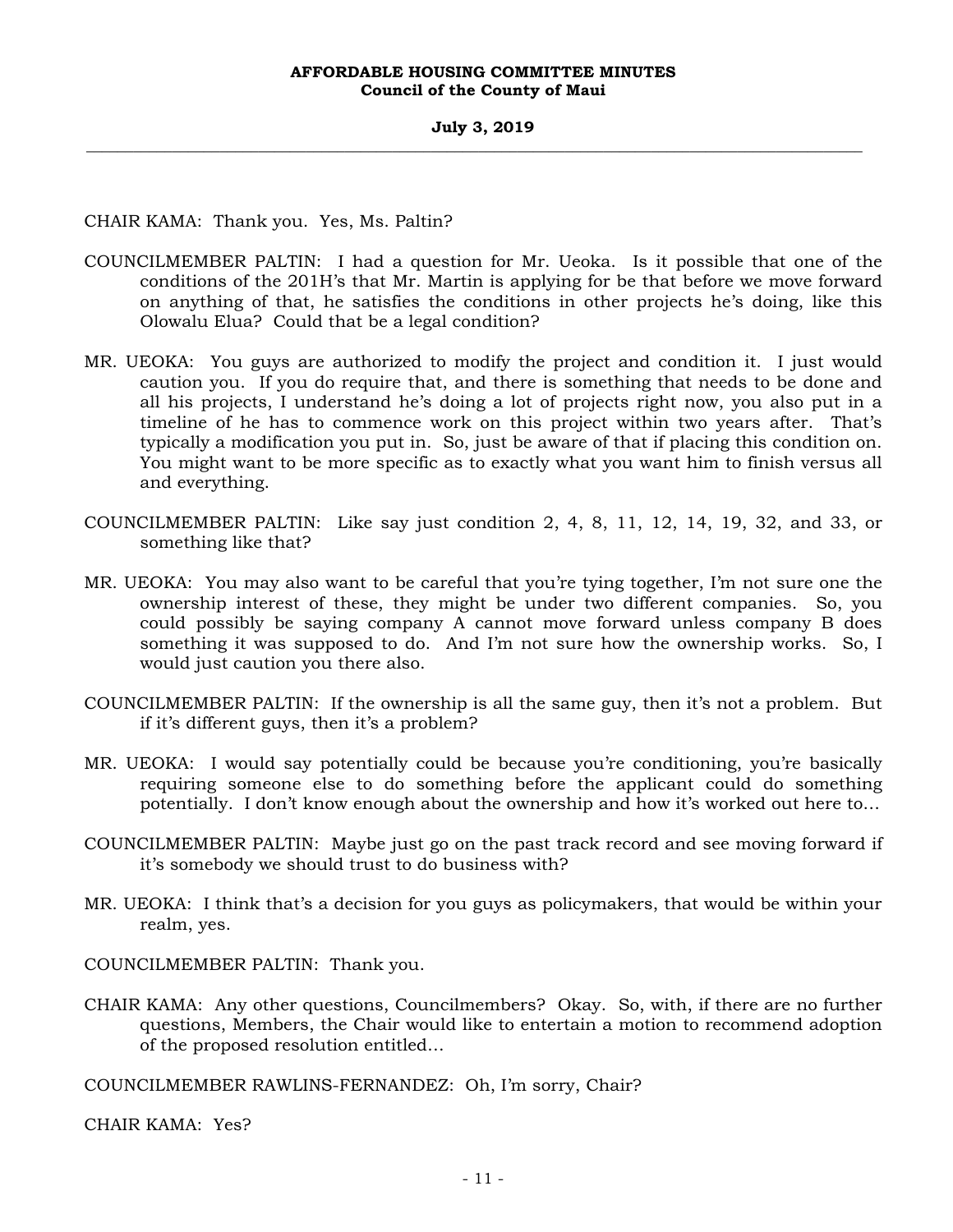COUNCILMEMBER RAWLINS-FERNANDEZ: I think the Council was pau with their questions for Ms. Munsell. But we had additional questions for, well like for example the developer himself was going to answer my question.

CHAIR KAMA: Okay. Just…Mr. Molina?

VICE-CHAIR MOLINA: Yeah, thank you, Madam Chair, for your consideration, from my prior term on the Council as the Land Use Chair, any big projects we would also go through the proposed conditions to see if the Members will support the conditions and, you know, so, that might be another step prior to voting, for your consideration, Madam Chair.

CHAIR KAMA: Okay. Brief recess. *. . .(gavel). . .*

## **RECESS: 9:29 a.m.**

## **RECONVENE: 9:31 a.m.**

- CHAIR KAMA: *. . .(gavel). . .* Okay. So, I think this is what we're going to continue to do. We're going to ask if you all have questions of the developer, and then get your questions out of the way, Mr. Molina, if that suits you. And then, we can do the conditions after they've questioned or have asked. Does that sound good with you all? Okay. Okay. The Chair would like to recognize Mr. Riki Hokama who just graced our presence. Good morning, Mr. Hokama. Okay. So, I think Ms. Keani Fernandez, did you have questions for our…and so, before you all respond, can you please identify who you are and the project that you represent so that the Council knows who they're talking to. Okay. Okay. Go ahead, Ms. Keani Rawlins-Fernandez.
- COUNCILMEMBER RAWLINS-FERNANDEZ: Okay. So, Mr. Ginoza, okay, so, I guess you heard my question. Were the 33 homes completed at Olowalu Elua?
- MR. GINOZA: Good morning, my name is Kyle Ginoza. I'm the owner representative for both the Kipa Centennial and the Hope Builders projects. So, both the Polanui and Makila Rural-East projects respectively. And for that question, we need further detail to better understand what one you're talking about. So, if you can provide us with the documentation then we can look into it in the meantime for the meeting. But I'm not prepared to answer it at this time, unfortunately.
- COUNCILMEMBER RAWLINS-FERNANDEZ: Okay. Perhaps I can make the question a little easier. Are there still outstanding affordable houses that need to be built and in the projects that Mr. Martin is involved in?
- MR. WELCH: Yeah, good morning, Tom Welch, I'm the attorney for both of these projects. Aside from the 201H, or the affordable housing projects that are ongoing now in process, to my knowledge, there's none, there's no unfulfilled obligations on any of Peter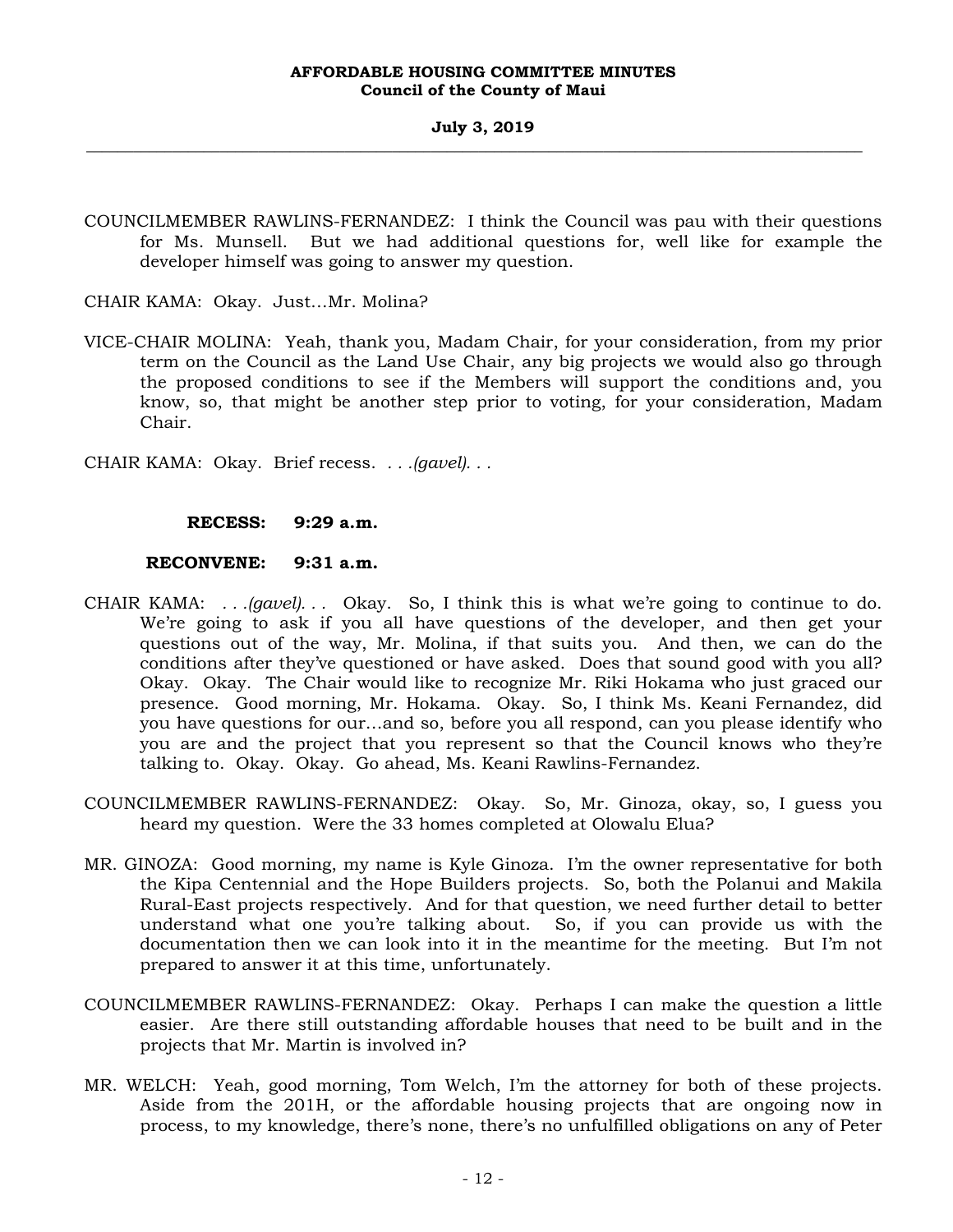Martin's prior projects. The Olowalu Mauka subdivision was a consolidation resubdivision where no new lots were created. So, we'd be curious to see what was being referred to by Councilmember Paltin on that.

COUNCILMEMBER RAWLINS-FERNANDEZ: Okay. Mahalo. It was just, we received testimony, and I was trying to verify with the departments in the past couple of days. But I went to the wrong department. I went to Planning instead of Housing to find out. So, mahalo for your response.

CHAIR KAMA: Yes, Member Paltin?

COUNCILMEMBER PALTIN: I can clarify some, I guess I'm referring to a document from the Department of Planning dated April 26, 2010, and it's addressed to Mr. Peter Martin, Olowalu Elua Associates LLC, and it's for a failure to comply with a Special Management Area use permit for the Olowalu subdivision located at Olowalu, Maui, Hawaii, TMK (2) 4-8-003:005 10 portion, 41, 42, 43, 50 portion, 63 portion, and 78 portion, and (2) 4- 004:011 [*sic*] 12, 13, 14, 15, and 16, SM1 99\0021. And so, the first condition not met was the project was to commence no later than September 30, 2002, which it did. However, condition number two states that the project shall be completed within five years after the date of initiation. Failure to complete this project within the five-year period, coupled with no recorded and/or approved time extension requests may indicate that this SMA use permit 99-0021 has been automatically terminated. Condition number four, final construction does not appear to have been completed and current construction does not appear to be in accordance with preliminary subdivision plans received on November 9, 1999. Dirt fire roads do not appear to have been completed according to the Uniform Fire Code with the road ending in a locked gate at Honoapiilani Highway. The preservation plan is not fully implemented, few greenways have been installed, bikeways are not evident, and highway improvements for ingress and egress off the Honoapiilani Highway have not commenced. The interior road system as originally designed on the subdivision plan does not appear to match what was constructed, that which was constructed. The road identified as Luawai Street at the Olowalu Mauka subdivision sign is not in agreement with the plans filed with the County and appears to have been constructed without revisions to the subdivision map. Condition number eight, full compliance with government regulations has not occurred as the project is out of compliance with both the SMA conditions and the Conservation District use permit, condition as noted in this letter. Condition 11, the property has not been developed in substantial compliance with the representations made to the Maui Planning Commission. At this time, it appears this failure to develop the property in accordance with the SMA may lead to the revocation of this SMA use permit. Condition 12, infrastructure improvements including roads, traffic-related improvements, greenways, and possibly drainage has not been completed prior to final subdivision approval and bonds are not on file with the County per the wording of condition number 12. Condition number 14, the roadways do not appear to have been constructed in substantial compliance with the greenway plan. The greenways do not appear to have been completed per the application plan and neither have improvements been made for a channelized intersection and means of ingress and egress from the Honoapiilani Highway as noted in the subdivision plans. Condition number 19, the preservation plan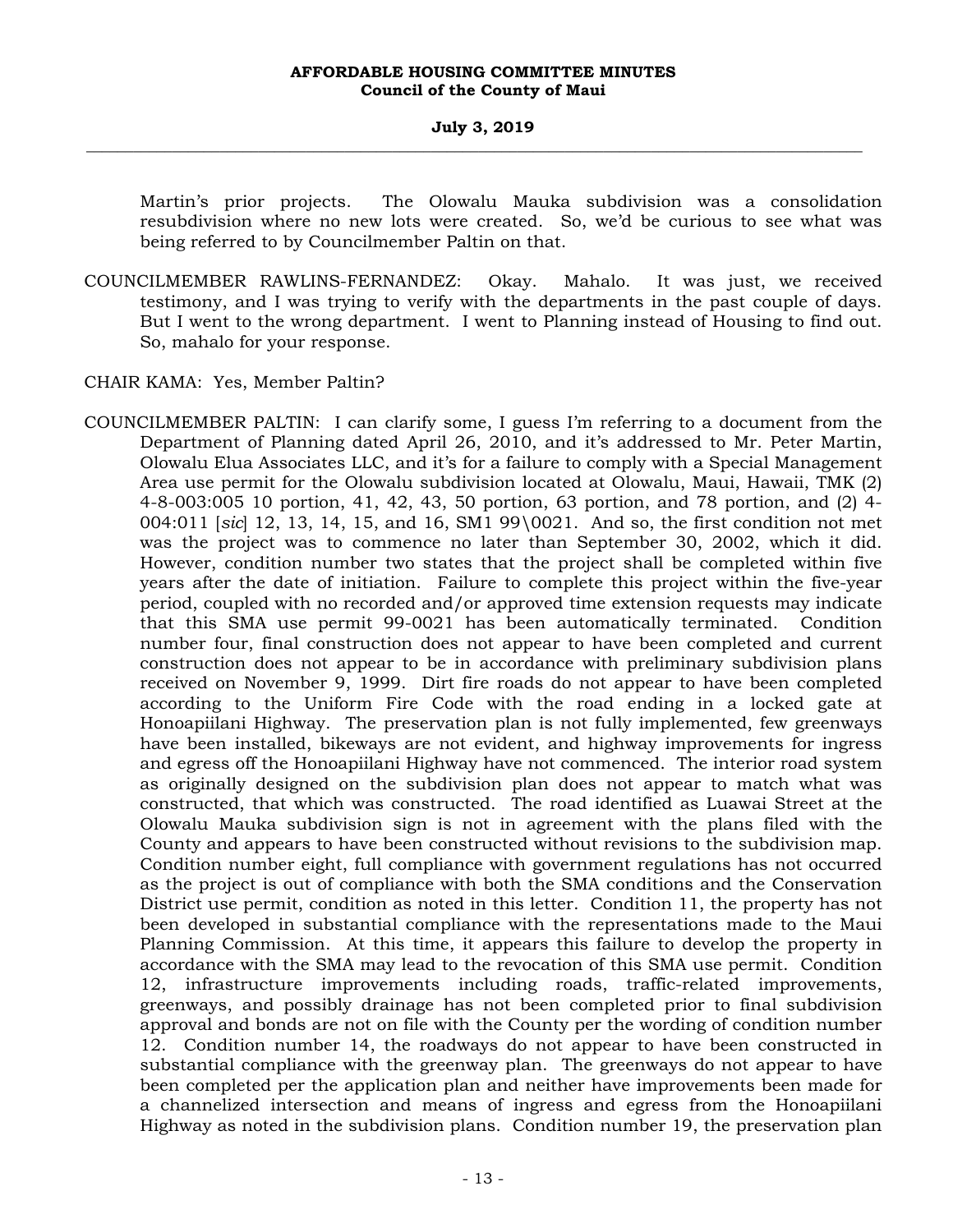**July 3, 2019 \_\_\_\_\_\_\_\_\_\_\_\_\_\_\_\_\_\_\_\_\_\_\_\_\_\_\_\_\_\_\_\_\_\_\_\_\_\_\_\_\_\_\_\_\_\_\_\_\_\_\_\_\_\_\_\_\_\_\_\_\_\_\_\_\_\_\_\_\_\_\_\_\_\_\_\_\_\_\_\_\_\_\_\_\_\_\_\_\_\_\_\_\_\_\_\_\_\_\_** 

has not been implemented. There is no evidence of viewing platform construction for historical sites number 4710 and number 4718 as outlined in the Department of Land and Natural Resources letter of March 7, 2002. The growth of invasive species of trees and little bushes is evident especially at the important site number four, Kawaialoa/Kaiwaloa Heiau. Little to no maintenance appears to be occurring on numerous sites. There is no interpretative signage evident at the sites. The condition of the petroglyph viewing site in the Olowalu Valley is in very poor condition. There is no interpretive signage. The red railings are unsafe, and conditions deteriorated, and the platforms for viewing are nonexistent. Condition number 32, no roadway improvements for ingress and egress from the Honoapiilani Highway to the mauka subdivision have been initiated per the Environmental Assessment and the subdivision plans. The originally approved highway improvements consisted of driveways A, B, C, and D, as noted in the final EA and plans submitted to the Commission for review and approval. Driveways A, B, C, and D are depicted on the original subdivision plans that were included in the traffic study and EA submitted by the developer in connection with the issuance of the SMA. The developer is now proposing a relocation of driveway D. The revised proposal was discussed with the Maui Department of Transportation in 2003. However, no EA has been completed to date, although a draft EA is being processed by Munekiyo and Hiraga Inc as of late 2009. This relocation of driveway D may be problematic in its connection with the internal road system for the development, the increase in traffic in this area, and the plan originally approved by the Commission. The relocation of driveway D does not connect to an approved Olowalu Mauka subdivision access road approved in the original subdivision. Failure to complete a channelized intersection according to plan with left-turn lanes, acceleration lanes, bike lanes, and paves shoulders is a violation of the SMA conditions. Although there was a caveat to hold off on developing the highway improvements if a phasing plan for a project development was agreed to, no phasing plan is evident at this stage of the development. There should have been roadway improvements as initial phases of the project have been completed. There is no evidence of this phasing plan on file with the DOT. The inability of the developer to move forward on this critical road improvement signals noncompliance with SMA conditions. The efficacy of a relocation of driveway D from that originally proposal is not evidenced in any updated traffic report analysis on file. The original Olowalu Mauka roadway system connects to the original location of driveway D, not the relocated driveway D as proposed. And condition number 33, the roadway light within the subdivision needing a maximum wattage of 100W HPS does not appear to have been completed. In conclusion, the Olowalu subdivision is in noncompliance according to a project site visit held January 22 for conditions 2, 4, 8, 11, 12, 14, 19, 32, and 33 as approved by the Commission on September 19, 2000. So, that's the notice of warning I think that Ms. Rawlins-Fernandez was referring to.

MR. WELCH: Thank you.

CHAIR KAMA: Mr. Welch?

COUNCILMEMBER PALTIN: From Jeff Hunt, the Planning Director at that time.

CHAIR KAMA: Would you like to respond?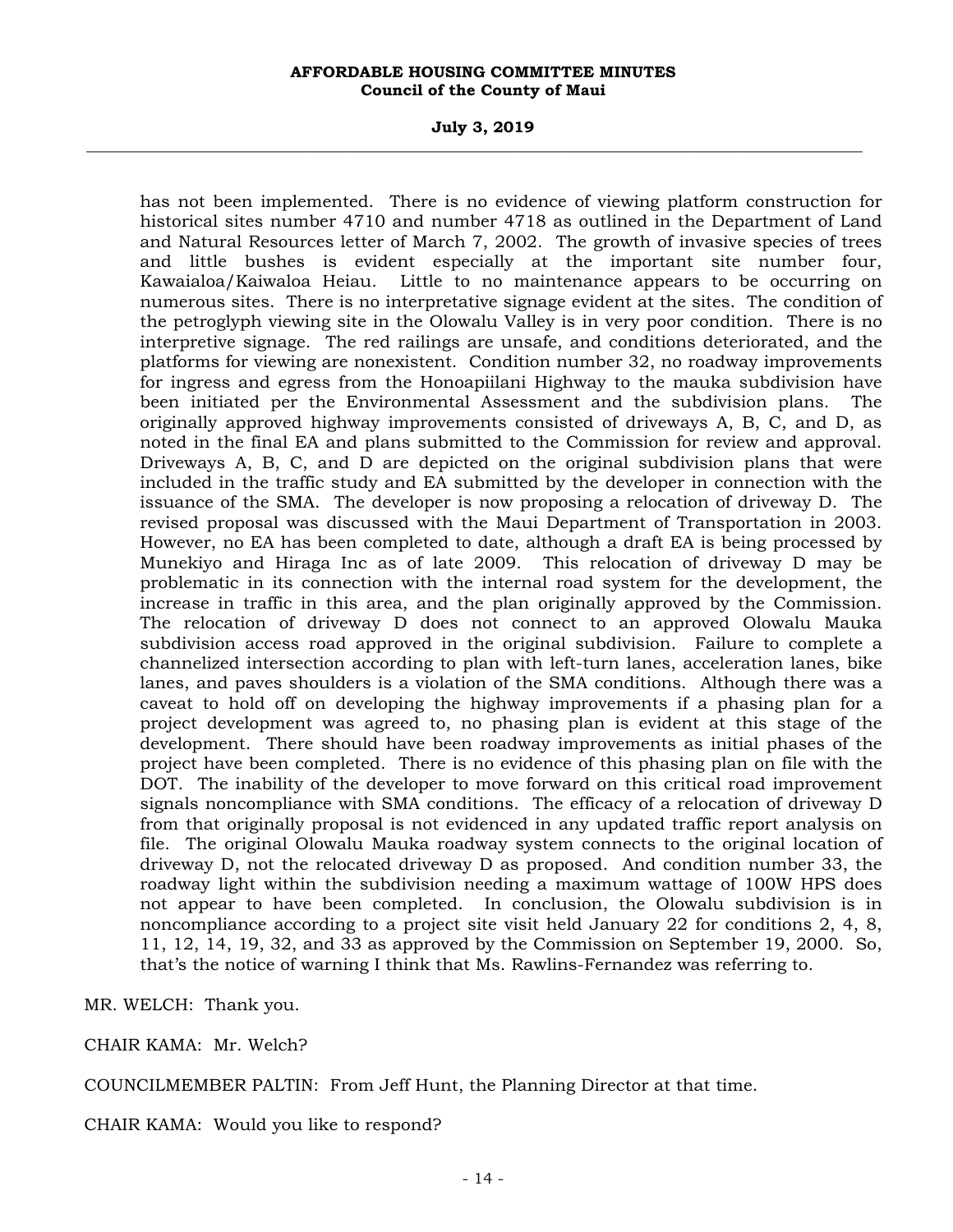MR. WELCH: Yes, I'm not prepared to respond with respect to the compliance with each one of those deficiencies. One assumes that since Jeff Hunt's tenure and now it's either, things have either been cured, or substantially underway, or in process. I'm not able to report, but…

COUNCILMEMBER RAWLINS-FERNANDEZ: Chair, I have an update --

CHAIR KAMA: Yes?

COUNCILMEMBER RAWLINS-FERNANDEZ: --on that notice of violation as of April 18, 2019 there were still conditions that were not satisfied and were to be satisfied by the deadline of June 30, 2019. So, that's this year that they're still in noncompliance.

CHAIR KAMA: Would you like to enter that into the record?

COUNCILMEMBER RAWLINS-FERNANDEZ: Sure.

CHAIR KAMA: Okay. Thank you. So, would you like to respond, Mister…

MR. WELCH: Chair, thank you. I'm not prepared to --

CHAIR KAMA: Okay.

MR. WELCH: --deal with the details of that. I haven't been brought up to date on the status.

CHAIR KAMA: Okay. Thank you. Yes, Ms. Lee?

- COUNCILMEMBER LEE: Can we ask the Planning Director to come down to answer those questions? Maybe she has information?
- CHAIR KAMA: Ms. McLean, are you able to join us here next to Ms. Munsell? So, Ms. McLean, would you like Ms. Rawlins-Fernandez to repeat the question?

MS. McLEAN: Please?

CHAIR KAMA: Can you?

- COUNCILMEMBER RAWLINS-FERNANDEZ: I didn't really have a question. I just, I was in correspondence with Planning Director McLean, and I asked if there were still any issues with compliance from the project that we received notice on from a testifier. And it was from Ms. McLean that I got this most recent notice of warning from April 18, 2019.
- CHAIR KAMA: Okay. Thank you. So, I think now you're going to respond to Ms. Lee's. Ms. Lee, would you like to ask your question to Ms. McLean?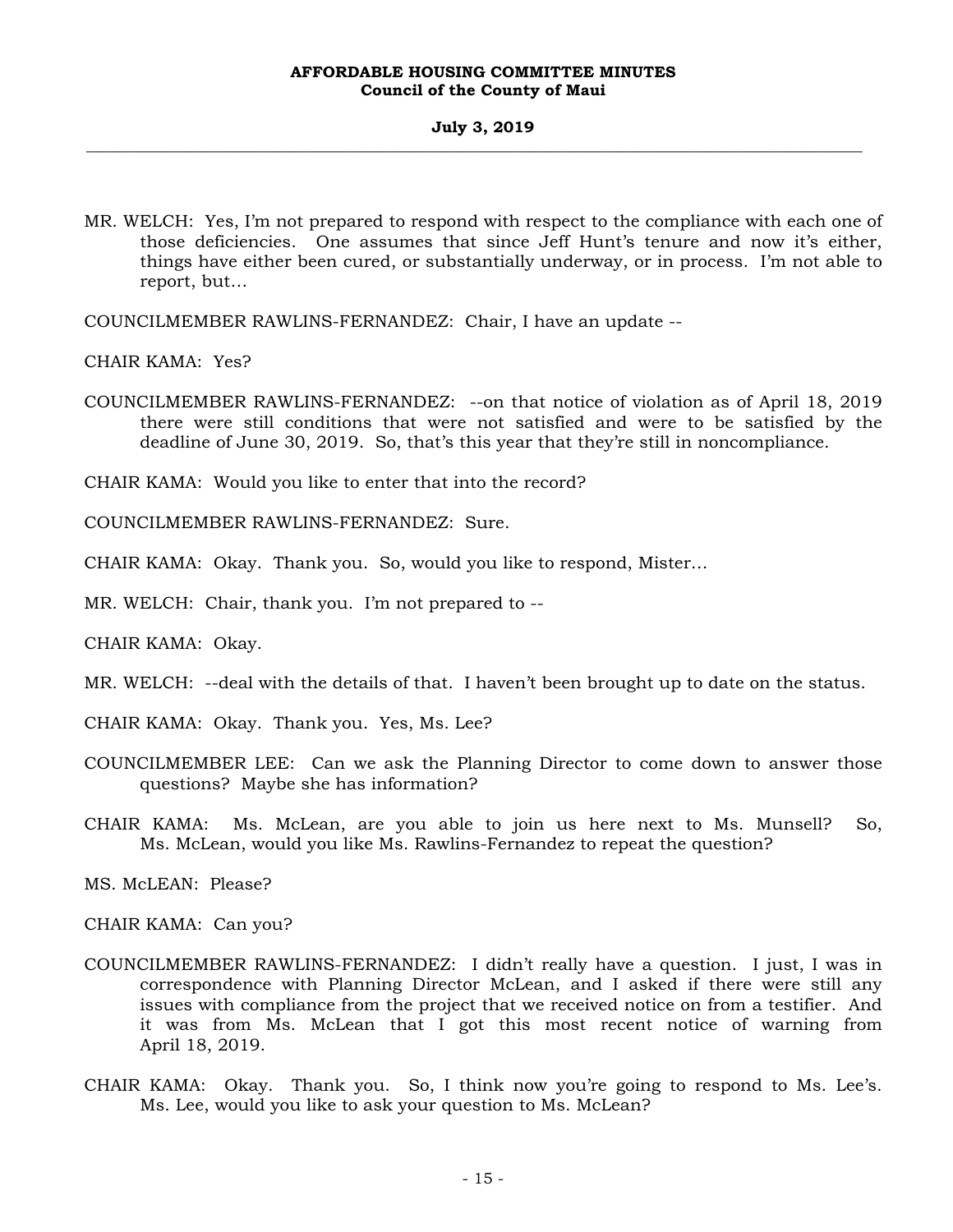## **July 3, 2019 \_\_\_\_\_\_\_\_\_\_\_\_\_\_\_\_\_\_\_\_\_\_\_\_\_\_\_\_\_\_\_\_\_\_\_\_\_\_\_\_\_\_\_\_\_\_\_\_\_\_\_\_\_\_\_\_\_\_\_\_\_\_\_\_\_\_\_\_\_\_\_\_\_\_\_\_\_\_\_\_\_\_\_\_\_\_\_\_\_\_\_\_\_\_\_\_\_\_\_**

- COUNCILMEMBER LEE: Ms. McLean, so, do you have anything to add or, you know, provide clarification on this apparent, isn't this a violation, that you consider a violation? And how do you normally handle these kinds of things?
- MS. McLEAN: I believe what you have before you are notices of warning. And notices of warning are not violations. A notice of warning is just that it's a warning that we believe there is potentially a violation of a permit condition. And it gives an amount of time for the alleged violator to come into compliance. And if that doesn't happen, then at that point we may issue a notice of violation, and it's a notice of violation that will have initial fines and then daily fines that will accrue until the violation is cured. With the notice of warning, we, they typically include an amount of time to come into compliance and what often happens is we get contacted by the alleged violator who explains the situation or what steps they intend to take to come into compliance. And once that dialogue begins, then we work with them to achieve compliance. And that might take a longer period of time than what we initially set out. But as long as they are actively engaged in pursuing compliance, then we don't proceed to violation and fines.

COUNCILMEMBER LEE: Has that dialogue begun?

- MS. McLEAN: Yes, and when I received the inquiry from Councilmember Rawlins-Fernandez, I simply didn't have time to go and look and see what that dialogue has been, and if any of those items had been fully satisfied or what ones were still in the works and what kind of progress has been made on them. But I am aware that there has been ongoing dialogue with them since those notices of warning, the recent notices of warning were issued.
- COUNCILMEMBER LEE: So, there's been dialogue, has there been progress in, for compliance?
- MS. McLEAN: There has been, I can't be specific. But I know that it's not at a stalemate or anything like that. We are working to achieve compliance.
- COUNCILMEMBER LEE: Well, how serious are these noncompliance issues?
- MS. McLEAN: We take any noncompliance seriously. Sometimes it's in the eye of the beholder, what might be important to one person or community member may not be important to another. So, we don't really make a judgment call unless it involves severe environmental or health or safety impacts. Some of them, my recollection is that, and we're working to improve this, that they don't have, the original conditions didn't have deadlines in them. And so, it's hard to say this has to be completed by a certain timeframe. But clearly, there are also times when we can say, you know, no progress is being made on this, and we need to make sure that there is some effort towards compliance in some way, and that's what that dialogue is about.
- COUNCILMEMBER LEE: Okay. So, the other question would be, apparently this developer has had a number of developments. And so, have you found this particular company,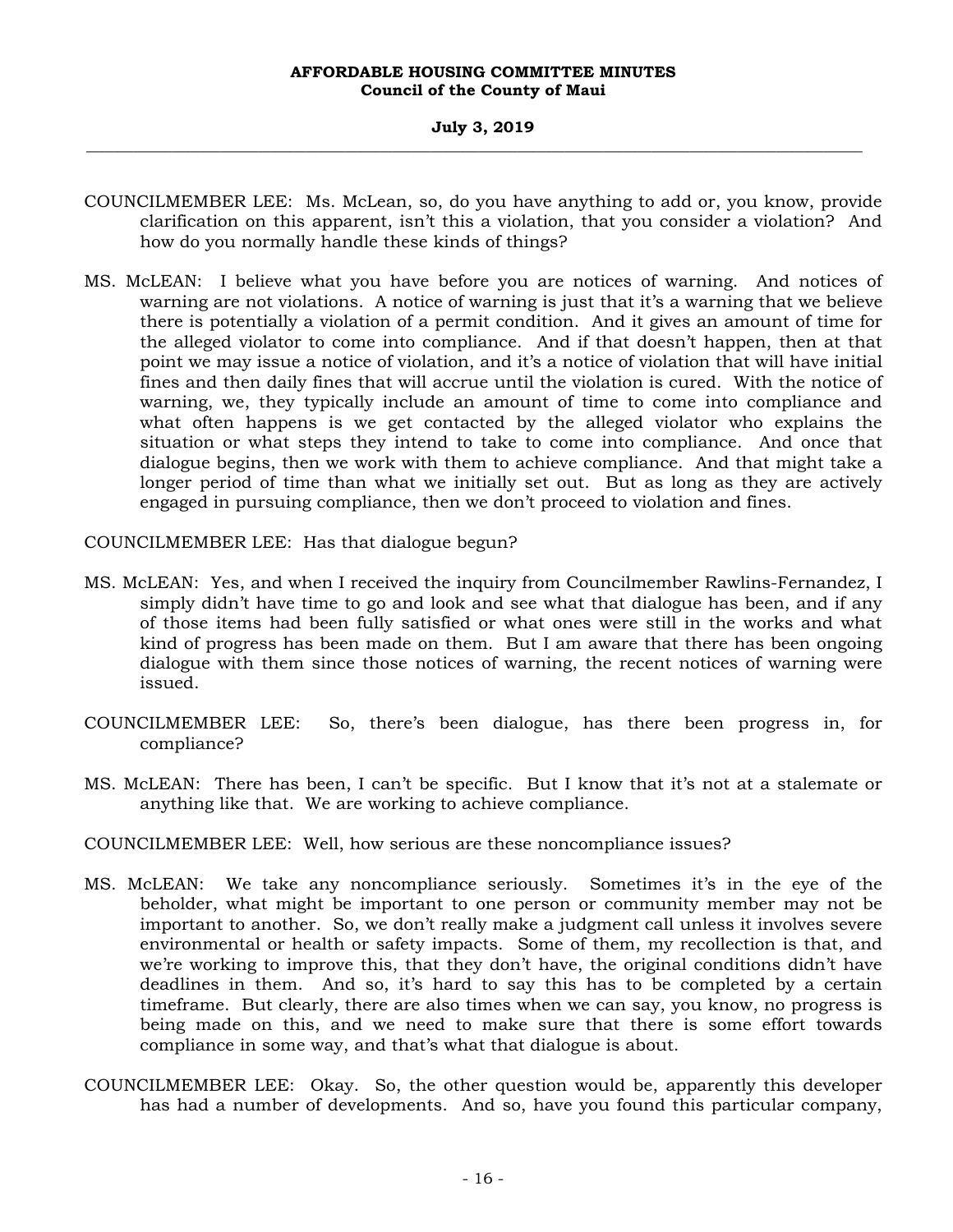## **July 3, 2019 \_\_\_\_\_\_\_\_\_\_\_\_\_\_\_\_\_\_\_\_\_\_\_\_\_\_\_\_\_\_\_\_\_\_\_\_\_\_\_\_\_\_\_\_\_\_\_\_\_\_\_\_\_\_\_\_\_\_\_\_\_\_\_\_\_\_\_\_\_\_\_\_\_\_\_\_\_\_\_\_\_\_\_\_\_\_\_\_\_\_\_\_\_\_\_\_\_\_\_**

developer, does he, is there a pattern of noncompliance? Or does he generally, you know, meet his conditions?

- MS. McLEAN: I don't think there's a pattern of noncompliance. With this particular subdivision there have been ongoing noncompliance issues that we've been working with them on. Most of, my understanding is that most of the developments haven't required discretionary review. They haven't been in the SMA, they haven't required land use changes. So, they don't have conditions that go with them, or conditions at least that we would enforce. And so, they've followed the black and white requirements of the administrative review process. And as far as I'm aware, there haven't been any compliance issues with those in all of the developments that they've undertaken.
- COUNCILMEMBER LEE: So, it appears then, because this is a project what, over ten years old, since then, in general, you've tightened up your review processes and guidelines and requirements so that there isn't more opportunity for all these discretionary types of interpretations of what's required. Is that correct?
- MS. McLEAN: We are doing a better job to make sure that conditions are more clear to the applicant, to the Department, to the public, to the Council if it's something that requires Council review, and so that whatever that expectation may be, we can be sure that it will be followed through on. And in this particular case, I, there were expectations that are outlined in those conditions. And so, it is important to us that those get fulfilled.

COUNCILMEMBER LEE: Alright, thank you.

- CHAIR KAMA: Yes, Ms. Keani Rawlins-Fernandez?
- COUNCILMEMBER RAWLINS-FERNANDEZ: Mahalo, Chair. So, I just wanted to say for the record that I think, you know, if we put conditions on anything, then, I mean, if they're important enough for us to make them a condition that they would be important. And so, the 2019, April 18, 2019, notice of warning that you sent to me, it has three conditions that are still not satisfied from 2010. So, at what point, I mean, I understand that you said that there's no deadline, which is problematic and it's something that this Council should take that lesson from and ensure that there are deadlines so that they are enforceable. So, this is the, so, the issue, this warning was sent, notice of warning was issued on February 25, 2010. And so, three of those conditions are still not satisfied as of April 18, 2019. So, because there's no deadline, there's never a time that this could be enforced and a violation cited? Director?

CHAIR KAMA: Go ahead.

MS. McLEAN: If we felt that the discussions were not making progress, and that we didn't see that compliance would be achieved at some point, then we could consider issuing a notice of violation that would come with initial fines and daily fines. And with the exception of routine notices of violation like for vacation rentals that we do, more than I care to recall, we have, we request Corp. Counsel to review those. So, that if we did get to that point, that we wanted to issue a notice of violation, then we would draft that and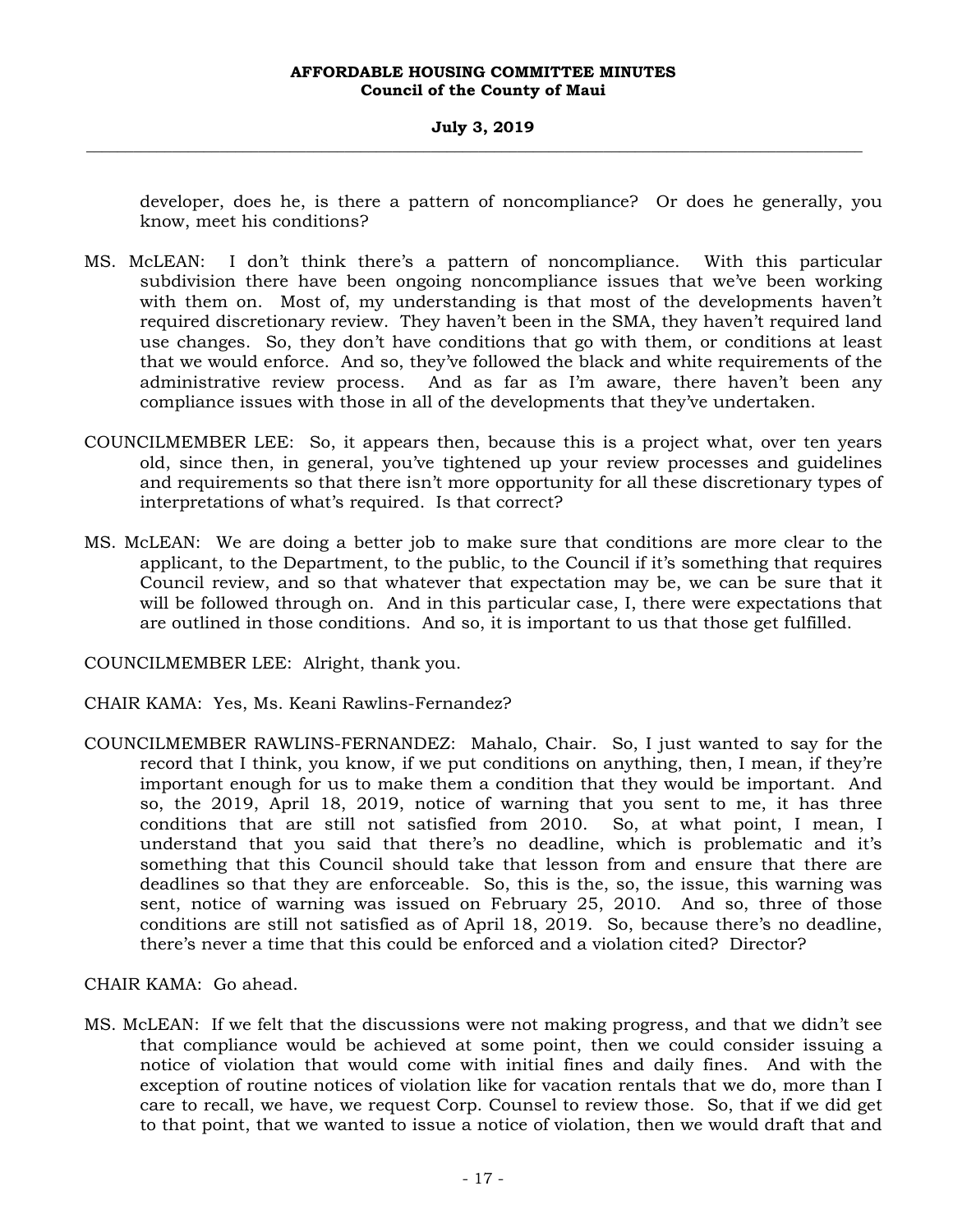## **July 3, 2019 \_\_\_\_\_\_\_\_\_\_\_\_\_\_\_\_\_\_\_\_\_\_\_\_\_\_\_\_\_\_\_\_\_\_\_\_\_\_\_\_\_\_\_\_\_\_\_\_\_\_\_\_\_\_\_\_\_\_\_\_\_\_\_\_\_\_\_\_\_\_\_\_\_\_\_\_\_\_\_\_\_\_\_\_\_\_\_\_\_\_\_\_\_\_\_\_\_\_\_**

send it to Corp. Counsel, and they review our evidence to make sure that it's sound. And so, we would feel, even though there's not a particular deadline, we would say, you know, this is the demonstration of our evidence that compliance is not being met, and we wish to proceed with violation and fines. So, again, I apologize for not looking into the detail of what progress may or may not have been made since April. I don't know if the applicant wishes to give you a status. I don't know, I can certainly follow-up and get back to the Committee if you want to hear it from our side. But that would be the next step if we felt like, okay, this isn't going anywhere, we've tried. Then, we would draft a notice of violation and work with Corp. Counsel to make sure that we had a good basis to do that.

- COUNCILMEMBER RAWLINS-FERNANDEZ: Mahalo, Director. And mahalo for, you know, finding these documents and getting them over to me as quickly as you did. I appreciate that. Mahalo, Chair.
- CHAIR KAMA: Thank you. So, I have a question. Ms. Munsell, is this common practice with developers? Has this been common practice? Where, so, what I'm getting at is that they don't complete a previous project and then they go ahead and come back for approvals for a new project, and then it just keeps on rolling over, and over, and over to the extent that we have not just this one project, or developer, that we could potentially have others?
- MS. MUNSELL: Chair, I'm not positive what common practice is. For developers we have seen where a developer will be working on one project and then start another project, have multiple projects in the works at the same time. Often, they've, depending on the scope, the size of their project, they might have a project that's going to last ten years. And in the meantime, they might have another project. So, it wouldn't, I think in my limited experience it wouldn't be unusual to have multiple projects going on at the same time.
- CHAIR KAMA: Thank you. So, Members, yes, Member Rawlins-Fernandez?
- COUNCILMEMBER RAWLINS-FERNANDEZ: Mahalo, Chair. Okay. I'm, I have a question for Corp. Counsel. So, we did a quick research on the DCCA to find out based on Corp. Counsel's comments about putting conditions on other projects where there may be other partners involved in the organization. And DCCA, for Olowalu Elua Associates LLC, the agent name is just Mr. Martin, and there are no members listed. So, my office did a quick search on Kipa Centennial LLC as well, what is the requirement of the organization being registered with DCCA, or the Hawaii State Department of Taxation?

CHAIR KAMA: Go ahead, Mr. Ueoka.

MR. UEOKA: I'm not 100 percent sure if businesses should be registered in the State of Hawaii just to conduct business. I think that's a legal requirement. I do believe we do a brief check for the 201H application process. But I don't think I personally checked on Kipa Centennial or whoever is doing Makila Rural-East. I did not personally check. But they should be licensed in the State of Hawaii to be doing business in the State of Hawaii.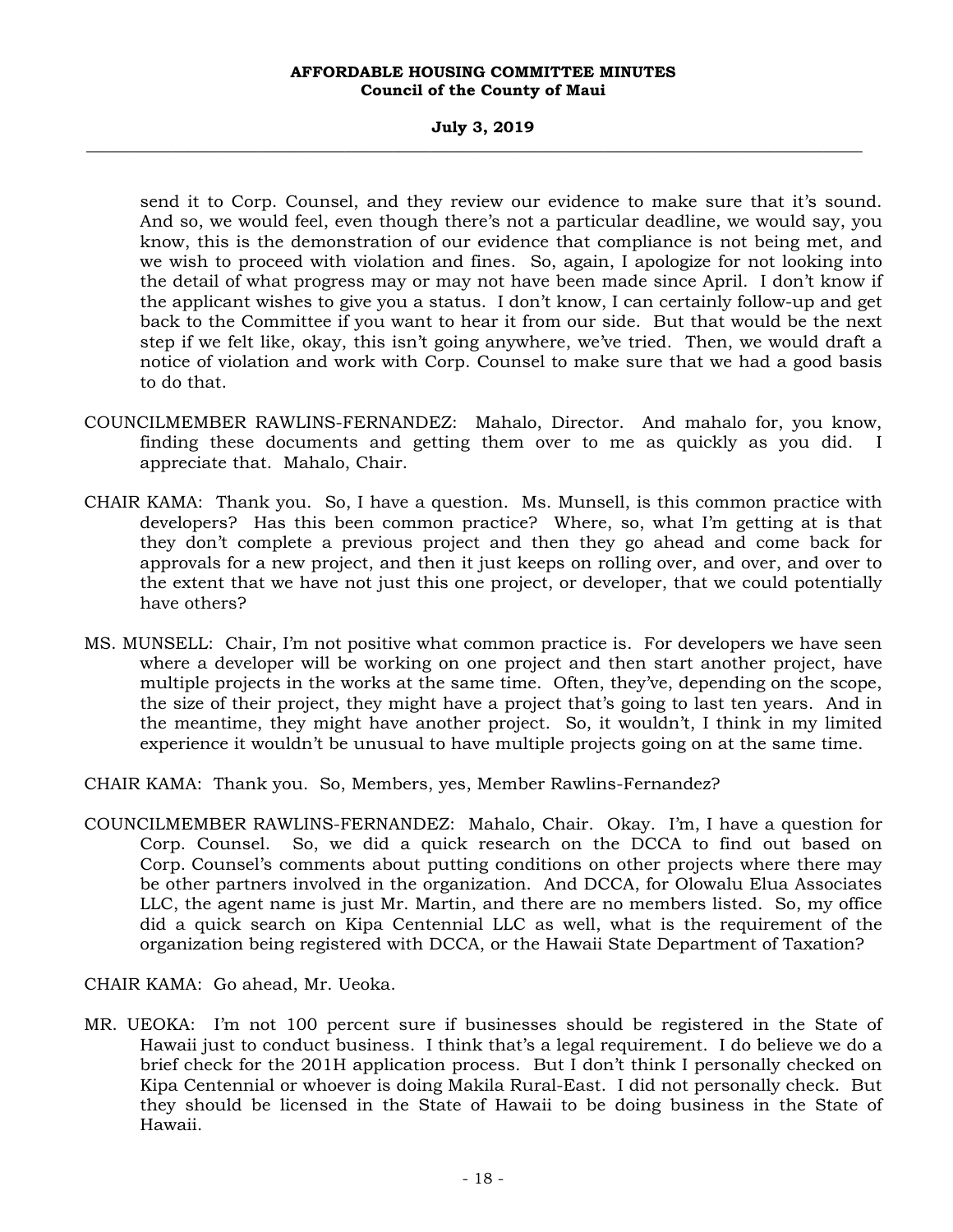- COUNCILMEMBER RAWLINS-FERNANDEZ: Mahalo. So, if you find that it's not, then what happens?
- MR. UEOKA: Typically, we would ask them to fix it. And generally speaking, it's a relatively simple process for, to be registered with DCCA.
- COUNCILMEMBER RAWLINS-FERNANDEZ: Okay. Mahalo.

CHAIR KAMA: Yes, Mr. Sinenci?

- COUNCILMEMBER SINENCI: Thank you, Chair. I just had a question for the Planning Director, Ms. McLean, which is I'm wondering, are there any instances where an SMA permit would be cancelled? Or once you get the permit then you kind of have, there's no deadline? Can you answer that?MS. McLEAN: That's a really good question because oftentimes, well, typically an SMA permit has a deadline to initiate development and then a deadline to complete development once it's been initiated. And often, projects are built and finished when there's supposed to be. And so, that permit technically expires because those deadlines have been met. But then those conditions remain in perpetuity if there are ongoing requirements. So, the validity of SMA permits is an ongoing, no, there are ongoing requirements even though those timeframes have been met. In terms of revoking permits, we have revoked permits for failure to meet those initial deadlines. But typically, once a project has been initiated and is substantially underway, that would take consultation with Corporation Counsel if we were to consider revoking or cancelling that permit because of the investment that's already been made and the physical improvements that have already been done and what the standing of all that would be. So, I don't know of a case where we've done that once substantial work has been performed that we've done something like that. That would be something pretty serious that we'd have to talk to Corp. Counsel about.
- CHAIR KAMA: Thank you. Ms. Rawlins-Fernandez, if you would, and Council, allow Mr. Dave Ward to come and talk about Olowalu Elua? No objections?

## COUNCILMEMBERS: No objections.

- CHAIR KAMA: Mr. Ward? Please introduce yourself. Tell us who you are and who you represent. At this time, it would be Olowalu.
- MR. WARD: Good morning, Madam Chair, my name is Dave Ward. I really know very little or nothing about these Makila projects. But I did spend about ten years of my life trying to get Olowalu Town processed. So, I do know quite a bit about Olowalu Elua and Olowalu in general.

CHAIR KAMA: So, would you like to ask your question of him?

VICE-CHAIR MOLINA: Madam Chair?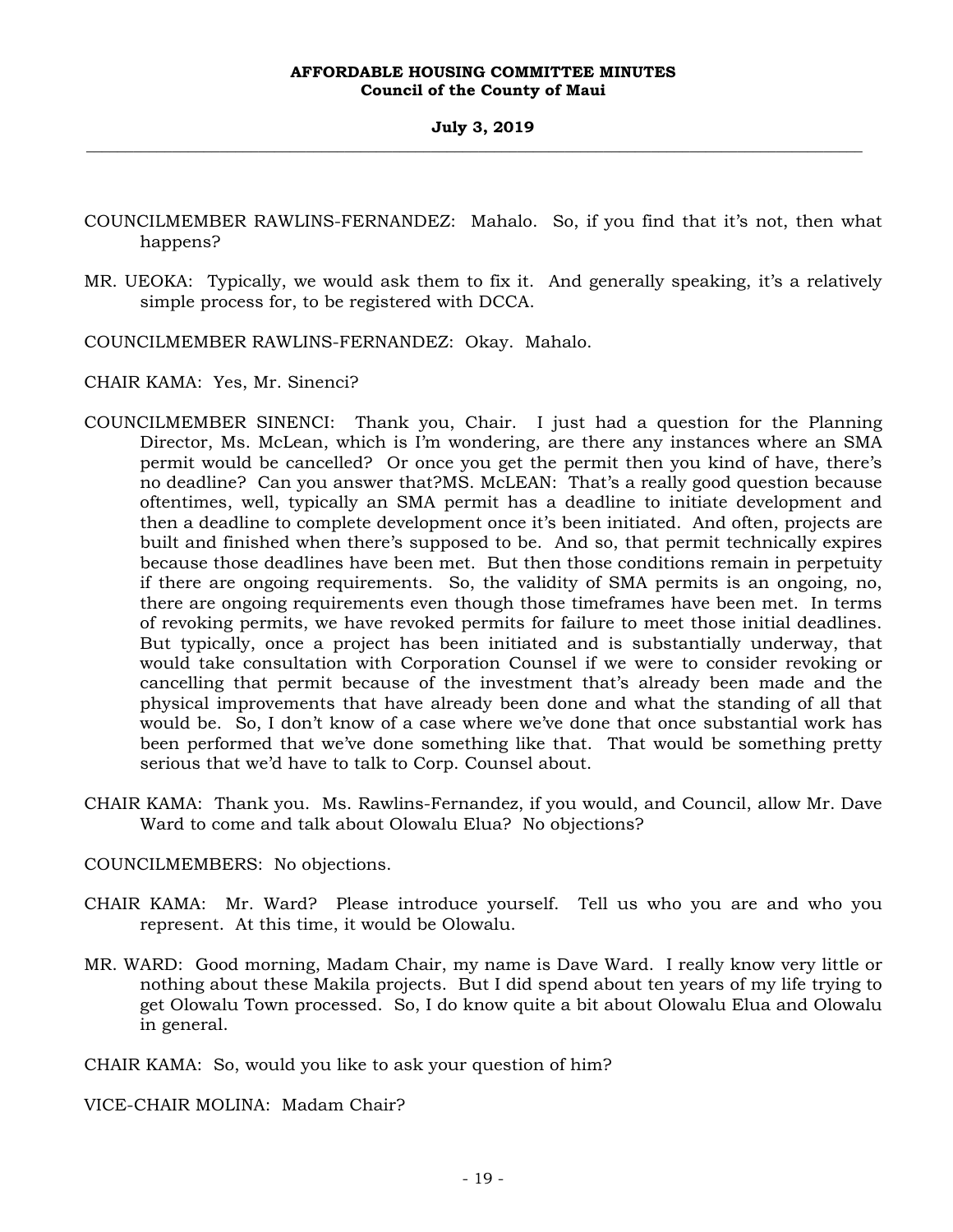CHAIR KAMA: Yes?

VICE-CHAIR MOLINA: I'm sorry, just a quick point of order.

CHAIR KAMA: Yes?

VICE-CHAIR MOLINA: Because we're discussing another project --

CHAIR KAMA: Yes.

VICE-CHAIR MOLINA: --is it okay with Corp. Counsel that we can do this, so we don't violate any Sunshine Law parameters? And I guess what are the parameters of types of questions to be asked as it relates to another project being discussed? And, you know, with our agenda today relates to two other projects and --

CHAIR KAMA: Yes.

VICE-CHAIR MOLINA: --so, I just want to make sure we're cool with the Sunshine Law police, you know.

CHAIR KAMA: Thank you. Mr. Ueoka?

MR. UEOKA: Well, I don't make the decision on whether it's okay or not. But I can advise you that it does appear that from the line of questioning here that --

CHAIR KAMA: It's okay.

MR. UEOKA: --asking about this other project is related in the sense that --

CHAIR KAMA: Yes.

MR. UEOKA: --you're looking at the overall, the --

CHAIR KAMA: Character.

MR. UEOKA: --I don't mean this offensively, but the credibility of the developer at this time. So, thank you.

CHAIR KAMA: Thank you.

VICE-CHAIR MOLINA: Thank you.

CHAIR KAMA: Thank you, Mr. Molina. Yes, Ms. Rawlins-Fernandez?

COUNCILMEMBER RAWLINS-FERNANDEZ: Mahalo, Chair, and mahalo, Member Molina, for clarifying that on the record. Okay. So, let's see, my question was about compliance. So, are you now in compliance?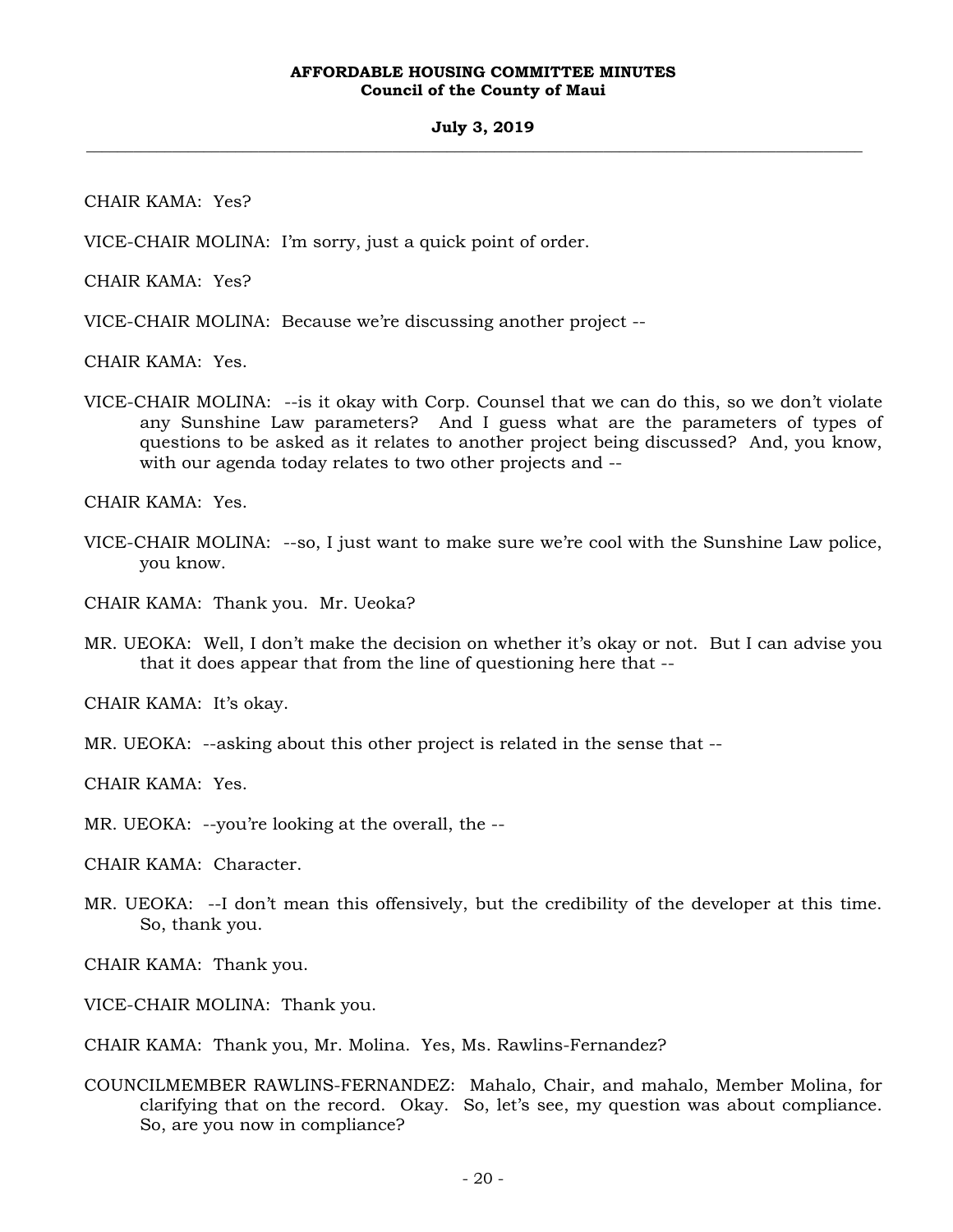## **July 3, 2019 \_\_\_\_\_\_\_\_\_\_\_\_\_\_\_\_\_\_\_\_\_\_\_\_\_\_\_\_\_\_\_\_\_\_\_\_\_\_\_\_\_\_\_\_\_\_\_\_\_\_\_\_\_\_\_\_\_\_\_\_\_\_\_\_\_\_\_\_\_\_\_\_\_\_\_\_\_\_\_\_\_\_\_\_\_\_\_\_\_\_\_\_\_\_\_\_\_\_\_**

MR. WARD: So, I'd like to just make sure that the Chair and the Members understand kind of how this has rolled out for Olowalu Elua. So, I believe what you're talking about is 33 conditions from an SMA that was granted in 2001. So, that's where the basis of this begins. In about 2003, there was a final compliance report that was submitted and approved by the Department of Planning for those 33 conditions. And then, in about 2010, and I believe this is the letter that you're talking about, in about 2010 there was a notice that was provided, as Ms. McLean mentioned, myself and some other members met with the then Director and some of the other staff and provided a response over time to all of those conditions and received a letter back from the Planning Department stating that all of those conditions had been met. So, there have been two points in time when all of the conditions for the SMA have been confirmed by the Planning Department that they have been met. There is now a letter that you mentioned back from a few months ago. Myself and other members of Olowalu Elua have met with the Planning Department, have discussed these conditions, have responded to the conditions, and we're still working out the details of a final letter hopefully from the Planning Department that will confirm again that the conditions of the SMA have been met.

COUNCILMEMBER RAWLINS-FERNANDEZ: Mahalo, Chair.

CHAIR KAMA: You're welcome.

COUNCILMEMBER RAWLINS-FERNANDEZ: Mahalo, Mr. Ward.

CHAIR KAMA: Ms. Tamara Paltin?

COUNCILMEMBER PALTIN: So, do you know if it was because of a property owner within the subdivision not being satisfied with the conditions that after the conditions were said to have been met, then, you were then issued a notice of warning for noncompliance? I mean, it seems kind of like an odd situation where two times you were told that it was met and then we're still here today. So, I mean, do you have an explanation for that?

MR. WARD: Are you asking for the 2010 notice of warning? Is that what you're asking about?

COUNCILMEMBER PALTIN: I thought you had said in 2003 you got…

MR. WARD: So, okay, excuse me, so, in 2003, so, standard practice for conditions of SMA, so again, SMA approved by the Planning Commission, conditions are attached. Typically, a project will submit to the Planning Department not based on any problem or anything else. They just want to complete their conditions. So, they submit to the Planning Department for review and approval a final compliance report for the project. And so, that's just standard practice from 2003.

COUNCILMEMBER PALTIN: So, they submitted their final compliance…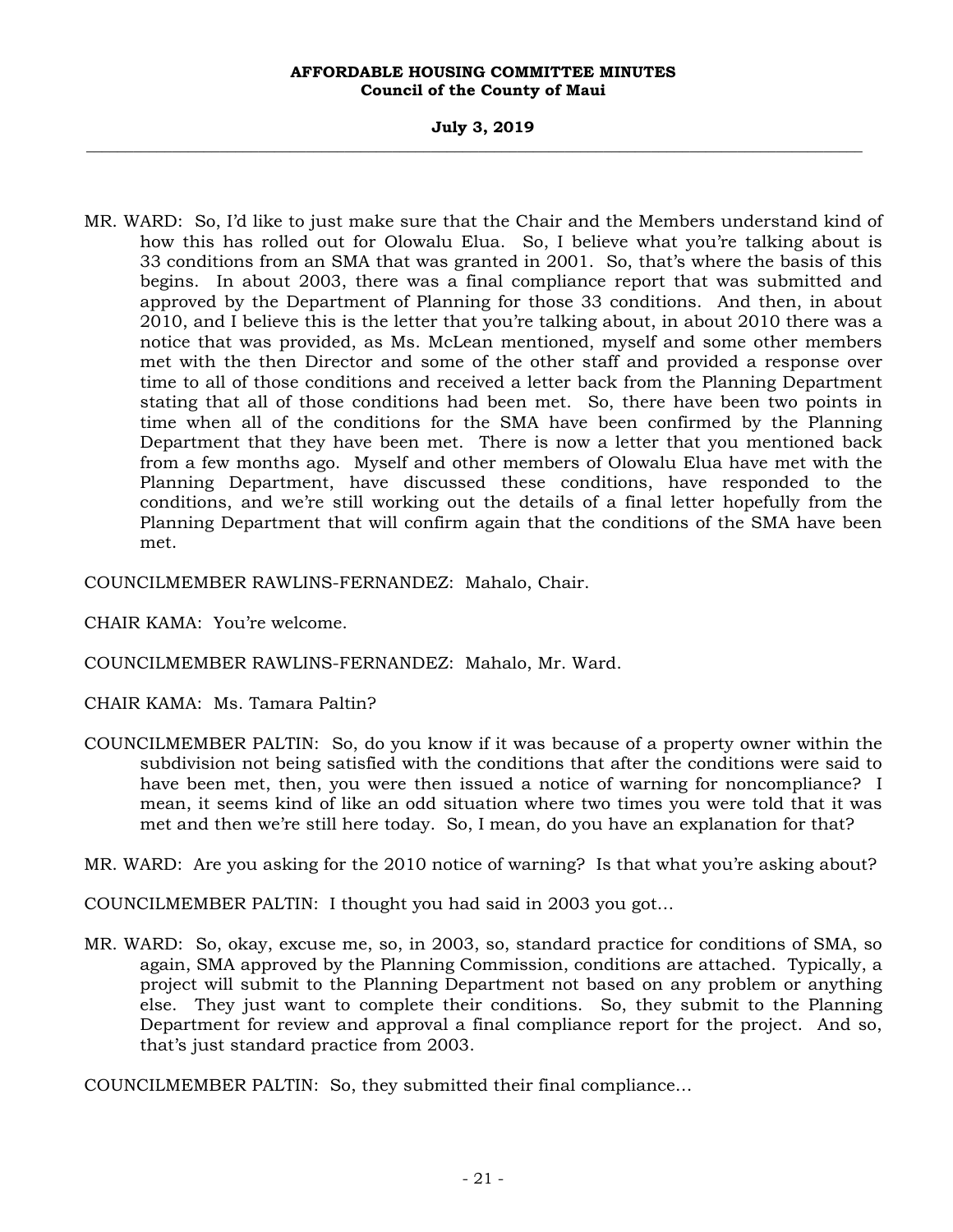- MR. WARD: But, excuse me, I just want to quantify, I don't remember if it's exactly 2003. It's roughly that timeframe. I just want to be clear. I've got the document in my office. I just, you know, I didn't' even know I was going to have any questions on this today.
- COUNCILMEMBER PALTIN: So, they submitted for a final compliance in early 2000 sometime?
- MR. WARD: Yeah, 2003-ish.
- COUNCILMEMBER PALTIN: And then, but it wasn't accepted, is that what you're…
- MR. WARD: No, it was accepted and approved.
- COUNCILMEMBER PALTIN: So, but they weren't in compliance?
- MR. WARD: They were in compliance.
- COUNCILMEMBER PALTIN: Then, I don't understand how there's a notice of warning for noncompliance if they were in compliance in early 2000 but notice of warning in noncompliance in 2010.
- MR. WARD: So, again, in 2010 there was a letter and notice of warning that was submitted from the Planning Department and we went through the conditions again, and satisfied all the, satisfied the Planning Department that the conditions had been met. So, that was done in 2010. And now, in 2019, there's been another notice of warning.
- COUNCILMEMBER PALTIN: Okay. I'm not understanding how come if you were in compliance, as time goes on, you're not in compliance. Is it, does it, is it like firebreaks that needs to be maintained and it's like it slips out of compliance?
- MR. WARD: You know, it, by the way, all of the conditions in the 2010 letter, none of those conditions are the conditions that are now being looked at in 2019. So, they're totally separate conditions. And I don't disagree with you. But we are working with the Planning Department to resolve issues when we receive notice of violations.
- COUNCILMEMBER PALTIN: So, it's, is it movable dirt that like moves, or is it like they weren't, the Planning Department wasn't thorough when they issued a certificate of compliance and they didn't check each condition individually? Was it due to a landowner's complaint that now something that was out of, that was stamped in compliance is now out of compliance years later? I don't understand how that…
- COUNCILMEMBER RAWLINS-FERNANDEZ: Chair, I can give my Member Paltin an example. So, if you let me.

CHAIR KAMA: Go ahead.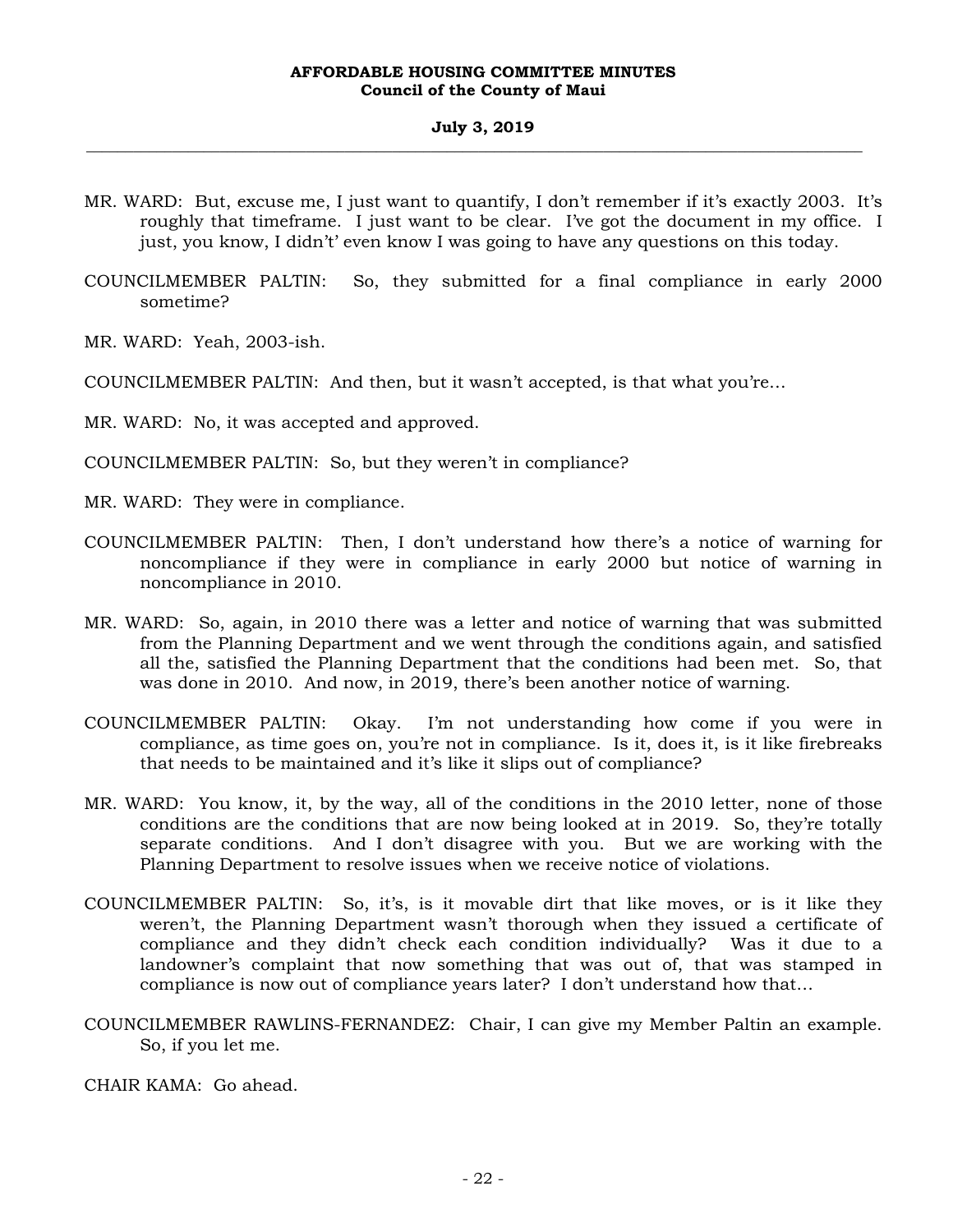COUNCILMEMBER RAWLINS-FERNANDEZ: In 2018, there was a notice of warning for noncompliance with the shoreline access requirement, which was a condition, number 30, and then, it lists the condition. So, I think, that would be an example of how that was, that condition initially was satisfied, and then, if the shoreline access is blocked, then now it's not satisfying the --

COUNCILMEMBER PALTIN: Thanks.

COUNCILMEMBER RAWLINS-FERNANDEZ: --condition. Mahalo, Chair.

CHAIR KAMA: You're welcome.

COUNCILMEMBER PALTIN: Thanks.

CHAIR KAMA: You're welcome. Yes, Ms. Sugimura?

COUNCILMEMBER SUGIMURA: So, I'm listening. You know, just in general, these people that work in the community give their all. When I was just kind of curious, this project, Olowalu, I don't know, you know, it in detail. But when I started running for office, I used to get posted on my Facebook account, which I do often, you know, these harassing e-mails about, you better not support this project, and it was just this wrath from the community. I was like, I don't know anything about this. I'm just decided to run for Council. So, it's a project that maybe there's people out there that don't like it. I want to just commend them. Mr. Ward has worked super hard on this for years. And listening to him talk about putting things in compliance, or working on it, it's going to happen. I truly believe it's going to happen. And we can all wish that things are perfect. But life doesn't work perfect. And the conditions that were laid upon any developer, that's why we have a housing crisis, right? Because we have put on so many conditions and these guys are trying to comply. I think it's going to happen.

CHAIR KAMA: I think it's going to happen at some point too. But --

COUNCILMEMBER SUGIMURA: Yeah.

CHAIR KAMA: --it's not going to happen unless we keep moving the agenda along.

COUNCILMEMBER SUGIMURA: Right, and so --

CHAIR KAMA: So, thank you.

COUNCILMEMBER SUGIMURA: --that's what they're trying to do.

CHAIR KAMA: Okay. So, can we move along?

COUNCILMEMBER LEE: Wait.

COUNCILMEMBER SUGIMURA: Thank you.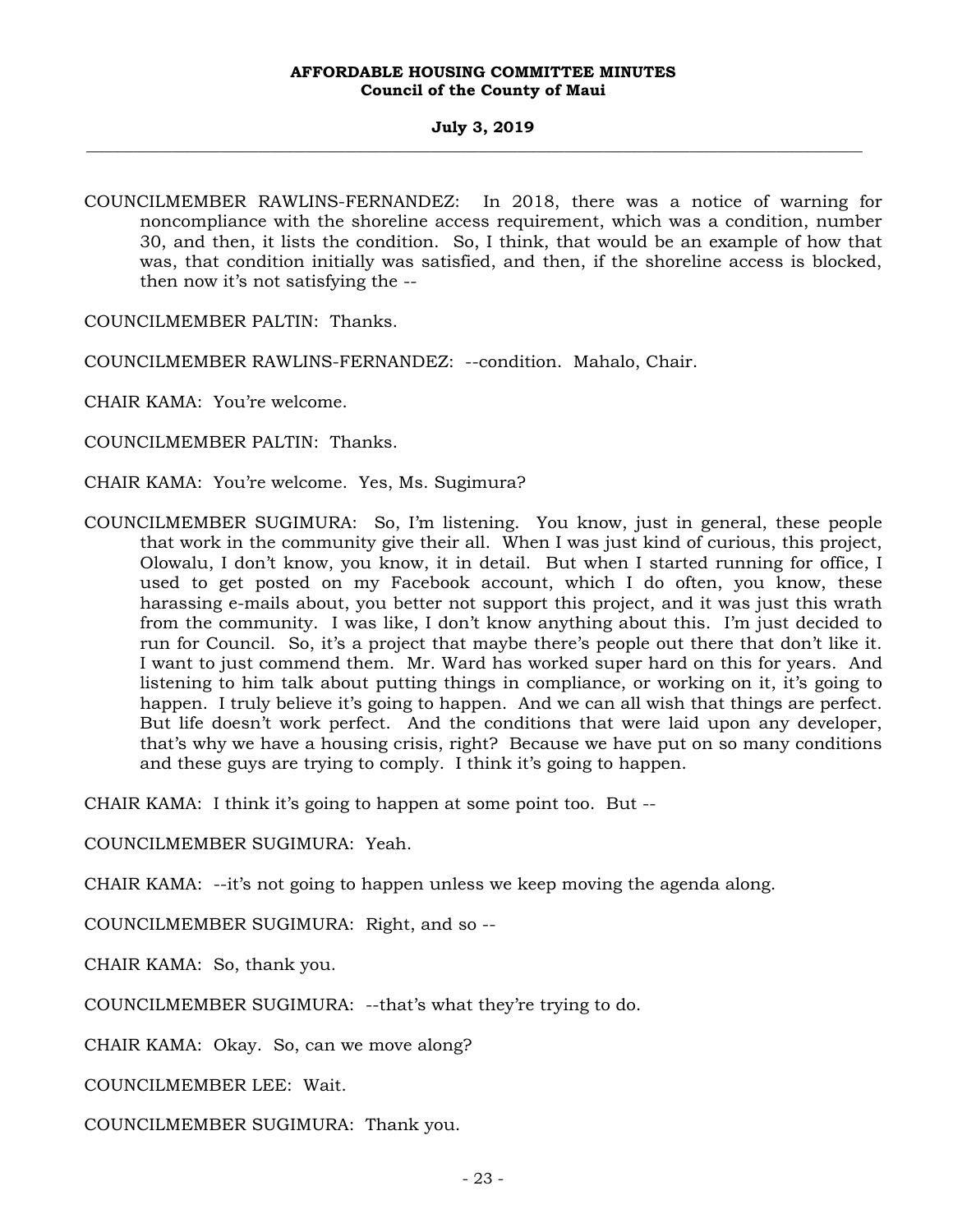## **July 3, 2019 \_\_\_\_\_\_\_\_\_\_\_\_\_\_\_\_\_\_\_\_\_\_\_\_\_\_\_\_\_\_\_\_\_\_\_\_\_\_\_\_\_\_\_\_\_\_\_\_\_\_\_\_\_\_\_\_\_\_\_\_\_\_\_\_\_\_\_\_\_\_\_\_\_\_\_\_\_\_\_\_\_\_\_\_\_\_\_\_\_\_\_\_\_\_\_\_\_\_\_**

COUNCILMEMBER LEE: Wait, wait, wait.

CHAIR KAMA: Thank you. Yes, Ms. Lee?

- COUNCILMEMBER LEE: I'll make it really fast. David, so, if this condition where you're supposed to keep this access clear, then somehow it got blocked, is that what happened?
- MR. WARD: The condition that you're talking about, this is actually the one time I was not at, or one of the one times I was not at a meeting. But we did have a follow-up meeting, and this was discussed. That condition was resolved. It was submitted to the Planning Department in writing and there was never a response. But to my understanding, that gate was shut for a very short period of time. And it was resolved immediately, as soon as it wasn't…as soon as Olowalu Elua was notified.

COUNCILMEMBER LEE: Okay. I just needed to find out --

MR. WARD: Yes.

COUNCILMEMBER LEE: --the outcome of that.

CHAIR KAMA: Thank you.

COUNCILMEMBER LEE: Thank you.

CHAIR KAMA: Thank you. Thank you, Members. So, I'm assuming that you all have exhausted your questions. So…

COUNCILMEMBER RAWLINS-FERNANDEZ: No.

CHAIR KAMA: No? Ms. Rawlins-Fernandez --

- COUNCILMEMBER RAWLINS-FERNANDEZ: Sorry, I…
- CHAIR KAMA: --what would you like?
- COUNCILMEMBER RAWLINS-FERNANDEZ: Mahalo, Chair. So, I have questions about the process. I've been working really hard to understand this process and, you know, I've been working with Corp. Counsel to get a better understanding about what the, you know, what the Council has the authority to do and not to do. And so, in reading the memo that we received, or, you know, the comments from the State Office of Planning--mahalo, Mr. Ward--it says that under 201H-38, it allows, you know, us to exempt the housing project from certain statutes, ordinances, et cetera. However, it says that, you know, based on the statutory language at best, a 201H housing project may be provided an expedited 45-day DBA, district boundary amendment, process but it cannot be fully exempted from the DBA process. And so, I spoke with Corp. Counsel,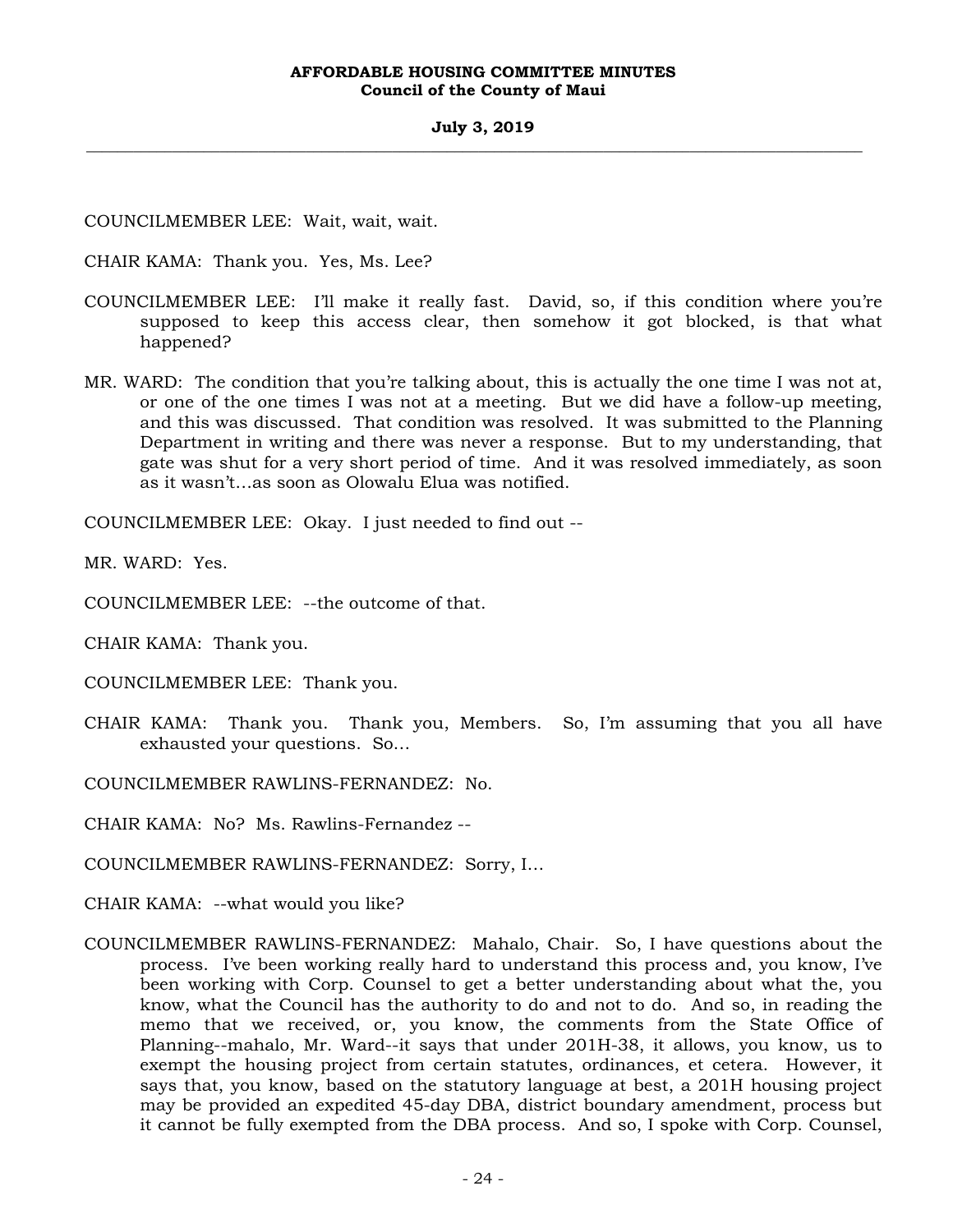## **July 3, 2019 \_\_\_\_\_\_\_\_\_\_\_\_\_\_\_\_\_\_\_\_\_\_\_\_\_\_\_\_\_\_\_\_\_\_\_\_\_\_\_\_\_\_\_\_\_\_\_\_\_\_\_\_\_\_\_\_\_\_\_\_\_\_\_\_\_\_\_\_\_\_\_\_\_\_\_\_\_\_\_\_\_\_\_\_\_\_\_\_\_\_\_\_\_\_\_\_\_\_\_**

and he can correct and anything, you know, that is not completely accurate, but basically, he said that, you know, since this is, it's less than 15 acres, it's 14.6, that, you know, it's under our jurisdiction and that, you know, the Council has the power to do the process. And so, I believe that process is under Maui County Code 19.68, and he can correct me if that's wrong. And, but basically, what the State Office of Planning is telling the Council, or yeah, as the decision makers of this project, is that we can expedite the DBA process, but we cannot fully exempt it. And the DBA is on the exemption, the list of exemptions. And so, you know, perhaps Corp. Counsel can comment on that.

MR. UEOKA: Thank you, Chair.

## CHAIR KAMA: Yes, Mr. Ueoka?

MR. UEOKA: Thank you, Chair. Yeah, Member Rawlins-Fernandez, that's generally how we interpret it. It's 205A, State land use boundary stuff give the power under 15 acres to the County. The County created Chapter 19.68 to go over State land use district boundaries. In the process, what they're doing is, like you said, exempting from the process. As you know, we have a separate DBA ordinance on the agenda. And that will be voted on. So, the exemption here that you're granting is, I guess, expediting the process, just like you said. So, there is a DBA ordinance separately going to be considered by this body. And of course, it is an exemption from the process. So, that is up to this body to decide whether or not to grant the exemption. However, I feel we are following the laws in regards to this process and maybe I'm overstepping here but the State did grant the County the authority to do under 15 acres, district boundary amendments. So, that's the State's, the State gave the power to the County and you guys are acting within your authority I believe. Thank you.

CHAIR KAMA: Mr. Hokama?

COUNCILMEMBER HOKAMA: *. . .(inaudible). . .*

- COUNCILMEMBER RAWLINS-FERNANDEZ: No, I wasn't. But if you wanted to weigh in on like, on this specific thing and then I'll…
- COUNCILMEMBER HOKAMA: If you would allow me?
- COUNCILMEMBER RAWLINS-FERNANDEZ: Go ahead, Member Hokama.
- COUNCILMEMBER HOKAMA: Thank you, Chair. And thank you to my colleague for allowing me to cut in. We understand, yeah, what the State law is regarding 15 acres or less. We can make the call for the State. Can the Council, yeah, remand it back to the State Land Use Commission and we say we don't want to do this? You have the staff; you can make your report of findings of facts, conclusion of law, okay, which we don't do.

CHAIR KAMA: Mr. Ueoka?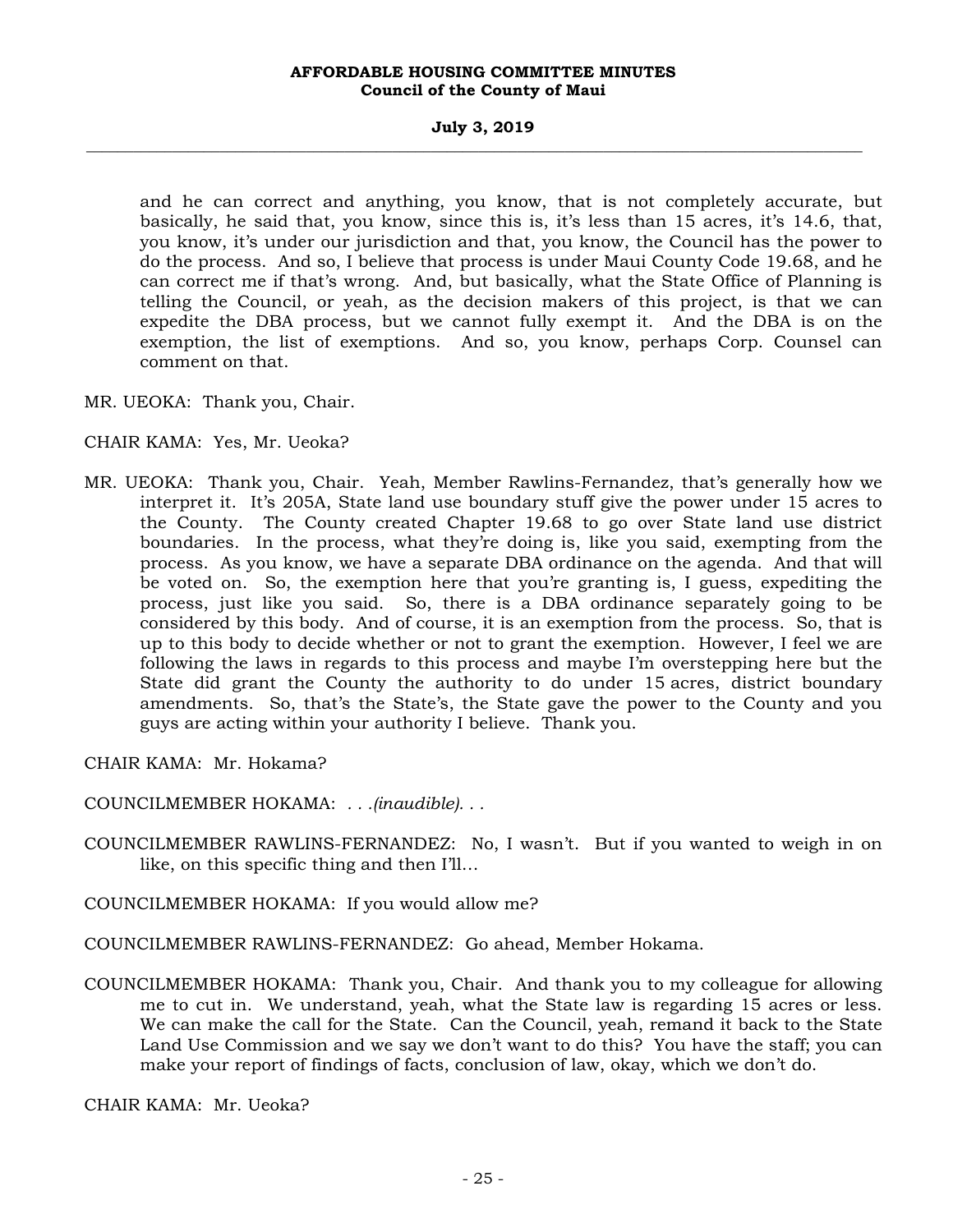COUNCILMEMBER HOKAMA: So, is the Council, can reverse it and say we appreciate being given the choice, but we're going to boot it back to the State Land Use Commission?

CHAIR KAMA: Mr. Ueoka?

MR. UEOKA: I'm sure we could try and do something. But currently, it's State law under 205 that makes that distinction clear that under 15 acres the County authority…

COUNCILMEMBER HOKAMA: Can make the decision, right?

MR. UEOKA: I'm not…

COUNCILMEMBER HOKAMA: We're not the sole discretionary authority, right?

COUNCILMEMBER RAWLINS-FERNANDEZ: Is it may or shall?

- MR. UEOKA: I'm not overly familiar with 205 and the way it is sitting today. We can probably discuss this in Committee at some time like in more detail. But right now…
- COUNCILMEMBER HOKAMA: No, I agree. I just wanted to know if at this point in time that is an option for this Committee.

MR. UEOKA: Right now?

COUNCILMEMBER HOKAMA: Yeah, to say, you know what --

MR. UEOKA: I believe…

COUNCILMEMBER HOKAMA: --we're going to deny and remand it back to the Commission.

MR. UEOKA: I don't think you can do that right now 'cause the County did adopt a policy in Chapter 19.68, Maui County Code, and we probably should be following that right now. And I…

COUNCILMEMBER HOKAMA: One of our choices is to deny.

MR. UEOKA: Those are your choices, correct. But to order it remanded back to the State Land Use Commission, I don't know if we have the authority to do that right now.

COUNCILMEMBER HOKAMA: Can the applicant take it to the Commission?

MR. UEOKA: That, I'm not sure what the Commission would say, being that it's under 15 acres, so it'd be under the jurisdiction of the County. And there is a County process established. It'd be similar if you guys in a, in the regular process denied it, I don't think the applicant could go to the State Land Use Commission and try and get it approved there if the Council denied it. So, I'm really unclear on that right now. In front of me I'm just aware of the 201H process and there's currently an exemption from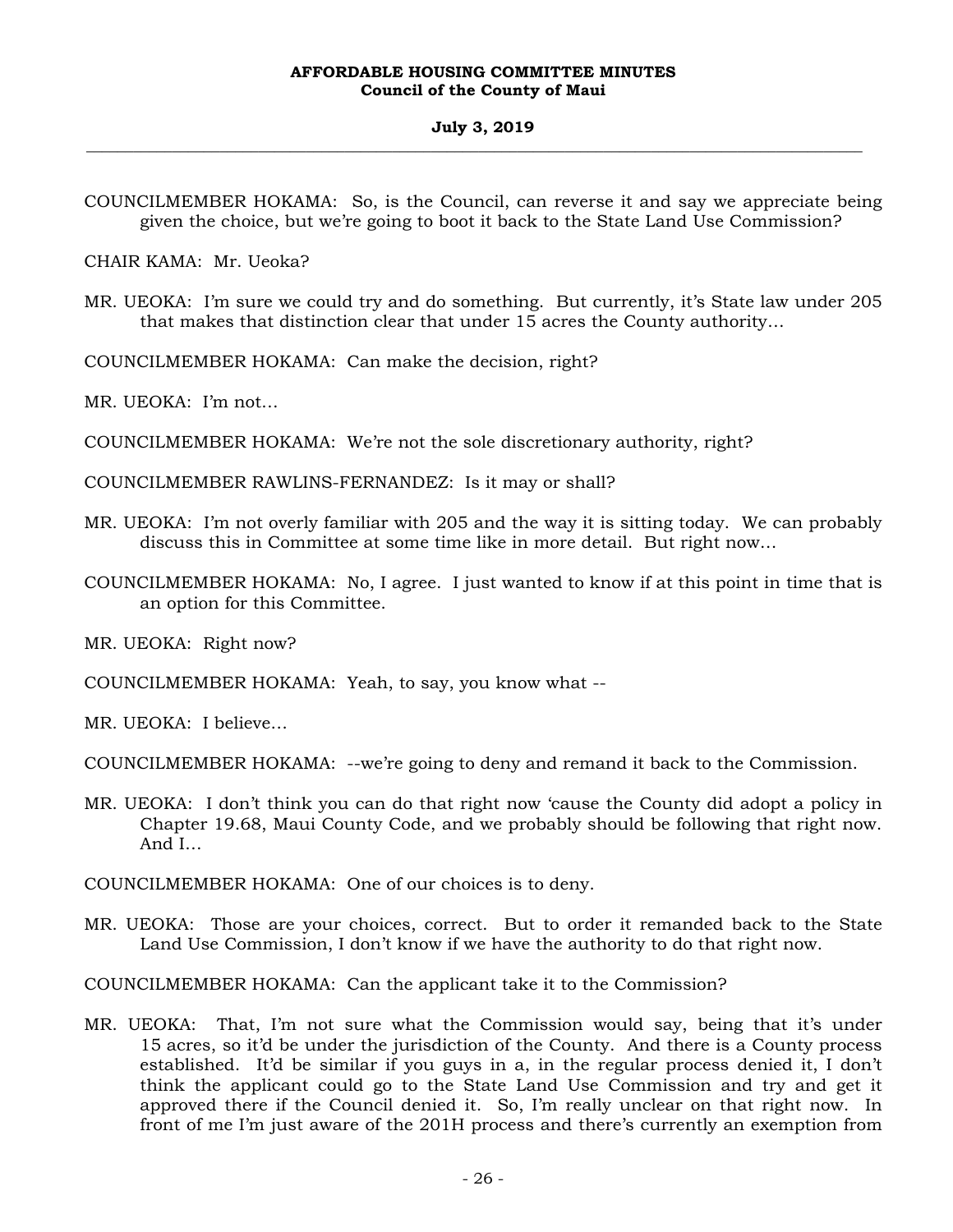the process and a separate ordinance for the DBA in front of you guys. Thank you, Chair.

COUNCILMEMBER RAWLINS-FERNANDEZ: Chair, really quickly.

CHAIR KAMA: Yes, go ahead, Miss…

COUNCILMEMBER HOKAMA: Thank you, Chair. Thank you, Ms. Rawlins.

COUNCILMEMBER RAWLINS-FERNANDEZ: Mahalo, Member Hokama. Can we get like a, like the actual law? 'Cause I know Mr. Ueoka is giving us a lot of thinks, and it's not like 100 percent certainty. Like this is what the law says. So, what Member Hokama is saying could be possible. But Mr. Ueoka doesn't have the time right at this second to look it up. I know he's looking it up now. And so, I don't know if we can call --

CHAIR KAMA: Yes, Mr. Ueoka?

COUNCILMEMBER RAWLINS-FERNANDEZ: --a quick recess to allow Mr. Ueoka to review it so that when he advises, gives us legal advice, that they're, you know, they're certain.

CHAIR KAMA: Yes, Mr. Ueoka?

- MR. UEOKA: Thank you, Chair. Two oh five dash three point one C, district boundary amendments involving land areas of 15 acres or less except this provided in subsection B shall be determined by the appropriate County land use decision making authority for the district and shall not require consideration by the Land Use Commission, pursuant to Section 205-4, provided that such boundary amendments and approved uses are consistent with this Chapter. Thank you, Chair.
- COUNCILMEMBER RAWLINS-FERNANDEZ: So, in reading that language, Mr. Ueoka, do you understand that to, the interpretation of that as the Council would then not have the power to ask the State Land Use Commission to review it? 'Cause that wasn't what I heard.
- MR. UEOKA: I guess my statement isn't that you don't have the power not to ask the State Land Use Commission to review it. I don't think you can order the State Land Use Commission to review it. And I think there is a process established by this Council through County Code for the County to review it. So, it would almost be like you're ignoring your own Code and going another way. So, that's my only statement. But again, this body has a lot of…

COUNCILMEMBER RAWLINS-FERNANDEZ: It gives us the power to --

MR. UEOKA: Yeah, this…

COUNCILMEMBER RAWLINS-FERNANDEZ: --to direct it the way…it gives us the power to make that decision.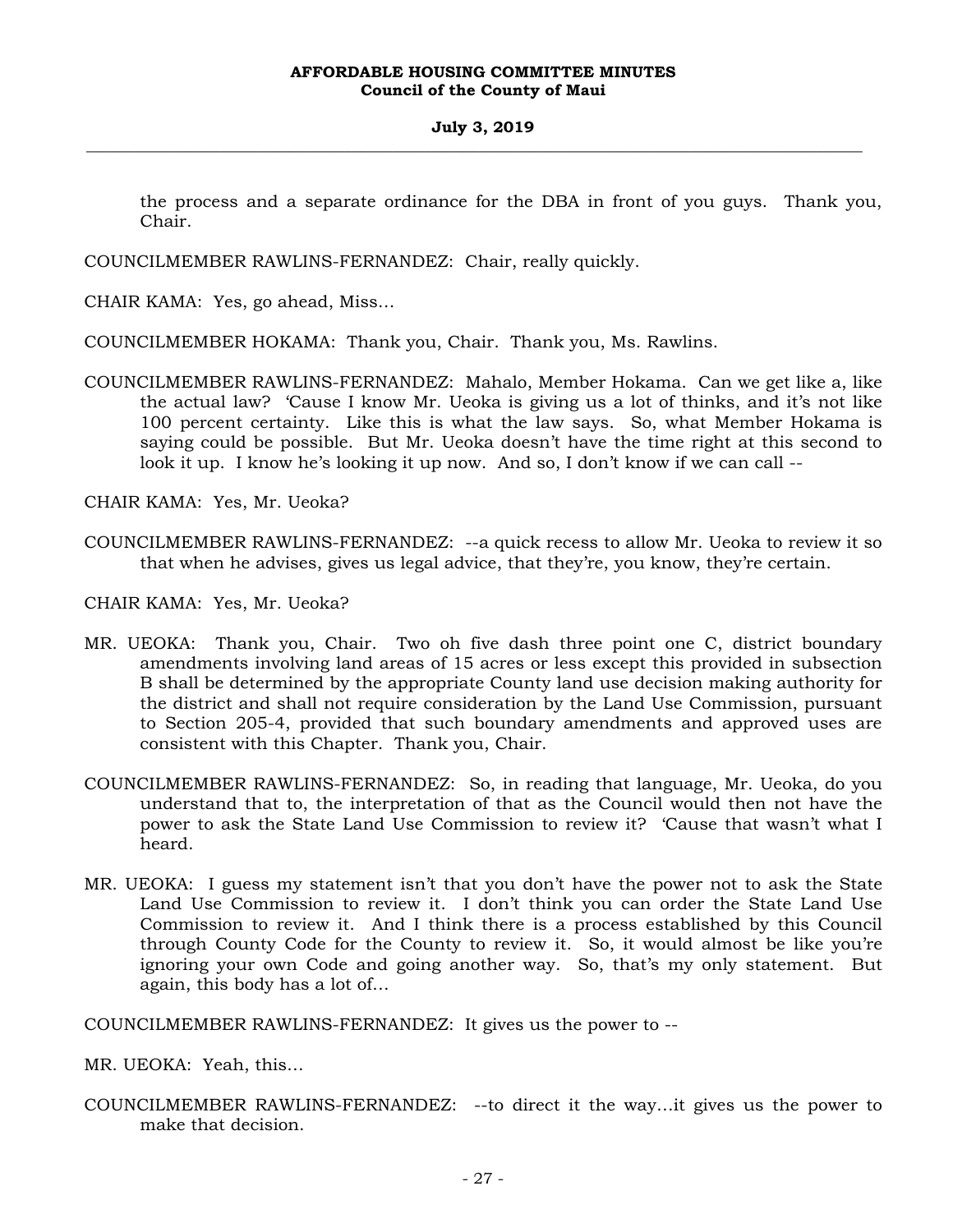## **July 3, 2019 \_\_\_\_\_\_\_\_\_\_\_\_\_\_\_\_\_\_\_\_\_\_\_\_\_\_\_\_\_\_\_\_\_\_\_\_\_\_\_\_\_\_\_\_\_\_\_\_\_\_\_\_\_\_\_\_\_\_\_\_\_\_\_\_\_\_\_\_\_\_\_\_\_\_\_\_\_\_\_\_\_\_\_\_\_\_\_\_\_\_\_\_\_\_\_\_\_\_\_**

CHAIR KAMA: And we said yes in 19…

MR. UEOKA: I'm…

- COUNCILMEMBER RAWLINS-FERNANDEZ: To make that decision on whether we're going to review it or not.
- MR. UEOKA: I guess this body can always make a decision on whether they want to review something or not. I'm not saying you can't do that. I'm saying I don't believe you have the authority to tell the State Land Use Commission --

COUNCILMEMBER RAWLINS-FERNANDEZ: Right.

- MR. UEOKA: --you review it. So, again, it's within your scope of authority to review this matter in front of you today. Thank you.
- COUNCILMEMBER RAWLINS-FERNANDEZ: Okay. Mahalo. I know we did get comments from the Land Use Commission, and they thought that it was inappropriate because of the segmentation and the parcelization for us to make these decisions.

CHAIR KAMA: Mr. Ueoka?

MR. UEOKA: Thank you, Chair. I guess it's up to this . . .thank you, Chair, I guess it's up to this body to determine whether or not it wants to review it in regards to what you're saying, segmentation and parcelization. That's up to you guys. I'm not aware of anything explicitly not allowing it in the sections we're looking at for 205 or 19.68. Thank you.

COUNCILMEMBER RAWLINS-FERNANDEZ: Okay.

- CHAIR KAMA: Ms. Paltin…oh, I'm sorry, were you good?
- COUNCILMEMBER RAWLINS-FERNANDEZ: Oh, go ahead, go ahead, Chair.

CHAIR KAMA: Ms. Paltin?

- COUNCILMEMBER PALTIN: Thank you, Chair. Actually, when Mr. Ward came up, I did have a few more questions for Ms. McLean if that's okay.
- CHAIR KAMA: Oh, yes, Ms. McLean?
- COUNCILMEMBER PALTIN: So, I just was wondering because of the testimony that we received attached to that notice of warning, what is the potential for monetary fines and damages for these…on violations?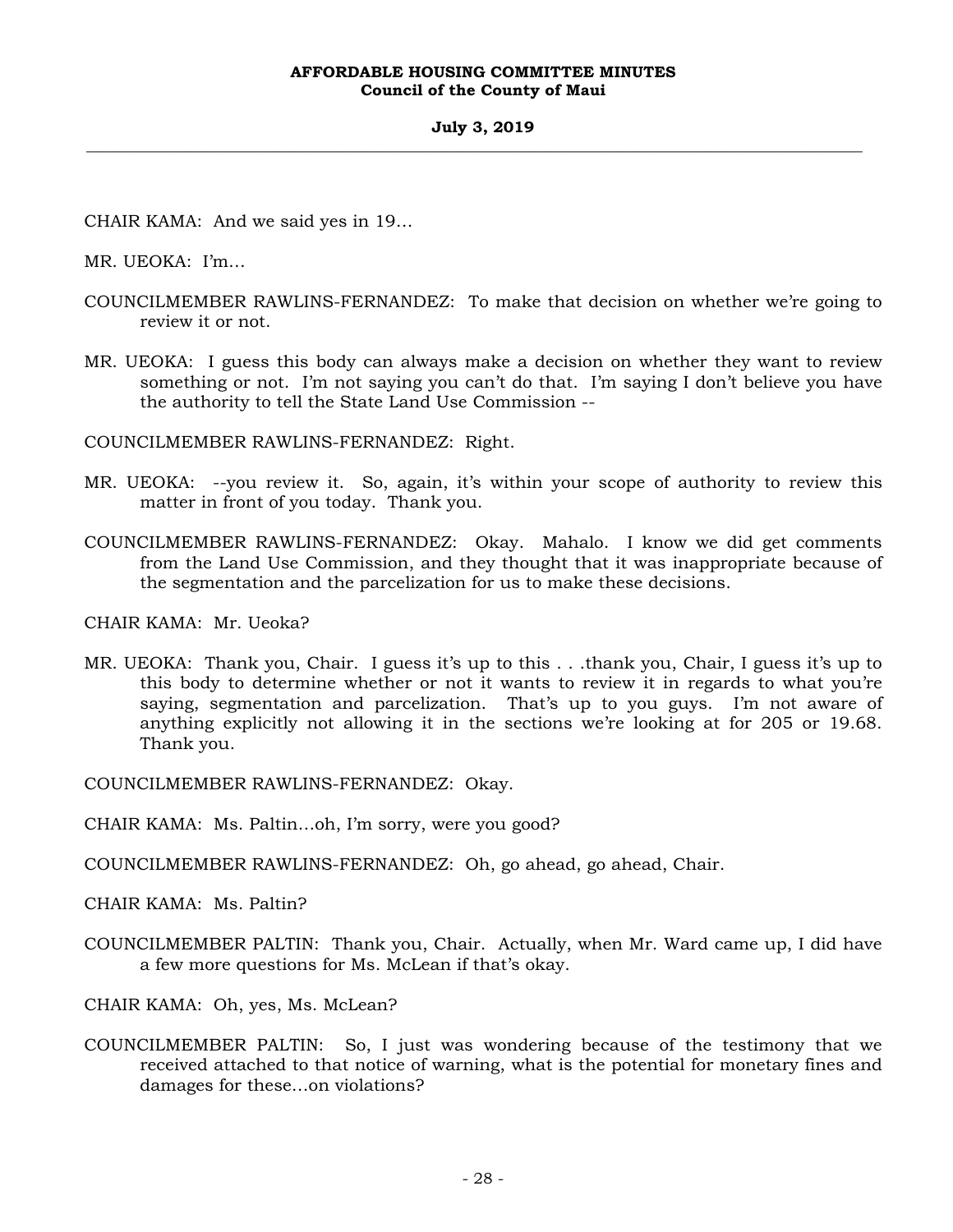## **July 3, 2019 \_\_\_\_\_\_\_\_\_\_\_\_\_\_\_\_\_\_\_\_\_\_\_\_\_\_\_\_\_\_\_\_\_\_\_\_\_\_\_\_\_\_\_\_\_\_\_\_\_\_\_\_\_\_\_\_\_\_\_\_\_\_\_\_\_\_\_\_\_\_\_\_\_\_\_\_\_\_\_\_\_\_\_\_\_\_\_\_\_\_\_\_\_\_\_\_\_\_\_**

- MS. McLEAN: There's always the potential. It would depend on how quickly and how seriously the alleged violator is working to resolve the issues. So, if they disregard us, if they make no effort at compliance, and that would be a situation as I described earlier, then we would consult with Corp. Counsel to see about pursuing to violation and what fines would be appropriate. But if they're making progress, if there are impediments toward compliance, for example if there's, if there are cultural or natural resources that might be impacted by what they're supposed to do, or if they need other permits or if there are other issues where it's going to take time to achieve compliance, then we wouldn't go ahead with issuing violations and assessing fines.
- COUNCILMEMBER PALTIN: Okay. And then, based on what you were saying before like as far as timeline and like that, it was represented to us, I believe, that for these projects, that the start, it would be a five-year project. It would start within two years and then finish with three years from the start date and then kind of based on what you were saying previously, there's really nothing after the start that holds them to the three-year finish date. That's just a number and we have no control if it goes beyond 3 years, 5 years, 10 years, 20 years, as long as they're like moving dirt around it's, that how it is? Or…
- MS. McLEAN: If the project hasn't been completed, then typically we would do time extensions for them to complete. But then once construction is completed and those two different timeframes are no longer applicable, there are conditions that remain in effect in perpetuity. And so, those are in perpetuity, they don't have an expiration date.
- COUNCILMEMBER PALTIN: So, a start to finish three years really doesn't mean much because time extensions and whatnot? I mean, it could be much longer.
- MS. McLEAN: Well, the time extension process for an SMA permit is up to two years, if it's a time extension, for up to two years.
- COUNCILMEMBER PALTIN: This one isn't SMA though. This is like just the developer's representation to the Council that they would be finished in like five years, two years to start, and then three years. I don't think it's even a condition. It was just what they told us.
- MS. McLEAN: For the 201H projects that you're considering today? Yeah, we, the Planning Department, I don't think has a role in enforcing that condition or that kind of thing.
- COUNCILMEMBER PALTIN: So, it's not even a thing. It's just a, it's just a representation, it's not anything that could be enforced or anything?
- MS. McLEAN: Well, that's something I'd want to get guidance from Corp. Counsel on. Because again, with 201H's, we don't process them. So, it doesn't follow the regular Code and rule requirements that apply to all the other permits that we handle. If there, I mean, there are conditions on these projects. And ones that involve land use compliance I would assume fall to the Planning Department. But other ones --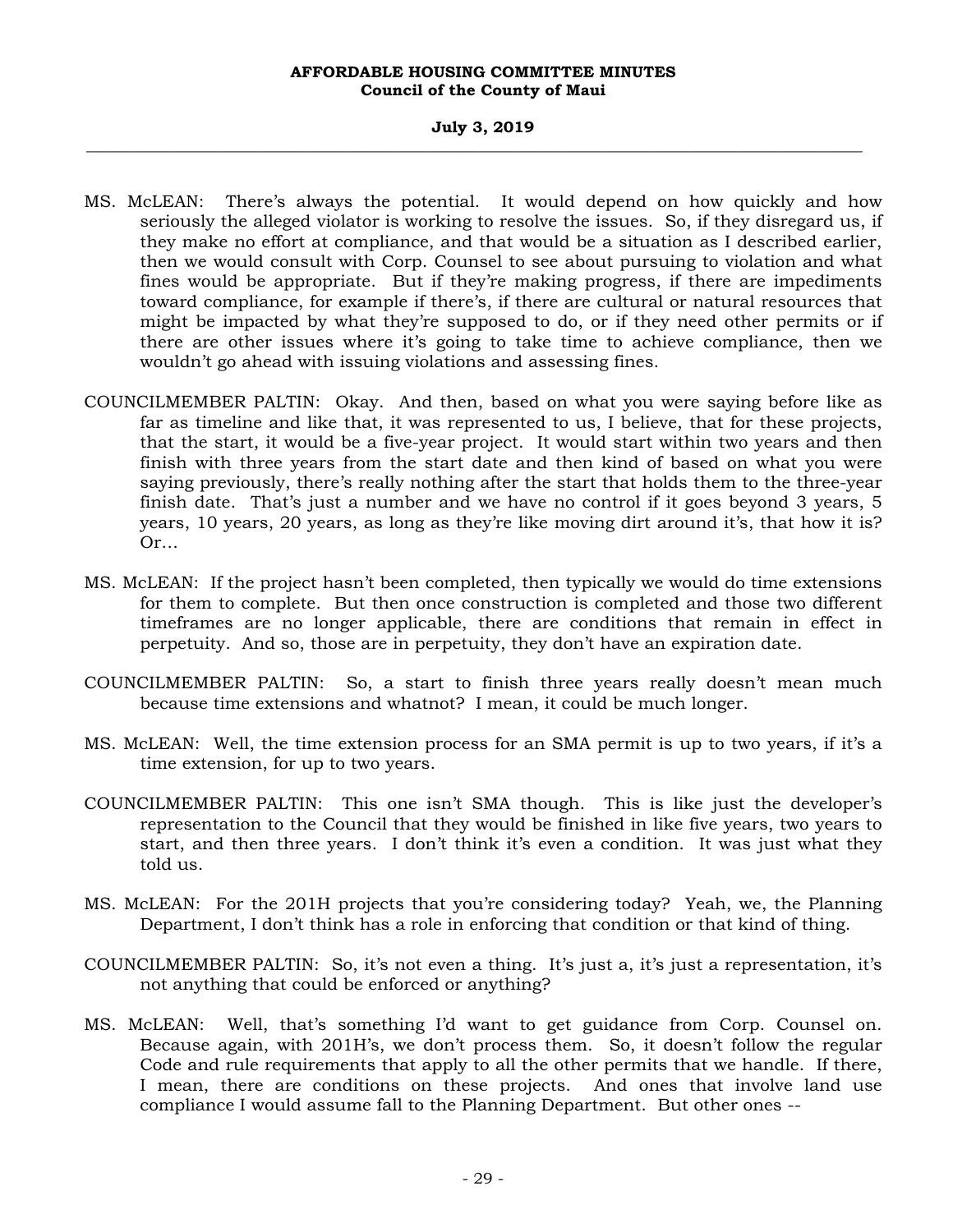COUNCILMEMBER PALTIN: Like the timeline.

MS. McLEAN: --I don't know what Department would be responsible for enforcing that, and if those aren't met, what the recourse would be. I know what the recourse is for not following up with Planning conditions, or conditions that we enforce. But in terms of noncompliance with other provisions or representations, I would defer to Corp. Counsel on who has the authority to oversee those and if the timelines need to be extended, how does that get accomplished and what kind of penalties or repercussions there might be for noncompliance.

COUNCILMEMBER PALTIN: Corp. Counsel, would you care to…

MR. UEOKA: Thank you, Chair.

CHAIR KAMA: Yes?

- MR. UEOKA: Generally speaking, Member Paltin, the, all the 201H's I've seen, the modifications contained are typically things that go more towards the project shall do this, or be started at this point, and it shall do this and that. And those things are typically enforced through, you won't get your building permits if you don't comply with the modifications and stuff. I've never seen like a, an ongoing requirement or anything. And deed restrictions and stuff that need to be recorded on the property, we can accomplish through our residential workforce housing agreements. I guess we've never had any real issues with enforcement on what the 201H's are supposed to be doing.
- COUNCILMEMBER PALTIN: Or the timeline or anything, it's just a representation. It's not an enforceable action?
- MR. UEOKA: The ones that we typically with, well actually not even, it's not that common anymore. But before, the bigger problem was the 201H's wouldn't get started. But recently, I think most of the past few have been started. And the one that, the glaring one I know that hasn't started did not have a time, a time factor built into it. So, I'm not really aware of any big issues with compliance with 201H modifications right now. But if Council wants to put in something and the developer is agreeable to it, you can include a penalty provision, or some sort and we'll try and figure out how to enforce it if we need to moving forward. Thank you.

CHAIR KAMA: Ms. McLean, did you want to weigh in on this?

MS. McLEAN: Thank you, Chair. Yes, it just occurred to me that the projects in front of you today also have a district boundary amendment that go along with them. That's a much more straightforward, clear way. If you were to impose conditions and put them on the district boundary amendment ordinance then, we would have clear enforcement authority. And that would just be a, our standard enforcement project, process.

COUNCILMEMBER PALTIN: Including timelines and whatnot?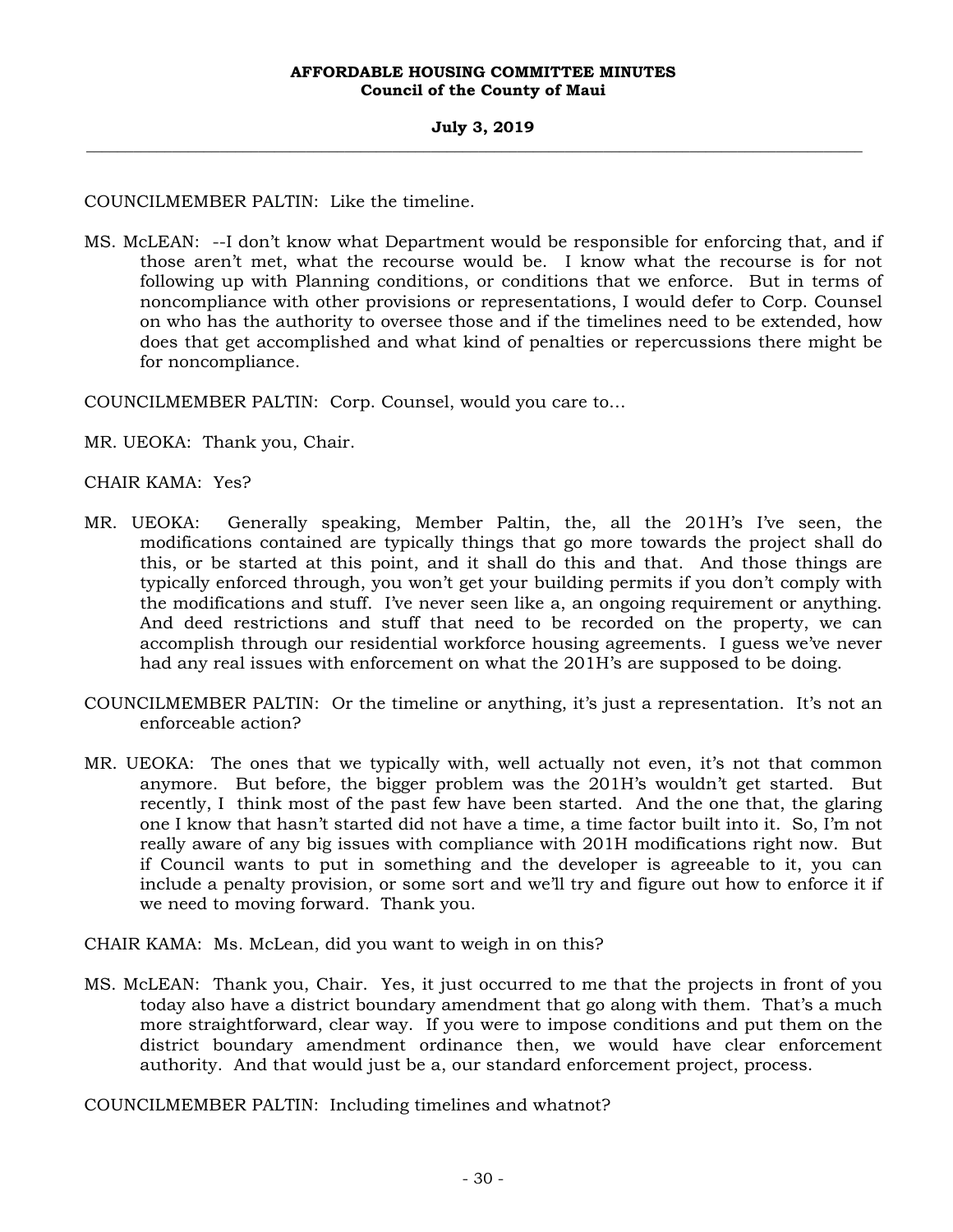## **July 3, 2019 \_\_\_\_\_\_\_\_\_\_\_\_\_\_\_\_\_\_\_\_\_\_\_\_\_\_\_\_\_\_\_\_\_\_\_\_\_\_\_\_\_\_\_\_\_\_\_\_\_\_\_\_\_\_\_\_\_\_\_\_\_\_\_\_\_\_\_\_\_\_\_\_\_\_\_\_\_\_\_\_\_\_\_\_\_\_\_\_\_\_\_\_\_\_\_\_\_\_\_**

MS. McLEAN: It could include timelines, yes.

COUNCILMEMBER PALTIN: Okay. If I may, Chair?

CHAIR KAMA: Yes.

COUNCILMEMBER PALTIN: I had a question for our Legislative Attorney.

CHAIR KAMA: Yes, absolutely. Mr. Rapacz?

MR. RAPACZ: Sorry, Chair, I didn't hear the question.

CHAIR KAMA: Tamara Paltin has a question for you.

MR. RAPACZ: Yes?

COUNCILMEMBER PALTIN: I just had a question for him because he used to work in zoning and he's an attorney, and I just was wondering if you could provide commentary on the State Office of Planning response to these projects.

MR. RAPACZ: The issue of whether we are properly complying with the procedure?

- COUNCILMEMBER PALTIN: Their opinion as to whether this is a, even a segmentation and the exemption of, exemptions for ag lots that are not affordable houses, and basically their whole comment letter is pretty, I mean, if you can break it down to, for me, what it's saying.
- MR. RAPACZ: Okay. I'll try to do that. In terms of the district boundary amendment procedure, I think if you look in the last sentence of their paragraph number one…

COUNCILMEMBER RAWLINS-FERNANDEZ: Chair, can Mr. Rapacz speak a little louder?

- MR. RAPACZ: Sorry, I am speaking directly into, is that better? Okay. Thank you. They conclude based on the statutory language at best a 201H housing project may be provided an expedited 45-day DBA process but cannot be fully exempted from the DBA process. And I believe that under its authority in 201H and under an exemption in 201H, the Council is proceeding through a DBA process. It is not the normal one that would go to the Planning Commission and then to the Council. But that is, if the Council grants the exemption for the district boundary amendment process, then this is the proper way to do it. You are doing it according to the law. That's my understanding.
- COUNCILMEMBER RAWLINS-FERNANDEZ: Chair, really quickly? I also wanted to just bring all of the Members' attention to what Mr. Rapacz is referencing right now. It was just distributed by Staff, and that's the Office of Planning letter. So, and it was also highlighted for everyone's ease and convenience.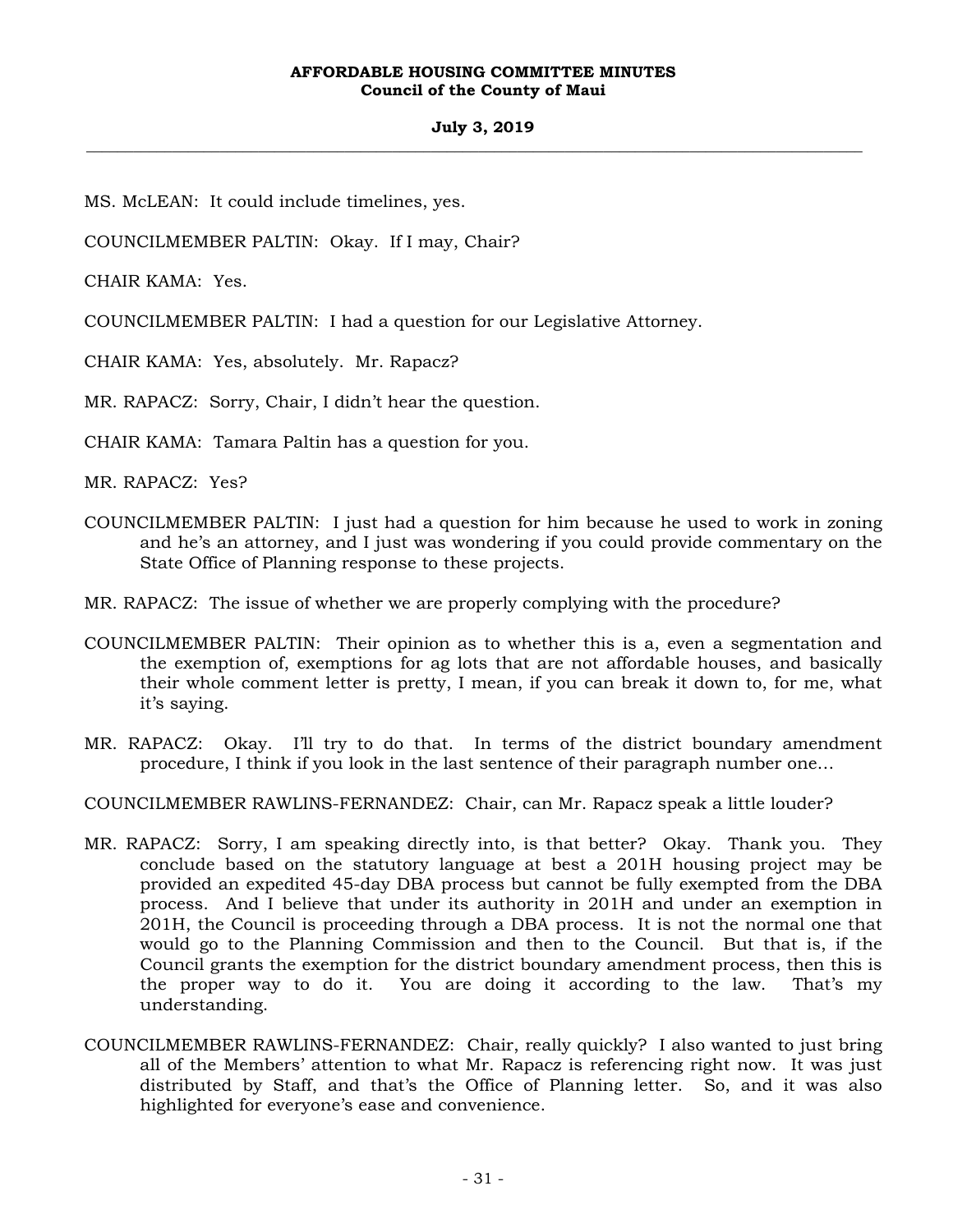## **July 3, 2019 \_\_\_\_\_\_\_\_\_\_\_\_\_\_\_\_\_\_\_\_\_\_\_\_\_\_\_\_\_\_\_\_\_\_\_\_\_\_\_\_\_\_\_\_\_\_\_\_\_\_\_\_\_\_\_\_\_\_\_\_\_\_\_\_\_\_\_\_\_\_\_\_\_\_\_\_\_\_\_\_\_\_\_\_\_\_\_\_\_\_\_\_\_\_\_\_\_\_\_**

MR. RAPACZ: Thank you.

COUNCILMEMBER RAWLINS-FERNANDEZ: Mahalo, Mr. Rapacz.

MR. RAPACZ: Thank you.

CHAIR KAMA: Thank you.

MR. RAPACZ: On the issue of parcelization or segmentation, that's going to be up to you folks to decide. This area was proposed for a single development in 2015 under a district boundary amendment that went to the Land Use Commission, a petition was filed with the Land Use Commission for the entire area as one project. That was eventually withdrawn, and now it presents as three projects. And so, the question for you folks is whether to consider, or to what extent to consider the overall impacts of all three projects together, or whether to separate the projects and separate the impacts and consider those separately. And that's going to be your call on the extent to which you would assess the cumulative impacts of all three.

CHAIR KAMA: Ms. Lee?

- COUNCILMEMBER LEE: Thank you. Madam Chair, what was your intent today to deal with the 201H application first, and then district boundary amendment?
- CHAIR KAMA: That was the intent, the 201H, the district boundary, 201H, district boundary. Just…
- COUNCILMEMBER LEE: 'Cause we're spending a lot of time on district boundary and not the 201H application. So, I'm just asking which order is your preference.

CHAIR KAMA: That was the order that I was preferred.

COUNCILMEMBER LEE: Yeah, because, I mean --

CHAIR KAMA: So --

COUNCILMEMBER LEE: --then we ought to stick to the questions and discussion on the 201H, and then go to the other one.

CHAIR KAMA: Okay.

COUNCILMEMBER LEE: Or, unless you want to flip, it's up to you.

CHAIR KAMA: Actually, no, it's up to you. I'm only one-ninth of all of you.

COUNCILMEMBER LEE: Well, I just want to ask…

CHAIR KAMA: Yeah, so --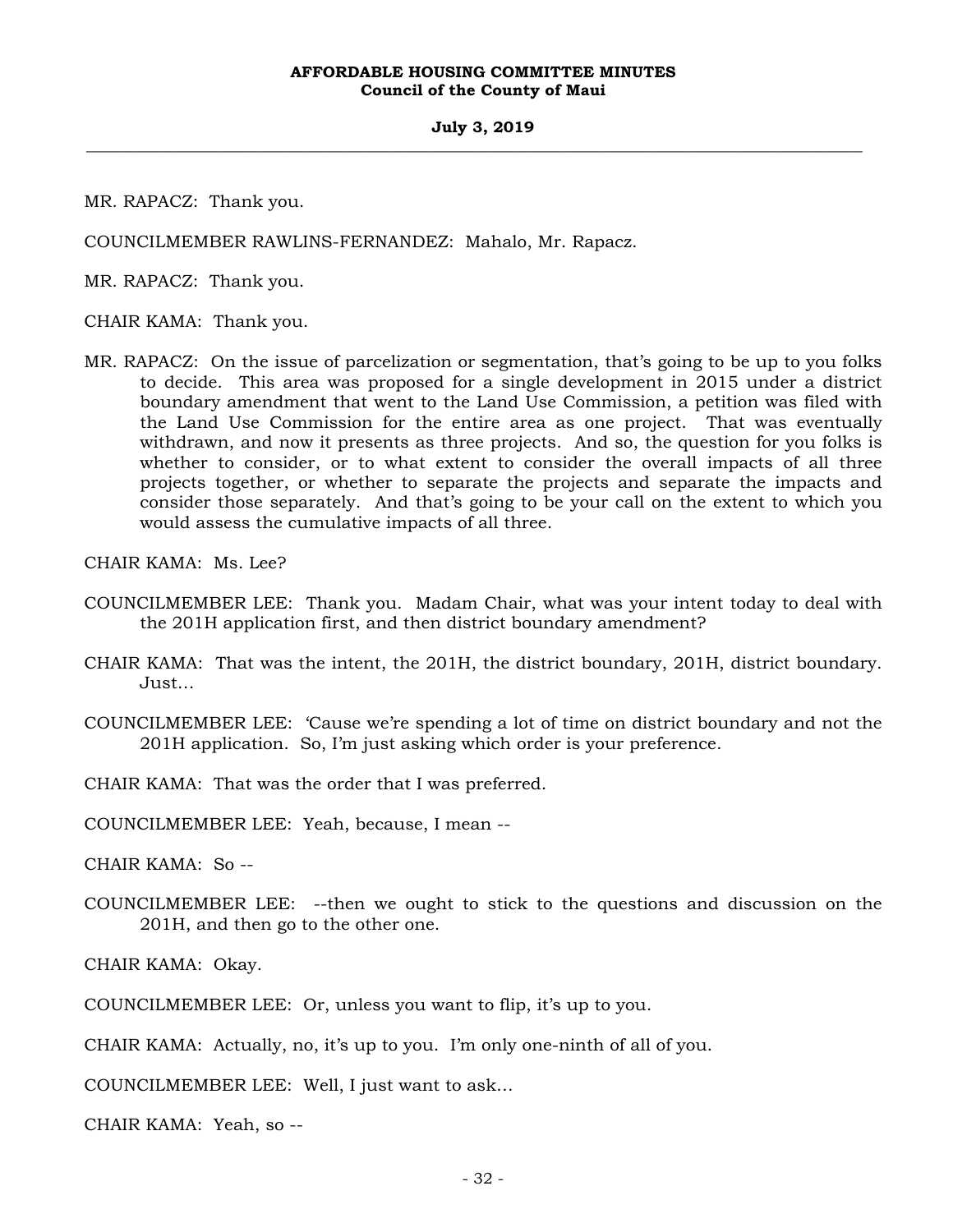## **July 3, 2019 \_\_\_\_\_\_\_\_\_\_\_\_\_\_\_\_\_\_\_\_\_\_\_\_\_\_\_\_\_\_\_\_\_\_\_\_\_\_\_\_\_\_\_\_\_\_\_\_\_\_\_\_\_\_\_\_\_\_\_\_\_\_\_\_\_\_\_\_\_\_\_\_\_\_\_\_\_\_\_\_\_\_\_\_\_\_\_\_\_\_\_\_\_\_\_\_\_\_\_**

COUNCILMEMBER LEE: Okay. But…

CHAIR KAMA: --do you guys want to spend time doing the DBA?

COUNCILMEMBER RAWLINS-FERNANDEZ: Yes.

COUNCILMEMBER LEE: Okay. Okay. But the --

CHAIR KAMA: Yes?

COUNCILMEMBER LEE: --clarification is, from Corp. Counsel, one has a time limit, right, and one doesn't. Is that correct?

CHAIR KAMA: Yes, go ahead, Mr. Ueoka.

MR. UEOKA: Forty-five days from submittal.

COUNCILMEMBER LEE: For the 201H?

- MR. UEOKA: For the 201H…the DBA. However, typically, in the modifications, they are linked to each other. So, if they don't get the DBA within six months, I believe it says in these applications in the modifications that the 201H entitlements go away also. The 201H exemptions will disappear if they don't get DBA within six months also. So, they are linked. But approval-wise for you guys, 45 days for the 201H or it's approved automatically. Thank you.
- CHAIR KAMA: So, it's up to you. Do you guys want to do the 201H that has a 45-day window, or not even 45 left, but what's left, and if we don't do anything about it, it goes through without any modifications.

COUNCILMEMBER SUGIMURA: Chair?

CHAIR KAMA: And then they have six months to do the DBA.

COUNCILMEMBER LEE: So, if the 201H application is approved and the DBA is not, then what?

MR. UEOKA: Chair?

- CHAIR KAMA: Yes, Mr. Ueoka?
- MR. UEOKA: Thank you. Through the application it does state, I believe, that the exemptions are lost from the 201H process. The entitlements and exemptions are lost.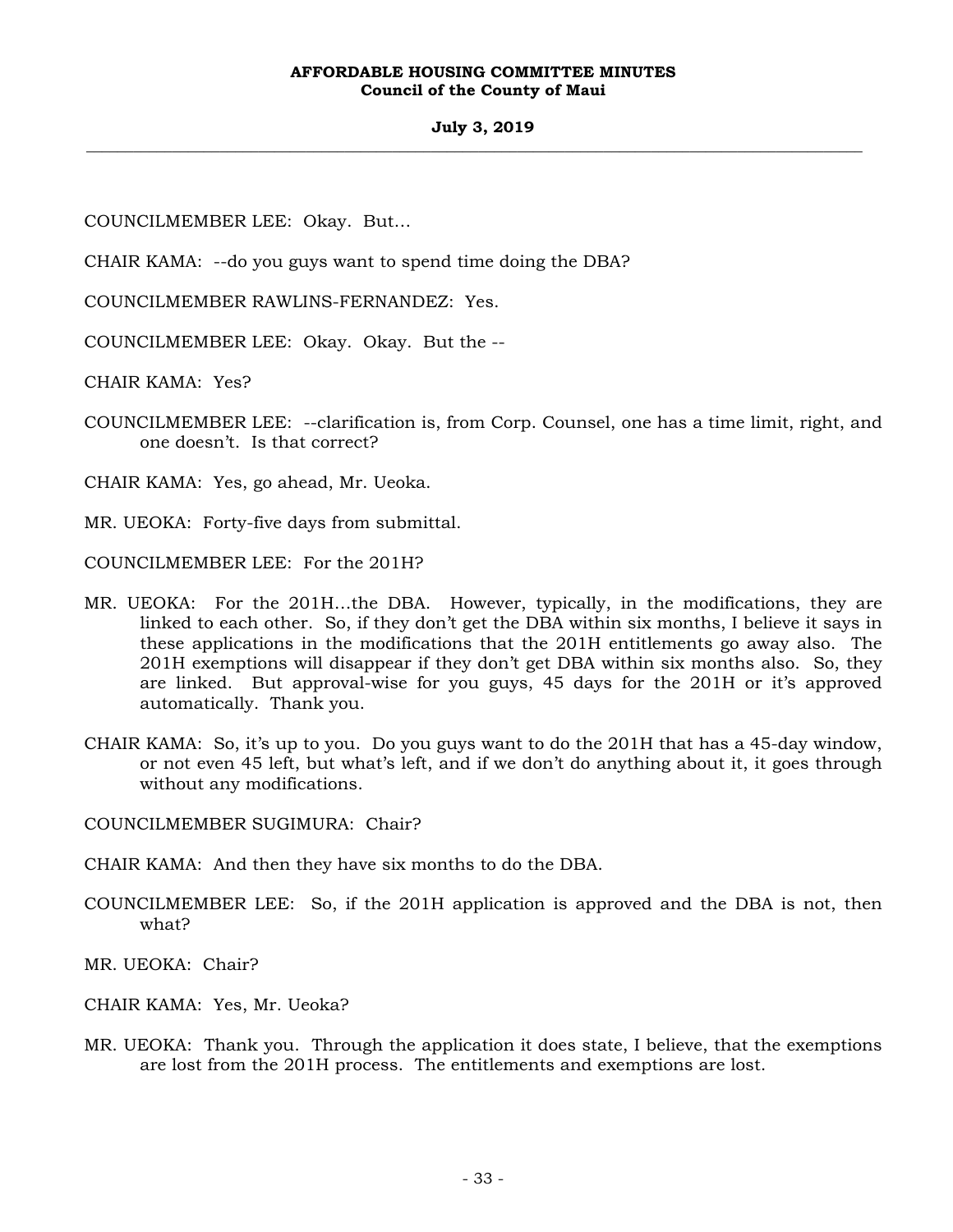COUNCILMEMBER RAWLINS-FERNANDEZ: And point of information, that is actually what happened with the Makila Kai project, that the 201H application was approved, and then the DBA was denied or disapproved --

CHAIR KAMA: Correct.

COUNCILMEMBER RAWLINS-FERNANDEZ: --and the project stopped.

CHAIR KAMA: Right.

- COUNCILMEMBER LEE: Well, you know, considering that people are trying to make a case against approval of the DBA, we might as well take it up first and vote that up or down so that we can proceed. If it's voted up then we ought to proceed with the 201H after that, but not continue to mix up the discussion as we have been in the last hour, Madam Chair.
- CHAIR KAMA: Okay. Thank you. Okay. So, then if we're going to…yes, Ms. Keani Rawlins-Fernandez?
- COUNCILMEMBER RAWLINS-FERNANDEZ: Mahalo, Chair. I think Mr. Rapacz wasn't --
- CHAIR KAMA: Oh, I'm sorry, John?

COUNCILMEMBER RAWLINS-FERNANDEZ: --finished.

- MR. RAPACZ: Was there a particular question you wanted me to follow up with?
- COUNCILMEMBER RAWLINS-FERNANDEZ: Oh, I wasn't sure if you were interrupted or if you completed answering Member Paltin's question.
- MR. RAPACZ: No, there may have been a third part to the question. I think I answered the first two. I don't recall what the third was.
- COUNCILMEMBER PALTIN: So, you know, just in general that the State gives us this authority, and yet, when they were consulted on, this letter doesn't seem like they're supportive of us granting these exemptions. And I was wondering if that was your interpretation of the State's Office of Planning letter. Am I on, near what it's saying?
- MR. RAPACZ: Yeah, I would agree. I would say they are very critical of the proposal. They raise specific issues pertaining to the process, the segmentation or parcelization. The question of whether in general it is appropriate to use agricultural lands for this type of, what they call urban development. The question of whether the remaining agricultural lots that will be one-acre are truly likely or appropriate to be used as farms under the State law. So, in general, yes, I think they've been pretty clear that they don't think this is an appropriate project for the, at least for the Agricultural District.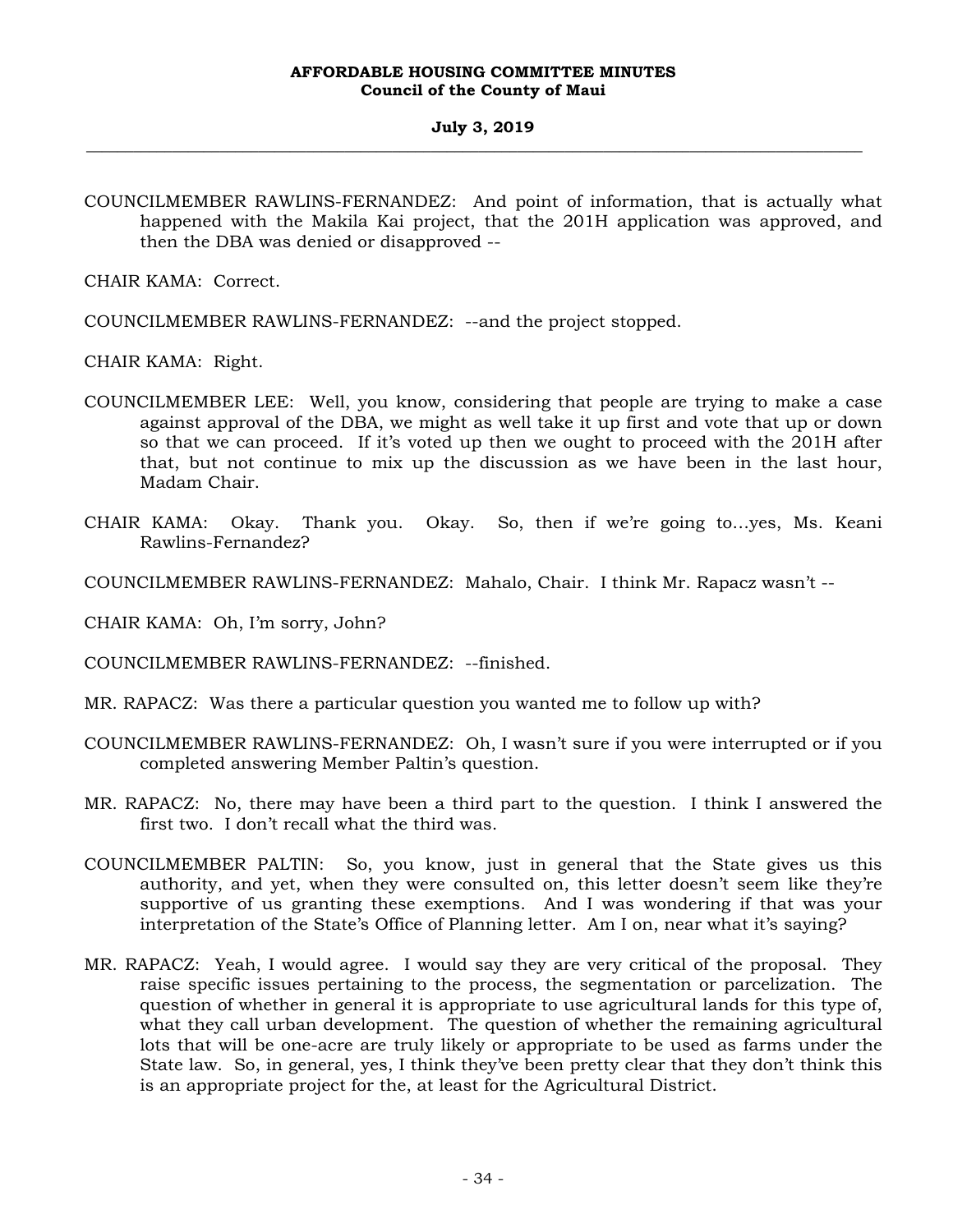## **July 3, 2019 \_\_\_\_\_\_\_\_\_\_\_\_\_\_\_\_\_\_\_\_\_\_\_\_\_\_\_\_\_\_\_\_\_\_\_\_\_\_\_\_\_\_\_\_\_\_\_\_\_\_\_\_\_\_\_\_\_\_\_\_\_\_\_\_\_\_\_\_\_\_\_\_\_\_\_\_\_\_\_\_\_\_\_\_\_\_\_\_\_\_\_\_\_\_\_\_\_\_\_**

COUNCILMEMBER PALTIN: Thank you, Mr. Rapacz. My next question would be for Mr. Ginoza as the developer's representative. And I was wondering if you could walk us through a notification that the, some of the Launiupoko residents received on June 25 regarding water consumption, 25th, 2019. I guess last Friday or so.

CHAIR KAMA: Mr. Ginoza?

COUNCILMEMBER SUGIMURA: What did they receive?

- MR. GINOZA: I'm sorry, what was that letter? I'm not aware of the letter.
- COUNCILMEMBER PALTIN: Oh, I thought you were the representative of the, from West Maui Land Company, a request to reduce use by 20 percent for the people that are currently living over there. I can give you a copy.

CHAIR KAMA: He probably needs the letter.

COUNCILMEMBER PALTIN: Or, oh, Ms. Vinoray has a copy.

CHAIR KAMA: Members, it seems like they do not have a, an answer right away. So, I am going to call for our morning break and we will reconvene at 10:48. Recess, brief recess. *. . .(gavel). . .*

**RECESS: 10:38 a.m.** 

 **RECONVENE: 10:50 a.m.** 

(Excused: RH, MM)

- CHAIR KAMA: *. . .(gavel). . .* The Affordable Housing Committee of July 3rd will now reconvene. And, okay, so, before we took our break, our recess, we were about to go into the discussion with the DBA's first. So, I just want to make sure that I heard you all right. So, yes, Ms. Rawlins-Fernandez?
- COUNCILMEMBER RAWLINS-FERNANDEZ: Chair, I was the one that supported doing the DBA first. But Member Lee is correct, we were advised by the, our OCS attorney that if we don't take the 201H application first, then we don't have the details of what it is that we are amending with the district --

MR. UEOKA: Chair?

COUNCILMEMBER RAWLINS-FERNANDEZ: --boundary.

CHAIR KAMA: Yes, Mr. Ueoka?

MR. UEOKA: Now, that Member Rawlins-Fernandez did mention that, actually, you do need to take the 201H first because it gives you the exemption from the process.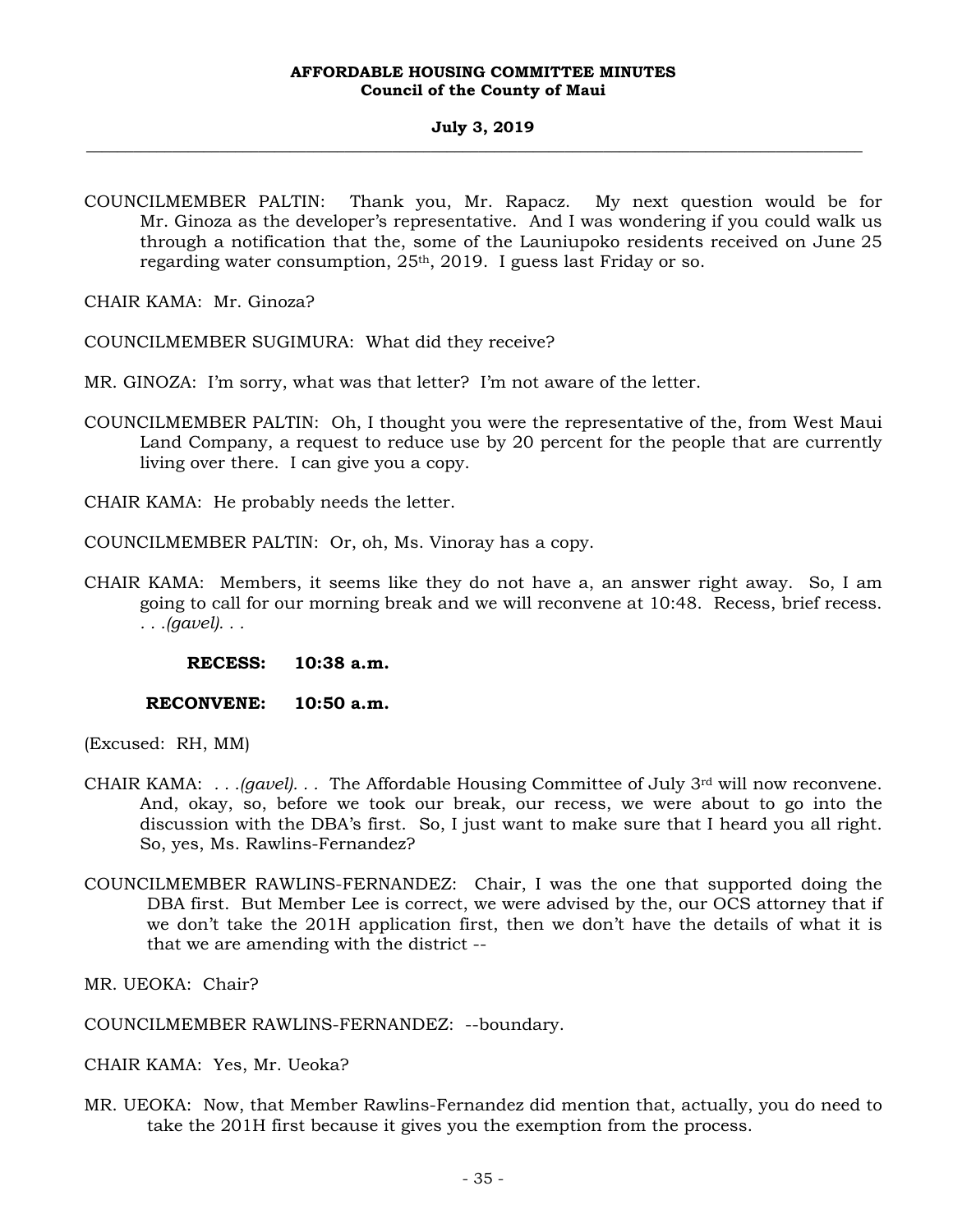## **July 3, 2019 \_\_\_\_\_\_\_\_\_\_\_\_\_\_\_\_\_\_\_\_\_\_\_\_\_\_\_\_\_\_\_\_\_\_\_\_\_\_\_\_\_\_\_\_\_\_\_\_\_\_\_\_\_\_\_\_\_\_\_\_\_\_\_\_\_\_\_\_\_\_\_\_\_\_\_\_\_\_\_\_\_\_\_\_\_\_\_\_\_\_\_\_\_\_\_\_\_\_\_**

COUNCILMEMBER RAWLINS-FERNANDEZ: Right.

MR. UEOKA: So, you can't…yeah, thank you.

CHAIR KAMA: I knew she was going to come to that. Okay. So…

COUNCILMEMBER RAWLINS-FERNANDEZ: Mahalo for that learning lesson.

- CHAIR KAMA: Okay. So, we're going to take the 201H project first. Let's take Polanui. And before we do, I would like to actually know what are some of your conditions that you might have for the project. So, if you…yes, yes, Ms. Fernandez?
- COUNCILMEMBER RAWLINS-FERNANDEZ: Chair, before we go into the conditions, since it was brought to my attention that Kipa Centennial is not registered with our State DCCA, and is not registered with the Department of Taxation, I wanted to get comments from our OCS attorneys --

CHAIR KAMA: Okay.

COUNCILMEMBER RAWLINS-FERNANDEZ: --on what that means for this application.

CHAIR KAMA: Mr. Rapacz?

MR. RAPACZ: Thank you, Madam Chair. And just for reference, I know the Members won't have it in front of them, but the Hawaii Administrative Rules Title 15, Chapter 307 are the rules that go into detail on how to administer the 201H process. And in Section 15-307-24 entitled, Eligible Developer Information Required Determination by Corporation, it lists I believe 17 items that are supposed to be submitted to, in this case, the Department of Housing and Human Concerns, which affect eligibility. One of those is a item number 7, that's Section A7, a current certificate of good standing from the Department of Commerce and Consumer Affairs, tax clearance from the Department of Taxation, and certification of compliance with Department of Labor and Industrial Relations requirements. So, that should have been submitted by the developer to be assessed for whether or not the developer qualifies as an eligible developer.

COUNCILMEMBER LEE: Madam Chair?

CHAIR KAMA: Yes, Ms. Lee?

COUNCILMEMBER LEE: Are you done? Are you done? Madam Chair, I support your suggestion of going with Polanui first because it appears that there is ongoing mounting information that keeps coming up on the other one. So, if we take Polanui first, which doesn't seem to have as many concerns, perhaps we can get through that one, and then take the other one that seems to have a lot of additional information. Is that okay with everybody?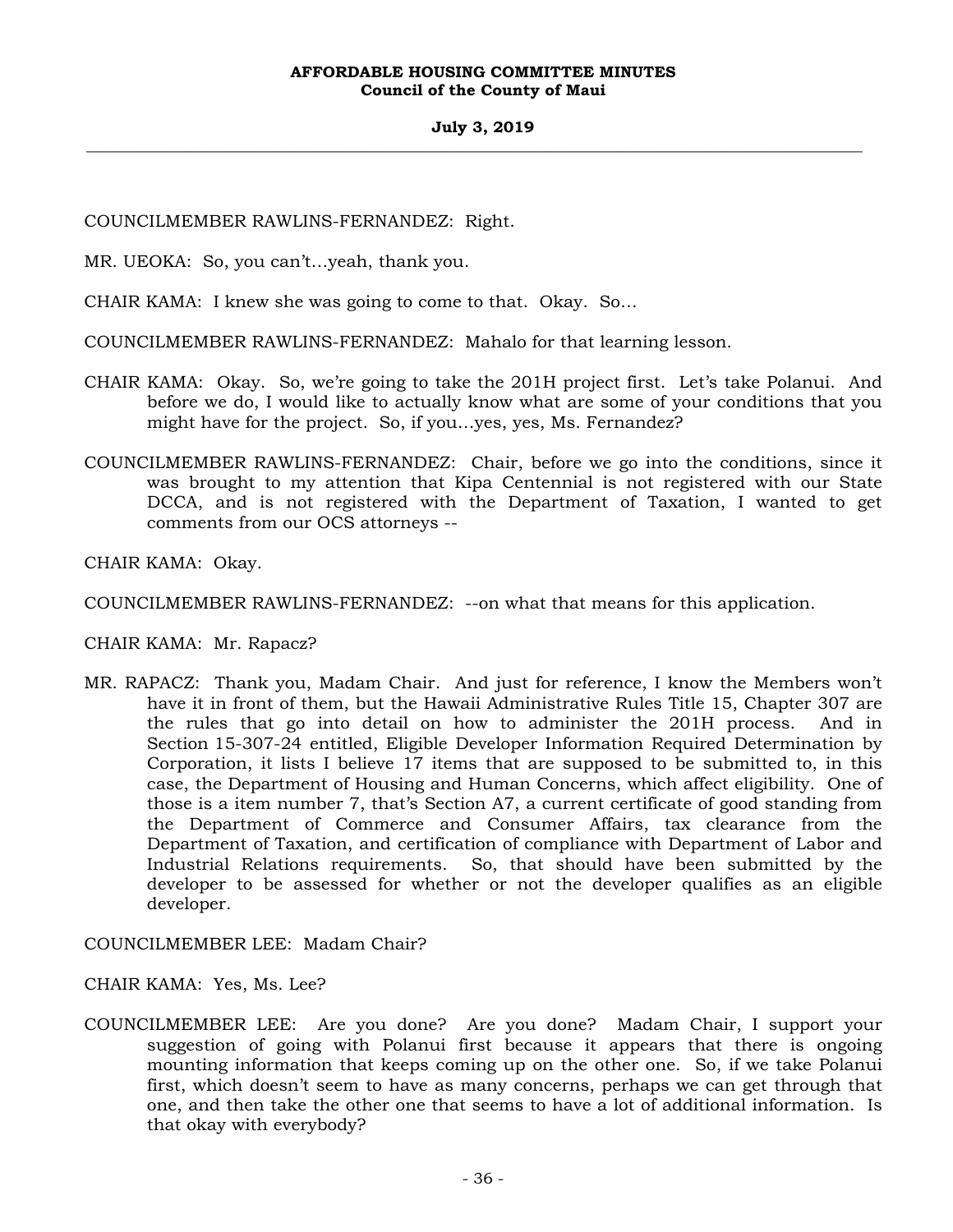CHAIR KAMA: What is the pleasure of the body? Mr. Molina?

VICE-CHAIR MOLINA: *. . .(inaudible). . .*

CHAIR KAMA: Mr. Sinenci?

COUNCILMEMBER SINENCI: Thank you, Chair. So, we're, the question is to take them individually --

CHAIR KAMA: Yes.

- COUNCILMEMBER SINENCI: --'cause from reading the land use and Mr. Rapacz mentioned about separating them into three or taking them as one. Or is that part of the DBA that we're doing? 'Cause he mentioned something about…
- COUNCILMEMBER LEE: We have two projects. And I was wondering if we could take one at a time, and the first one being Polanui because it doesn't seem to have as many complications as the second one. And, you know, I mean, it's great that we keep getting, you know, more and more paperwork. But let's take the one that's not getting all the paperwork first is what I'm saying.

CHAIR KAMA: So, I think…

COUNCILMEMBER SINENCI: I'll yield.

COUNCILMEMBER SUGIMURA: That's fine.

COUNCILMEMBER SINENCI: Yeah.

CHAIR KAMA: Okay.

COUNCILMEMBER SUGIMURA: Let's do that. Let's complete.

CHAIR KAMA: Okay. So, Members, did any one of you have written any one of your conditions on a piece of paper? Did you folks write it out? Or you just going to put it on the floor?

COUNCILMEMBER SUGIMURA: Nothing in writing.

CHAIR KAMA: Nothing in writing? Okay. So, do we have any conditions that you all would like to put on the floor? I'd like to put my conditions on the floor if you would all allow me to?

COUNCILMEMBER SUGIMURA: Please proceed.

CHAIR KAMA: Okay. Thank you.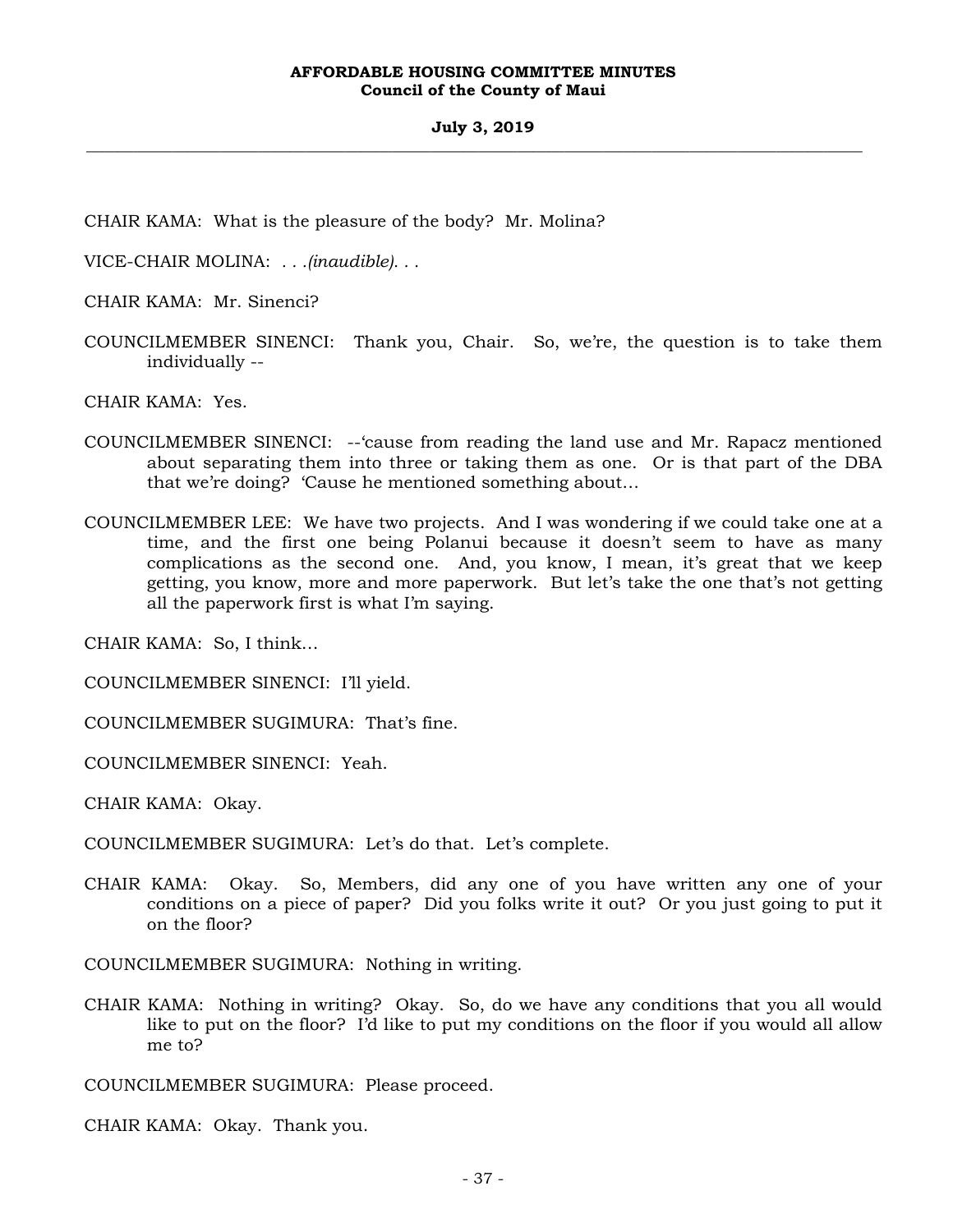### **July 3, 2019 \_\_\_\_\_\_\_\_\_\_\_\_\_\_\_\_\_\_\_\_\_\_\_\_\_\_\_\_\_\_\_\_\_\_\_\_\_\_\_\_\_\_\_\_\_\_\_\_\_\_\_\_\_\_\_\_\_\_\_\_\_\_\_\_\_\_\_\_\_\_\_\_\_\_\_\_\_\_\_\_\_\_\_\_\_\_\_\_\_\_\_\_\_\_\_\_\_\_\_**

COUNCILMEMBER RAWLINS-FERNANDEZ: Chair?

CHAIR KAMA: Yes?

- COUNCILMEMBER RAWLINS-FERNANDEZ: So, I think there was some confusion about who the developer for Polanui is, and it is Kipa Centennial. So, their application is incomplete.
- CHAIR KAMA: Okay. Mr. Ueoka, would you respond to that please?
- MR. UEOKA: Chair --

CHAIR KAMA: Yeah.

MR. UEOKA: --whether or not it's incomplete, I'm not sure. I believe Mr. Rapacz was reading from 15-307-24 --

CHAIR KAMA: Yes, he was.

MR. UEOKA: --eligible developer information required --

CHAIR KAMA: Yes.

MR. UEOKA: --determination by corporation. The last sentence before it goes into the laundry list is information requested may include but is not necessarily limited to. And then it goes through all those matters. And number seven is a certificate of good standing from the Department of, or DCCA tax clearance from DOTAX and certificate of compliance with DLIR. So, to say that you're just going to, if you want to, you may bounce it for that reason. But that's the may include, so, it's up to you guys right now.

COUNCILMEMBER RAWLINS-FERNANDEZ: So --

- MR. UEOKA: And I'm sure those are matters that…
- COUNCILMEMBER RAWLINS-FERNANDEZ: --Mr. Ueoka, if it's not limited to, then that means it can include more. But that's the minimum requirement?
- MR. UEOKA: It says may include but is not necessarily limited to, yeah, may include, yeah.
- COUNCILMEMBER RAWLINS-FERNANDEZ: Right, so, it could be more, but those are required?
- MR. UEOKA: I don't know if they're required. It's a may, may include.

COUNCILMEMBER RAWLINS-FERNANDEZ: May include more.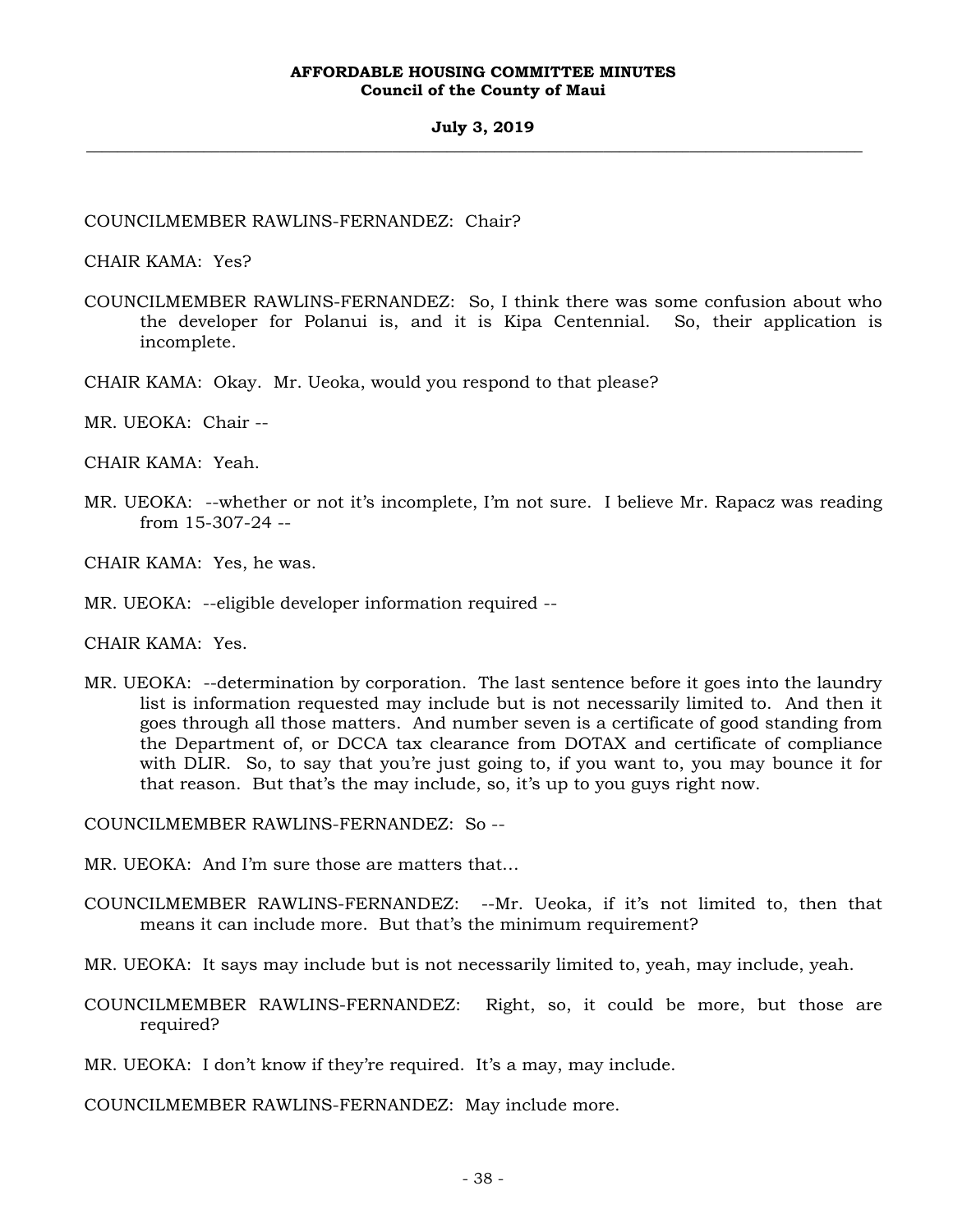#### **July 3, 2019 \_\_\_\_\_\_\_\_\_\_\_\_\_\_\_\_\_\_\_\_\_\_\_\_\_\_\_\_\_\_\_\_\_\_\_\_\_\_\_\_\_\_\_\_\_\_\_\_\_\_\_\_\_\_\_\_\_\_\_\_\_\_\_\_\_\_\_\_\_\_\_\_\_\_\_\_\_\_\_\_\_\_\_\_\_\_\_\_\_\_\_\_\_\_\_\_\_\_\_**

- MR. UEOKA: May include but is not necessarily limited to, yeah. Yeah, I'm not sure, but it is something that they could fix, I believe. I'm not sure why it isn't complete right now. But that is up to you guys to determine.
- COUNCILMEMBER RAWLINS-FERNANDEZ: Chair, I'd like to save this Committee all the discussion of going through conditions 'cause I'd like to move we disapprove for incomplete application and then I'll need a second.

COUNCILMEMBER SINENCI: Second.

CHAIR KAMA: Okay. So, there's a motion on the floor to disapprove this application, there's been a, by Member Rawlins-Fernandez. There's a second by Member Sinenci. Do I have that right?

UNIDENTIFIED SPEAKER: Yeah.

- CHAIR KAMA: Okay. Any discussion? Yes, Ms. Fernandez?
- COUNCILMEMBER RAWLINS-FERNANDEZ: Mahalo, Chair. I moved to disapprove the application because not all of the information was submitted to the DCCA, including being registered with the DHHC, including being registered and in good standing with DCCA. Also, not being registered with our Department of Taxation.

CHAIR KAMA: Ms. Lee?

COUNCILMEMBER LEE: Thank you, Madam Chair. I'd like to ask the Housing Director if she is satisfied with the way the applicant submitted his application. And, Corp. Counsel, in your mind is it complete?

MS. MUNSELL: Chair?

CHAIR KAMA: Yes, Ms. Munsell?

MS. MUNSELL: Thank you for the question. If we were not happy with the application, we would have not have forwarded it to this body.

COUNCILMEMBER LEE: Corp. Counsel?

MR. UEOKA: Same, we're satisfied. We are okay with the application as submitted. But it's up to you guys, of course. Thank you.

COUNCILMEMBER LEE: Therefore, I will be voting no on the motion.

CHAIR KAMA: Thank you. Mr. Sinenci?

COUNCILMEMBER SINENCI: Thank you, Chair. I just, my reasons for voting with this motion is because I had a question for Corporation Counsel, if we're dealing with somebody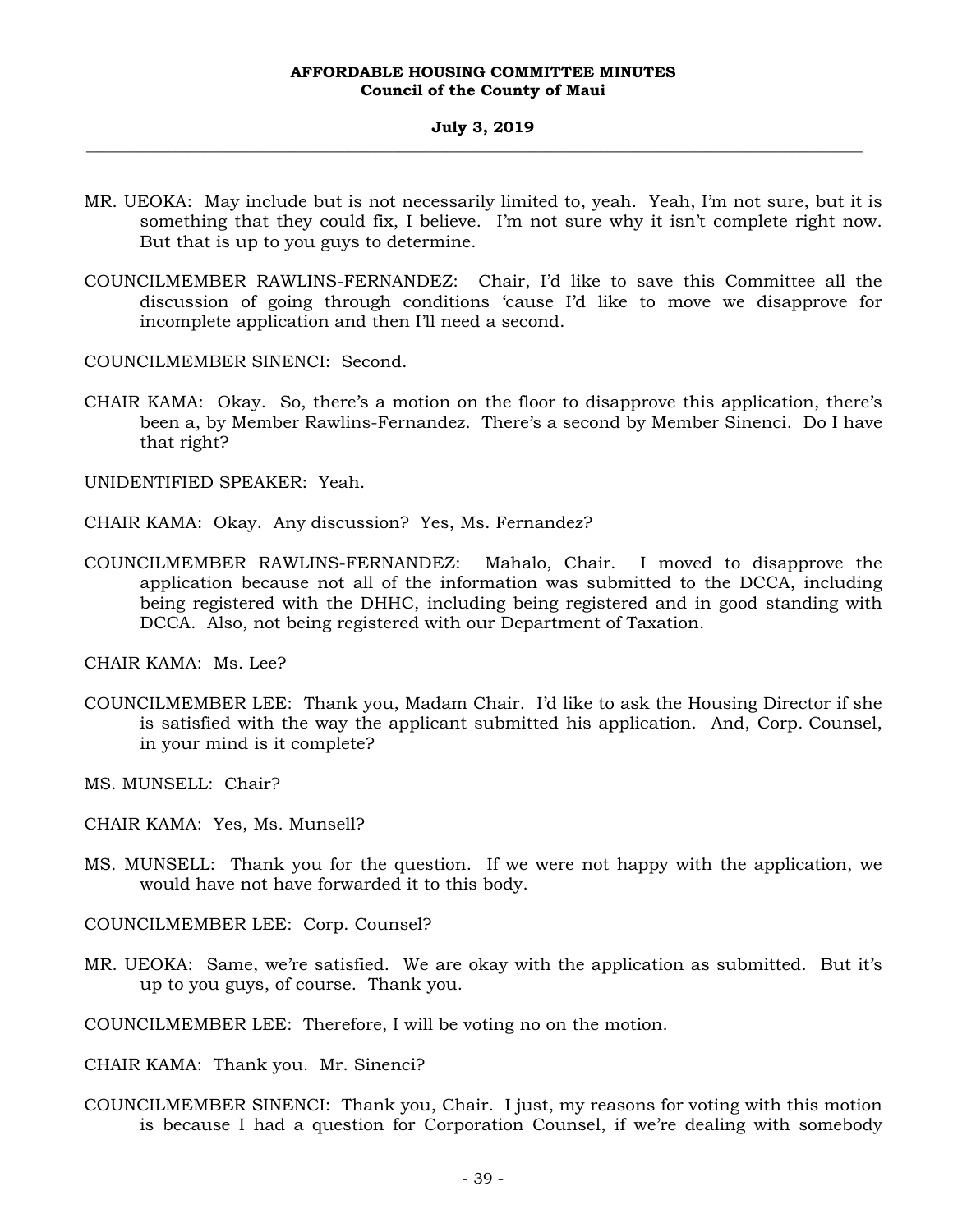who's not registered in the State and we have, as Councilmembers, we go into litigation perhaps and where would we be sending, you know, the litigation to, you know, I mean, who we'd be dealing with as far as, you know, going to litigation in case something like this happens?

CHAIR KAMA: Mr. Ueoka?

MR. UEOKA: Thank you, Chair. If that's the issue, you guys probably could put a condition, or right now that they clear this up before you get to even first reading of the Council. And then, that would satisfy your issues at that point. Thank you.

CHAIR KAMA: Any other discussion? Yes, Mister…

COUNCILMEMBER SINENCI: Follow-up? So --

CHAIR KAMA: Yes.

COUNCILMEMBER SINENCI: --if we do disapprove, it doesn't stop the project, we're just stopping the 201H application? The developer can still go back to the HHFDC, correct? And go through the State process? Is that correct?

CHAIR KAMA: Mr. Ueoka?

- MR. UEOKA: Thank you, Chair. Yeah, that would be a Council would be disapproving it. HHFDC can also submit. But it would be coming in front of you guys again because ultimately it is the decision-making authority within the County that would…
- COUNCILMEMBER SINENCI: But it would be, I mean, that would be the State agency that would be going to first, right? I mean, the HFDC [sic]?

MR. UEOKA: If I may?

CHAIR KAMA: Mr. Ueoka?

MR. UEOKA: Thank you. Mr. Sinenci, what would be happening is right now DHHC was working with the developer, and DHHC submitted the application via the Mayor's Office. So, if HHFDC were to do it, I believe there was a project last term, Wailuku Apartments, where HHFDC just submitted it directly to the Council. So, that's the only difference. It's who the body is going through. But it always comes to the County Council. Thank you.

COUNCILMEMBER SINENCI: Okay. Thank you. Thank you, Chair.

CHAIR KAMA: Okay. Yes, any other…yes, Mr. Molina?

VICE-CHAIR MOLINA: No, I just want to make comments. You know, Madam Chair --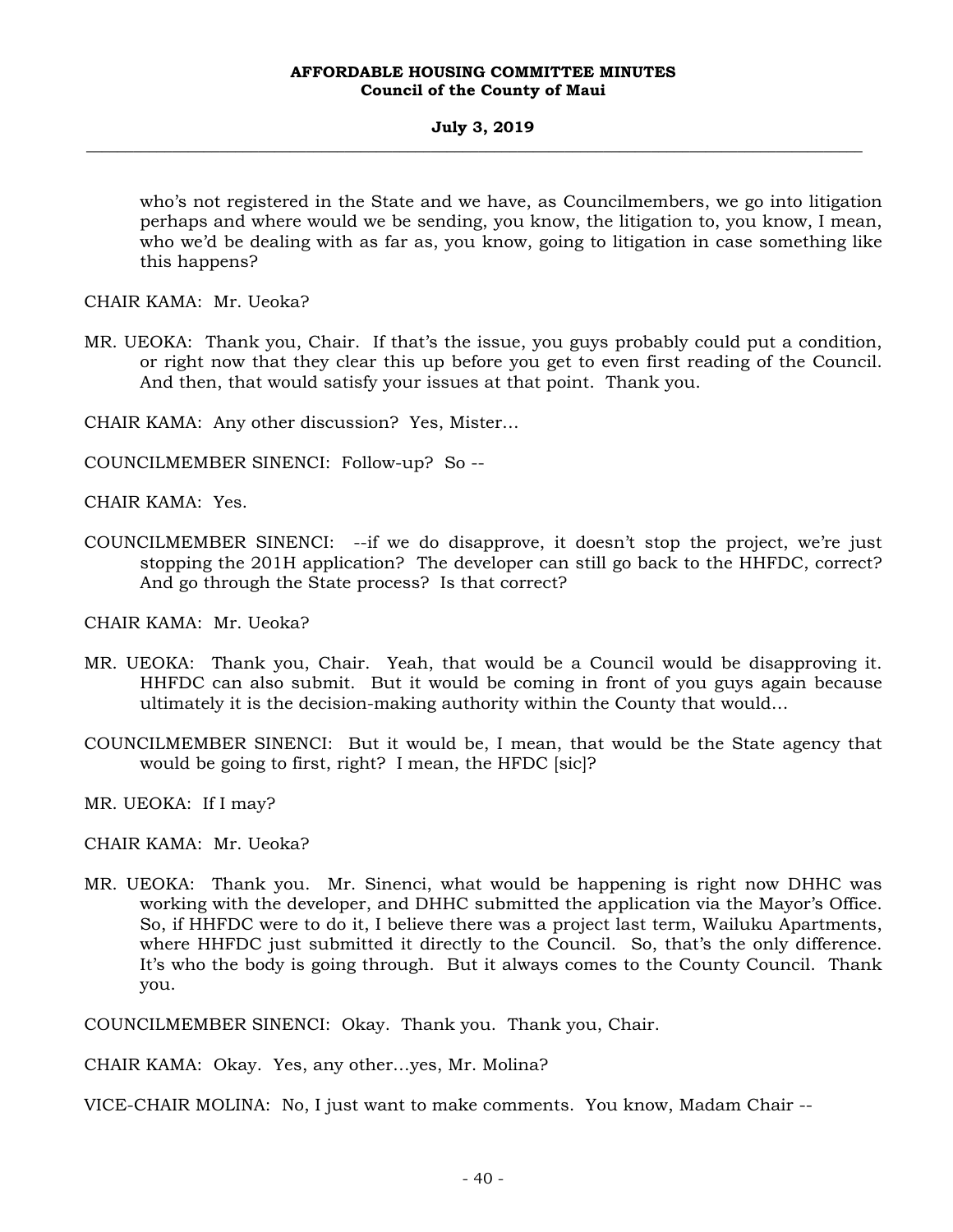CHAIR KAMA: Yes.

VICE-CHAIR MOLINA: --the other week we dealt with a very large project. It took years, the I's were dotted, the T's were crossed, everything seemed complete. It seems at this point some, we're going through a State, using a State process and now from the State offices they're saying things are not complete. So, I like to deal with things that are completed, not done half, you know, half you know what. I'll just leave it at that. Thank you.

CHAIR KAMA: Thank you. Yes, Ms. Sugimura?

COUNCILMEMBER SUGIMURA: Thank you. I'm going to be voting against the motion as I would like to see this project move forward and I think it's something that the project itself can fix as it was suggested, before first reading I would imagine. But if, I stand by the Department and what Corp. Counsel was telling us that this is a good project, and that it's our responsibility. Just Office of Planning, State of Hawaii, and, you know, just the Land Use Commission, State Land Use Commission, I really want to fight for home rule. This is our project and that the comments that, you know, are being made regarding this project from the State agencies, this is not their project. They made their determination, it's in our hands, and I want us to move forward. I'm going to be voting against the motion and I want us to take it up and build houses for working families and for people to have a good neighborhood to live in. So, Chair, let's call for the vote.

CHAIR KAMA: Okay. Miss…

COUNCILMEMBER RAWLINS-FERNANDEZ: Chair?

CHAIR KAMA: Yes, Ms. Rawlins-Fernandez?

COUNCILMEMBER RAWLINS-FERNANDEZ: For my second and final.

CHAIR KAMA: Yes?

COUNCILMEMBER RAWLINS-FERNANDEZ: So, similar to Makila Kai, which came to the previous Council and was disapproved and is planning to resubmit its application in about three months, you know, they can go and they can fix it, and then, they can come back again when it's complete because, you know, I don't think we should get into the practice of approving incomplete applications. I think that's a terrible precedent to set, you know, it's an incomplete application. And, you know, we're not even discussing the merits on it right now. We're just discussing the fact, you know, that it's incomplete, and that we should not be approving an incomplete application.

CHAIR KAMA: Thank you. Ms. Lee?

COUNCILMEMBER RAWLINS-FERNANDEZ: And one last question --

CHAIR KAMA: Oh, I'm sorry.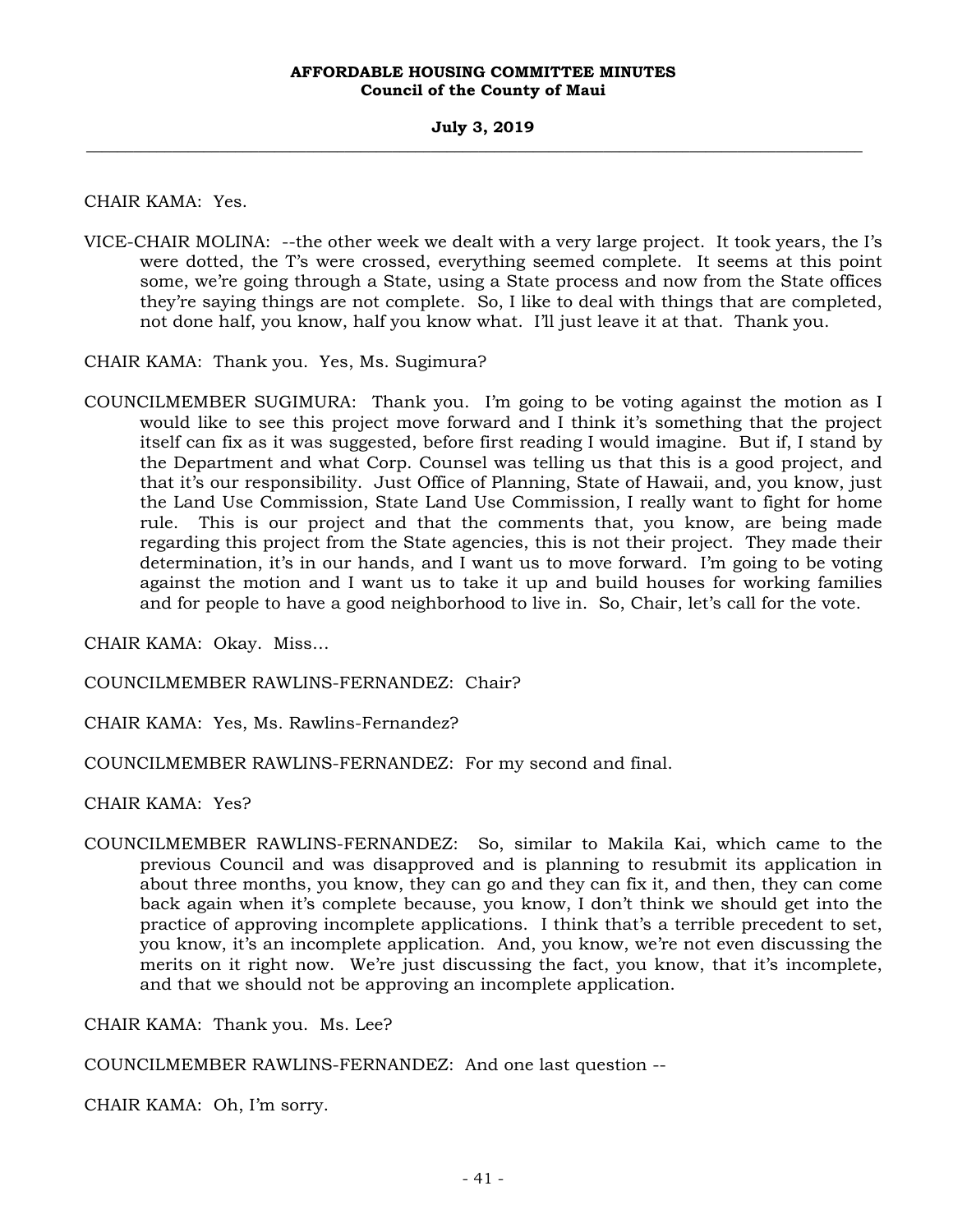#### **July 3, 2019 \_\_\_\_\_\_\_\_\_\_\_\_\_\_\_\_\_\_\_\_\_\_\_\_\_\_\_\_\_\_\_\_\_\_\_\_\_\_\_\_\_\_\_\_\_\_\_\_\_\_\_\_\_\_\_\_\_\_\_\_\_\_\_\_\_\_\_\_\_\_\_\_\_\_\_\_\_\_\_\_\_\_\_\_\_\_\_\_\_\_\_\_\_\_\_\_\_\_\_**

COUNCILMEMBER RAWLINS-FERNANDEZ: --sorry, Chair. This question is for Ms. Munsell. Were you aware that Kipa Centennial was not registered with the Hawaii DCCA and the Department of Taxation?

MS. MUNSELL: Chair?

- CHAIR KAMA: Yes, go ahead.
- MS. MUNSELL: No, I wasn't. The Administrative Rules for the 201H says that the application may include. It doesn't say shall include. And so, we did not verify that.
- COUNCILMEMBER RAWLINS-FERNANDEZ: Okay. So, our Department is not thoroughly reviewing the application for completeness and was not aware that these two important things to do business in Hawaii is not done. To do business in Hawaii you need to be registered with DCCA and Department of Taxation.

CHAIR KAMA: Thank you.

COUNCILMEMBER RAWLINS-FERNANDEZ: Mahalo, Chair.

CHAIR KAMA: Ms. Lee?

COUNCILMEMBER LEE: Thank you, Madam Chair. Regardless of what was said, it's just one person's opinion. It is the professionals that review these applications, and they both said several times that this application was complete according to their rules. So, as far as I'm concerned, it can go forward for review. We're not approving this project. It just can go forward for review. Thank you.

CHAIR KAMA: Thank you.

COUNCILMEMBER RAWLINS-FERNANDEZ: Point of --

CHAIR KAMA: Yes.

COUNCILMEMBER RAWLINS-FERNANDEZ: --information, I guess. I'd like to get the comments from our OCS attorney on what may include but not limited to is, it means, because as I understand it --

CHAIR KAMA: Mr. Rapacz?

- COUNCILMEMBER RAWLINS-FERNANDEZ: --it's like, it's including this, it can include more, but this is the minimum.
- MR. RAPACZ: Thank you, Chair. I would agree that may include is not mandatory, not a requirement. The section is entitled information required. But it says that essentially the, let's see, the information will be provided, will be on forms provided by the corporation along with any additional information. Information requested may include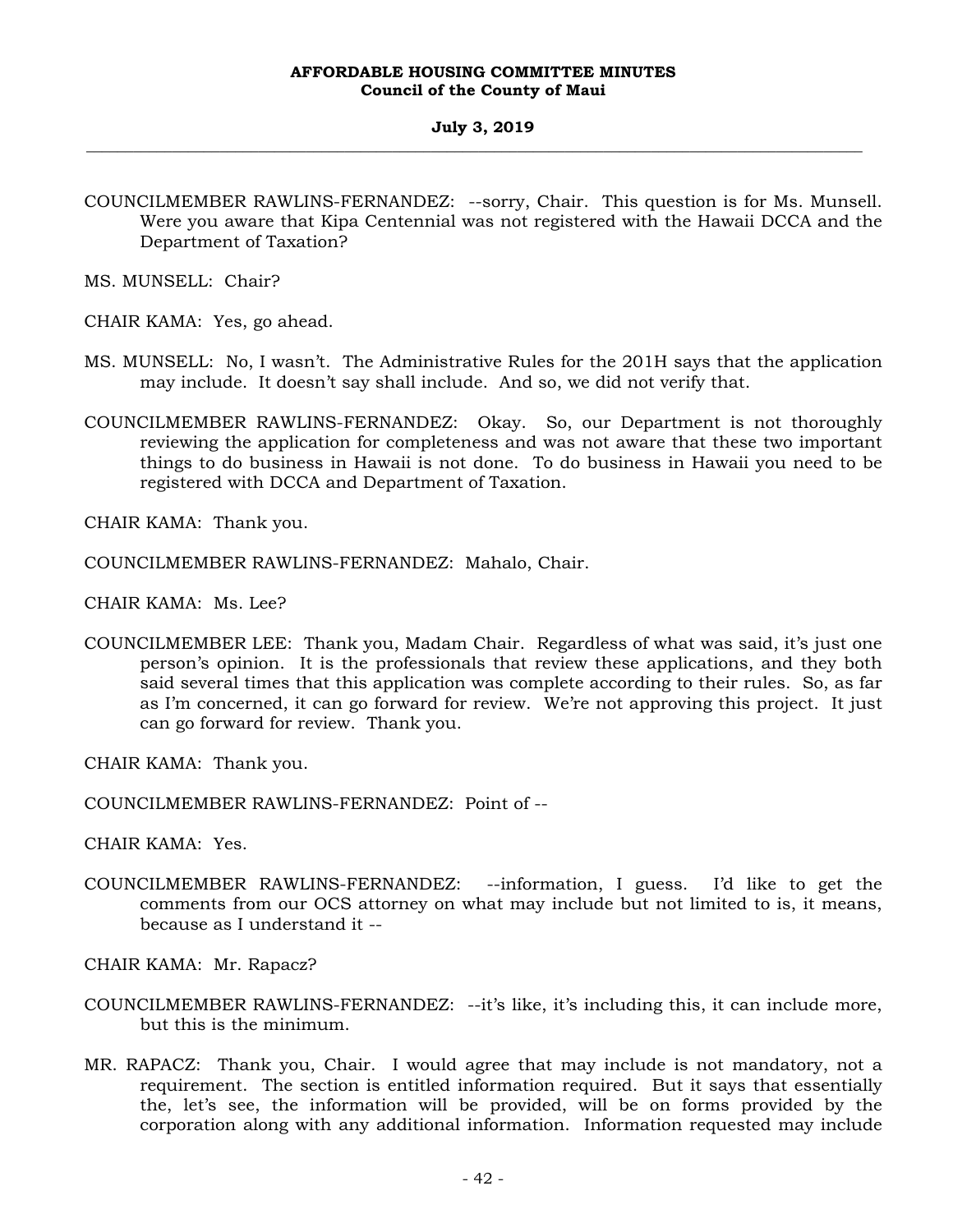### **July 3, 2019 \_\_\_\_\_\_\_\_\_\_\_\_\_\_\_\_\_\_\_\_\_\_\_\_\_\_\_\_\_\_\_\_\_\_\_\_\_\_\_\_\_\_\_\_\_\_\_\_\_\_\_\_\_\_\_\_\_\_\_\_\_\_\_\_\_\_\_\_\_\_\_\_\_\_\_\_\_\_\_\_\_\_\_\_\_\_\_\_\_\_\_\_\_\_\_\_\_\_\_**

would be just a list of, let's put it this way, the form would not have to have all of these items on it. The form could have just some of them. And in terms of 201H, it doesn't appear that the--I'm trying to read the exact language here--that the information regarding the current certificate, et cetera, must be on the form. So, I don't know what was on the form that DHHC uses, but I agree that this section in the Administrative Rules does not require that that item be on the form for an eligible developer.

- COUNCILMEMBER RAWLINS-FERNANDEZ: Is, are businesses required to be registered with our Department of Taxation to do business in Hawaii?
- MR. RAPACZ: That's my understanding, yes.
- COUNCILMEMBER RAWLINS-FERNANDEZ: Okay. Thank you.
- COUNCILMEMBER SINENCI: Question, Chair?
- COUNCILMEMBER LEE: Call for the question.
- COUNCILMEMBER SINENCI: Well, I had a --

CHAIR KAMA: Mr. Sinenci?

COUNCILMEMBER SINENCI: --question for Mr. Rapacz. Was, is there any potential legal ramifications dealing with a developer that is not registered in the State of Hawaii? Potential risk.

CHAIR KAMA: Mr. Rapacz?

MR. RAPACZ: Thank you, Chair. Well, that could introduce some complications, yes. And I agree with Corp. Counsel that those things maybe could be handled before first reading. But yes, that would make it more complicated.

COUNCILMEMBER SINENCI: Okay. Thank you. Thank you, Chair.

CHAIR KAMA: Okay. All those in favor of the motion, which is to disapprove this project, please…that's what your motion was right? That's what your motion was, Keani Fernandez? To disapprove?

COUNCILMEMBER RAWLINS-FERNANDEZ: This item, yeah, so, the 201H application.

CHAIR KAMA: Yes, the 201 app. Okay. All those, oh, let's take a roll call vote. I don't want to…okay. So, Mr. Sinenci?

COUNCILMEMBER SINENCI: Aye.

CHAIR KAMA: Mr. Molina?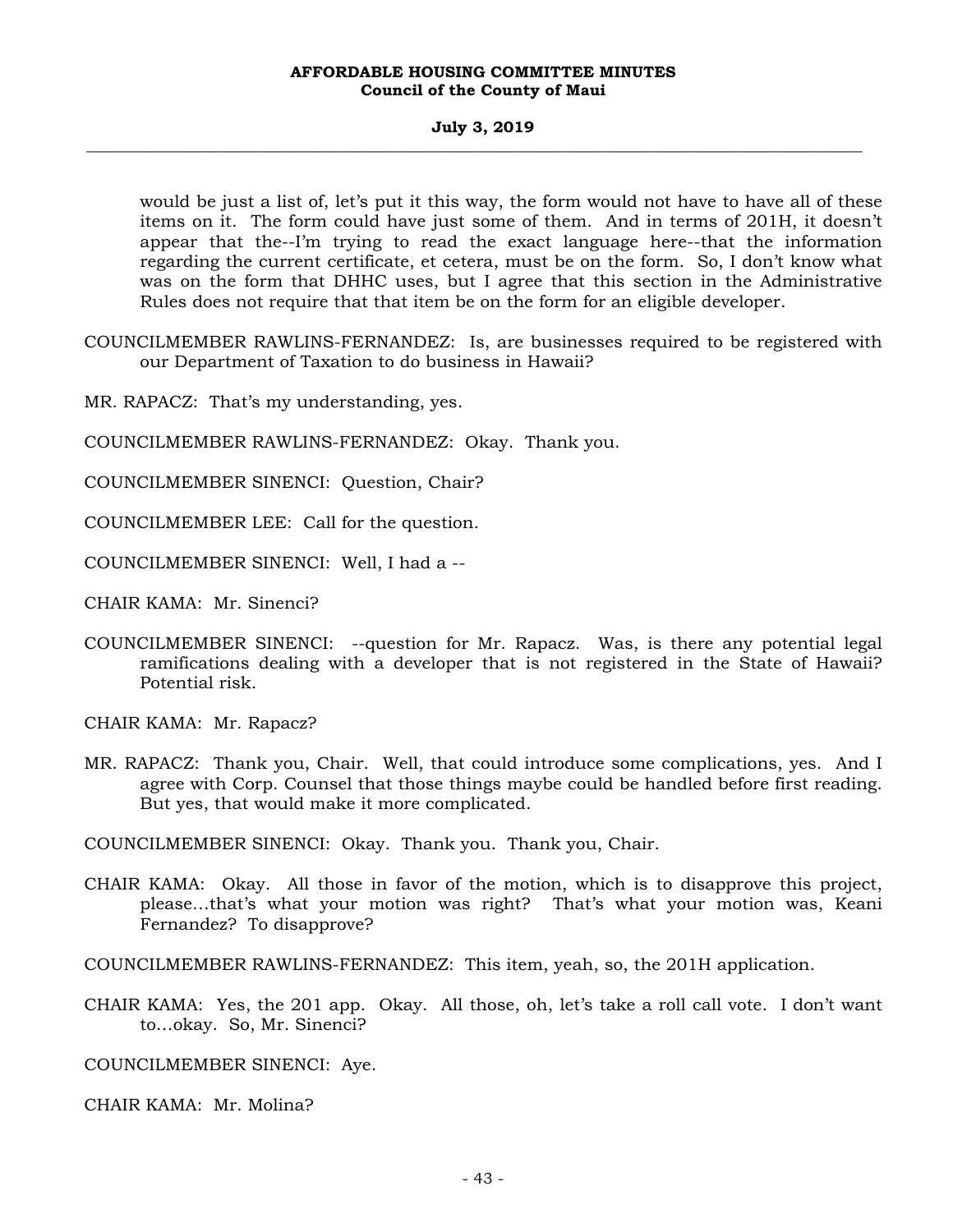#### **July 3, 2019 \_\_\_\_\_\_\_\_\_\_\_\_\_\_\_\_\_\_\_\_\_\_\_\_\_\_\_\_\_\_\_\_\_\_\_\_\_\_\_\_\_\_\_\_\_\_\_\_\_\_\_\_\_\_\_\_\_\_\_\_\_\_\_\_\_\_\_\_\_\_\_\_\_\_\_\_\_\_\_\_\_\_\_\_\_\_\_\_\_\_\_\_\_\_\_\_\_\_\_**

VICE-CHAIR MOLINA: Aye.

CHAIR KAMA: Ms. Lee?

COUNCILMEMBER LEE: No.

CHAIR KAMA: Ms. Fernandez?

MS. COUNCILMEMBER RAWLINS-FERNANDEZ: Aye.

CHAIR KAMA: Ms. Sugimura?

COUNCILMEMBER SUGIMURA: No.

CHAIR KAMA: And I'm going to vote no.

| VOTE: | AYES:        |                                              |                       | Vice-Chair Molina, Councilmembers | <b>Rawlins-</b> |
|-------|--------------|----------------------------------------------|-----------------------|-----------------------------------|-----------------|
|       |              | <b>Fernandez and Sinenci.</b>                |                       |                                   |                 |
|       | <b>NOES:</b> | Chair Kama, Councilmembers Lee and Sugimura. |                       |                                   |                 |
|       | EXC.:        |                                              | Councilmember Hokama. |                                   |                 |

# **MOTION FAILS.**

CHAIR KAMA: So, let me see, one, two, motion fails.

COUNCILMEMBER SUGIMURA: Motion fails.

CHAIR KAMA: Thank you. Brief recess until 11:15. . . .*(gavel). . .*

**RECESS: 11:10 a.m.** 

 **RECONVENE: 11:15 a.m.** 

## *Note: All Voting AH Committee Members are present and Non-Voting CM Paltin.*

CHAIR KAMA: *. . .(gavel). . .* The Affordable Housing of July 3rd will now reconvene. Okay. So, Members, thank you very much for participating in the last vote. And so…

COUNCILMEMBERS RAWLINS-FERNANDEZ: Chair?

CHAIR KAMA: Yes?

COUNCILMEMBER RAWLINS-FERNANDEZ: Now that Member Hokama is back, since there was no prevailing side, I'd like to move for a reconsideration.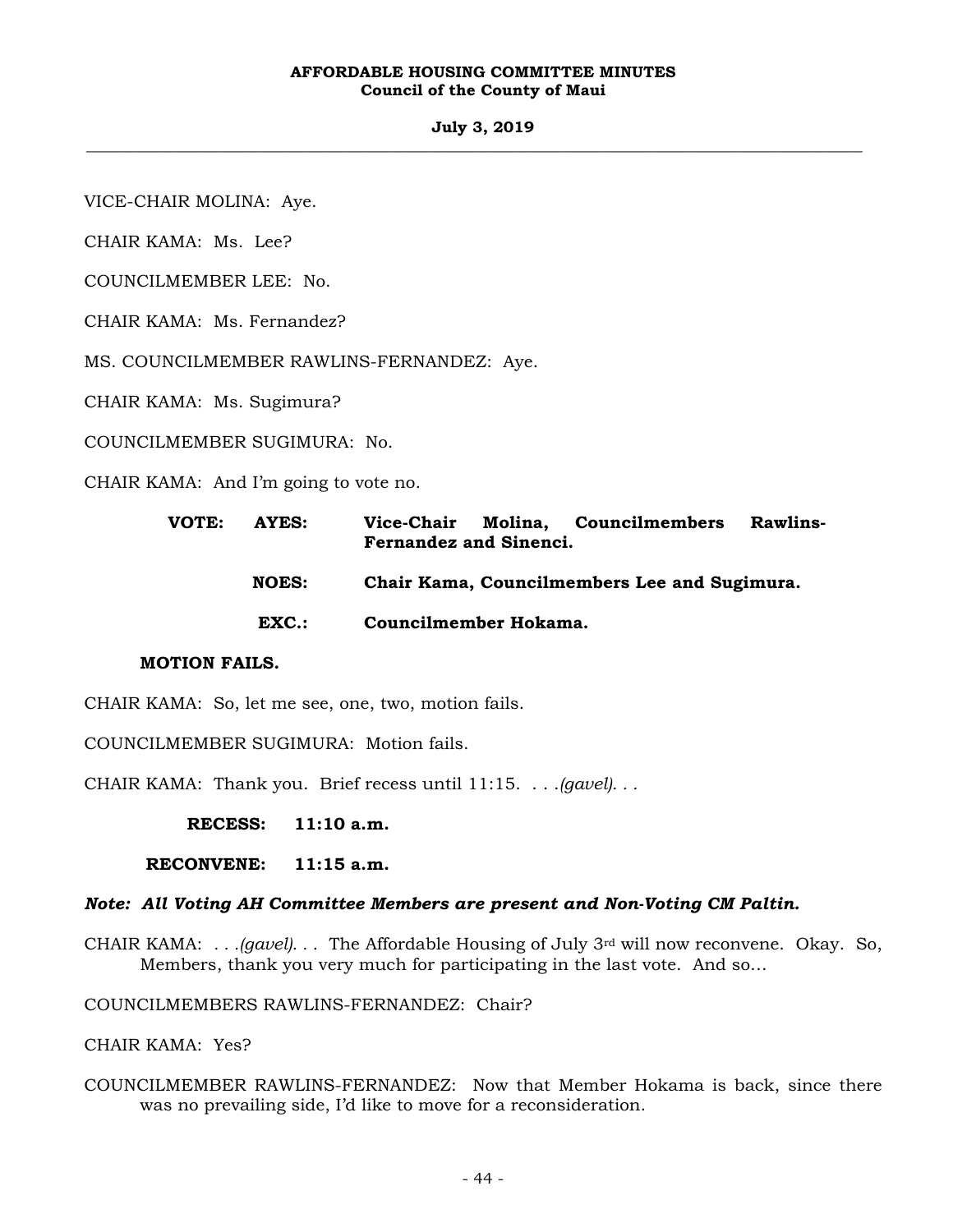# CHAIR KAMA: Members, what is your preference?

COUNCILMEMBER SINENCI: Second.

- CHAIR KAMA: So, the question is, Ms. Fernandez is asking for a reconsideration. Yes, Ms. Lee?
- COUNCILMEMBER LEE: Can we have Corp. Counsel give us a reading on this if there was no prevailing side, what happens? But, let me put it, there was a, one side failed because the person who made the motion, that motion was, that motion failed. Now, you can give us your reading of this.

CHAIR KAMA: Mr. Ueoka?

MR. UEOKA: Thank you, Chair. Yeah, I believe there, I…

CHAIR KAMA: Yes?

- MR. UEOKA: Typically, we defer to you guys, or to this body on the decision on how you run your own procedures. We don't make legal rulings on it. You guys might want to check with Council Services on that, rather than Corp. Counsel.
- COUNCILMEMBER LEE: Because technically, it wasn't a tie. The motion failed. Okay. So, the maker of the motion and the second person and whomever voted for that motion failed. So, do they have a right to reconsider, ask for a reconsideration? That is the question. So, who would answer that question?
- CHAIR KAMA: Mr. Hokama's pointing to me. Mr. Rapacz?
- MR. RAPACZ: Thank you, Madam Chair. And just preface this with saying that I am relatively new in these questions. I am trying to contact David Raatz just to be sure. My understanding is that…
- COUNCILMEMBER HOKAMA: Point of order, Chair. Procedure is within the authority of the Members and the Members only, not the Staff, not Corporation Counsel. Okay. Procedure is within the Members' control. We decide what we will accept or not accept regarding parliamentary procedure. As our Chair, you will make a ruling on --

CHAIR KAMA: Okay.

COUNCILMEMBER HOKAMA: --Ms. Lee's…

- CHAIR KAMA: I think what Ms. Lee was trying to do is try to get some kind of a legal opinion from Corp. Counsel, from, if not Corp. then from what we consider our attorneys. So…
- COUNCILMEMBER RAWLINS-FERNANDEZ: Chair, it's not a legal issue.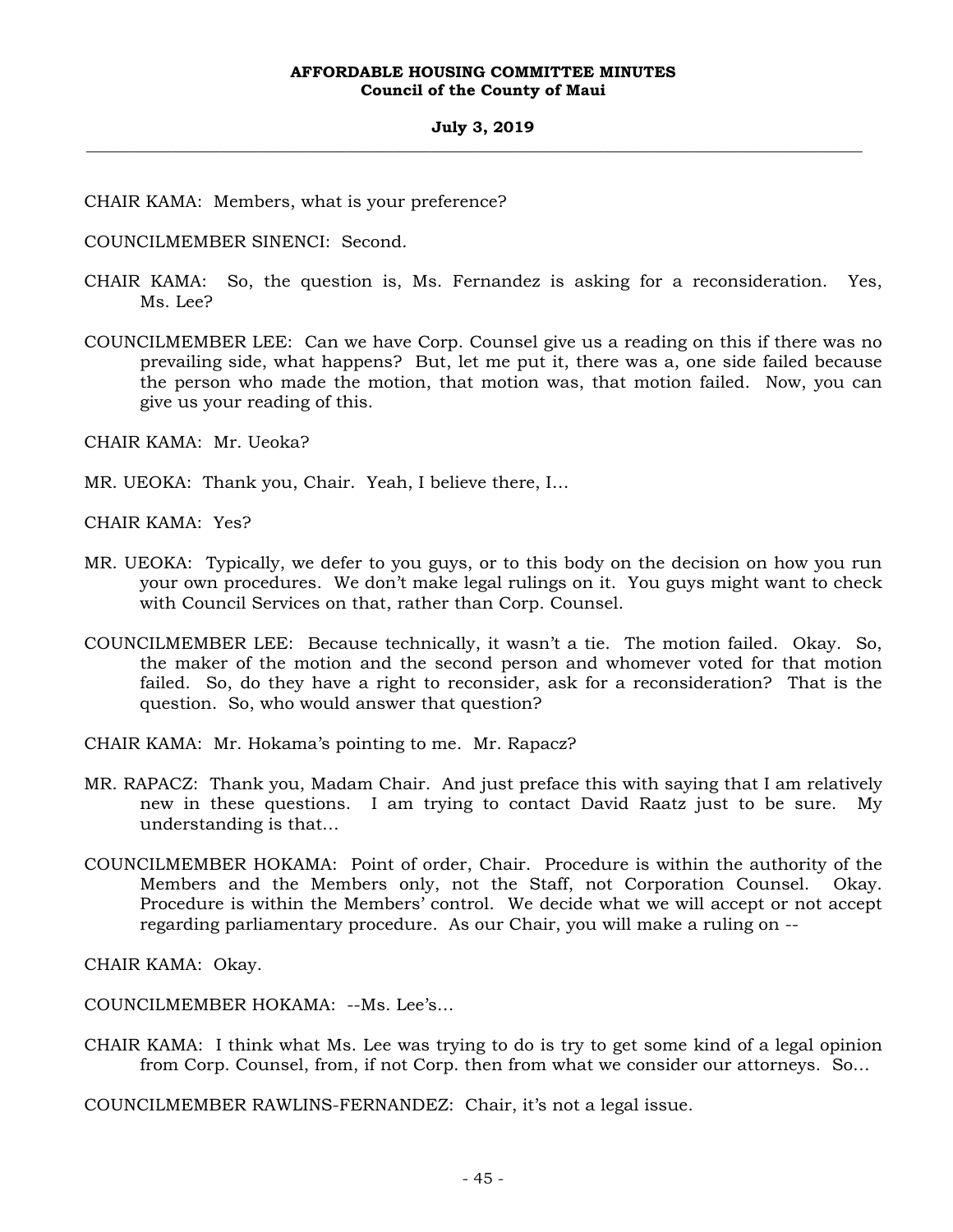## **July 3, 2019 \_\_\_\_\_\_\_\_\_\_\_\_\_\_\_\_\_\_\_\_\_\_\_\_\_\_\_\_\_\_\_\_\_\_\_\_\_\_\_\_\_\_\_\_\_\_\_\_\_\_\_\_\_\_\_\_\_\_\_\_\_\_\_\_\_\_\_\_\_\_\_\_\_\_\_\_\_\_\_\_\_\_\_\_\_\_\_\_\_\_\_\_\_\_\_\_\_\_\_**

COUNCILMEMBER HOKAMA: This is a procedural question.

COUNCILMEMBER RAWLINS-FERNANDEZ: Yeah.

COUNCILMEMBER HOKAMA: This is a procedural issue.

COUNCILMEMBER RAWLINS-FERNANDEZ: It's a procedural issue.

CHAIR KAMA: Okay. So, then that would become OCS'…

COUNCILMEMBER RAWLINS-FERNANDEZ: No, ours.

COUNCILMEMBER HOKAMA: No, ours, not OCS'.

CHAIR KAMA: Ours? Okay.

COUNCILMEMBER RAWLINS-FERNANDEZ: So, it's three, three --

CHAIR KAMA: Okay.

COUNCILMEMBER RAWLINS-FERNANDEZ: --and it's our decision if we would like to take the vote again.

COUNCILMEMBER SUGIMURA: So, she can hold the vote is what you're saying? Just…

COUNCILMEMBER HOKAMA: No, the Chair needs to make a ruling.

CHAIR KAMA: The Chair gets to make a ruling?

COUNCILMEMBER HOKAMA: Correct.

COUNCILMEMBER RAWLINS-FERNANDEZ: It was the tie. And now that we have an odd number --

COUNCILMEMBER SUGIMURA: *. . .(inaudible). . .* 

- COUNCILMEMBER RAWLINS-FERNANDEZ: --of Councilmembers…
- CHAIR KAMA: Yes, Mr. Molina?
- VICE-CHAIR MOLINA: Yeah, Madam Chair, maybe we should have, review the Council Rules --

CHAIR KAMA: Okay.

VICE-CHAIR MOLINA: --if there is anything that indicates in there about Committee before we proceed.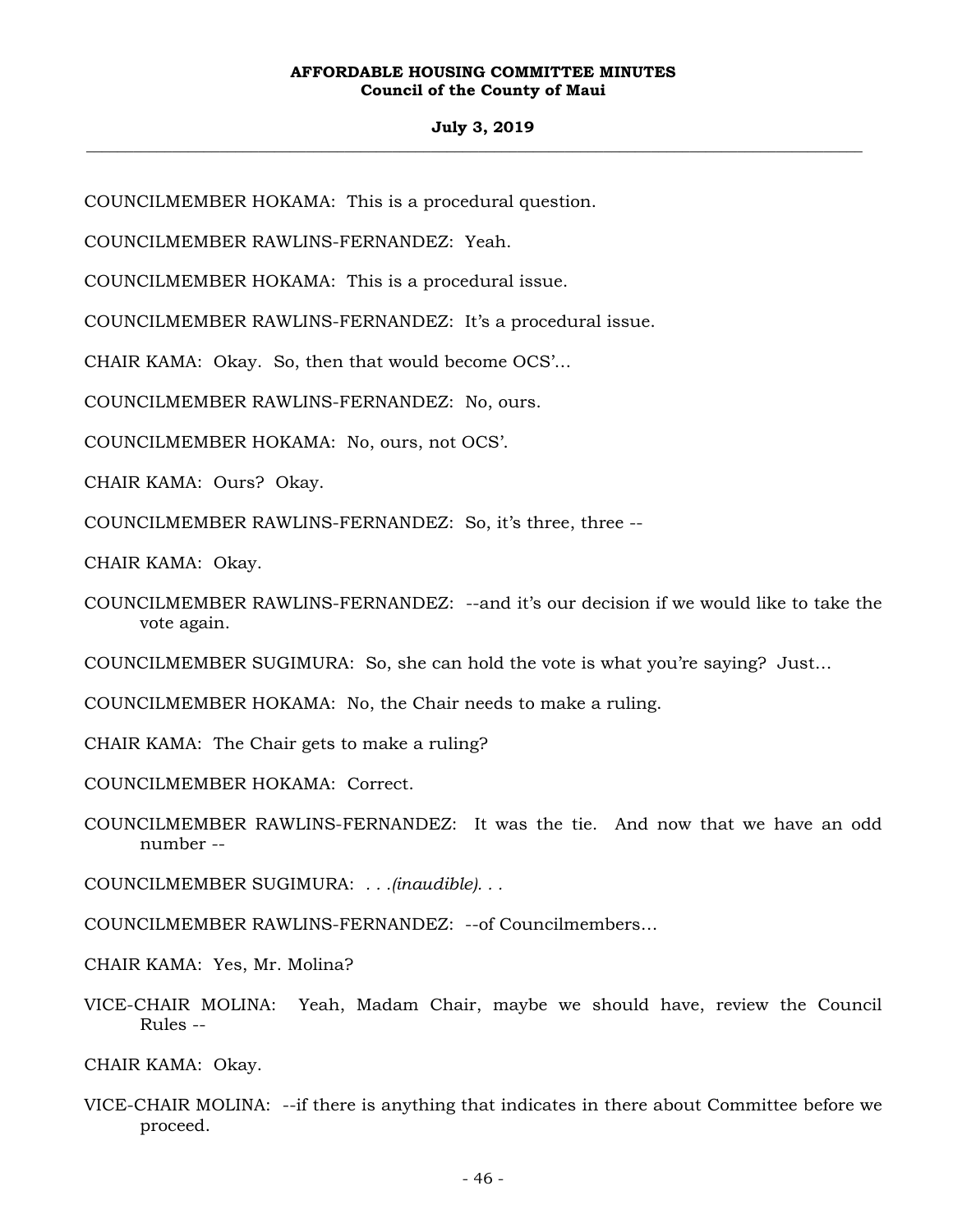#### **July 3, 2019 \_\_\_\_\_\_\_\_\_\_\_\_\_\_\_\_\_\_\_\_\_\_\_\_\_\_\_\_\_\_\_\_\_\_\_\_\_\_\_\_\_\_\_\_\_\_\_\_\_\_\_\_\_\_\_\_\_\_\_\_\_\_\_\_\_\_\_\_\_\_\_\_\_\_\_\_\_\_\_\_\_\_\_\_\_\_\_\_\_\_\_\_\_\_\_\_\_\_\_**

CHAIR KAMA: Brief recess. . . .*(gavel). . .*

**RECESS: 11:19 a.m.** 

 **RECONVENE: 11:21 a.m.** 

CHAIR KAMA: *. . .(gavel). . .* So, the Affordable Housing Committee of July 3rd will now reconvene again. So, this is the Chair's ruling. The Chair will not allow the reconsideration and that's my ruling. Yes, Mr. Molina?

VICE-CHAIR MOLINA: So, Madam Chair, what is your recommendation?

CHAIR KAMA: That we continue the process that we said we wanted to do, was to be able to take the 201H's and look at their considerations --

COUNCILMEMBER RAWLINS-FERNANDEZ: Chair?

CHAIR KAMA: --or modifications? Yes?

COUNCILMEMBER RAWLINS-FERNANDEZ: Chair, I move to disapprove the Polanui Gardens 201H application due to it being an incomplete application.

COUNCILMEMBER SINENCI: Second.

COUNCILMEMBER LEE: Wasn't that the exact same --

CHAIR KAMA: Yes.

COUNCILMEMBER LEE: --motion she had?

CHAIR KAMA: Yes. But she did it before Mr. Hokama was here. Now, he's here. So, there's a motion on the floor and there's a second.

COUNCILMEMBER LEE: Well, I disagree.

COUNCILMEMBER SUGIMURA: Me too.

COUNCILMEMBER LEE: I need a ruling on that one. I mean, why don't you ask somebody else to make the motion, I mean, you know, we're gonna go through this…

CHAIR KAMA: Wait, wait, wait, wait, wait, hey, hey, hey. This is the process, right?

COUNCILMEMBER LEE: Yeah.

CHAIR KAMA: We all said we wanted…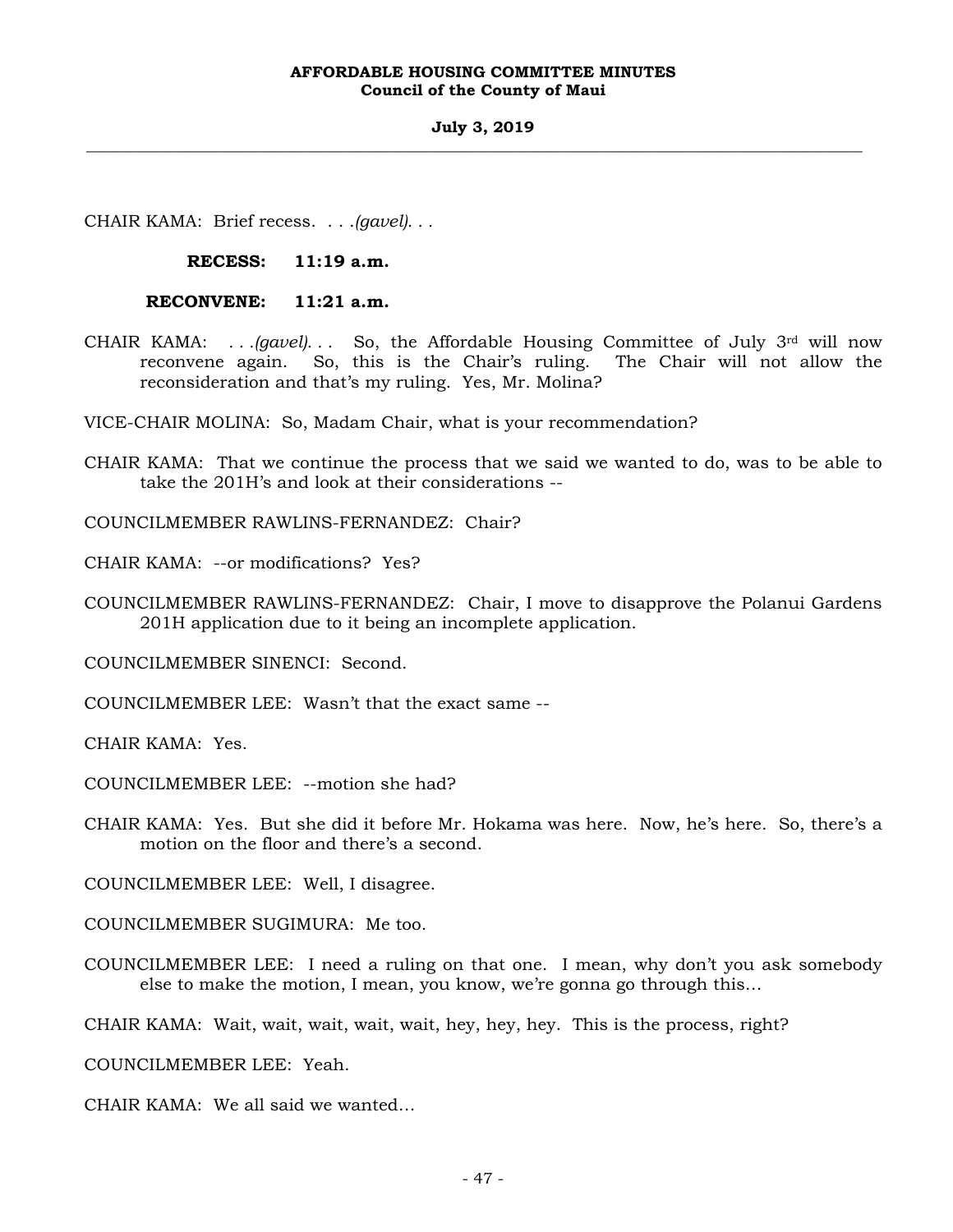## **July 3, 2019 \_\_\_\_\_\_\_\_\_\_\_\_\_\_\_\_\_\_\_\_\_\_\_\_\_\_\_\_\_\_\_\_\_\_\_\_\_\_\_\_\_\_\_\_\_\_\_\_\_\_\_\_\_\_\_\_\_\_\_\_\_\_\_\_\_\_\_\_\_\_\_\_\_\_\_\_\_\_\_\_\_\_\_\_\_\_\_\_\_\_\_\_\_\_\_\_\_\_\_**

COUNCILMEMBER LEE: We need to find out.

CHAIR KAMA: Okay. So, Mr. Ueoka?

COUNCILMEMBER RAWLINS-FERNANDEZ: It's a procedural matter.

MR. KAPU: You all failed.

COUNCILMEMBER RAWLINS-FERNANDEZ: Not legal.

CHAIR KAMA: If you continue to speak out of turn or in the galley, we'll ask you to be removed.

*Note: Ms. Stewart approaches Chair Kama.* 

CHAIR KAMA: Okay. So, under the Rules, you can't ask the same question to be reconsidered.

COUNCILMEMBER SUGIMURA: Thank you.

COUNCILMEMBER RAWLINS-FERNANDEZ: Even when a new Member joined?

COUNCILMEMBER LEE: Can we proceed with the…

COUNCILMEMBER SUGIMURA: Let's proceed.

CHAIR KAMA: The modifications?

COUNCILMEMBER LEE: Yeah, she's not recognizing.

COUNCILMEMBER RAWLINS-FERNANDEZ: Sorry.

CHAIR KAMA: Yes?

COUNCILMEMBER LEE: Can we proceed with the discussion on the --

COUNCILMEMBER SUGIMURA: Project.

COUNCILMEMBER LEE: --Polanui --

CHAIR KAMA: Yes.

COUNCILMEMBER LEE: --project?

CHAIR KAMA: Yes.

COUNCILMEMBER SUGIMURA: Okay. Chair?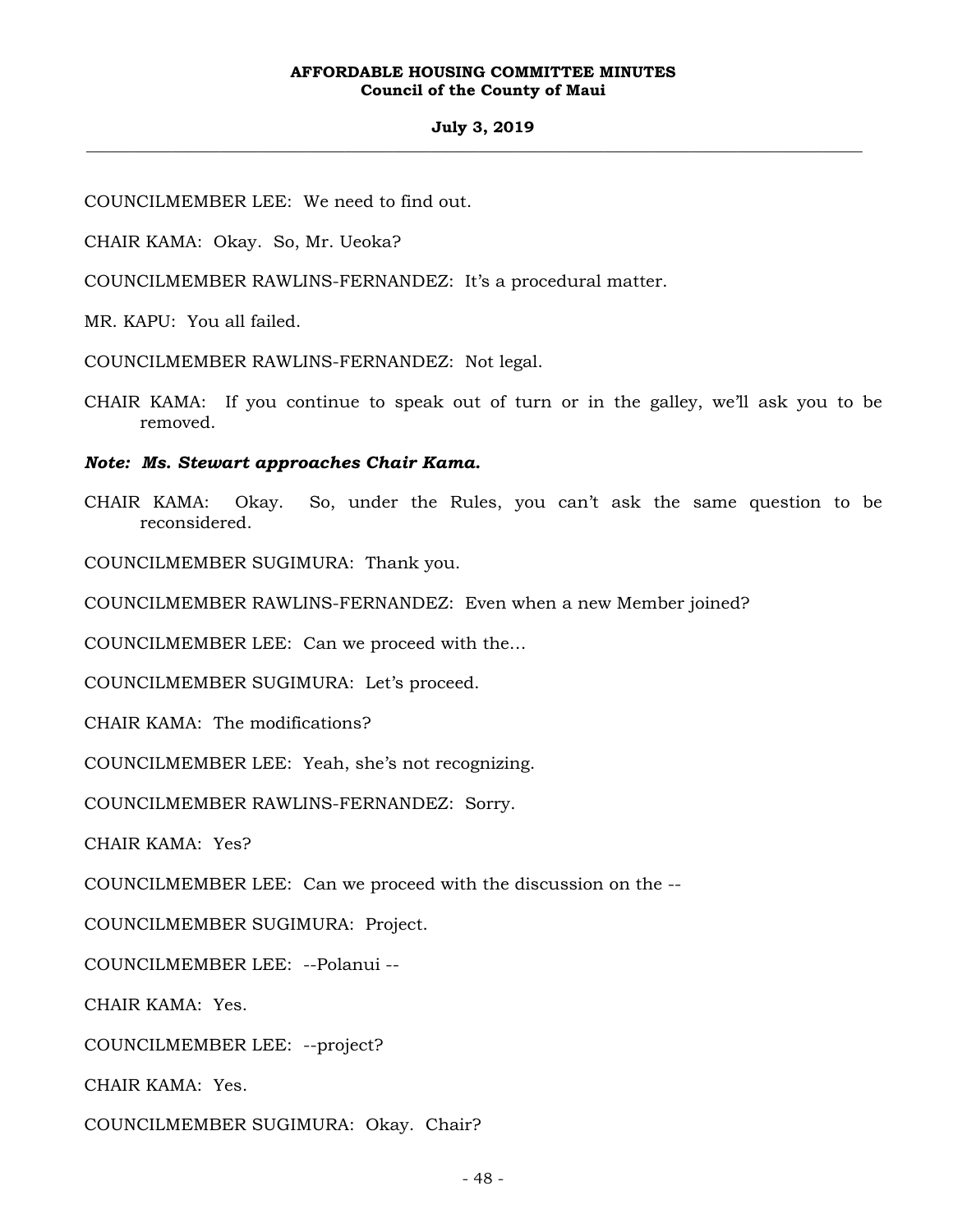## **July 3, 2019 \_\_\_\_\_\_\_\_\_\_\_\_\_\_\_\_\_\_\_\_\_\_\_\_\_\_\_\_\_\_\_\_\_\_\_\_\_\_\_\_\_\_\_\_\_\_\_\_\_\_\_\_\_\_\_\_\_\_\_\_\_\_\_\_\_\_\_\_\_\_\_\_\_\_\_\_\_\_\_\_\_\_\_\_\_\_\_\_\_\_\_\_\_\_\_\_\_\_\_**

CHAIR KAMA: Yes?

COUNCILMEMBER SUGIMURA: Proceed, proceed with going through the 201H process.

COUNCILMEMBER RAWLINS-FERNANDEZ: Okay. So, Chair, if someone else makes the motion that would be acceptable?

CHAIR KAMA: No.

COUNCILMEMBER SUGIMURA: Thank you, Chair.

CHAIR KAMA: It doesn't matter who makes the motion.

COUNCILMEMBER LEE: You're right, for reconsideration because the --

CHAIR KAMA: Right.

COUNCILMEMBER LEE: --three lost on that side.

CHAIR KAMA: Yes.

COUNCILMEMBER LEE: Yeah.

COUNCILMEMBER SINENCI: That's just for the reconsideration, though?

CHAIR KAMA: That was just for the reconsideration.

COUNCILMEMBER SINENCI: I can make the motion.

COUNCILMEMBER LEE: It's the same motion. It's the same…

CHAIR KAMA: Are you going to make a different motion?

COUNCILMEMBER SINENCI: From a different person, yeah.

CHAIR KAMA: Are you going to make a different motion?

COUNCILMEMBER SINENCI: Yes, I move to disapprove the Polanui permit, the application due to an incomplete permit.

CHAIR KAMA: That's the same motion. It's the same motion.

COUNCILMEMBER SINENCI: But from me, I'm making the motion.

CHAIR KAMA: I know, but it's the same motion.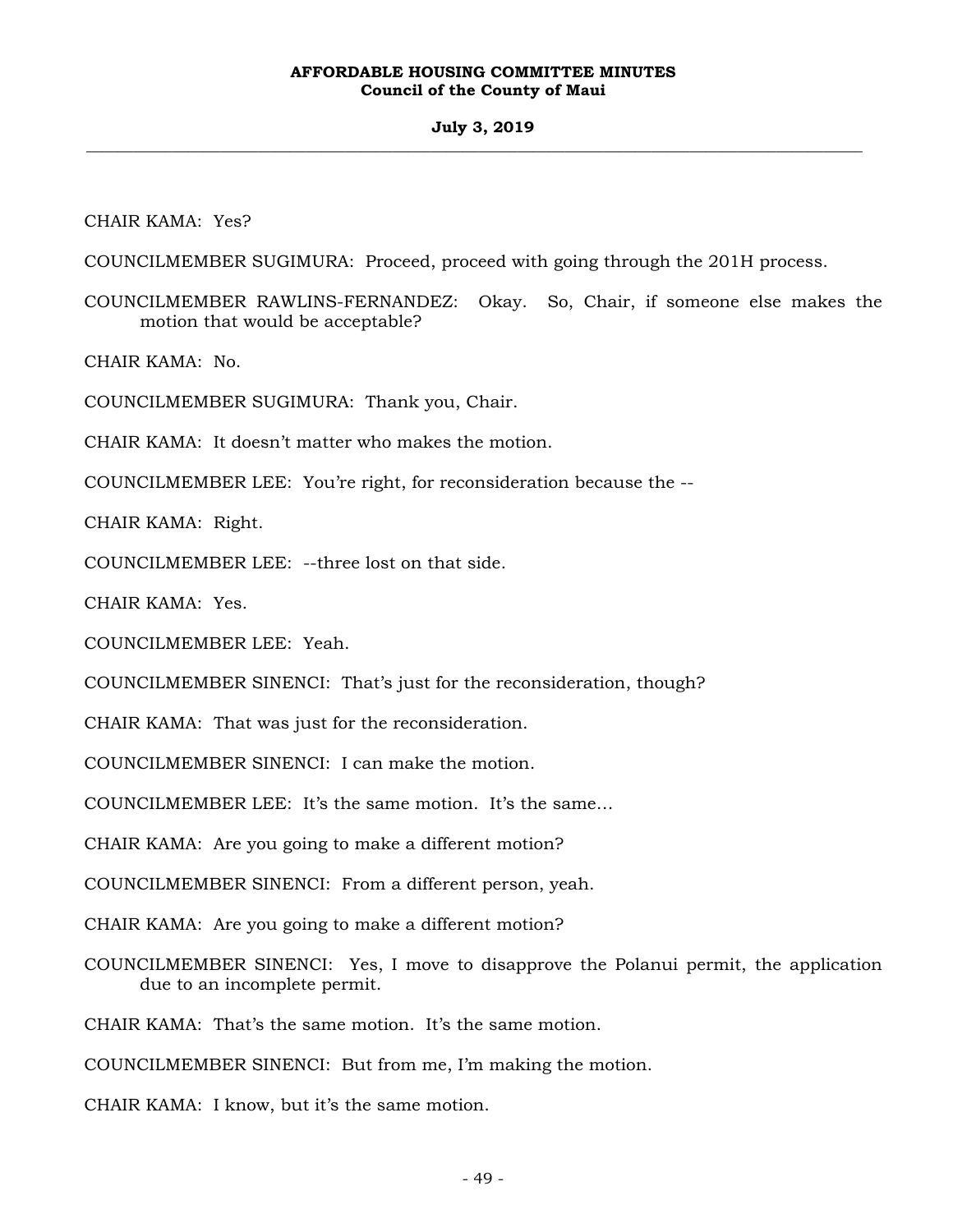COUNCILMEMBER SUGIMURA: It's the same motion.

CHAIR KAMA: You can't make the same motion.

COUNCILMEMBER SINENCI: Oh, I thought was it was the different person making the motion.

CHAIR KAMA: No, it's not about the person, it's about the motion.

COUNCILMEMBER SINENCI: Okay. I redact.

CHAIR KAMA: Yes?

COUNCILMEMBER LEE: I suggest we take a lunch break.

CHAIR KAMA: You want to take a lunch break?

COUNCILMEMBER LEE: Yeah.

CHAIR KAMA: If you want to take a lunch break, then this is what I'm going to ask you all to do.

COUNCILMEMBER SUGIMURA: Calm down.

- CHAIR KAMA: We're going to take a lunch until one o'clock. And while you're eating lunch, I would like for you to write your conditions or modifications in writing. You can type it out, you can write it out, it doesn't matter. But at one o'clock we're going to return with the modifications that you all will have in your possession. So, recess for lunch until one o'clock. . *. .(gavel). . .*
	- **RECESS: 11:25 a.m.**

 **RECONVENE: 1:01 p.m.** 

CHAIR KAMA: *. . .(gavel). . .* The Affordable Housing Committee of July 3, 2019 will now reconvene again. So, Members, I'd like to ask if all of you have your written conditions and if you have, if you'd like to read them into the record and then hopefully if we can find consensus on some of them, then we can go ahead and move forward. So, Mr. Sinenci, do you have any conditions or modifications?

# *(Note: TK, SS, MM, AL, KRF, TP in at 1:01 p.m., RH in at 1:03 p.m., YLS in at 1:05 p.m.)*

COUNCILMEMBER SINENCI: To the Polanui, yeah?

CHAIR KAMA: Yes, for Polanui.

COUNCILMEMBER SINENCI: Oh, okay, we had some…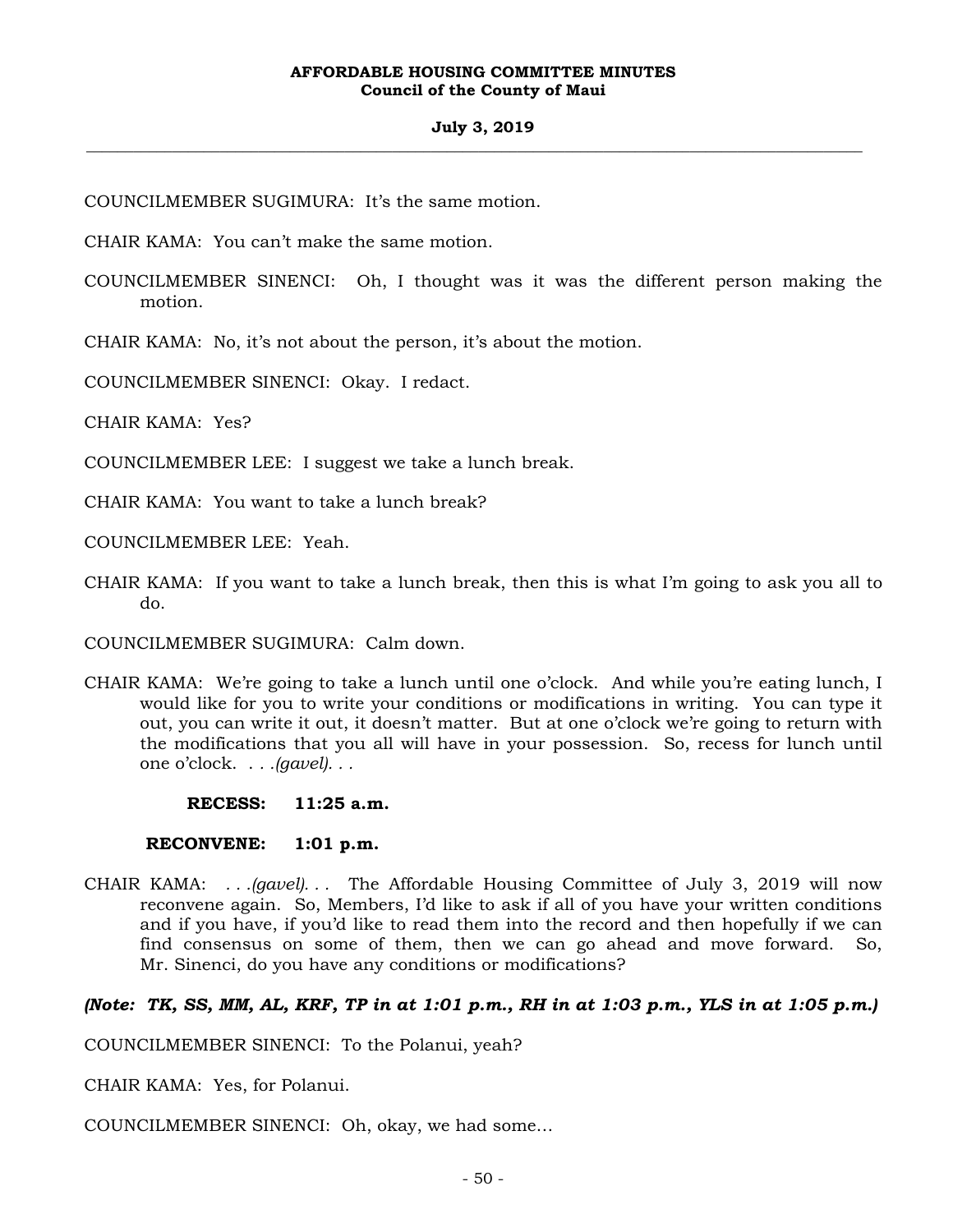CHAIR KAMA: That's the only one we're working on.

COUNCILMEMBER SINENCI: Alright, and we had come up with some from the testifiers as well that came up. So, under for fire, we had to install a water tank suitable for 120,000 gallons of water storage in case of fire. Be maintained in perpetuity a fire break as recommended by the fire, Maui Fire Department, Fire Prevention Bureau for boundaries around the subdivision. I believe it was up to 100 feet for a fire break. And also, when Captain Haake was here he mentioned about the fire-wise construction. So, to provide credits or funding for each home to install fire-wise construction such as the highest fire safe roofing materials, for instance, so, that was for fire. For water, the private water systems are expensive to develop and maintain and places the burden on homeowners. So, the development maintenance cost for the water systems will not be passed on to the affordable housing section and properties during the affordability period. For Planning, conditions for each Agriculturally-zoned market lot an annual report shall be submitted by the applicant to the Council listing the agriculture activities, crops, and income derived from agriculture. No short-term rental home permits or bed and breakfast permits, or conditional permits for rentals less than six months shall be permitted. Those are just some that, general ones that we have at this time, Chair. Thank you.

CHAIR KAMA: Thank you, Mr. Sinenci. Mr. Molina? Ms. Lee?

- COUNCILMEMBER LEE: Madam Chair, you know, I'm ready to vote. It appears that we don't have enough support for this project or even the next one. So, to, you know, waste time running around the mulberry bush talking about conditions that we're not going to even use, why don't we get down to brass tax and vote on the projects right now, save everybody a lot of time and anxiety. So --
- CHAIR KAMA: But let's continue on the roll…
- COUNCILMEMBER LEE: --we're missing, we're missing…oh here, she's coming now.
- CHAIR KAMA: Okay. So, well let's…
- COUNCILMEMBER LEE: Because the thing is, Madam Chair, is if we don't have enough votes, and we saw from how, what happened earlier, yeah, that we don't. So, why are we going through this exercise? Why don't I just make a motion right now, vote for the project approval, and then more than likely it's going to fail, and then we all can go home happily ever after, you know. And that'll be the end of that. We wouldn't be wasting anymore time of our Staff, of ourselves, and our departments, and the developer and his team.
- CHAIR KAMA: Okay. Well, let me just ask the other Members if they have any conditions or modifications. And if not, then we can do what you asked. Yes, Miss…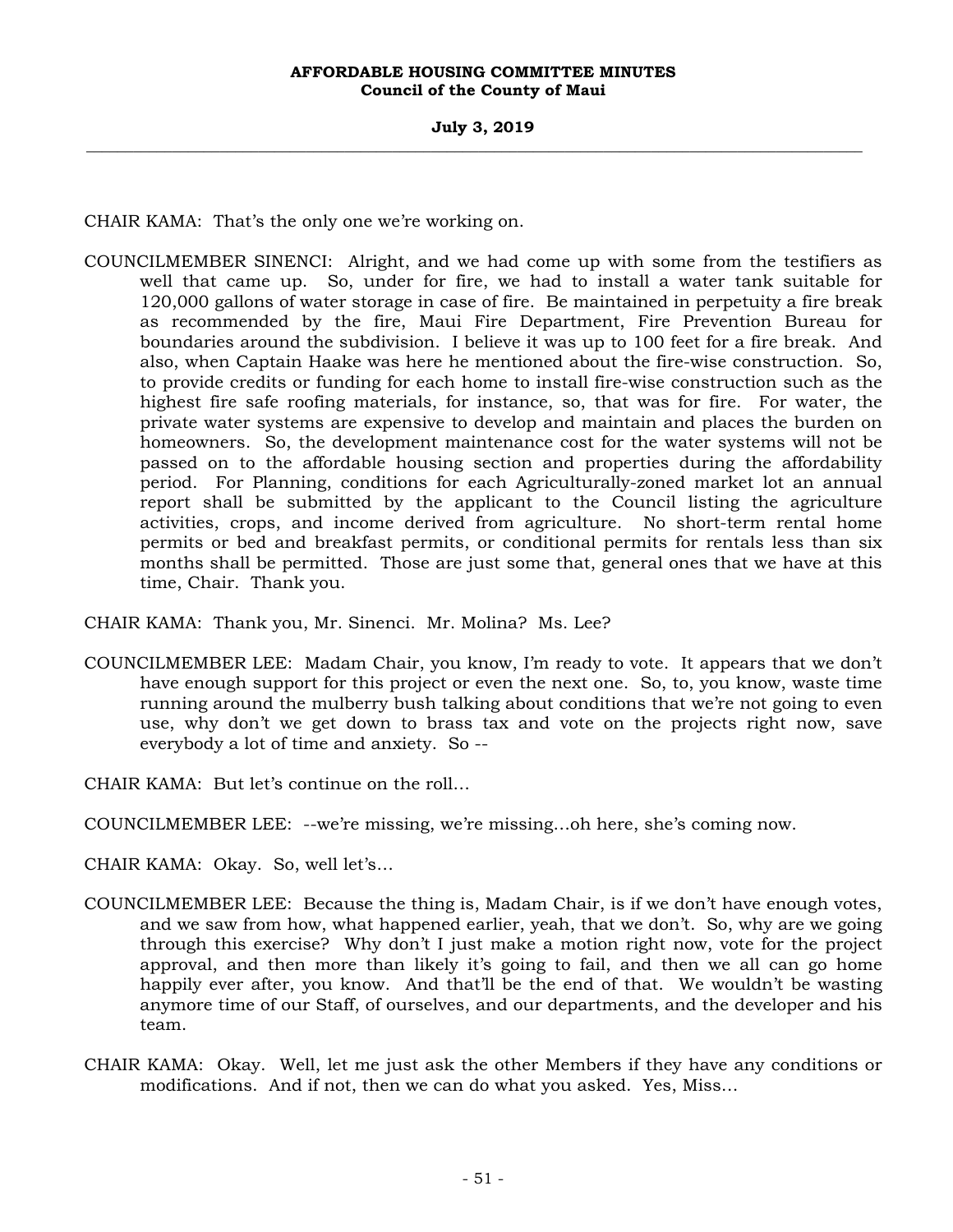- COUNCILMEMBER RAWLINS-FERNANDEZ: Chair, and since we're on that topic, over the break it was brought to my attention that under Roberts Rules, that Member Hokama, since he wasn't there for the vote, the three-three vote, that he would be able to ask for a reconsideration. So, if he wanted to ask for a reconsideration on that vote, then we could vote that way as well. Mahalo, Chair.
- CHAIR KAMA: Okay. So, do you have any modifications or no, Ms. Fernandez Rawlins?
- COUNCILMEMBER RAWLINS-FERNANDEZ: I do. I have a lot.
- CHAIR KAMA: Okay. Do you want to read them into the record?
- COUNCILMEMBER RAWLINS-FERNANDEZ: Okay. Okay. One, lower AMI from 140 percent to 80 percent in perpetuity, and all workforce housing units are distributed as outlined in 15-307-2 HAR, and 15-307-26 for very low, low, low moderate, and moderate-income households, and that ten homes be offered in each category for a total of 50 affordable workforce housing units. So, two, the lottery for sale of these homes will be administered by the County's Department of Housing and Human Concerns to ensure the process and subsequent sales are just and fair. Three, all properties must be owner-occupied and owner may not own another property through trust, LLP, LLC, incorporation, or any other business organization. A, if they…four, developer must work with the Department of Fire and Public Safety to develop exit routes that are approved by MPD and our Fire Departments. Five, developer must pay a pro-rata share for public highway improvements to address traffic and safety issues. Six, cul-de-sac design not allowed, streets must connect within the subdivision and with neighboring streets and subdivisions for increased walkability, bike-ability, and reduction of traffic concerns within the project. Seven, market-priced lots must conform to all State and County requirements. Eight, increase the ag lot size from one acre to two acres, to conform with agriculture requirements, and follow the Maui Island Plan. Nine, developers must comply with HRS Section 11…no, it's HAR Section 11-62-1.1B and install an onsite wastewater treatment facility. Ten, developer will subsidize or completely furnish all ATU's for workforce housing units of this project. Eleven, if ATU's are to be used, expand the State minimum separation of three feet between infiltration surface and groundwater table to six feet. Twelve, this development may not have housing credit according to 2.96, Section 050A4. Only 100 percent affordable projects are eligible for housing credits. Thirteen, require that the developer show the Council adequate and consistent water supply before subdivision. . Okay. Mahalo, Chair.

CHAIR KAMA: Thank you, Ms. Rawlins-Fernandez. Mr. Hokama? Ms. Sugimura?

COUNCILMEMBER SUGIMURA: I guess, can we have that in writing? Is --

CHAIR KAMA: Yes.

COUNCILMEMBER SUGIMURA: --did that get passed out --

CHAIR KAMA: Yes.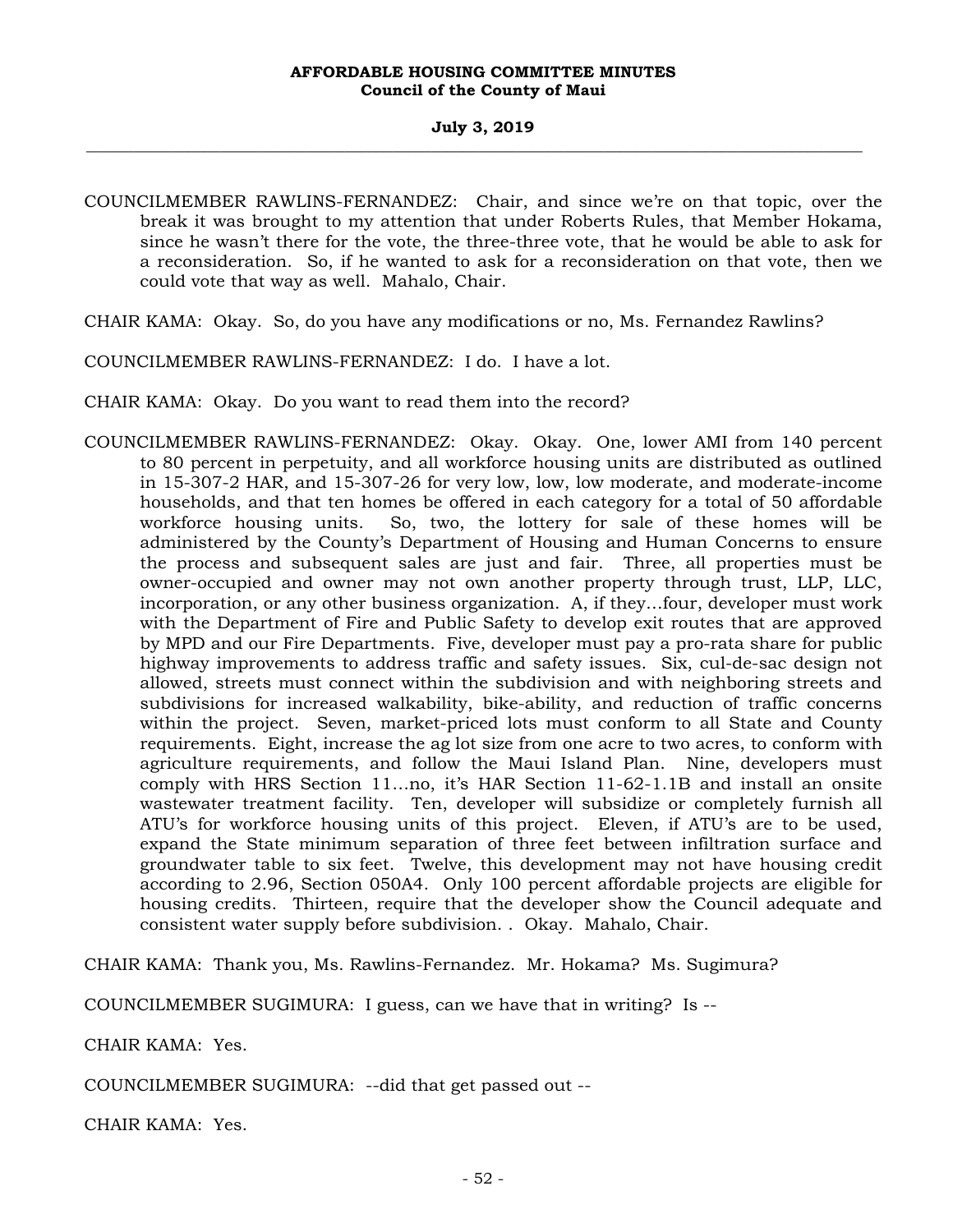## **July 3, 2019 \_\_\_\_\_\_\_\_\_\_\_\_\_\_\_\_\_\_\_\_\_\_\_\_\_\_\_\_\_\_\_\_\_\_\_\_\_\_\_\_\_\_\_\_\_\_\_\_\_\_\_\_\_\_\_\_\_\_\_\_\_\_\_\_\_\_\_\_\_\_\_\_\_\_\_\_\_\_\_\_\_\_\_\_\_\_\_\_\_\_\_\_\_\_\_\_\_\_\_**

COUNCILMEMBER SUGIMURA: --and I missed it?

CHAIR KAMA: Yes, we're going to.

COUNCILMEMBER SUGIMURA: Okay. Nothing, nothing to add.

CHAIR KAMA: Okay. So, I think, Ms. Lee, now, I think…oh wait, Mr. Rapacz, question. So, can we have Staff collect all the things and kind of like collate them so that everybody has it in front of them and then we can have a better discussion? Okay. We're going to recess until…Staff, how long do you think you'll need? Mr. Rapacz? Stacey?

MR. RAPACZ: *. . .(inaudible). . .*

CHAIR KAMA: Okay. Until 1:15, we are now in a brief recess. *. . .(gavel). . .*

**RECESS: 1:11 p.m.** 

 **RECONVENE: 1:12 p.m.** 

## *(Note: No change in attendance.)*

- CHAIR KAMA: *. . .(gavel). . .* Recess is now unrecessed. Okay. So, Ms. Paltin, could you please read your conditions into the record?
- COUNCILMEMBER PALTIN: Sure, thank you, Chair. I'd like to, Chapter 2.80B, Maui County Code, General Plans and Community Plans, the exemption that is granted from the General Plan and community plans, I'd like that to apply only to the workforce lots identified as W-1 through W-50. Chapter 12.08, MCC, driveways, an exemption granted to exempt the project from the driveway permit and inspection fees for the workforce housing, I wouldn't like to exempt that, as well as the traffic and roadway improvements in West Maui. Pretty much, you know, all the exemptions that's requested in this, I'd like it to just apply only to the workforce units and not to the market-rate units.
- CHAIR KAMA: Right. So, did you indicate that somewhere on the sheet in the front of you, that you only wanted it to apply to the workforce housing units?
- COUNCILMEMBER PALTIN: It's, yeah, it's not super identifiable by the sheets that I have. But I didn't want to take everybody's time by reading everything that I have.
- CHAIR KAMA: Okay. So --
- COUNCILMEMBER PALTIN: But also…
- CHAIR KAMA: --real quick, can you just, during the recess, can you just workforce, WHF [*sic*] it or something?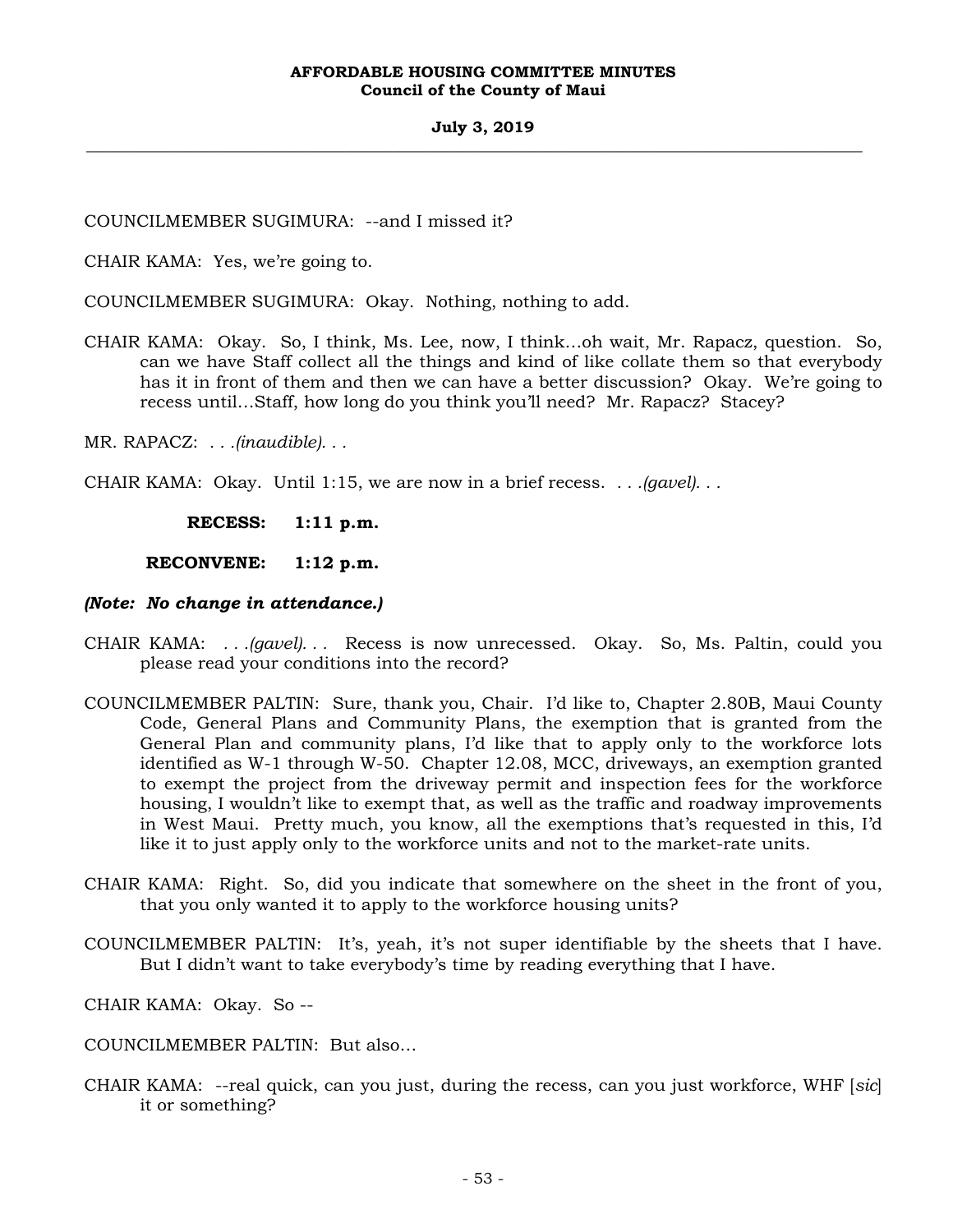COUNCILMEMBER PALTIN: Yeah, so, also…

CHAIR KAMA: WFH. Okay.

COUNCILMEMBER PALTIN: --no CPR's, no short-term rentals, no Airbnb. If it's not started within two years of the --

CHAIR KAMA: Approval date?

- COUNCILMEMBER PALTIN: --by the end of 180 days from the effective date of this resolution, if they have failed to receive Maui County Council's approval of a State Land Use District Boundary Amendment from Ag to Urban, that the 201H expire. The developer shall act in good faith and with its reasonable best efforts to complete construction of all residential workforce housing units with all related roads and infrastructure not later than five years from the effective date of the resolution. The height of all buildings, including but not limited to the residential workforce housing and all homes be constructed on lots sold shall be limited to one story. The developer shall develop all workforce housing units before or concurrently with the development of market-rate lots. The developer shall develop non-potable water for irrigation with a yield sufficient to meet the non-potable water demand of all the existing dwellings in that service area for Launiupoko Irrigation Company before being offered to new homes. And that the County of Maui shall have the right to deny the issuance of subdivision approval if this isn't met. The developer shall record in the Bureau of Conveyance of the State of Hawaii restrictions permanently providing for the following, the residential workforce housing units shall by deed restriction be owner-occupied for a period of 30 years, provided however that if no loans are approved due to the 30-year deed restriction, the developer may request of the Council of the County of Maui via resolution an adjustment of the deed restriction. The developer shall not sell the units at market rate. The project shall comply with all applicable requirements of Chapter 2.96, MCC, and Chapter 201 HRS. The project shall be developed in strict compliance with the representations made to the Maui County Council in obtaining approval of this resolution and that the Department of Housing and Human Concerns shall oversee the distribution of all affordable units via lottery. No affordable units shall be promised or pledged to applicants prior to such lottery. Thank you.
- CHAIR KAMA: Thank you. Okay. So, now we'll go into recess and Staff can collect it and make copies, redistribute. Thank you. And we will reconvene at 1:25 p.m. We are now in recess. . . *. .(gavel). . .*

**RECESS: 1:18 p.m.** 

 **RECONVENE: 1:37 p.m.** 

## *(Note: TK, MM, AL, KRF, RH, SS, TP, YLS in attendance.)*

CHAIR KAMA: *. . .(gavel). . .* The Affordable Housing Committee of July 3, 2019 is now reconvened once again. So, Members, you all should have in the front of you I think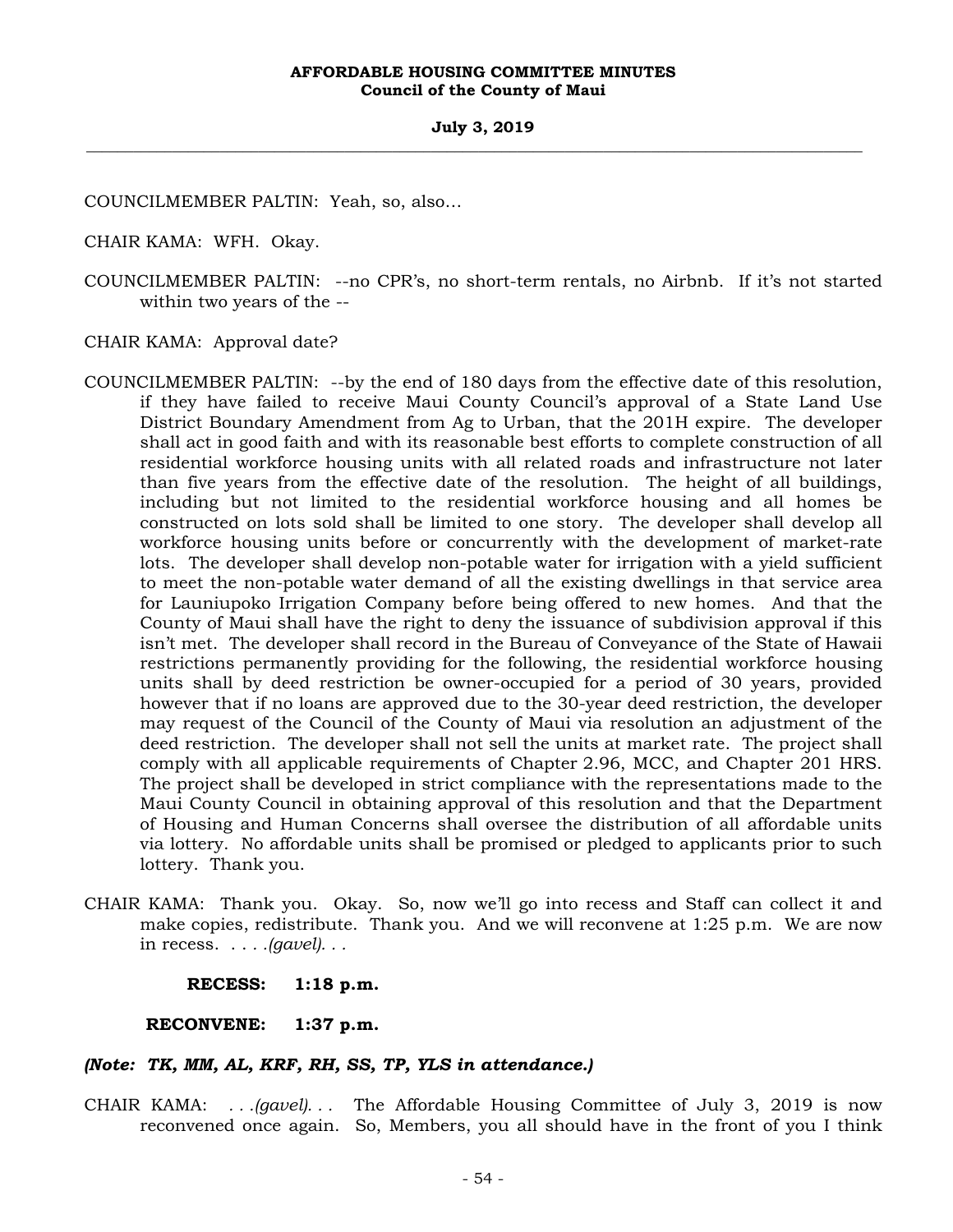## **July 3, 2019 \_\_\_\_\_\_\_\_\_\_\_\_\_\_\_\_\_\_\_\_\_\_\_\_\_\_\_\_\_\_\_\_\_\_\_\_\_\_\_\_\_\_\_\_\_\_\_\_\_\_\_\_\_\_\_\_\_\_\_\_\_\_\_\_\_\_\_\_\_\_\_\_\_\_\_\_\_\_\_\_\_\_\_\_\_\_\_\_\_\_\_\_\_\_\_\_\_\_\_**

four sheets of paper that we had copied that has my conditions, Shane's conditions, Keani's conditions, Tamara's conditions. So, I want to make sure that you all have that in front of you. And so, what my staff was trying to do was try to get and take a look at some of the conditions that may have similar types of conditions on it. And so, what we do have, and I think maybe the easiest one to begin with would be Mr. Sinenci's. So, if everyone has Mr. Sinenci's paper, it kind of looks like this, it's half a page, half a sheet. You got it, everyone? Okay. So, his first one it says number one, affordability provision for 30 years, not 10 years. And that's almost similar to what Tamara's, so, Tamara's is this, it says exhibit B on the top, so, if you want to pull that out and take a look. So, number 6a over here is similar to what Shane was speaking about affordability for 30 years. So, does that look like something you folks want to speak to, have consensus on? Yes, Ms. Sugimura?

COUNCILMEMBER SUGIMURA: So, I realize that we're going to discuss this. But I think this is, kind of has big implications for the developer to be able to do this project. So, I wonder if you would allow a comment from the developers --

CHAIR KAMA: Sure.

- COUNCILMEMBER SUGIMURA: --on this.
- CHAIR KAMA: Okay. Mr. Ginoza?
- MR. GINOZA: Yes, regarding the 10 to 30-year deed restriction, we wouldn't be in favor. We could not do the above 10-year deed restriction. Thank you.
- COUNCILMEMBER SUGIMURA: Okay.
- CHAIR KAMA: Thank you. Also, moving on, on Shane's page number seven…
- COUNCILMEMBER SINENCI: Chair?
- CHAIR KAMA: Yes, Shane?
- COUNCILMEMBER SINENCI: I just wanted to speak to that 30 year one just real quickly on account our main priority is to provide affordable homes for the lower AMI and below. And this project only keep affordability status for ten years at which time as in the past, homes will likely be sold at market rates, this has greatly diminished our affordable homes inventory and that's forced families to move out of state. So, that is why we're putting in this 30 years because we've lost a lot of affordability inventory due to people putting it on the market right at the ten-year anniversary, and then now we gotta start all over again. So, that was my impetus. Thank you, Chair.
- CHAIR KAMA: So, what we're wanting to do is just try to get consensus on all of the conditions. We're not making any, we're just allowing the developer to just tell us yes, no, and then, we're just going to keep moving on until we get all of the conditions that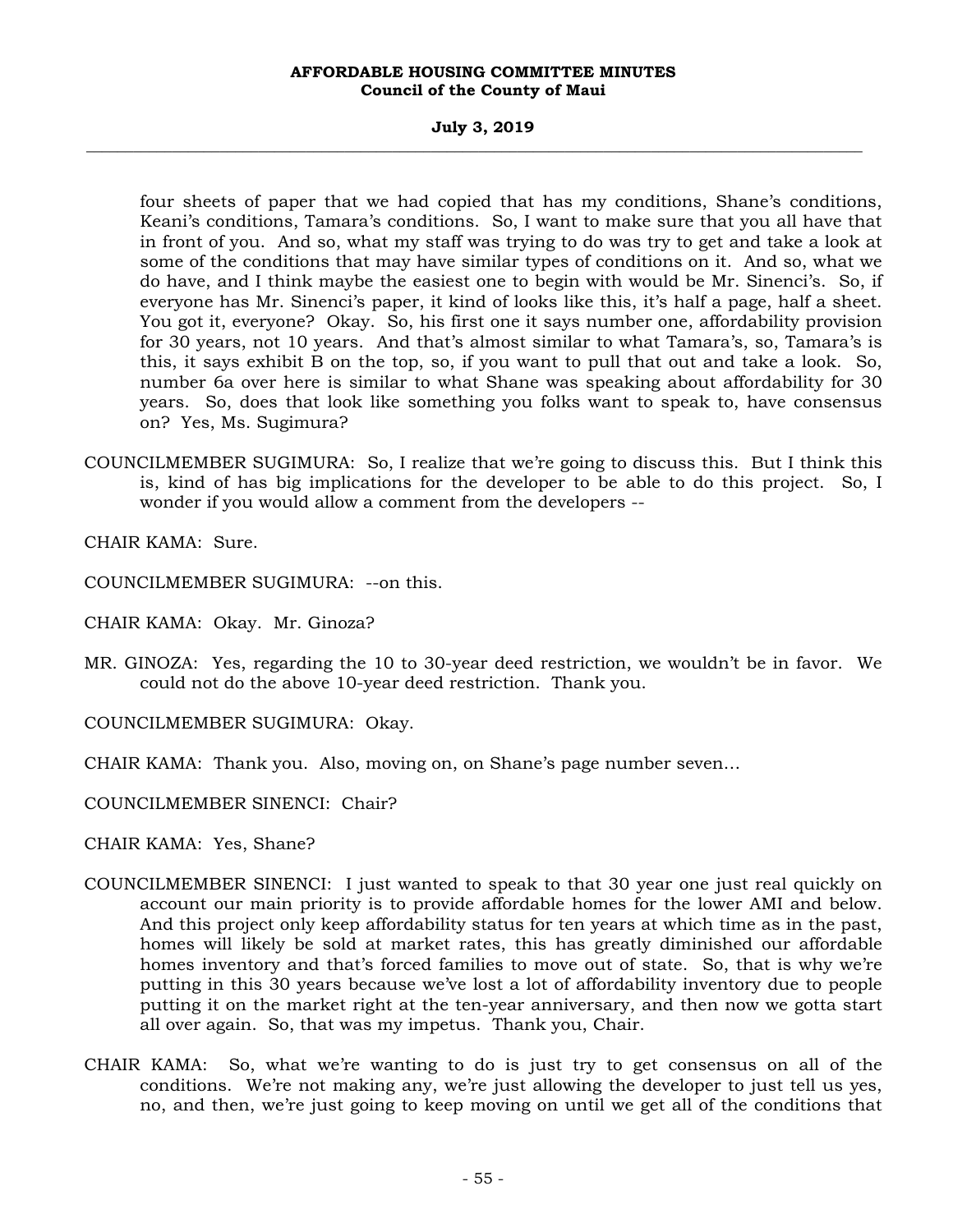we can all have some consensus about and talk about that at that time. Yes, Ms. Paltin?

- COUNCILMEMBER PALTIN: Oh, I just was wondering if the developer could please explain their expected profit margin for their investors?
- CHAIR KAMA: Well, okay, hold on to that question 'cause let's do the conditions first. Can we do that?
- COUNCILMEMBER PALTIN: Okay.

CHAIR KAMA: And then but hold on to that. Okay.

COUNCILMEMBER PALTIN: 'Cause it kind of ties into the 30 year and…

CHAIR KAMA: Right, so, when we have that discussion as a Council, then that would have to be part of that discussion to, for that decision making.

COUNCILMEMBER PALTIN: Okay.

- CHAIR KAMA: Okay. Thank you. So, again, on Mr. Sinenci's number seven on the page, it says no short-term rental homes, et cetera. It's similar to what Tamara has on her page on 6c. So, if you want to read that it says use of operation of any dwelling on the 49 lots for, and it…so, they're similar, so, yes, Tamara, did you want to say something?
- COUNCILMEMBER PALTIN: I meant to say use or operation of any dwelling for transient, the 49 lots, sorry, can you strike that?

CHAIR KAMA: Transient?

COUNCILMEMBER PALTIN: Yeah.

CHAIR KAMA: So, everyone put the word, transient, on your pages. And so, does that sound like something that we can all agree to, that that's what we want the wording to be, and what the understanding is? Okay. Thank you. So, those are two things that we all have consensus on. And then, there is Keani, Keani's number one is similar to my number three. So, my number three looks like this, it has Polanui on the top. And so, Keani wants to lower the AMI from 140 to 80 percent in perpetuity. And it just goes on from there. And mine talks about lowering it, and I have the income categories right there. So, these two are pretty much similar. But we can probably bring them up when we talk about what the categories actually are going to be, and what we actually are going to agree on. So, do we agree that these two are kind of like the same and they're similar? Okay. Okay. So, aside from that, so, that was a similar, that was similar, so, I think there are three similarities. And then, and I think, Tamara, you had your number one A and B is part of the reso already. So, we don't probably need to take that up 'cause it's already in the reso. Is that okay with you, Tamara?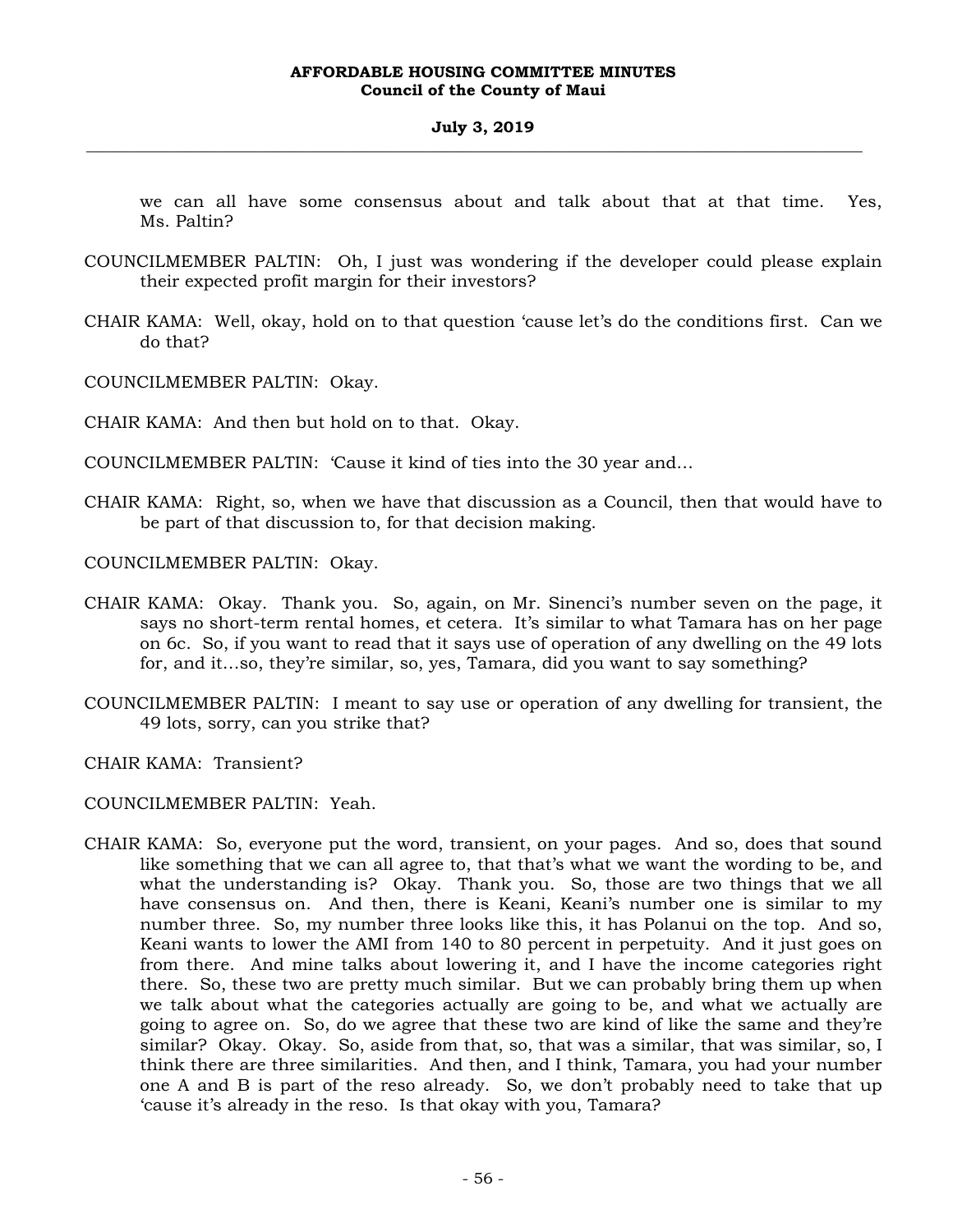## **July 3, 2019 \_\_\_\_\_\_\_\_\_\_\_\_\_\_\_\_\_\_\_\_\_\_\_\_\_\_\_\_\_\_\_\_\_\_\_\_\_\_\_\_\_\_\_\_\_\_\_\_\_\_\_\_\_\_\_\_\_\_\_\_\_\_\_\_\_\_\_\_\_\_\_\_\_\_\_\_\_\_\_\_\_\_\_\_\_\_\_\_\_\_\_\_\_\_\_\_\_\_\_**

COUNCILMEMBER PALTIN: Yes.

CHAIR KAMA: Okay. Thank you.

COUNCILMEMBER SUGIMURA: So, delete that?

CHAIR KAMA: Okay. So…

COUNCILMEMBER PALTIN: *. . .(inaudible). . .*

CHAIR KAMA: Yes?

COUNCILMEMBER PALTIN: The lottery one I think is, my lottery one is similar to Keani's lottery one.

CHAIR KAMA: Okay.

COUNCILMEMBER SUGIMURA: What number is that?

COUNCILMEMBER PALTIN: On hers it's number two, and mine it's…

CHAIR KAMA: What number is yours, Tamara?

COUNCILMEMBER PALTIN: Sorry…

COUNCILMEMBER SINENCI: Chair, just a question. Are we gonna vote on these afterwards?

CHAIR KAMA: We're gonna have a discussion about them. Right now --

COUNCILMEMBER SINENCI: Discussion?

CHAIR KAMA: --we're just trying to figure out what's the similarities so that we don't --

COUNCILMEMBER PALTIN: Number ten, sorry.

CHAIR KAMA: --*. . .(inaudible). . .*

COUNCILMEMBER SINENCI: Thank you.

CHAIR KAMA: Okay. So, Tamara's number ten is similar to Keani's number two. Okay. So, now we all should have one, two, three, four. So, do we all have our sheets of paper in the front of us? And I think, I'm trying to figure out where to start, the simplest would probably be with the shortest. Is that okay with everyone? Okay. So, the shortest conditions are, were mine, I only have three conditions. So, if you wouldn't mind bearing with me we'll all walk through each of these conditions. But I want to let you know that I was trying to poll for another recess date. Chair has not approved any recess dates 'cause there are no recess dates. So, because you're all going to be gone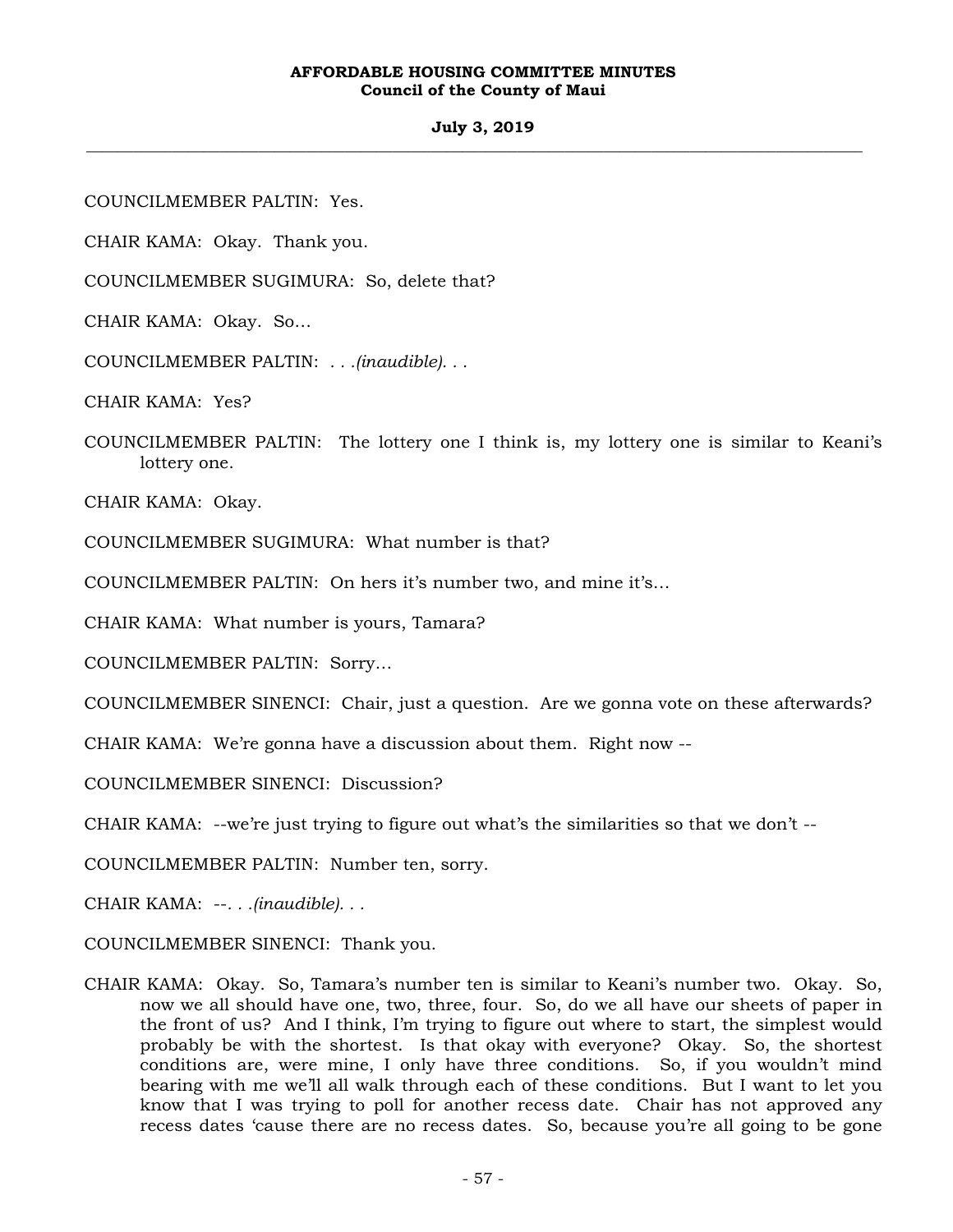### **July 3, 2019 \_\_\_\_\_\_\_\_\_\_\_\_\_\_\_\_\_\_\_\_\_\_\_\_\_\_\_\_\_\_\_\_\_\_\_\_\_\_\_\_\_\_\_\_\_\_\_\_\_\_\_\_\_\_\_\_\_\_\_\_\_\_\_\_\_\_\_\_\_\_\_\_\_\_\_\_\_\_\_\_\_\_\_\_\_\_\_\_\_\_\_\_\_\_\_\_\_\_\_**

and we don't have the turnaround time that we need. So, if not, if we don't and are not able to do anything, we have to complete by today, then, we're just going to discharge it to the full council and they're going to be able to, I mean, at that time then we'll be able to continue if we don't finish here. So, I just wanted to let you know that. Yes, Tamara?

- COUNCILMEMBER PALTIN: I just was wondering how late we're going to go to? I can go until tomorrow morning if you want.
- CHAIR KAMA: Did you all hear that? The Councilmember farthest from here is willing to go until tomorrow morning. What is the pleasure of the Council? And the other Member, more far, what is your, what is your pleasure?

UNIDENTIFIED SPEAKER: At the will of the body.

CHAIR KAMA: Okay. Mr. Molina?

VICE-CHAIR MOLINA: Wrap it up today as long as it takes.

CHAIR KAMA: Wrap it up as long as it takes. Ms. Lee, the closest Member?

COUNCILMEMBER LEE: If I had my way, we would wrap it up in 20 minutes. But apparently, I'm not having my way.

CHAIR KAMA: You're one-ninth of the way.

COUNCILMEMBER LEE: I have a tee time at nine o'clock, so any time before 8:00.

CHAIR KAMA: Any time before 8:00. Okay. And the Member that needs to fly on the plane here?

COUNCILMEMBER PALTIN: Did she mean eight o'clock tonight, or eight tomorrow morning?

CHAIR KAMA: Ms. Lee, would you like to clarify that please, for Ms. Paltin?

COUNCILMEMBER LEE: Generally, I don't golf at night.

COUNCILMEMBER PALTIN: Sorry, not a golfer.

COUNCILMEMBER LEE: I know, you're a surfer.

CHAIR KAMA: Ms. Rawlins-Fernandez?

COUNCILMEMBER RAWLINS-FERNANDEZ: Mahalo, Chair. I think I'm actually the farthest away --

CHAIR KAMA: Yeah.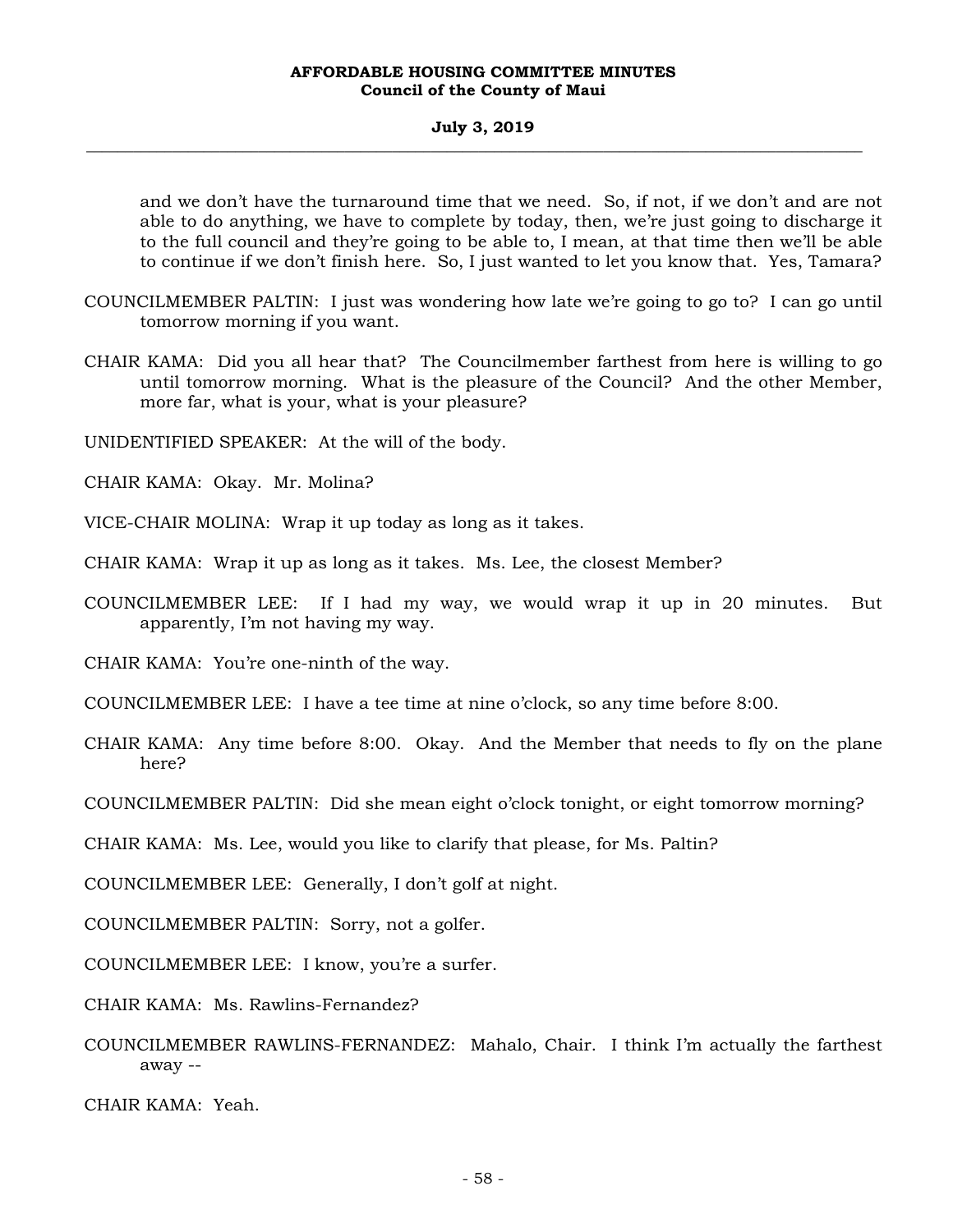#### **July 3, 2019 \_\_\_\_\_\_\_\_\_\_\_\_\_\_\_\_\_\_\_\_\_\_\_\_\_\_\_\_\_\_\_\_\_\_\_\_\_\_\_\_\_\_\_\_\_\_\_\_\_\_\_\_\_\_\_\_\_\_\_\_\_\_\_\_\_\_\_\_\_\_\_\_\_\_\_\_\_\_\_\_\_\_\_\_\_\_\_\_\_\_\_\_\_\_\_\_\_\_\_**

- COUNCILMEMBER RAWLINS-FERNANDEZ: --Councilmember. So, yeah, I have a flight that I scheduled for tonight. But this is really important and I'm willing to stay as long as it takes. I know my children would be really happy if I go home tonight. And I'm, you know, with the mindset of Member Lee that if it is what it is, then we can vote and just be pau. So, I'm not super clear why we're going through the motions of doing this if it's kind of clear, the direction. But, I mean, if it's not clear, then I understand and yeah, so, I'm willing to stay as long as it takes.
- CHAIR KAMA: Thank you. Mr. Hokama, is your plane waiting for you?
- COUNCILMEMBER HOKAMA: That wouldn't make a difference, Chair --
- CHAIR KAMA: Okay.
- COUNCILMEMBER HOKAMA: --'cause I'm ready to vote, and I'm like Ms. Lee, I mean, why regurgitate the same thing over and over?
- CHAIR KAMA: Okay. Thank you. Ms. Sugimura?
- COUNCILMEMBER SUGIMURA: So, yeah, I'm willing to stay as long as we need to. This is important for our community and you all can come to my house for dinner.
- UNIDENTIFIED SPEAKER: More far.
- COUNCILMEMBER SUGIMURA: True.
- CHAIR KAMA: Okay. Okay. So, let's just push on as much as we possibly can. And it's at least…
- COUNCILMEMBER RAWLINS-FERNANDEZ: Chair?
- CHAIR KAMA: Yes?
- COUNCILMEMBER RAWLINS-FERNANDEZ: If Member Lee would like to move to reconsider the earlier vote, you were on the prevailing side.
- COUNCILMEMBER LEE: Madam Chair?
- CHAIR KAMA: Yes?
- COUNCILMEMBER LEE: I would like to move to reconsider the previous vote.
- CHAIR KAMA: And you may.
- COUNCILMEMBER RAWLINS-FERNANDEZ: Second.
- CHAIR KAMA: Alice can…yeah.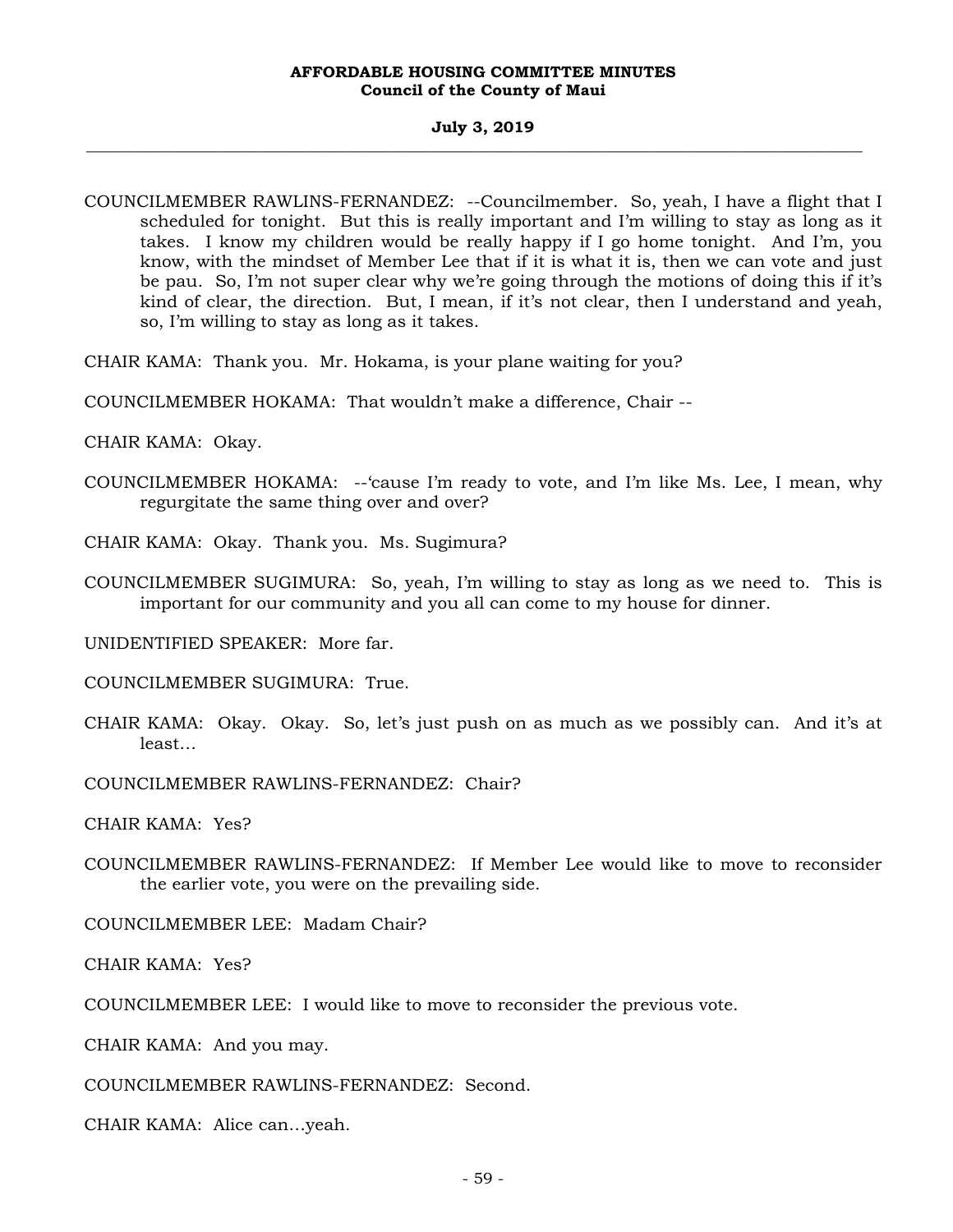## **July 3, 2019 \_\_\_\_\_\_\_\_\_\_\_\_\_\_\_\_\_\_\_\_\_\_\_\_\_\_\_\_\_\_\_\_\_\_\_\_\_\_\_\_\_\_\_\_\_\_\_\_\_\_\_\_\_\_\_\_\_\_\_\_\_\_\_\_\_\_\_\_\_\_\_\_\_\_\_\_\_\_\_\_\_\_\_\_\_\_\_\_\_\_\_\_\_\_\_\_\_\_\_**

COUNCILMEMBER RAWLINS-FERNANDEZ: Second, sorry.

CHAIR KAMA: Alice can move and make the motion.

COUNCILMEMBER HOKAMA: Second.

CHAIR KAMA: Riki seconded the motion. So, it's moved, we have a motion on the floor to...

COUNCILMEMBER LEE: Approve.

CHAIR KAMA: To approve?

COUNCILMEMBER LEE: Everything.

CHAIR KAMA: What's everything?

COUNCILMEMBER LEE: Both projects and the district boundary amendments, everything.

CHAIR KAMA: With or without modifications?

COUNCILMEMBER LEE: It doesn't matter because they would be included in the Committee report. And if we vote no, it really wouldn't matter. So, in other words…

CHAIR KAMA: I think we have to take each one individually. Mr. Rapacz…I mean, Mr. Ueoka?

COUNCILMEMBER SUGIMURA: Ueoka.

CHAIR KAMA: Is it one sweeping motion, or four individual?

MR. UEOKA: I think if the body desires to do it in one big motion, you may.

COUNCILMEMBER LEE: Okay. So, if I may speak to the motion?

CHAIR KAMA: Yes, you may speak to the motion to approve.

COUNCILMEMBER LEE: Okay. All, yeah, all four.

CHAIR KAMA: The two projects and the two DBA's?

COUNCILMEMBER LEE: Yes, yes. So…

CHAIR KAMA: With or without modifications?

COUNCILMEMBER LEE: Okay. With modifications.

CHAIR KAMA: Okay.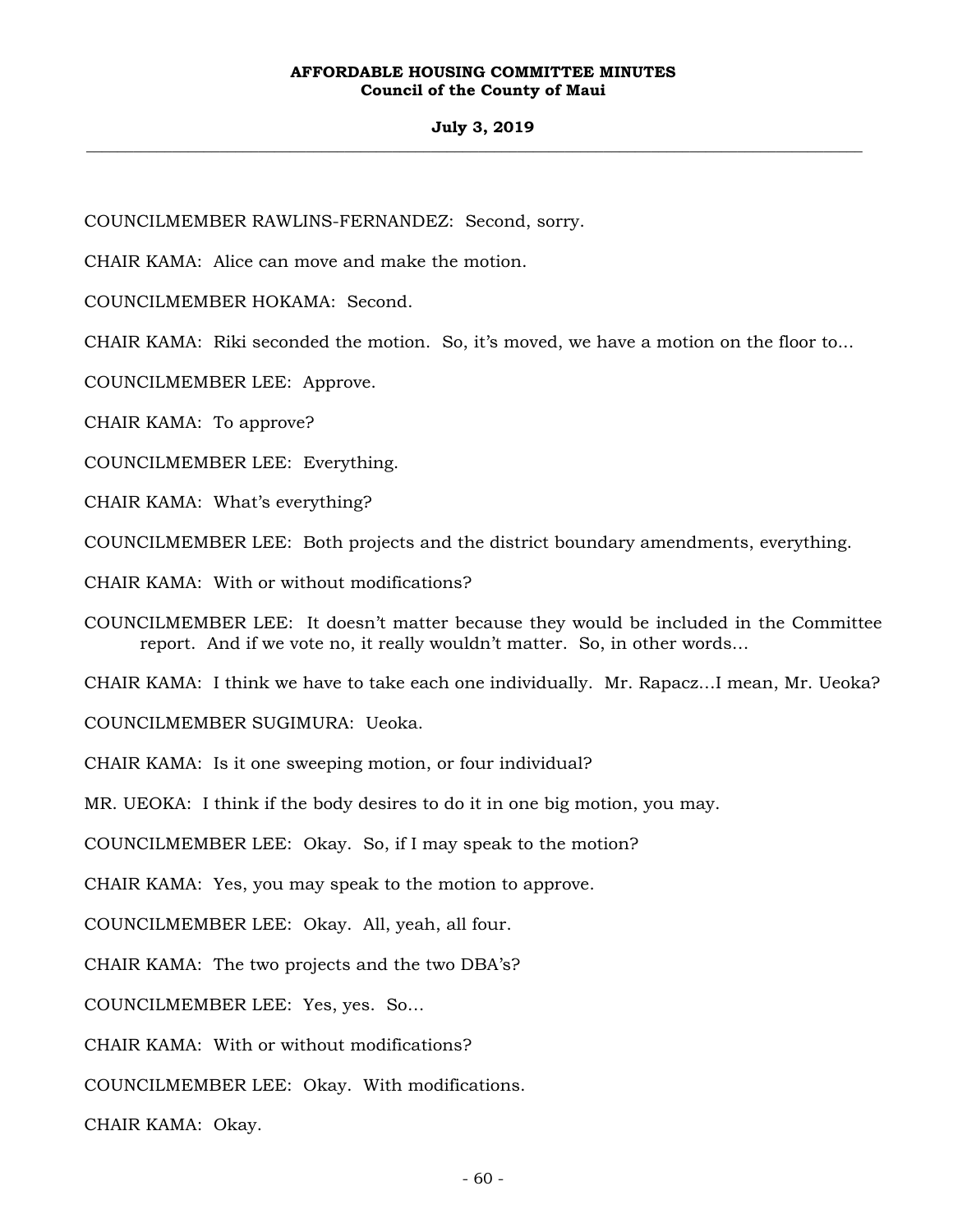#### **July 3, 2019 \_\_\_\_\_\_\_\_\_\_\_\_\_\_\_\_\_\_\_\_\_\_\_\_\_\_\_\_\_\_\_\_\_\_\_\_\_\_\_\_\_\_\_\_\_\_\_\_\_\_\_\_\_\_\_\_\_\_\_\_\_\_\_\_\_\_\_\_\_\_\_\_\_\_\_\_\_\_\_\_\_\_\_\_\_\_\_\_\_\_\_\_\_\_\_\_\_\_\_**

- COUNCILMEMBER LEE: Okay. I did want to ask, before I begin my explanation, I did want clarification from Mr. Welch, the project, the developer's attorney on the question that was brought up earlier about the requirements from DCCA.
- CHAIR KAMA: Okay. But let's kind of like back up to your motion again, sorry. According to Mr. Rapacz, the motion should read, is to adopt the resolution.
- COUNCILMEMBER LEE: Okay. I move to adopt the resolution approving the Polanui project and also approving the Makila Rural-East project 501, both 501…

CHAIR KAMA: Two oh one.

COUNCILMEMBER LEE: I mean 201H's, and also --

CHAIR KAMA: The district…

COUNCILMEMBER LEE: --the district boundary amendments for both projects.

CHAIR KAMA: Okay. Staff, did we get that motion?

COUNCILMEMBER LEE: So, John, is that correct?

CHAIR KAMA: And it was…

COUNCILMEMBER LEE: And with modifications.

MR. RAPACZ: Thank you, Madam Chair --

CHAIR KAMA: Yes?

MR. RAPACZ: --Member Lee, yeah, we have to be clear which resolution, it would be approving with modifications on each of the 201H --

COUNCILMEMBER LEE: Yes.

MR. RAPACZ: --and recommending approval of the bills for ordinances approving the district boundary amendments with conditions.

COUNCILMEMBER LEE: Okay. That's my motion, then.

CHAIR KAMA: So, there was…so, Alice made the motion and Riki made the second. Okay.

COUNCILMEMBER LEE: Yeah.

CHAIR KAMA: Thank you very much.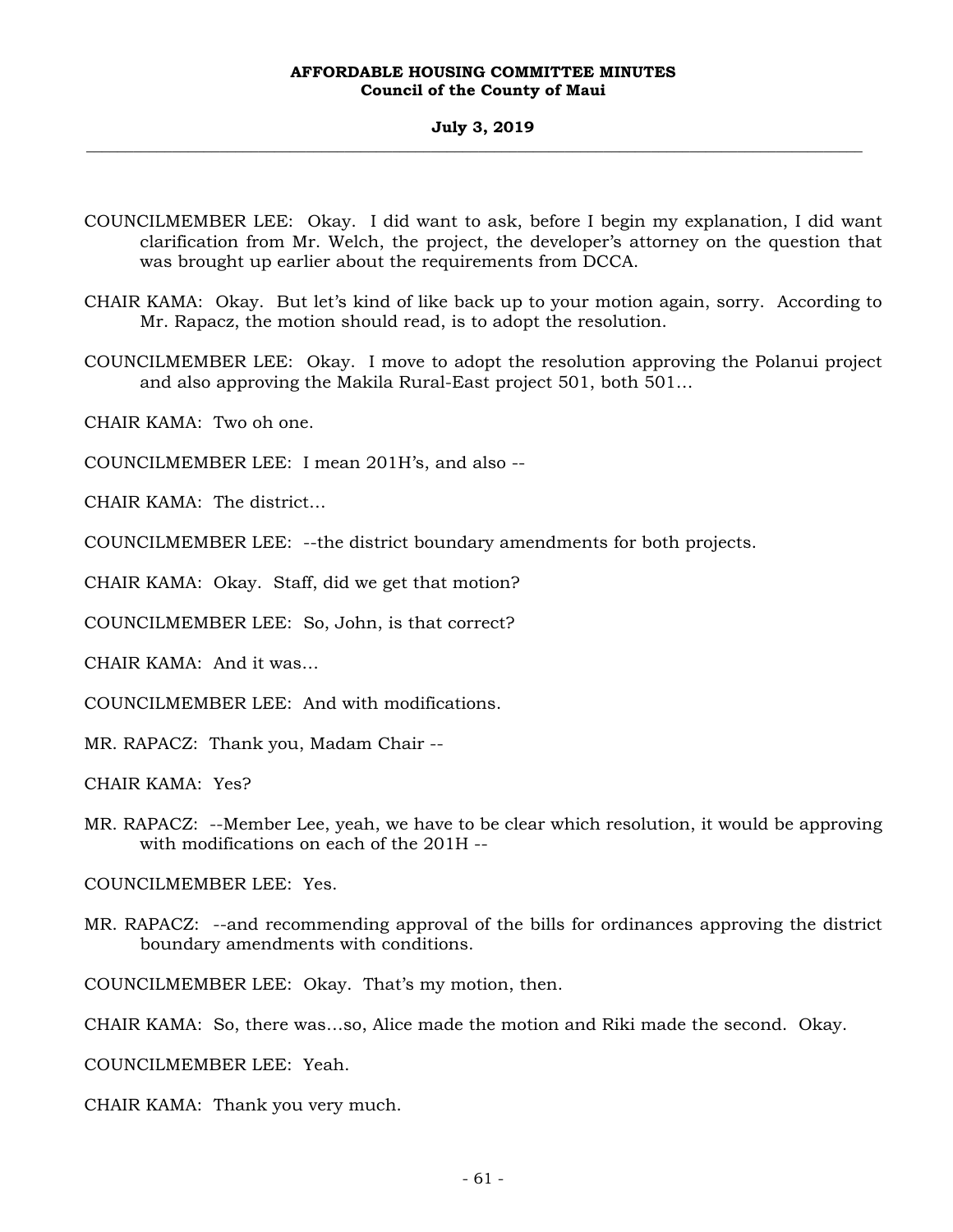COUNCILMEMBER LEE: So, if I can speak to the motion?

CHAIR KAMA: Yes, you may. Okay.

COUNCILMEMBER RAWLINS-FERNANDEZ: Point of clarification real quick. So, initially, you said moving for reconsideration. So, you scratch that, and this is just a totally new motion?

CHAIR KAMA: Yeah.

COUNCILMEMBER LEE: Yes.

COUNCILMEMBER RAWLINS-FERNANDEZ: Okay. Mahalo.

- COUNCILMEMBER LEE: Okay. Any more questions, everybody? Okay. Moving on, Mr. Welch, did, can you give that clarification so I can start on my explanation for my motion?
- MR. WELCH: Yes, thank you. The application is not incomplete. In connection with that, the point that was raised earlier that they're not registered to do business in Hawaii, it is a Colorado LLC, it is in good standing in Colorado, it was, the certificate of good standing was provided with the application. And all they do so far is own land. And owning land in Hawaii is expressly exempt from the registration requirements. And what we're doing here is deciding whether or not Kipa Centennial will in fact be doing business on this project. And if it is approved, then registration will be done. It's a very simple process. In fact, I think I called my secretary to ask her to go ahead and register it today. It should not be a technical obstacle to the application being approved.
- COUNCILMEMBER LEE: So, I'm speaking for myself when I say that I am committed to affordable housing and wherever I can, I will support projects that are affordable. There was criticism about the projects being, or segmenting, and I just want to…which circumvents State and County laws and processes. Well, I just want to remind everybody a 201 project by its very definition is a circumvention of a number of laws and the Code. It circumvents in this case, a Change in Zoning process, it circumvents the planning, community plan amendment process, it circumvents paying for fees, and meeting other sections of the Code. It's a massive circumvention. But the reason for the circumvention, it is to promote affordable housing and it's really what it amounts to is a subsidy for our people. For those who cannot afford market homes, this is what we do in order to provide affordable housing, we circumvent the laws. But this process was meant to do that. So, you know, when you talk about circumvention, remember, it's from the day one we're circumventing with 201H's. And then secondly, this, as mentioned, this project is not perfect, but neither is any other project. The idea that we haven't had many affordable homes built in West Maui in the last ten years is a real concern to me. And, you know, I remember one person saying, oh, just build it in Central Maui. Yeah, they have been, everybody's been building in Central Maui. I think we have our share, in fact, beyond our share. But we keep taking more and more homes because other places reject them. You know, everybody wants affordable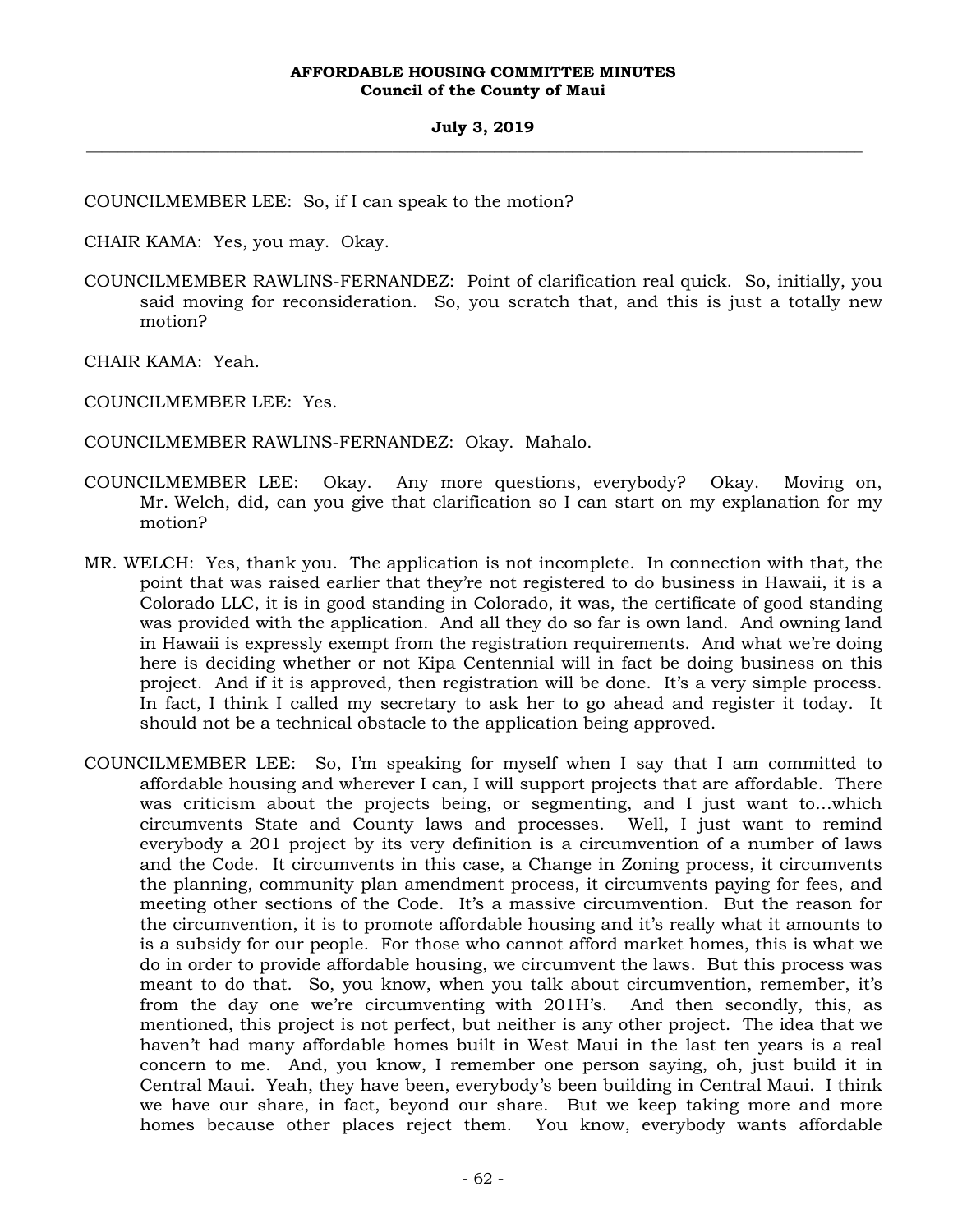housing until it's in their, on their street or in their neighborhood. I hope people will be more welcoming, you know, and, you know, show the aloha spirit. Yeah, we have to share. And traffic will always be a problem for every project. So, Madam Chair, I am voting in favor of this project knowing unfortunately we probably don't have enough votes to pass it through. But thank you for letting me speak. Thank you.

CHAIR KAMA: Any other discussion? Yes, Ms. Sugimura?

COUNCILMEMBER SUGIMURA: Thank you. I too will be supporting this project as I stand with my fellow Councilmembers speaking about how we need to support working families. And particularly, our firefighters, the people who we work with, the Police Department, our educators, people who, and our hotel workers, people who work really hard every day just to put a roof over their heads and food on their table. And very interesting, I went to visit the area, I just drove around. And there's a lot of really beautiful homes there, super beautiful. And I think some of them probably came before us in this project or the earlier one with Greg Brown last year and said enough, you know, not in my back yard. And at some point, our community welcomed them, or us to live in the community. And I think it's with that same open arms that I wish that we would let everybody have a roof over their heads and be, you know, provide this opportunity. I just want to make a statement about Peter Martin. So, just through the years of learning about Mr. Martin, I don't know if any of you remember, but this same piece of property he was looking at to provide places for the homeless. And that's when I first met Peter Martin. I just thought what an amazing person, you know. His land at Launiupoko, he wanted to make it available. And it didn't go, I wasn't in the Council, but it didn't go, it didn't get passed. But, so, that homeless, or people could, you know, put up tents or have some kind of temporary housing. Recently, I met with him and he was talking about some of his projects. And I just want the Members to know that when he speaks about providing homes for working families, he has tears in his eyes just talking about the process when their name gets pulled and they get to live there, you know, have some place that they can call their home. And this is a person that you probably won't know unless if you sit and talk to him. But I think it's with this kind of heart that he wants to do this affordable project. He doesn't have to. And as you all know, that he can build more mega-mansions easily. He doesn't have to come and get Council approval. But that's where we're pushing developers if we do not support affordable housing, workforce housing, you know. And so, I take this job kind of seriously like that. And there's never a perfect project, there's never a perfect situation. But how can we open our hearts and allow for projects like this to happen and fit in with the other mega mansions that, you know, that are so lucky to live in Launiupoko and have the beautiful ocean views and, you know, I think the project is trying to work wholeheartedly for, you know, the water concerns that we heard about and the septic systems and, you know, they try to find solutions and I'm going to support this project because I hope that it gets built. I hope that other Members, you know, you can look at this and open your hearts up and know that this is about neighbors that we care about, people that are living in their cars, people that will never have this opportunity to have this beautiful property. And the developer is providing this opportunity. So, Chair, I'm going to be voting to support this along with the motion made by Member Lee. But I just really wanted to say that, all of this, and I think it's important, really important.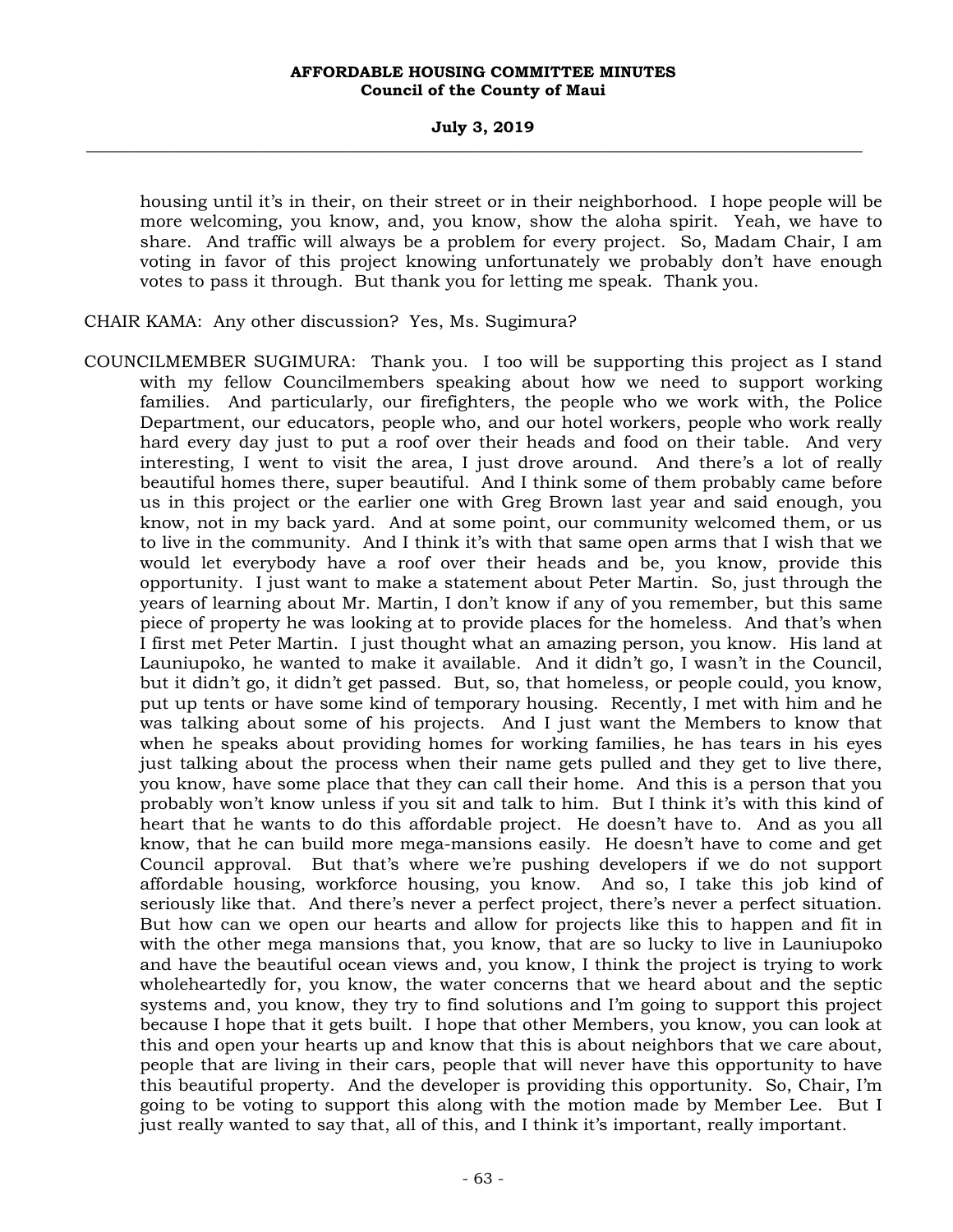## **July 3, 2019 \_\_\_\_\_\_\_\_\_\_\_\_\_\_\_\_\_\_\_\_\_\_\_\_\_\_\_\_\_\_\_\_\_\_\_\_\_\_\_\_\_\_\_\_\_\_\_\_\_\_\_\_\_\_\_\_\_\_\_\_\_\_\_\_\_\_\_\_\_\_\_\_\_\_\_\_\_\_\_\_\_\_\_\_\_\_\_\_\_\_\_\_\_\_\_\_\_\_\_**

CHAIR KAMA: Ms. Paltin, did you have something?

- COUNCILMEMBER PALTIN: Thank you, Chair. Yeah, that was beautiful. And so, anyway, you know, the truth of the matter is that we're an island nation with limited resources. And if we continue at this rate, there won't be, we won't meet our goals. It's not going to pencil out that after ten years it becomes double worth of what you originally bought it. Last night I was at a PTA meeting and there were several people that lived in the 100 percent affordable that was just built in the Kahoma flood area. And, you know, they were offended that they were solicited to support this not smart growth project. And they said that people in their neighborhood are already looking to cash out after ten years, and they're going to double their money. And I was like, where are they going to move to, you know? It's like they said, well, you know, their kids graduated, they can move to the mainland and buy a bigger mansion. And we've lost out on our affordable inventory. And, you know, I think that if we're going to be solving the problems of affordability, then we need to pick and choose which laws we're going to circumvent, and if we're circumventing laws, why don't we circumvent laws on speculation? Why don't we circumvent the laws of all the apartments in West Maui that have been grandfathered in as TVR's? There's way more than 88 TVR's and short-term rentals in West Maui. So, I mean, why aren't we doing circumvention that actually solves the problem, that doesn't just give lip service to the problem. And for me, you know, we gotta do better than this. This is not good enough. It's not going to solve the problem. It's just going to; it's going to give 100 people a lottery ticket to double their money in ten years. That's all it's going to do. It's not solving the problem. We gotta do better.
- CHAIR KAMA: Thank you, Ms. Paltin. Any other…yes, Mr. Sinenci?
- COUNCILMEMBER SINENCI: Thank you, Chair. You know, I, when it comes to the 201H and circumventing, I think it doesn't circumvent the DBA, correct, for the 201H? I think the 201H is a great process, and we really need that process to create more affordable homes. However, it seems like when we're, you know, fast tracking and putting us on a 45-day time limit doesn't, you know, if it's a good project, great. But if there's some concerns and issues about a project, then it almost seems to work against the whole process. And for me personally, I have a serious problem with putting families into eminent danger when we're putting them into a prone fire area with high winds, low brush, and that really contributes to a safety hazard, you know, especially if there's, you know, numerous cul-de-sac's, no exit rows, roads, for potential evacuation. So, for me, that's safety issue, water, if you have enough water to fight a 2-hour fire, a 10-hour fire, a 24-hour fire. So, those things I'm concerned about putting this project where it's situated. Previously, this project has, was discussed at over 11 Council meetings. And from what I understand, the sentiment was for the developer to use maybe possible other lands that he owns within central Lahaina for more urban scaled affordable housing where it would be easier to tie into County infrastructure systems such as water and sewer. There is nothing new about the project and its problems. Launiupoko is already widely known for the County's failure in enforcing Ag-zone lots. So, by approving this project, today we continue the shortfalls of our own policy making. So, I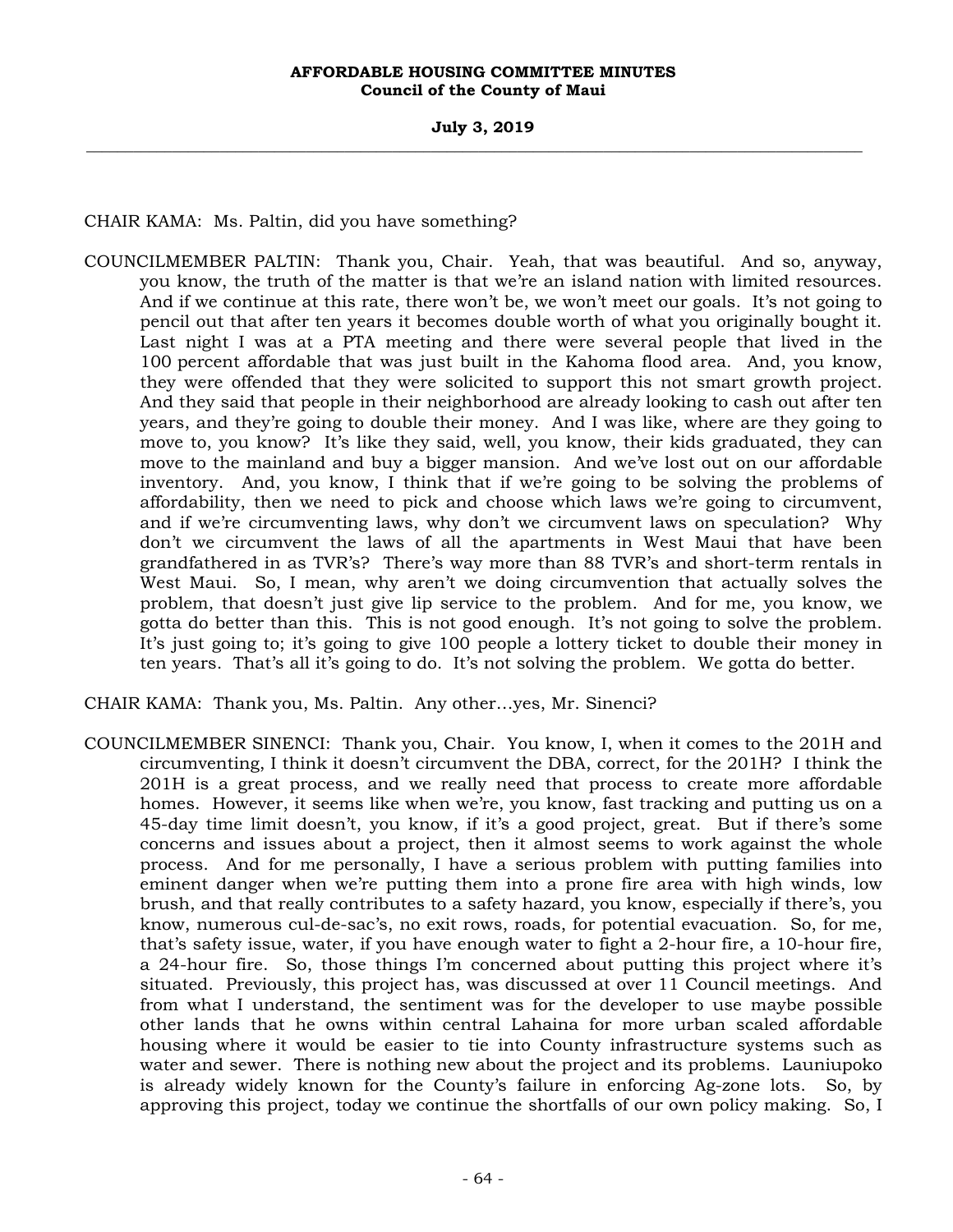think we should learn from our past mistakes, move forward, and create more, some truly affordable housing for this County. Thank you.

CHAIR KAMA: Any other discussion? Mr. Molina?

VICE-CHAIR MOLINA: Yeah, thank you very much, Madam Chair. Well, let me first start off by commending the developer, Mr. Martin. You know, he's making an effort. Now, whether it's the best he can do, you know, that's subject for debate. But it's never easy, especially in this area. I was previously on the Council years ago when a project I think Mr. Martin was involved with, the Puunoa, and that was a very contentious project. It never made it, but it had a lot of debate. And for just some reason, I remember hearing a testifier saying earlier that maybe this area is maybe cursed, or there's some pilikia with building in this area, you know, large-scale projects. But these are the red flags for me is, as it was mentioned by some of my colleagues the fast-tracking process for these two projects. My preference would be for this to have gone through the more, I guess the longer process, but more traditional process to go before the Planning Commission, then eventually come to our Land Use Committee, and then we can have more time to have this project, these projects vetted out. You know, our backs are against the wall with a 45-day clock ticking on a project of, you know, this magnitude, so, that's one. The uncertainties with water, I don't know if it was mentioned, but the cultural aspect of the stream use. That and as well as the residents, the existing residents, they're complaining about the water pressure going down. And I started to think, if you add another 100, 150 units, then what then? What's going to happen to the folks, the residents, more and more complaints. And then, who's on the hook for that, the County as well. The CPAC process, the West Maui CPAC, they're still in the process of addressing the community plan. My preference would be to have waited to see what the community wants in this area, respect what the community is saying because these folks are going to be the ones affected by projects like this and others the most. And with regard to affordable housing, in a perfect world I'd like to see it 100 percent affordable, or maybe more than that. But that's not the realities of it. The affordables proposed here, it's just for ten years. And then after ten years you can turn around and sell it for the market rate. I mean, it's the society we have, or the system, the economic system, capitalism. I mean, you know when you buy a house for \$200,000 25 years ago, you're not going to sell it, if you want to sell it today, you ain't gonna sell it for \$200,000. It's just common sense, you know, if somebody's willing to pay a market rate amount for your house, you sell it. And then, we're back to square one, so then, no more affordables again. It would be nice to have affordable units proposed in perpetuity. But that's not the case here. And so, that in a nutshell for me, Madam Chair, is just there's a number of red flags that I'm just not willing to move forward on this at this point. So, and I know the process is a, you know, I get the word circumvention kind of has a negative connotation to it. I mean, I understand why you have it. But then, there's also a reason why you not have it as well because you need to hear from the community on this. And so, thus far, I've heard more opposition towards this project than I've heard support for it. So, it's tough because all of us support affordable housing. We do need housing on the west side. And that's part of the frustration. Maybe Mr. Martin didn't have to come to us with this project because we had previously approved projects, Pulelehua, you know, Villages of Leialii. And then,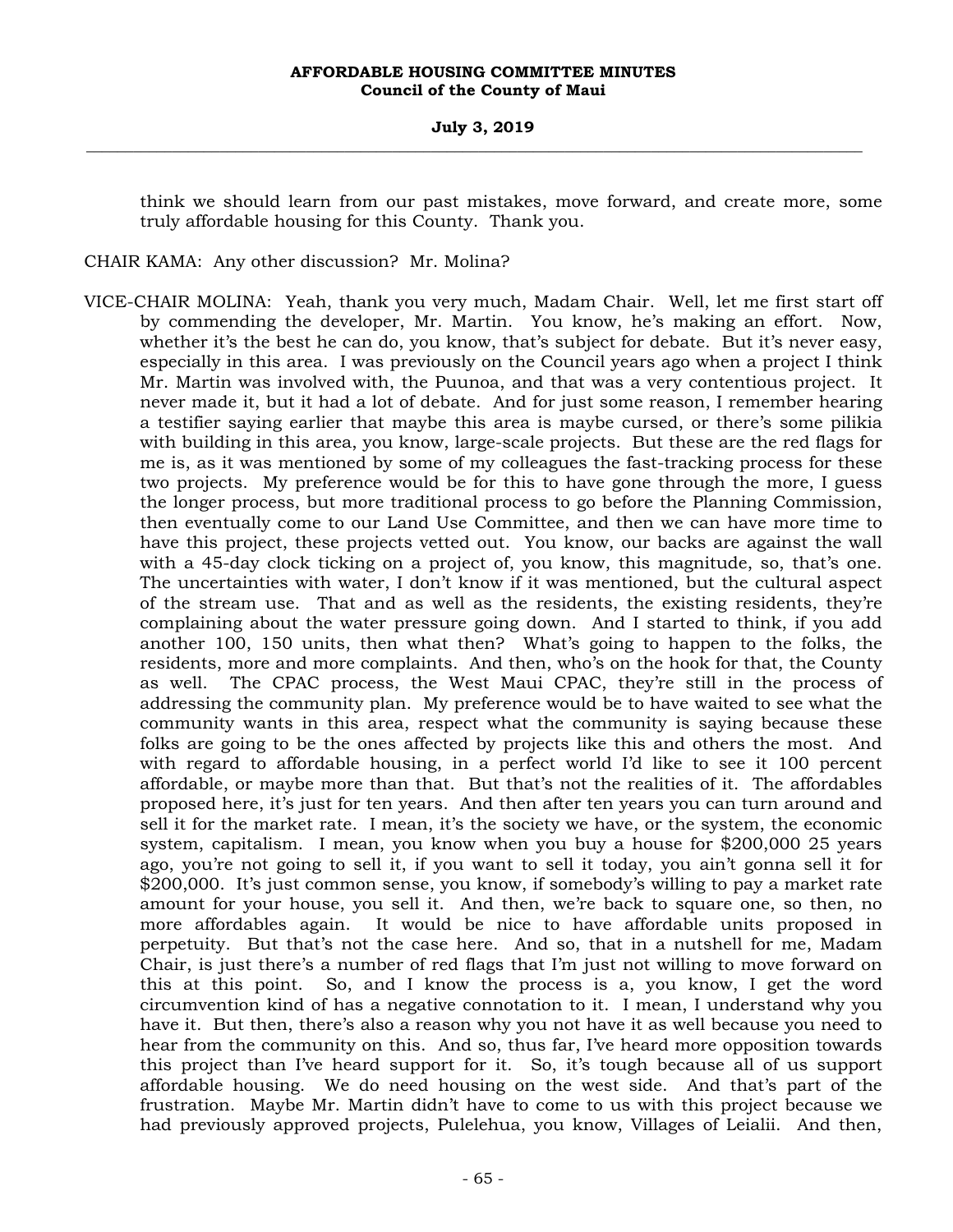#### **July 3, 2019 \_\_\_\_\_\_\_\_\_\_\_\_\_\_\_\_\_\_\_\_\_\_\_\_\_\_\_\_\_\_\_\_\_\_\_\_\_\_\_\_\_\_\_\_\_\_\_\_\_\_\_\_\_\_\_\_\_\_\_\_\_\_\_\_\_\_\_\_\_\_\_\_\_\_\_\_\_\_\_\_\_\_\_\_\_\_\_\_\_\_\_\_\_\_\_\_\_\_\_**

we've got a couple of other projects on the backburner that was stated to us by Ms. Munsell. So, that's the tragedy, you know, all these projects that was approved before, where are they? You know, we could've had a number of units put out there already. And, you know, Mr. Martin wouldn't have to have done this proposal. So, that's the frustrating part. So, my no vote is not a condemnation of this project but more out of frustration for why these previously approved projects weren't, you know, built. So, that's the sad part about it. But my understanding is Mr. Martin has property in other areas such as Wainee, maybe that site could, you know, possibly be looked at for a future project as well, and then, the Star Noodle and some other affordables. So, there are other areas that we can consider. But whatever the fate of this project, you know, so be it, if it passes, it passes, if, you know, if not, so be it. But those are my concerns, Madam Chair. Thank you.

CHAIR KAMA: Thank you. Any other discussion? If not…

COUNCILMEMBER RAWLINS-FERNANDEZ: Chair?

CHAIR KAMA: Yes?

COUNCILMEMBER RAWLINS-FERNANDEZ: Okay. Mahalo.

CHAIR KAMA: Yes?

COUNCILMEMBER RAWLINS-FERNANDEZ: I will be voting against the motion. I know it comes to you as probably a surprise. I absolutely support affordable housing. As my colleagues who have voiced their reasons for not voting in support of this project, I support affordable housing but not any cost. And as with my colleagues, I support affordable housing that is done responsibly. This is not about not supporting affordable housing. This is about doing what's right. This problem of lacking affordable housing for our community is not one that we're just going to continue to build sprawl and build our way out of it, especially when these affordable houses flip out of affordability in a mere ten years and then we're right back to where we were. The previous Council disapproved the Makila Kai project and I believe they got that right. We know that this project was previously one large project before it became three separate projects. And it went before the Land Use Commission, the State Land Use Commission. But because it had required an EIS, the developer withdrew his application before the Land Use Commission. The impacts of these three projects are the same as it would be if it was one large project. And in fact, my understanding of what I read, and we didn't get to that discussion, but I believe that it would just still require an EA. And, you know, the State agencies that commented on these projects were not favorable. And I think that their comments should mean something. And, you know, I think Member Hokama got it right in 2017 at the Makila Kai project when disapproving it in saying that, you know, 100 percent affordable. I mean, that's really what we need. So, yeah, I'll be, you know, voting against the motion to support approval of this project. Mahalo, Chair.

CHAIR KAMA: Ms. Lee?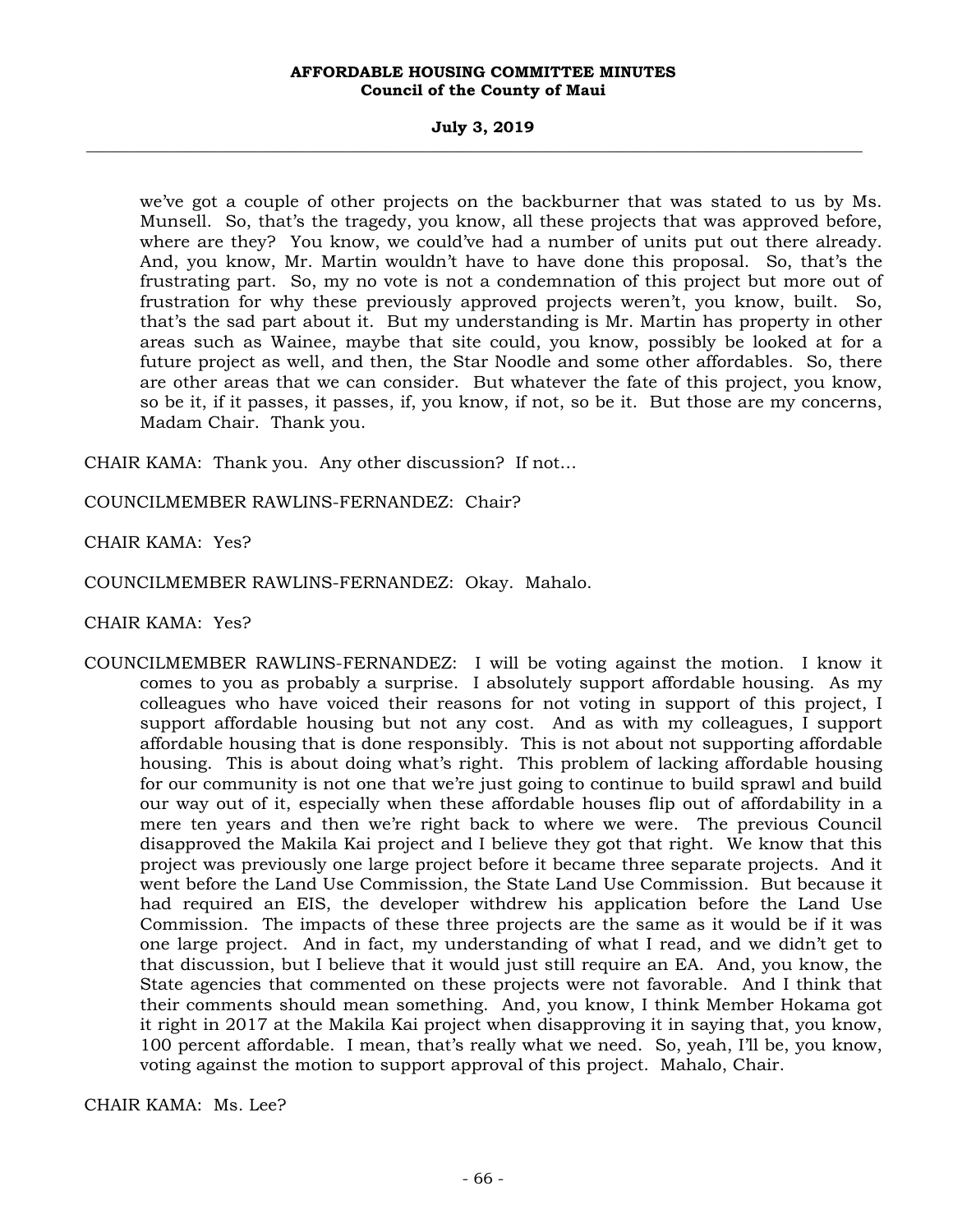#### **July 3, 2019 \_\_\_\_\_\_\_\_\_\_\_\_\_\_\_\_\_\_\_\_\_\_\_\_\_\_\_\_\_\_\_\_\_\_\_\_\_\_\_\_\_\_\_\_\_\_\_\_\_\_\_\_\_\_\_\_\_\_\_\_\_\_\_\_\_\_\_\_\_\_\_\_\_\_\_\_\_\_\_\_\_\_\_\_\_\_\_\_\_\_\_\_\_\_\_\_\_\_\_**

COUNCILMEMBER LEE: Thank you, Madam Chair. I just wanted to make a couple points. First of all, there are two primary factors that contribute to the lack of housing in West Maui and every region. And they include government regulations, or over regulations, and a lack of adequate infrastructure. So, my thinking when I came back on the Council was, I was going to do everything in my power, along with my colleagues, to fight these tough issues. Because what's happened over time, unfortunately, as the issues became tougher, the Council and County government simply abdicated its responsibility to others, to the developer. Oh, developer, you take care of homelessness, you take care of providing for the low-income families, you take care of everything. But that's our job, and this is what I like about you, Madam Chair, is that you're not afraid to find ways to help those in need. And I think it's our job, the government's job to take care of the very low end. We take care of the zero to 100, and private developers take care of 100 and above because we can't build homes and keep people down. Their house is their only way up. Their house is the only way they can achieve upward mobility. If they can't use their house as leverage to pay for college educations, medical bills, pay off credit cards, then what's the sense of even having a house? You may as well rent. But what we need to do is provide a range of houses for our people, not just so that they can live in the house, or require them to live in the house forever, for 30 years and not get nothing out of the house. Let them be in a position to move upwards. And that's how, that's what we need to do, is our job is to give people options. And right now, we're not giving them options. So, I'm hoping that our whole view and vision and plan for action is going to change so that we can focus our government money on heavily subsidized housing on the low end, and let the developers take the medium and upper gap homes forward. Thank you, Madam Chair.

CHAIR KAMA: Thank you, Ms. Lee. Ms. Paltin?

- COUNCILMEMBER PALTIN: Thank you, Chair. I gotta disagree on for West Maui that it's government regulations and lack of infrastructure. West Maui's the best place to live in the world.
- CHAIR KAMA: Well, Ms. Paltin, I just want to hold you up for a minute. This discussion must be germane to the motion on the floor and the motion on the floor is to approve with modifications. It's what the reso says. So, I don't think that talking about how great Lahaina is, is part of the, the motion --

COUNCILMEMBER PALTIN: I'll get to the point.

- CHAIR KAMA: --in terms of the reso. Okay. Go ahead.
- COUNCILMEMBER PALTIN: So, you know, when you have a really desirable place to live, not much else matters. I mean, they're selling multi-million-dollar homes with lack of infrastructure in the west side. It's not like, I mean, I don't want to put any other place in Maui County down, but you don't have multi-millionaires like stumbling over themselves to buy land in someplace not as desirable as West Maui, you know. So, I mean, it doesn't matter how easy we make it if we don't deed restrict it to more than ten years, it's not going to fulfill the inventory because everybody likes to --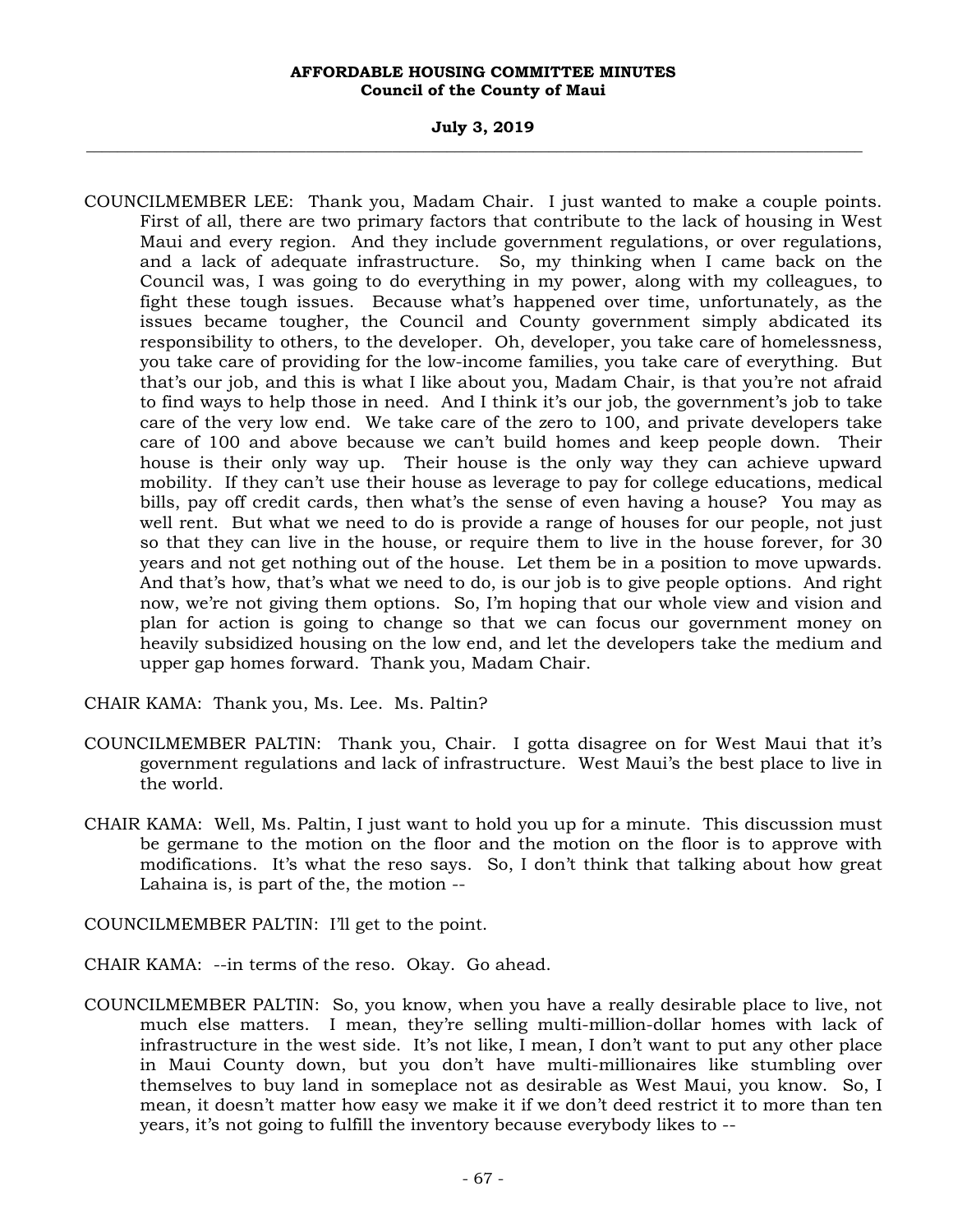CHAIR KAMA: Everything is *. . .(inaudible). . .I* 

COUNCILMEMBER PALTIN: --live in West Maui. It's the best place in the world. It's, I mean, people come, Maui Visitors Bureau did their, a really good job. All the west side hotels did a really good job. Everybody wants to come live in West Maui so that nobody that has to work to serve these people has a place to live, that's the reason. It's not because of government regulations. If anything, it's lack of government regulations in letting all these places become TVR's, and STRH's, and then, people don't have a place to live. And then, that's compounding everything. It's not government regulations, it's lack of, and it's because of the desirability that West Maui is facing this horrible crisis. And I'm suggesting that we don't play by the same rules that got us into this position. But we, you know, look at other circumventions that will actually solve the problem. We can't --

UNIDENTIFIED SPEAKER: Right.

- COUNCILMEMBER PALTIN: --there's no way with 201H that we can build ourselves out of this problem unless it's 100 percent affordable, like how Kahoma is 100 percent affordable, like how, you know, Waiale Elua is 100 percent affordable, like how the Kihune's one by the sewage treatment plant is 100 percent affordable. It's not like it's never been done before. One hundred percent affordable has been done, and that's one step in the right direction. But there's other tools that we should employ to solve this problem.
- CHAIR KAMA: Thank you. So, Ms. Lee, so, I think you wanted to complete your motion to have it include that, to include the filing of the communications and other substantive…

COUNCILMEMBER LEE: Yes.

CHAIR KAMA: Okay. Non-substantive. Okay. Just wanted to make sure that, the Staff wanted to make sure you did that. Okay. Got it. So, I'm going to call for the vote.

COUNCILMEMBER RAWLINS-FERNANDEZ: Chair?

CHAIR KAMA: Yes?

COUNCILMEMBER RAWLINS-FERNANDEZ: Before you call for the vote --

CHAIR KAMA: Yes?

COUNCILMEMBER RAWLINS-FERNANDEZ: --so, in case it is approved, or in case it does, if it's disapproved and then it comes back to us, there are project proposal minimum requirements in HAR 15-307-26 Section 5 that discusses the financing of the project. So, I didn't find that information anywhere. So, if you know, this does come back to the Council, or if it does move forward, I believe that this information, and I believe it does, is required, it is not a may, it's a shall, shall contain this information and it doesn't. So, yeah, so just that.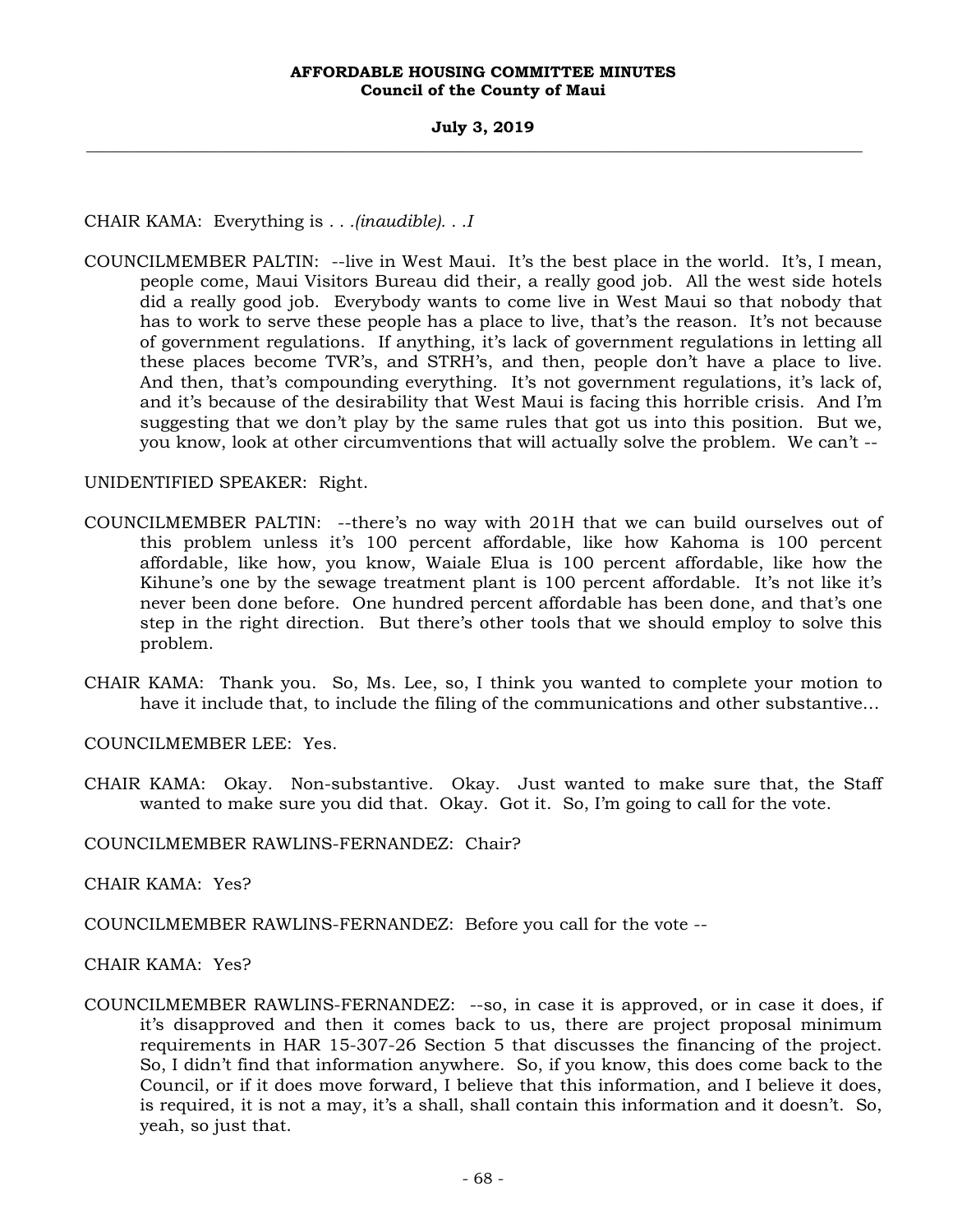## **July 3, 2019 \_\_\_\_\_\_\_\_\_\_\_\_\_\_\_\_\_\_\_\_\_\_\_\_\_\_\_\_\_\_\_\_\_\_\_\_\_\_\_\_\_\_\_\_\_\_\_\_\_\_\_\_\_\_\_\_\_\_\_\_\_\_\_\_\_\_\_\_\_\_\_\_\_\_\_\_\_\_\_\_\_\_\_\_\_\_\_\_\_\_\_\_\_\_\_\_\_\_\_**

CHAIR KAMA: Okay.

COUNCILMEMBER RAWLINS-FERNANDEZ: In case it moves forward and in case it comes back to us that it contained that information 'cause it *. . .(inaudible). . .*

CHAIR KAMA: Okay. Members, are you ready for the question?

COUNCILMEMBER LEE: Question.

CHAIR KAMA: One Member, two Members, I need at least four.

COUNCILMEMBER RAWLINS-FERNANDEZ: Chair, point of clarification?

CHAIR KAMA: Thank you. Yes?

COUNCILMEMBER RAWLINS-FERNANDEZ: What are the modifications?

CHAIR KAMA: They're all in the front of you.

COUNCILMEMBER RAWLINS-FERNANDEZ: All of them?

COUNCILMEMBER SUGIMURA: Yeah.

COUNCILMEMBER RAWLINS-FERNANDEZ: All…

CHAIR KAMA: All of those in the front of you.

COUNCILMEMBER SUGIMURA: That came with the project.

COUNCILMEMBER RAWLINS-FERNANDEZ: Okay. So, all of the…

CHAIR KAMA: The pages that are, you should have four.

COUNCILMEMBER RAWLINS-FERNANDEZ: The documents that was distributed by Staff?

CHAIR KAMA: Yes.

COUNCILMEMBER RAWLINS-FERNANDEZ: Okay.

CHAIR KAMA: All those in favor of the question say "aye."

COUNCILMEMBER LEE: Aye.

CHAIR KAMA: Aye.

COUNCILMEMBER SUGIMURA: Aye.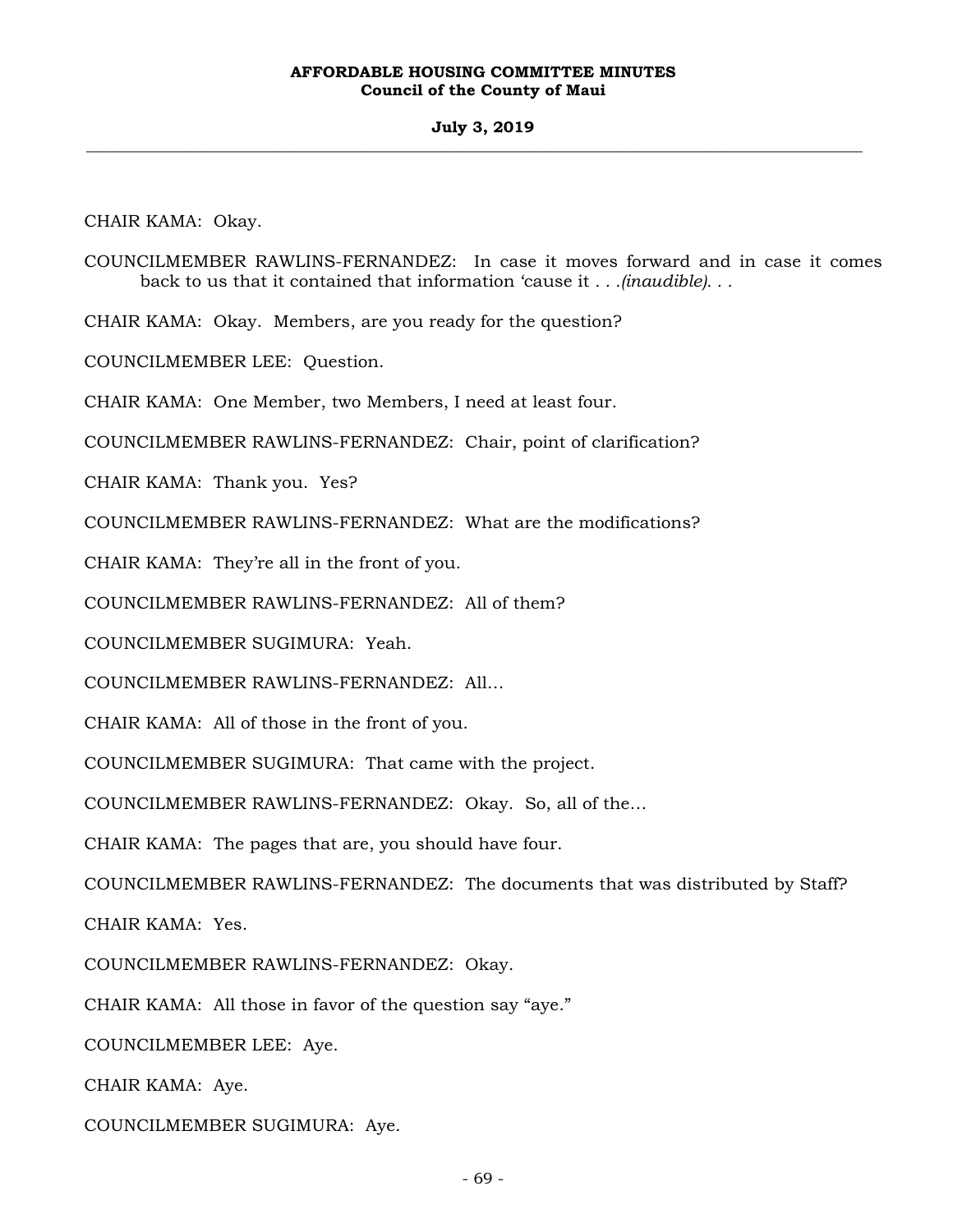## **July 3, 2019 \_\_\_\_\_\_\_\_\_\_\_\_\_\_\_\_\_\_\_\_\_\_\_\_\_\_\_\_\_\_\_\_\_\_\_\_\_\_\_\_\_\_\_\_\_\_\_\_\_\_\_\_\_\_\_\_\_\_\_\_\_\_\_\_\_\_\_\_\_\_\_\_\_\_\_\_\_\_\_\_\_\_\_\_\_\_\_\_\_\_\_\_\_\_\_\_\_\_\_**

CHAIR KAMA: All those opposed, no.

COUNCILMEMBER SINENCI: No.

VICE-CHAIR MOLINA: Roll call.

CHAIR KAMA: Roll Call. Mr. Sinenci?

COUNCILMEMBER SINENCI: No.

CHAIR KAMA: Mr. Molina?

VICE-CHAIR MOLINA: No.

CHAIR KAMA: Ms. Lee?

COUNCILMEMBER LEE: Aye.

CHAIR KAMA: Ms. Fernandez?

COUNCILMEMBER RAWLINS-FERNANDEZ: No.

CHAIR KAMA: Mr. Hokama?

COUNCILMEMBER HOKAMA: No.

CHAIR KAMA: Ms. Sugimura?

COUNCILMEMBER SUGIMURA: Aye.

CHAIR KAMA: And I will vote yes. So, Staff, did we get those numbers?

**VOTE: AYES: Chair Kama, Councilmembers Lee, and Sugimura.** 

 **NOES: Vice-Chair Molina, Councilmembers Hokama, Rawlins-Fernandez and Sinenci.** 

# **MOTION FAILS.**

CHAIR KAMA: Okay. So, motion fails, correct?

COUNCILMEMBER LEE: Correct.

CHAIR KAMA: Okay.

COUNCILMEMBER LEE: I think…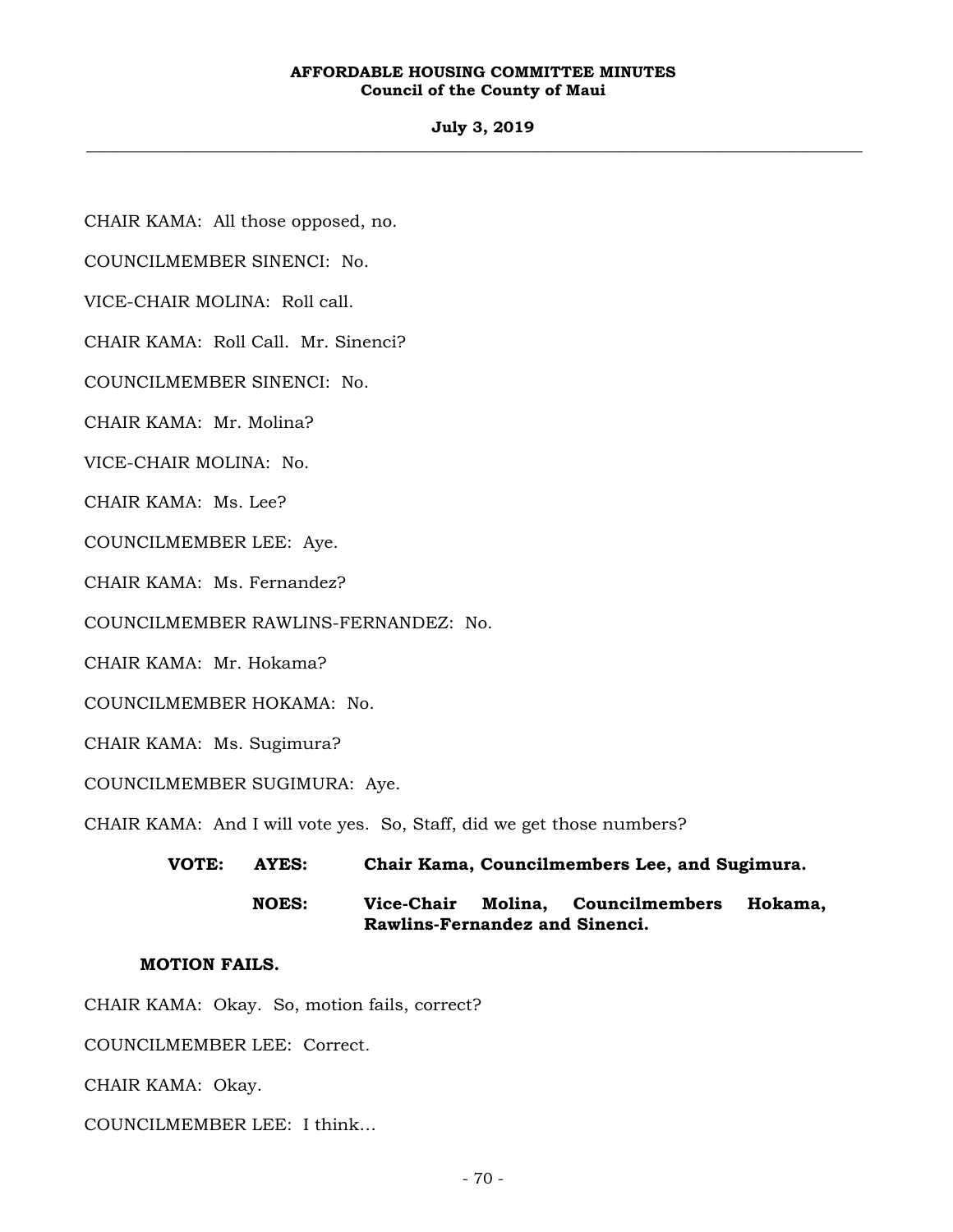# **July 3, 2019 \_\_\_\_\_\_\_\_\_\_\_\_\_\_\_\_\_\_\_\_\_\_\_\_\_\_\_\_\_\_\_\_\_\_\_\_\_\_\_\_\_\_\_\_\_\_\_\_\_\_\_\_\_\_\_\_\_\_\_\_\_\_\_\_\_\_\_\_\_\_\_\_\_\_\_\_\_\_\_\_\_\_\_\_\_\_\_\_\_\_\_\_\_\_\_\_\_\_\_**

CHAIR KAMA: Yes, Ms. Lee?

COUNCILMEMBER LEE: I think, Madam Chair --

CHAIR KAMA: Yes?

COUNCILMEMBER LEE: --we have to vote to disapprove.

CHAIR KAMA: To disapprove, right?

COUNCILMEMBER LEE: Yeah. Yeah, right?

CHAIR KAMA: Okay.

COUNCILMEMBER RAWLINS-FERNANDEZ: I move to disapprove the…

CHAIR KAMA: What are you voting to disapprove?

COUNCILMEMBER RAWLINS-FERNANDEZ: All four items. Can I say that?

CHAIR KAMA: The resolution?

COUNCILMEMBER RAWLINS-FERNANDEZ: Oh, okay. Oh, we have to take it separately.

CHAIR KAMA: You want to take…

UNIDENTIFIED SPEAKER: *. . .(inaudible). . .*

COUNCILMEMBER RAWLINS-FERNANDEZ: Right. Together and four, right?

CHAIR KAMA: We're going to call for a recess --

COUNCILMEMBER SUGIMURA: Okay.

COUNCILMEMBER RAWLINS-FERNANDEZ: Okay.

CHAIR KAMA: --until 2:30. *. . .(gavel). . .* 

**RECESS: 2:23 p.m.** 

# **RECONVENE: 2:30 p.m.**

CHAIR KAMA: *. . .(gavel). . .* The Affordable Housing Committee of July 3, 2019 is in reconvenience [*sic*], hopefully for the last time. So, the Chair's looking to entertain a motion to adopt both the resolutions, to disapprove the two 201H projects, and to file the communications regarding the DBA's.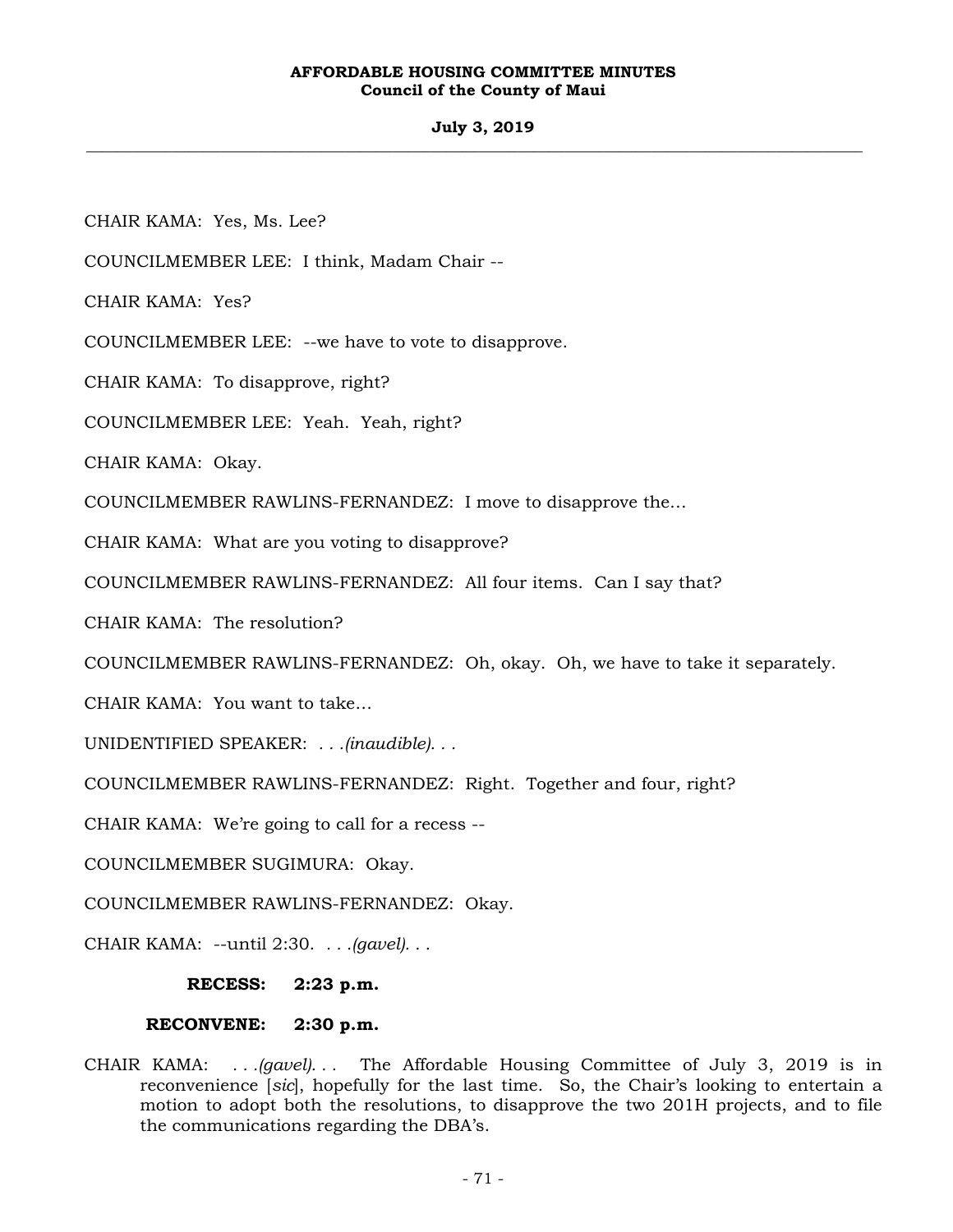COUNCILMEMBER HOKAMA: I'll make the motion to move, Chair.

COUNCILMEMBER RAWLINS-FERNANDEZ: Second.

- CHAIR KAMA: So, Mr. Hokama has moved, and Councilmember Fernandez Rawlins has second. Discussion? Hearing none…yes?
- COUNCILMEMBER SUGIMURA: As we heard a lot of discussions about people's feelings, that this project is going to be only ten years affordable and then it'll, you know, people will make money off of it, there's a portion of the law that I wonder if maybe just for education for all of us called shared appreciation and I wish somebody, Mr. Ueoka, or the Director could educate us about what happens to an affordable project? Because money comes back to us, so it's not like the person gets to, you know, make mega bucks. Can anybody, or do I…Mr. Ueoka, or somebody, Mr. Ueoka?
- CHAIR KAMA: Mr. Ueoka, would you like to take that real briefly?
- MR. UEOKA: I'll try to be brief, Chair. In 201H there's a requirement that basically says there needs to be a shared appreciation restriction on the subsidized homes. It doesn't keep them at affordable rates. It just, the County will get some of the money if it is sold. But it can sell for whatever price, and basically the calculation per 201H is original fair-market value minus purchaser's original base purchase price, divided by the original fair-market value rounded to the nearest 1 percent. Net appreciation is calculated as follows, current fair market value of dwelling unit is originally purchased excluding any capital improvements by the purchaser subsequent to original price, purchaser's original base price, oh I'm sorry, minus purchaser's original base price, actual sales cost incurred, if any, any shared appreciated equity agreements entered into on or after August 27, 1999 shall not be eligible to deduct sales cost. So, there's a provision in there. So, thank you, Chair.

COUNCILMEMBER SUGIMURA: So, can you give it to us in layman's terms?

CHAIR KAMA: Mr. Ueoka?

MR. UEOKA: I hate simplifying these things, but basically, if it is sold at market price, there's a subsidy ratio calculated, and we'll get a percentage of that. But obviously, it's a little more complicated from what you heard. Thank you, Chair.

CHAIR KAMA: Thank you, Mr. Ueoka.

COUNCILMEMBER SUGIMURA: Thank you.

CHAIR KAMA: Thank you, Members. So, if no other discussion, I'd like to call for the question. All those in favor of the motion please say "aye."

COUNCILMEMBERS: Aye.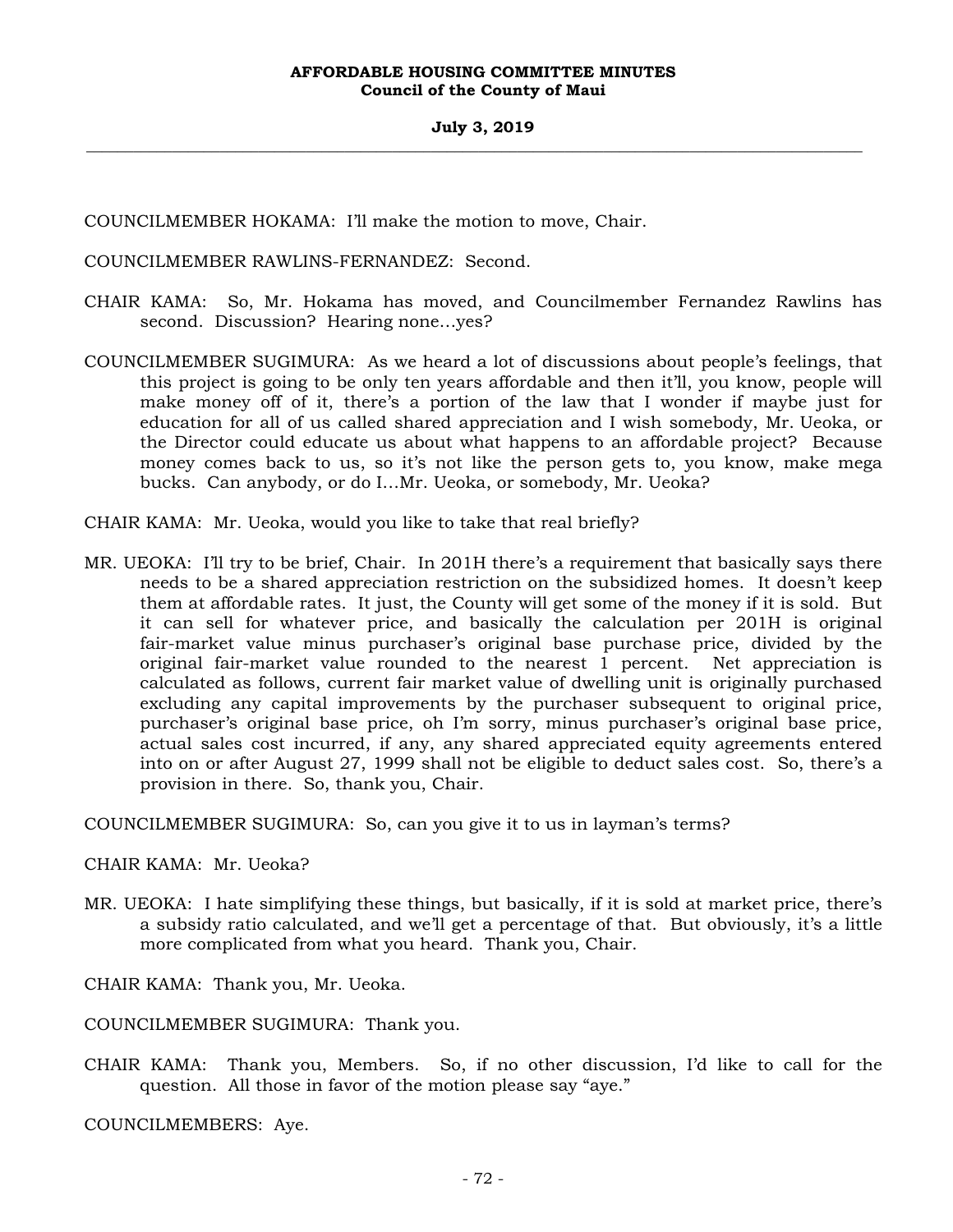#### **AFFORDABLE HOUSING COMMITTEE MINUTES Council of the County of Maui**

#### **July 3, 2019 \_\_\_\_\_\_\_\_\_\_\_\_\_\_\_\_\_\_\_\_\_\_\_\_\_\_\_\_\_\_\_\_\_\_\_\_\_\_\_\_\_\_\_\_\_\_\_\_\_\_\_\_\_\_\_\_\_\_\_\_\_\_\_\_\_\_\_\_\_\_\_\_\_\_\_\_\_\_\_\_\_\_\_\_\_\_\_\_\_\_\_\_\_\_\_\_\_\_\_**

CHAIR KAMA: All those opposed.

COUNCILMEMBER LEE: No.

COUNCILMEMBER SUGIMURA: No.

CHAIR KAMA: No. Okay.

COUNCILMEMBER LEE: I think three "noes."

COUNCILMEMBER SUGIMURA: Three "noes."

CHAIR KAMA: Three "noes," and four "yeses." Thank you. Oh, did you want to do a roll call vote? Okay. Mr. Sinenci?

COUNCILMEMBER SINENCI: Yes.

CHAIR KAMA: Mr. Molina?

VICE-CHAIR MOLINA: Aye.

CHAIR KAMA: Ms. Lee?

COUNCILMEMBER LEE: No.

CHAIR KAMA: Ms. Fernandez?

COUNCILMEMBER RAWLINS-FERNANDEZ: Aye.

CHAIR KAMA: Mr. Hokama?

COUNCILMEMBER HOKAMA: Aye.

CHAIR KAMA: Ms. Sugimura?

COUNCILMEMBER SUGIMURA: No.

CHAIR KAMA: And I'm no. Thank you.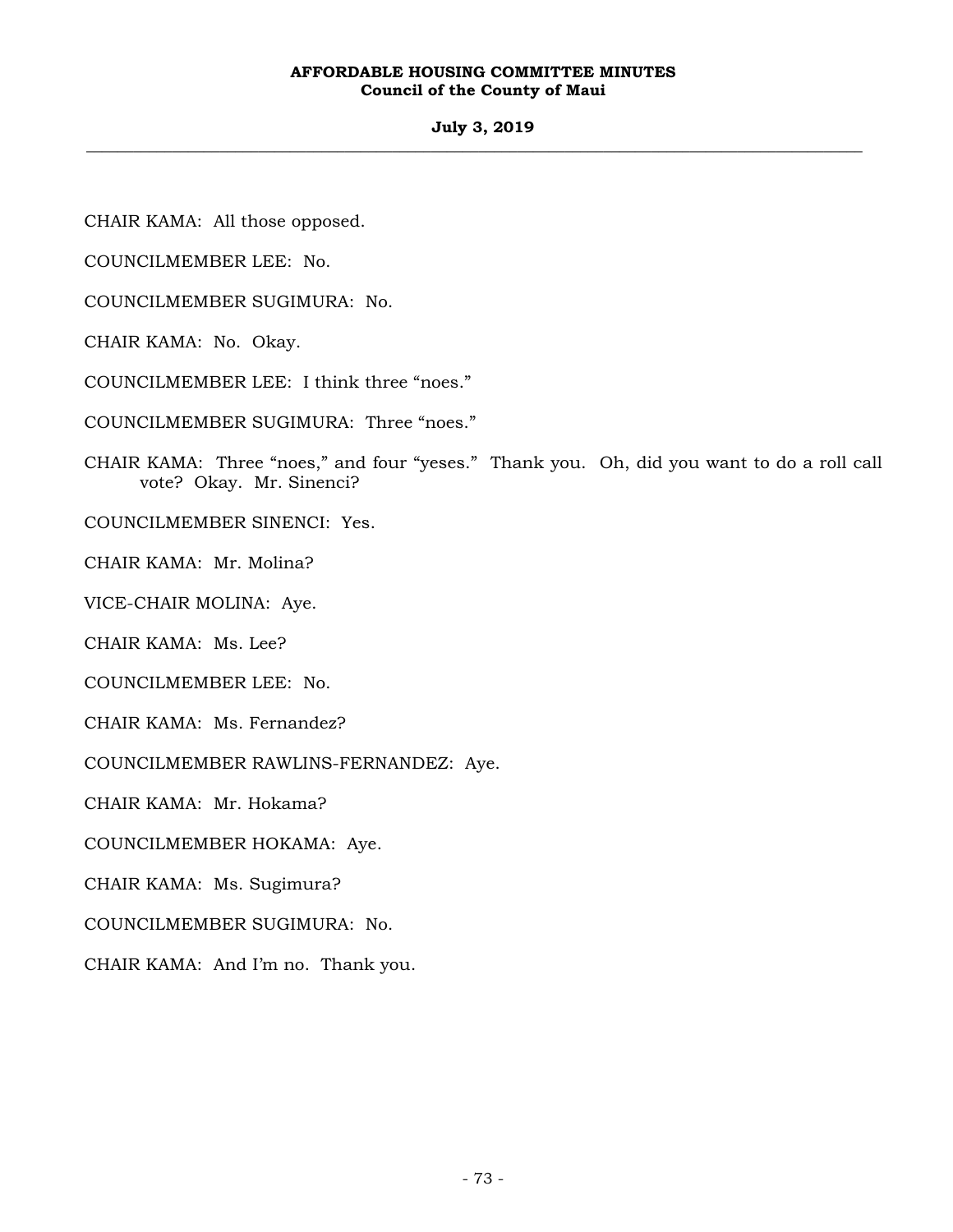| <b>July 3, 2019</b>   |                                                                                      |
|-----------------------|--------------------------------------------------------------------------------------|
| VOTE:<br>AYES:        | Vice-Chair<br>Molina,<br>Councilmembers<br>Hokama,<br>Rawlins-Fernandez and Sinenci. |
| <b>NOES:</b>          | Chair Kama, Councilmembers Lee and Sugimura.                                         |
| <b>ABSTAIN:</b>       | None.                                                                                |
| <b>ABSENT:</b>        | None.                                                                                |
| $EXC$ .:              | None.                                                                                |
| <b>MOTION PASSES.</b> |                                                                                      |

**ACTION: Recommending ADOPTION of proposed resolutions to disapprove both 201H projects and FILING of**  for both district boundary amendments.

CHAIR KAMA: So, at this time there doesn't seem to be anything else on the agenda unless somebody else sees something that I do not. Okay. You good? Okay. So, Members, thank you very much for ajob well done. Thank you for all your discussion. Thank you for your candidacy, for your honesty. Thank you to all the departments who are here. And know this though, that while we did not allow this to go through, that the developer can go ahead and sell his lots, they're ag lots, to whomever he wants for however they want. And our people will never be able to get that view on that mountain top. So, just know that, I would've loved the mountain top view. But maybe that's not the place. But thank you. So, this meeting is now adjourned at  $2:34$  p.m.  $\ldots$  *(qavel)...* 

**ADJOURNED: 2:34 p.m.** 

APPROVED: TASHA KAMA. Chair

Affordable Housing Committee

ah:inin: 190703rant Transcribed by: Marie Tesoro